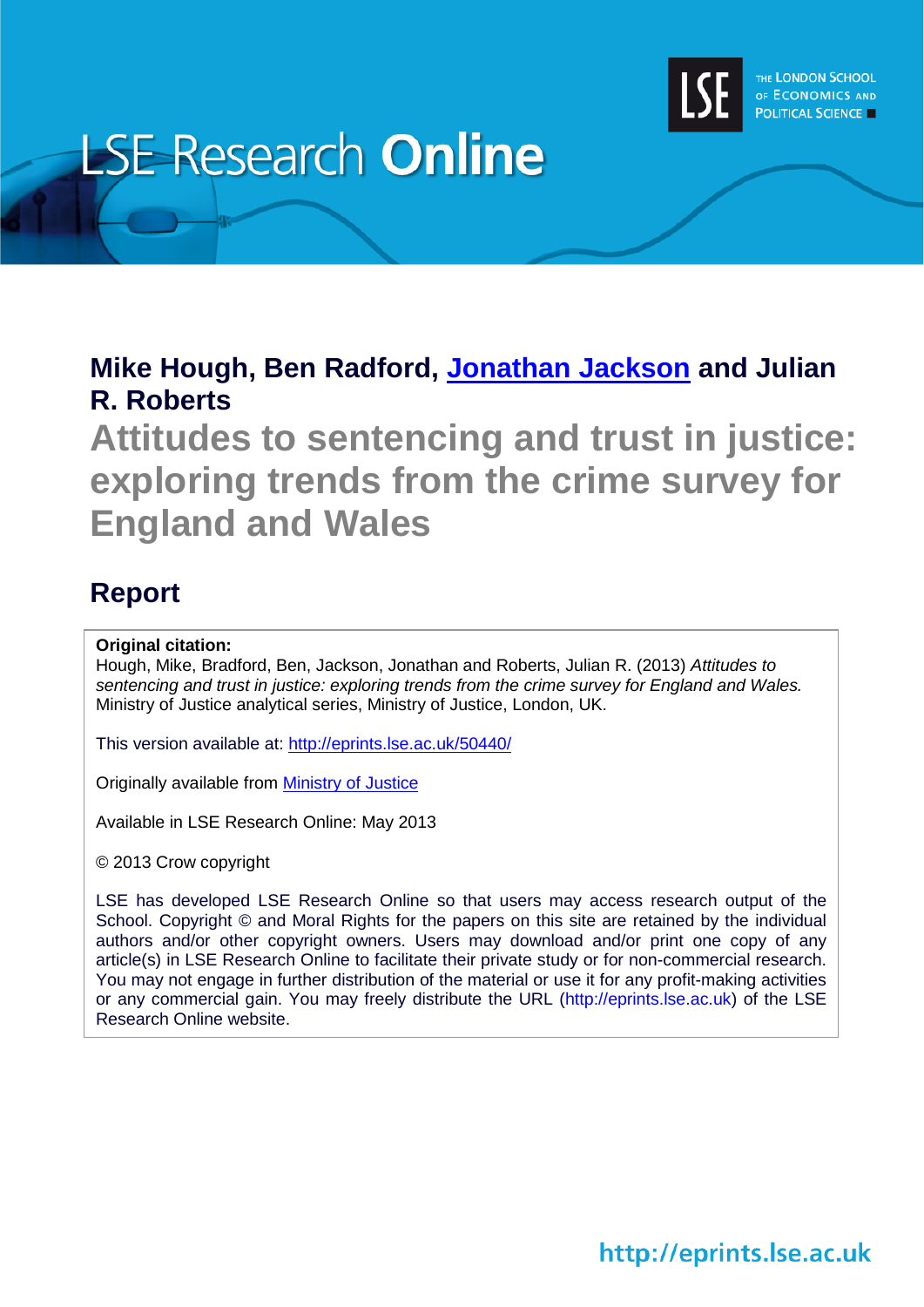

# **Attitudes to Sentencing and Trust in Justice**

Exploring Trends from the Crime Survey for England and Wales

**Mike Hough (Birkbeck, University of London) Ben Bradford (University of Oxford) Jonathan Jackson (London School of Economics) Julian V Roberts (University of Oxford)** 

Ministry of Justice Analytical Series 2013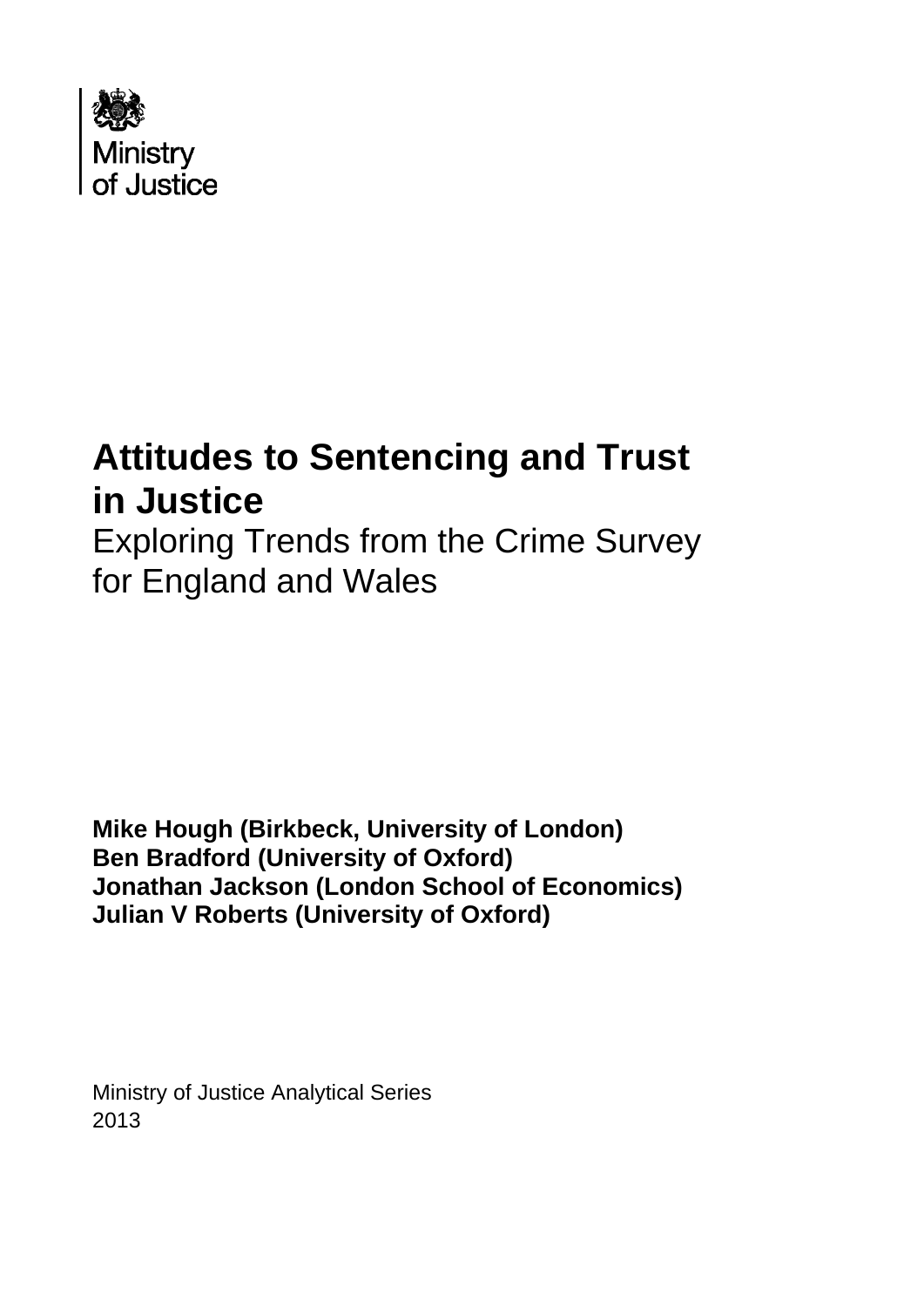*Analytical Services exists to improve policy making, decision taking and practice by the Ministry of Justice. It does this by providing robust, timely and relevant data and advice drawn from research and analysis undertaken by the department's analysts and by the wider research community.* 

# **Disclaimer**

The views expressed are those of the authors and are not necessarily shared by the Ministry of Justice (nor do they represent Government policy).

First published 2013

#### **© Crown copyright 2013**

You may re-use this information (excluding logos) free of charge in any format or medium, under the terms of the Open Government Licence. To view this licence, visit <http://www.nationalarchives.gov.uk/doc/open-government-licence/> or email: [psi@nationalarchives.gsi.gov.uk](mailto:psi@nationalarchives.gsi.gov.uk) 

Where we have identified any third party copyright material you will need to obtain permission from the copyright holders concerned.

Any enquiries regarding this publication should be sent to us at [mojanalyticalservices@justice.gsi.gov.uk](mailto:mojanalyticalservices@justice.gsi.gov.uk) 

This publication is available for download at http://www.justice.gov.uk/publications/researchand-analysis/moj

ISBN 978-1-84099-592-3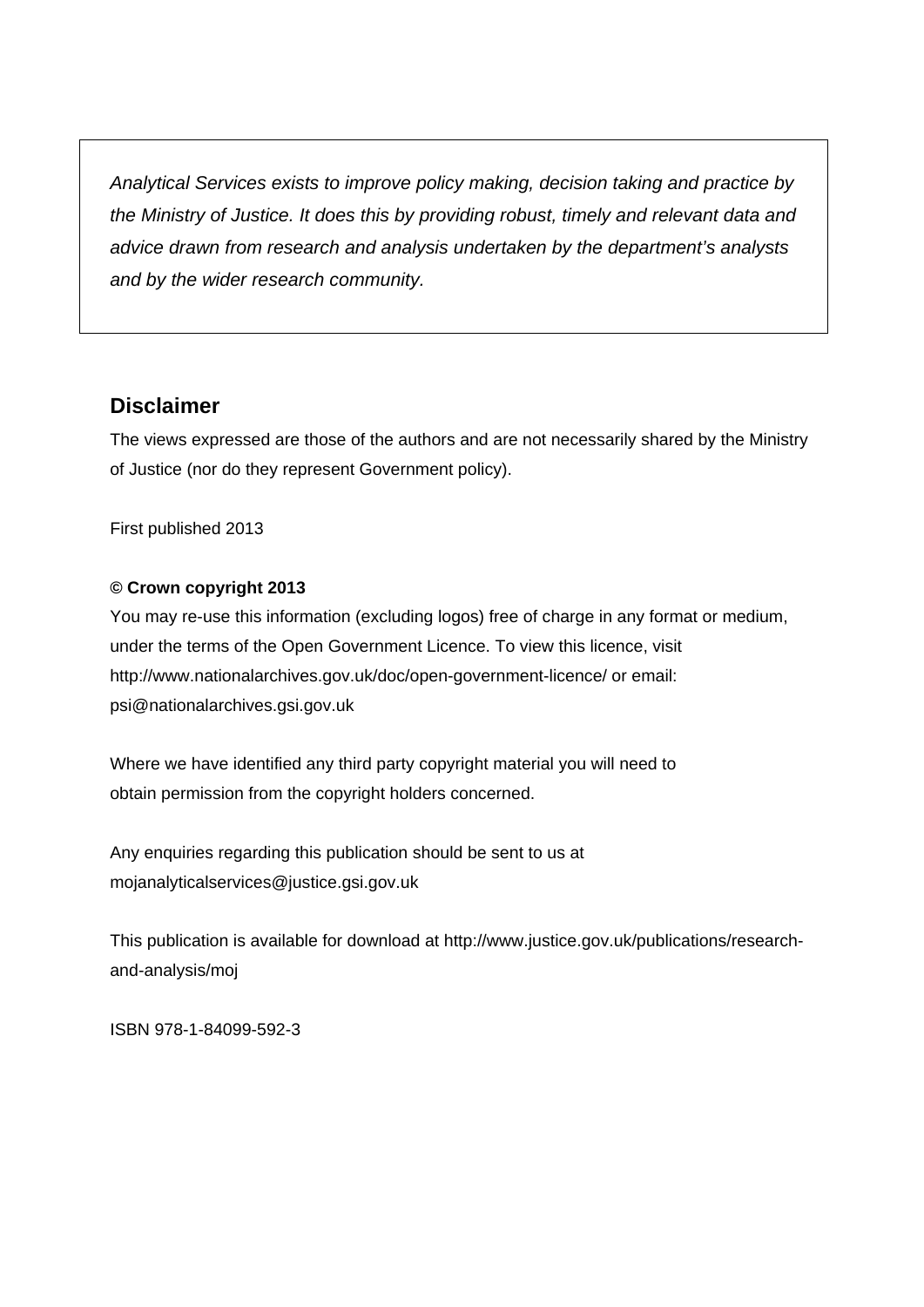# **Acknowledgements**

The authors would like to thank Tracey Budd, Laura Freeman and Krista Jansson for their help and advice over the course of the project, and two anonymous peer reviewers for their feedback on an earlier draft of the report.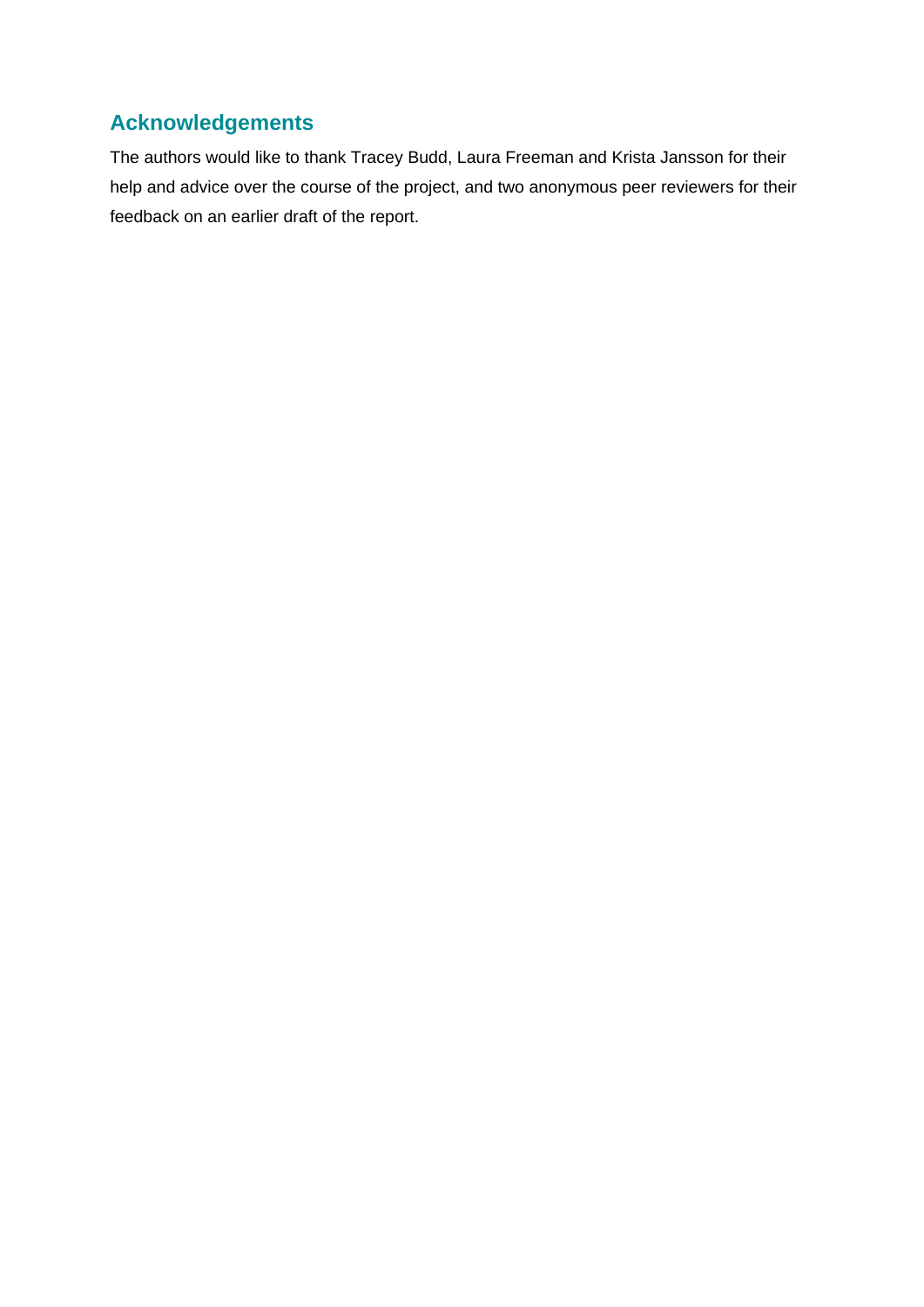# **Contents**

#### **[List of tables](#page-6-0)**

# **[List of figures](#page-6-1)**

| 1. |                                                                                  | <b>Summary</b>                                                              | 1              |  |
|----|----------------------------------------------------------------------------------|-----------------------------------------------------------------------------|----------------|--|
|    | 1.1                                                                              | Key points                                                                  | $\mathbf 1$    |  |
|    | 1.2                                                                              | Knowledge and attitudes towards crime and sentencing                        | $\overline{2}$ |  |
|    | 1.3                                                                              | Confidence and trust in justice                                             | 3              |  |
|    | 1.4                                                                              | Trust in justice and its drivers                                            | $\overline{4}$ |  |
|    | 1.5                                                                              | Implications for policy                                                     | 5              |  |
| 2. |                                                                                  | <b>Introduction</b>                                                         | 8              |  |
|    | 2.1                                                                              | Project objectives and methods                                              | 8              |  |
|    | 2.2                                                                              | Defining trust and confidence in criminal justice                           | 11             |  |
|    | 2.3                                                                              | Procedural justice theory                                                   | 12             |  |
|    | 2.4                                                                              | The structure of this report                                                | 14             |  |
| 3. |                                                                                  | Sentencing: public knowledge and attitudes                                  | 15             |  |
|    | 3.1                                                                              | Summary                                                                     | 15             |  |
|    | 3.2                                                                              | Chapter overview                                                            | 15             |  |
|    | 3.3                                                                              | Previous findings on knowledge of trends in crime and punishment            | 16             |  |
|    | 3.4                                                                              | Public knowledge of sentencing patterns                                     | 19             |  |
|    | 3.5                                                                              | Public attitudes to sentencing                                              | 22             |  |
| 4. |                                                                                  | Public trust and confidence in justice: Current levels and recent trends    | 28             |  |
|    | 4.1                                                                              | Summary                                                                     | 28             |  |
|    | 4.2                                                                              | Chapter overview                                                            | 28             |  |
|    | 4.3                                                                              | Public trust and confidence in criminal justice: effectiveness and fairness | 29             |  |
|    | 4.4                                                                              | Perceptions of the effectiveness of the criminal justice system             | 30             |  |
|    | 4.5                                                                              | Perceptions of fairness of the criminal justice system                      | 32             |  |
|    | 4.6                                                                              | Focus on the Police                                                         | 34             |  |
| 5. | Trust and confidence in the criminal justice system: dimensions and predictors38 |                                                                             |                |  |
|    | 5.1                                                                              | Summary                                                                     | 38             |  |
|    | 5.2                                                                              | Chapter overview                                                            | 39             |  |
|    | 5.3                                                                              | <b>Dimensions of Trust</b>                                                  | 39             |  |
|    | 5.4                                                                              | Predictors of trust and confidence                                          | 40             |  |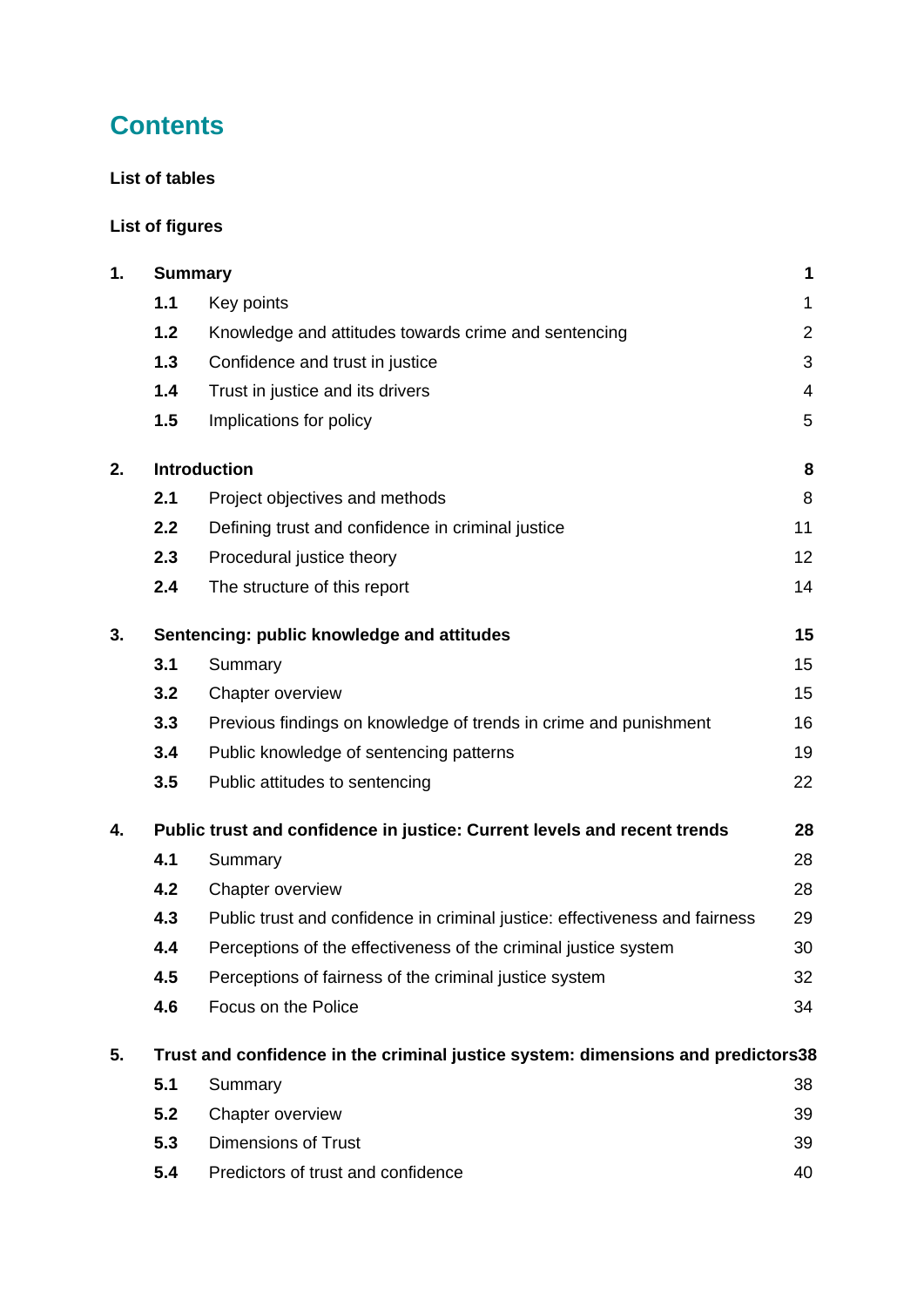| 5.5 | Modelling confidence in the police and criminal justice system          | 41                                                                                                                                          |
|-----|-------------------------------------------------------------------------|---------------------------------------------------------------------------------------------------------------------------------------------|
| 5.6 | Consequences of trust and confidence                                    | 48                                                                                                                                          |
| 5.7 | Britain in a European context                                           | 50                                                                                                                                          |
|     |                                                                         | 53                                                                                                                                          |
| 6.1 | Key findings                                                            | 53                                                                                                                                          |
| 6.2 | Implications for policy: public cooperation and compliance with the law | 56                                                                                                                                          |
| 6.3 | Some practical suggestions for policy and practice                      | 57                                                                                                                                          |
|     |                                                                         | 60                                                                                                                                          |
|     |                                                                         | 75                                                                                                                                          |
|     |                                                                         | 75                                                                                                                                          |
|     |                                                                         | 79                                                                                                                                          |
|     |                                                                         | 79                                                                                                                                          |
|     |                                                                         | <b>Conclusions</b><br><b>References</b><br>Appendix A<br>Methodological Annex<br>Appendix B<br>Review of predictors of trust and confidence |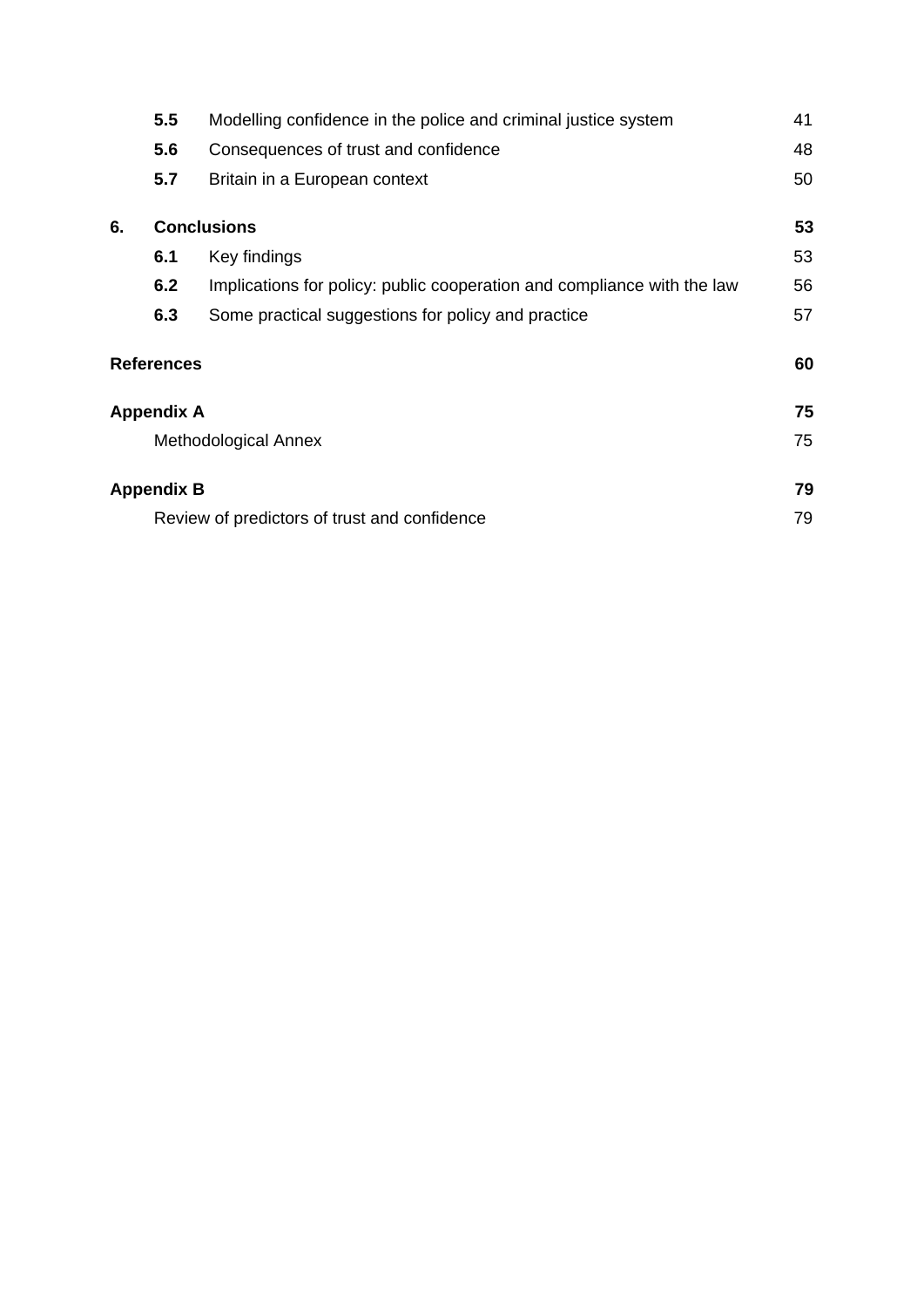# <span id="page-6-0"></span>**List of tables**

| 18 |
|----|
| 18 |
| 20 |
| 20 |
| 21 |
| 23 |
| 26 |
| 31 |
| 33 |
| 35 |
| 46 |
|    |

# <span id="page-6-1"></span>**List of figures**

| Figure 3.1 Perceptions of sentences as 'much too lenient', 2002/03 to 2010/11       | 23 |
|-------------------------------------------------------------------------------------|----|
| Figure 4.1 Confidence in the criminal justice system, 2001/02 to 2010/11            | 30 |
| Figure 4.2 Trends in public confidence in criminal justice, 2008/09 to 2010/11      | 32 |
| Figure 4.3: Trends in fairness of the CJS, 2008/09 to 2010/11                       | 33 |
| Figure 4.4 Confidence in the treatment of victims and witnesses, 2001/02 to 2007/08 | 34 |
| Figure 4.5 Public perceptions of police performance, 2008/09 to 2010/11             | 36 |
| Figure 4.6 Trust and confidence in the police, 1984 to 2010/11                      | 37 |
| Figure 5.1: Schematic overview of the findings from the CSEW and ESS                | 49 |
| Figure 5.2 Trust in police procedural fairness                                      | 51 |
| Figure 5.3 Perceived legitimacy (felt obligation to obey the police), by country    | 52 |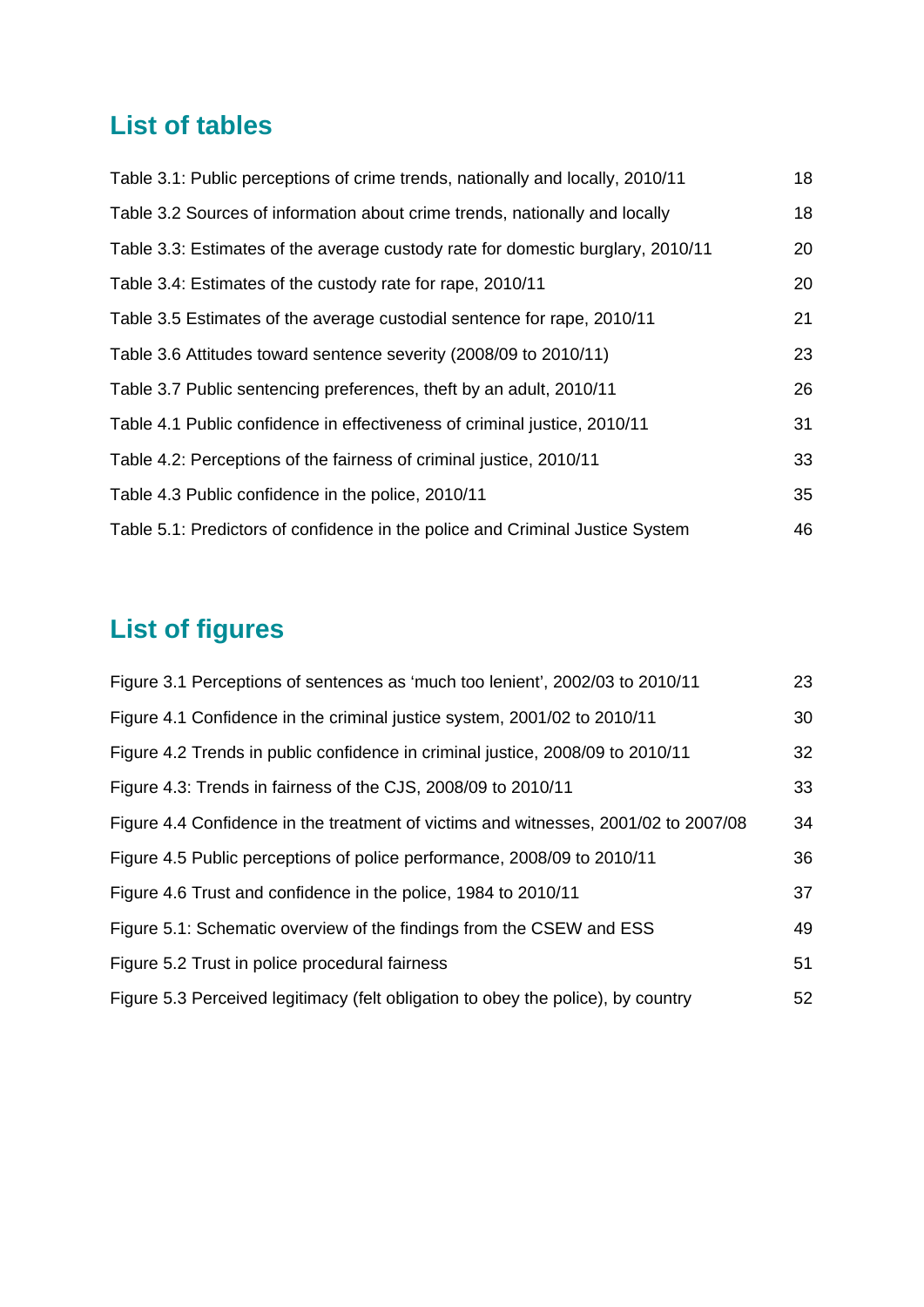# <span id="page-7-0"></span>**1. Summary**

This report examines attitudes to, and perceptions of, sentencing and the CJS in England and Wales, drawing mainly on the 20[1](#page-7-2)0/11 Crime Survey for England and Wales (CSEW).<sup>1</sup> The analysis focuses on perceptions of trust and confidence in justice, as well as presenting findings on knowledge about sentencing and crime trends and attitudes toward sentencing. In order to address issues of public cooperation and institutional legitimacy, the report also draws upon UK data from Round 5 of the European Social Survey (ESS).

# <span id="page-7-1"></span>**1.1 Key points**

- Attitudes to sentencing have changed little since 1996. Most people thought that the courts were too lenient, although responses were varied; most people underestimated the severity of current sentencing practices and were relatively lenient when expressing a sentencing preference for a specific (hypothetical) case.
- Views about the effectiveness of the criminal justice system (CJS) appeared to be fairly stable. After long-term falls in trust and confidence, this trend changed in 2003 to one of stability, and even a slight increase in public confidence in the police.
- People made clear distinctions between their judgements about the fairness of the CJS and its effectiveness. Levels of trust in fairness in the CJS were higher than levels of trust in effectiveness in the CJS.
- There were demographic and geographic variations in trust in the criminal justice system; but factors unmeasured by the CSEW, such as characteristics related to broader mind set and personality, may play a larger role.
- Access to information, whether reflected in levels of education or in newspaper readership, appeared to shape attitudes to justice.
- Contact with the police was an important predictor of both trust in the police and trust in the rest of the CJS. In relation to trust in the CJS as a whole this relationship was entirely asymmetrical (with negative contacts appearing to damage trust, but positive contacts having no effect); in relation to trust in the

<span id="page-7-2"></span><sup>1</sup> The British Crime Survey (BCS) is now known as the Crime Survey for England and Wales to better reflect its geographical coverage. While the survey did previously cover the whole of Great Britain it ceased to include Scotland in its sample in the late 1980s. A separate survey – the Scottish Crime and Justice Survey – covers Scotland. The name change took effect on the 1 April 2012, the date responsibility for the survey transferred to the Office for National Statistics.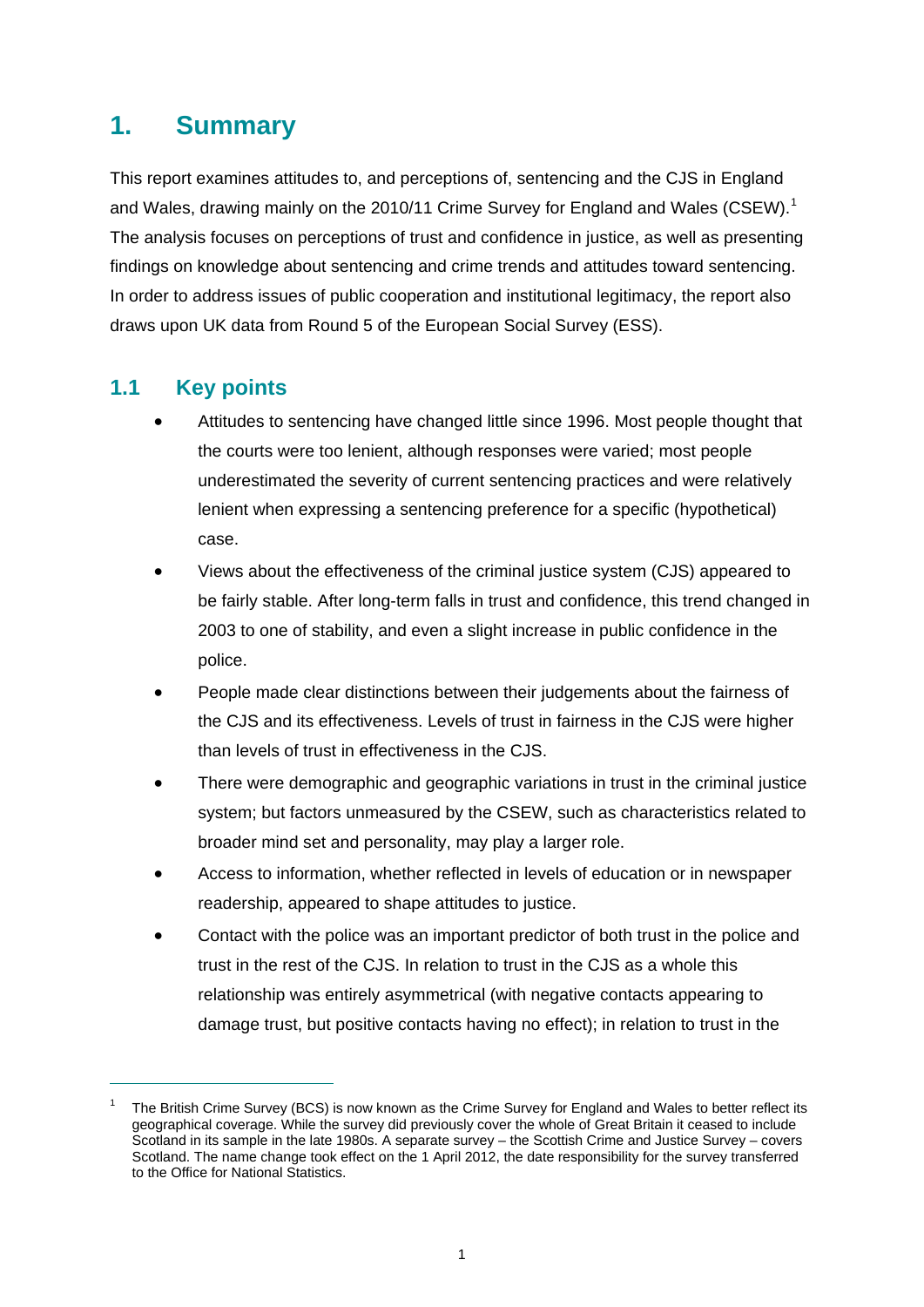police it was more symmetrical (positive contacts were associated with somewhat higher levels of trust).

- Trust in the justice system is important in part because it shapes the perceived legitimacy of the system as well as people's willingness to cooperate with legal authorities. According to ESS UK data, the legitimacy of the police was more important than the legitimacy of the courts in explaining variation in cooperation. Feeling an obligation to obey the police and feeling aligned with the moral values of the police were the most important predictors of expressed willingness to cooperate with the police and criminal courts. Feeling aligned with the moral values of the courts was a statistically less powerful predictor. Believing that the courts are too lenient was associated with a *greater* willingness to cooperate with legal authorities rather than a *lesser* willingness to cooperate with legal authorities.
- Analysis of ESS data suggested that the UK did better than some European countries in terms of levels of public trust, but worse than others, such as the Nordic countries.

# <span id="page-8-0"></span>**1.2 Knowledge and attitudes towards crime and sentencing**

Public punitiveness may be defined as the tendency to demand from the criminal justice system harsh punishment for convicted offenders. Punitiveness manifests itself in several ways – through calls for tougher sentencing in general, criticism of the courts for being lenient, and in support for specific policies which emphasise punishment over other criminal justice objectives (such as rehabilitation). Two principal research strategies have evolved to measure and explore public punitiveness: single questions tapping into general attitudes to sentencing; $2$  and more complex (vignette-based) questions relating to a specific case. A rounded appreciation of public attitudes requires both approaches.

As with previous sweeps of the CSEW, the latest findings suggest that public knowledge about crime and sentencing remained poor in the 2010/11 survey: significant proportions of the public held an inaccurate view of national crime trends and most people underestimated the severity of current sentencing practices. Most people believed that the courts were too lenient.

<span id="page-8-1"></span> $\mathfrak{2}$  The focus is on public attitudes to the sentencing of adults but many of the trends reported here are also found when researchers have asked questions about young offenders (e.g. Hough and Roberts, 2004; Mattinson and Mirrlees-Black, 2000; Tufts and Roberts, 2002; Ministry of Justice, 2013).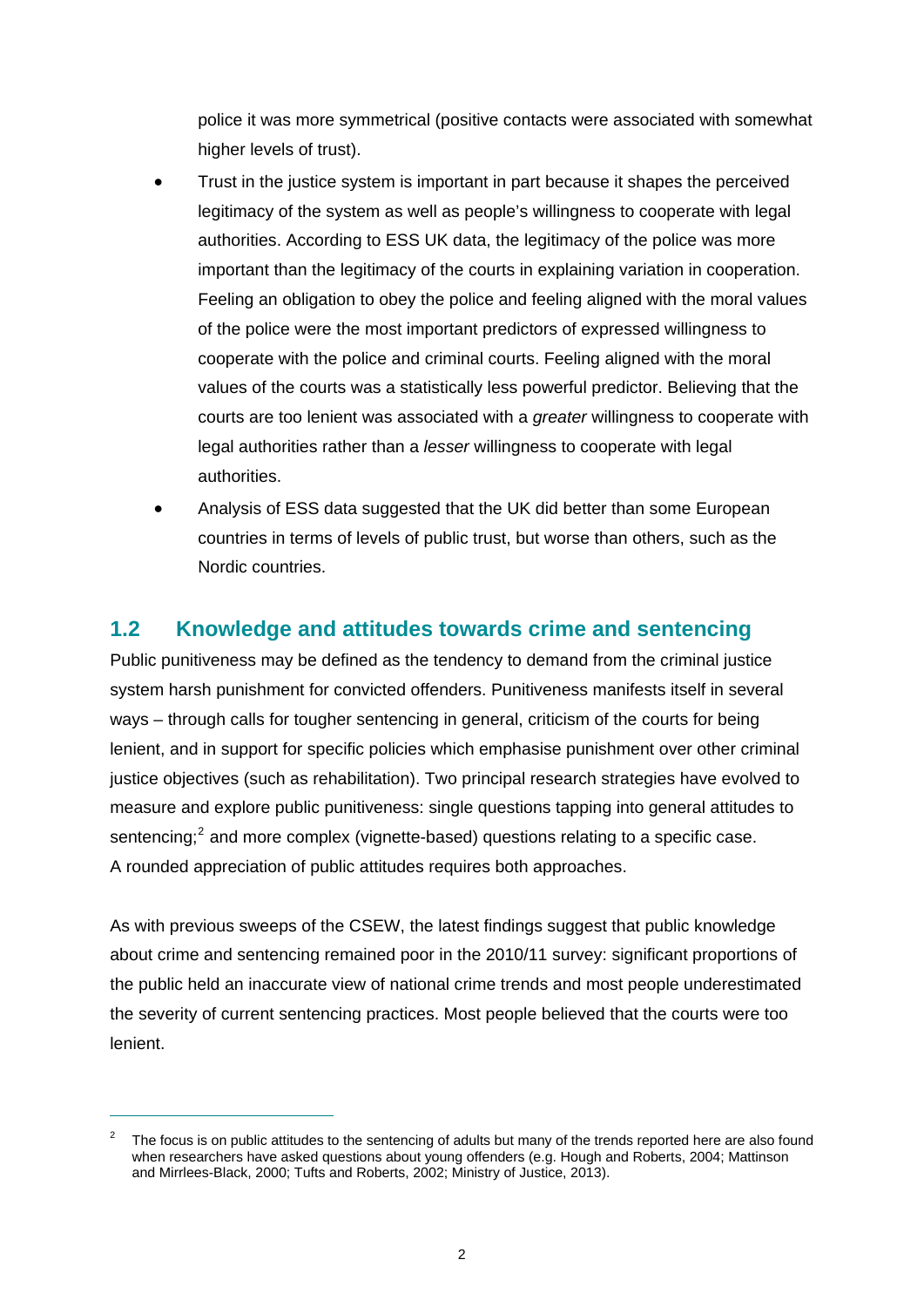The most important predictors of public knowledge of custody rates were: gender, education, socio-economic class, and newspaper readership.

Characteristics associated with attitudes toward sentencing were: being born in the UK (more punitive, on average); Asian Muslim (less punitive, on average); tabloid readership (more punitive, on average); broadsheet readership (less punitive, on average); poor health (more punitive, on average); and perceptions of recent crime trends (with more negative attitudes associated with perceptions of rising crime).

Factors associated with imposing more punitive sentences when confronted with case scenarios were: gender (men were more punitive); socio-economic class (non-professionals were more punitive); education (those without degrees were more punitive); newspaper readership (broadsheet readers were less punitive); and crime perceptions (people believing crime is going up in the UK as a whole were more punitive).

# <span id="page-9-0"></span>**1.3 Confidence and trust in justice**

Studies of public opinion about the criminal justice system have sometimes distinguished between 'trust' and 'confidence', with the former defined in an active and relational sense (individuals 'place' or 'invest' trust in an institution or organisation) and the latter defined as a passive orientation (individuals 'have' confidence in an institution or organisation). In both cases it is important to differentiate between effectiveness and fairness.

In this report the terms 'trust' and 'confidence' are used almost interchangeably to refer to a set of public beliefs, expectations and orientations toward different criminal justice agencies. For the current purpose, the conceptual distinction between trust and confidence seems slight. To be confident that the police are effective – for example – seems on the face of it to be very similar to judgement that the police can be trusted to be effective (i.e. that they are 'out there' being effective, and can be trusted to be effective in specific future instances).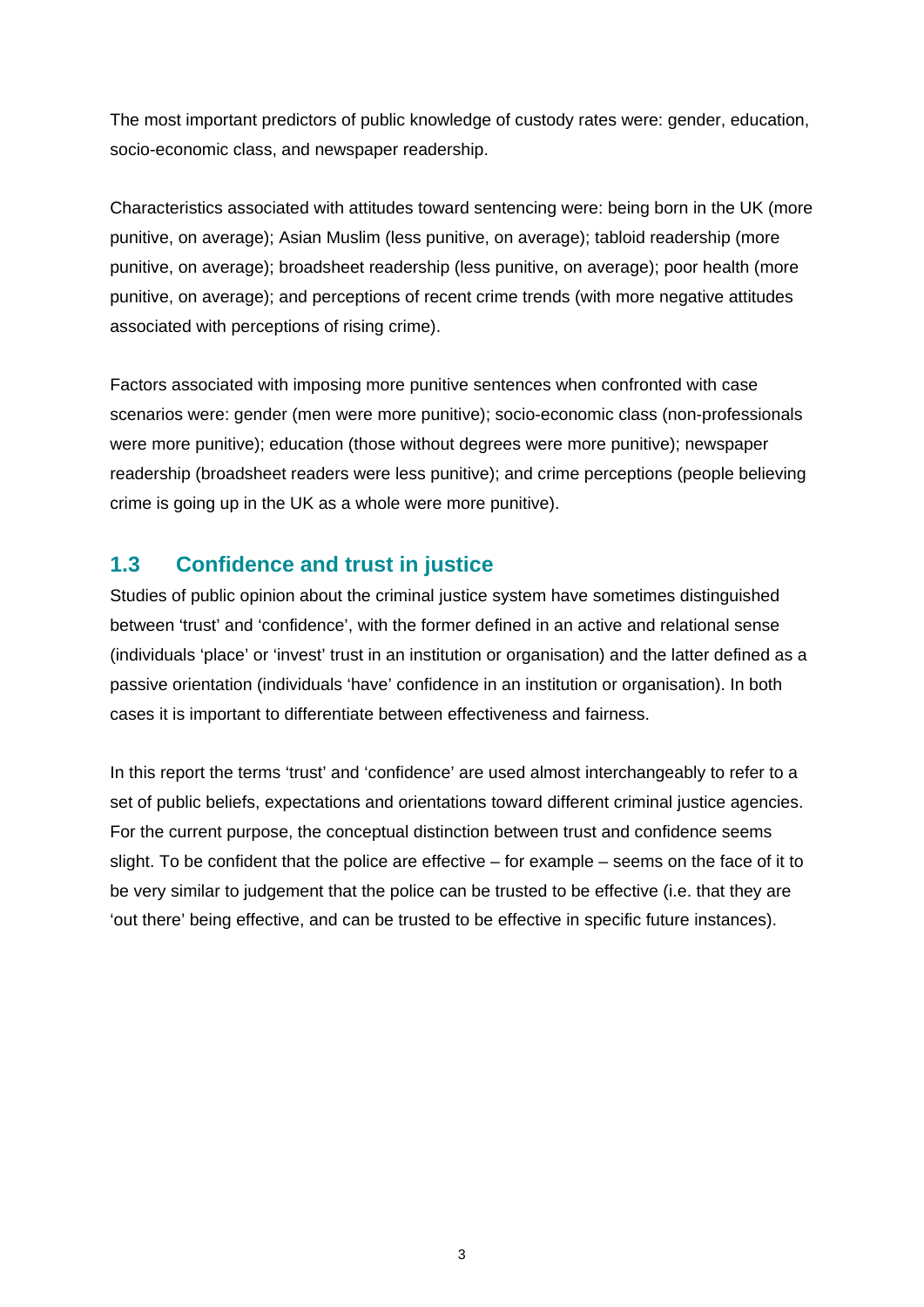Levels of public trust and confidence in the criminal justice system varied greatly, depending upon the specific function of criminal justice. People expressed much more confidence in the fairness of the CJS than in its effectiveness. $3$  Around six respondents in ten trusted the fairness of the system; less than half had confidence in its effectiveness.

Levels of confidence in the effectiveness and fairness of the CJS have remained relatively stable over the past few years, though there has been some improvement in levels of trust in effectiveness, particularly the effectiveness of the police, and indeed in 'overall' levels of confidence in the police (i.e. that the police are doing a good or bad job). This may reflect an increasing awareness that crime is no longer rising locally<sup>[4](#page-10-2)</sup> – although, as noted previously, the majority still think that crime is rising nationally.

When asked about the effectiveness of specific branches of the CJS, the police attracted the highest and prisons attracted the lowest levels of confidence. Overall levels of confidence in the police – as measured by ratings of how good a job they do – have risen since 2003/04. The discrepancy in levels of trust for different functions of criminal justice is neither new nor restricted to the public in England and Wales.

## <span id="page-10-0"></span>**1.4 Trust in justice and its drivers**

 $\overline{a}$ 

There were a number of different dimensions underlying trust and confidence in the police and CJS. In relation to the police, people distinguished between the fairness of the police, the interests or motives of officers, the reliability of the police (particularly in dealing with minor crime) and the community engagement of the police. In relation to trust in the rest of the CJS, people distinguished between the effectiveness of the courts, the effectiveness of the prisons, and the fairness of the system as a whole.

Gender, age, contact experience and victimisation were consistent predictors of opinions of both the police and the CJS. Other variables were only intermittently important predictors.

Contact with the police (both personal and in terms of perceiving police activity), and victimisation emerged as the most consistent predictors of trust and confidence in both the

<span id="page-10-2"></span><span id="page-10-1"></span><sup>3</sup> The higher levels of trust in the system's fairness (compared to its effectiveness) are consistent with other data. A MORI poll found that over three-quarters of the public have confidence that the system respects the rights of accused persons and treats them fairly, but less than one quarter were confident that the system is effective in reducing crime (MORI, 2009). Similar patterns have recently been found in Australia (Jones and Weatherburn, 2010).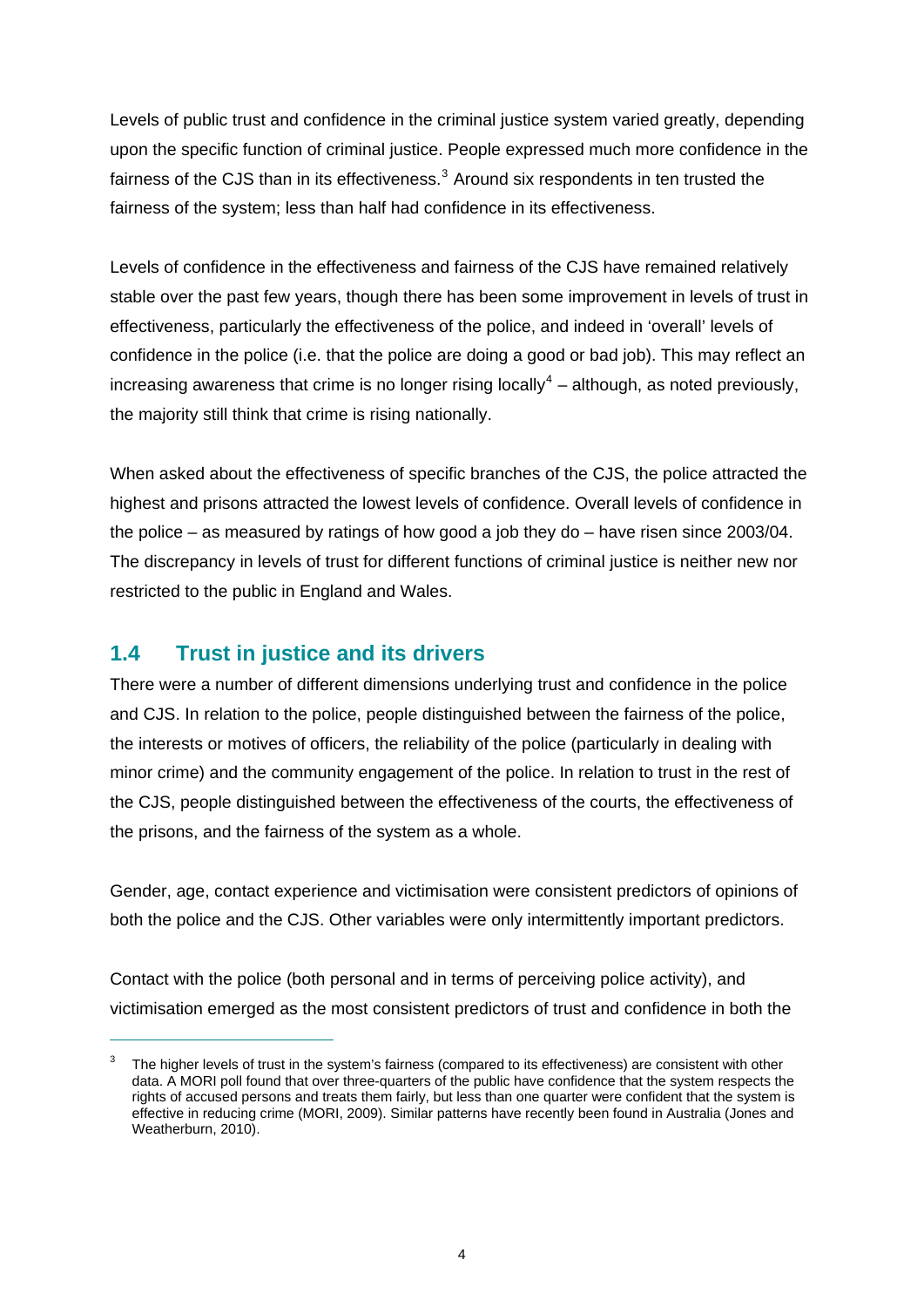police and the CJS. Controlling for a large number of factors, contact with the police consistently predicted overall trust in the CJS. However, here the association was entirely asymmetrical, with negative contacts having a strong predictive power and positive ones having very little.<sup>[5](#page-11-1)</sup> Knowledge about the CJS (as represented by estimates of the proportion of convicted rapists sent to prison) was also a consistent predictor of confidence in the CJS. The following groups were also more likely to be confident in the CJS:

- women;
- younger and older people (compared to those in middle age);
- people in good health, with those in poor health less confident; and,
- people living in lower crime areas.

UK findings from the fifth round of the ESS showed that trust in fairness of the police and courts was more important than trust in effectiveness in predicting intended willingness to cooperate with legal authorities.<sup>[6](#page-11-2)</sup> According to the ESS, the perceived legitimacy of the police was more important than the legitimacy of the courts in explaining variation in expressed willingness to cooperate with the CJS.

# <span id="page-11-0"></span>**1.5 Implications for policy**

 $\overline{a}$ 

Issues of trust and confidence in justice are important for a number of reasons. Trust in justice is an important determinant of public preparedness to cooperate with justice officials – whether in reporting crime to the police, acting as witnesses or serving as jurors (European Social Survey, 2012; Jackson et al., 2012a). High levels of trust in justice also result in higher levels of public compliance with the law (Jackson et al., 2012b).

Procedural justice theory provides a useful explanatory framework for understanding the findings presented in this report. The central concept in procedural justice theory is legitimacy, and the driving proposition is that effective justice systems are those that secure *normative commitment* to the law – a sense that abiding by the law and cooperating with legal authorities is the right thing to  $do - bv$  building public trust in justice, and thus a public sense that the institutions of justice carry legitimacy.

<sup>4</sup> A recent study by Sindall et al. (2012) found that perceptions of change in crime rates were, over time, associated with changing levels of confidence in the police. These were effects at the neighbourhood level: they were the result of aggregating people's opinions via weighted neighbourhood averages. 5

<span id="page-11-1"></span>The association between contact with police officers and confidence in the police was, however, more symmetrical.

<span id="page-11-2"></span>Comparing the UK with the other 26 countries in the fifth ESS (conducted in 2010), the UK emerged as average amongst Western European countries (and markedly lower than Nordic countries) in terms of levels of trust but it scored much higher than Ukraine, the Russian Federation and Israel.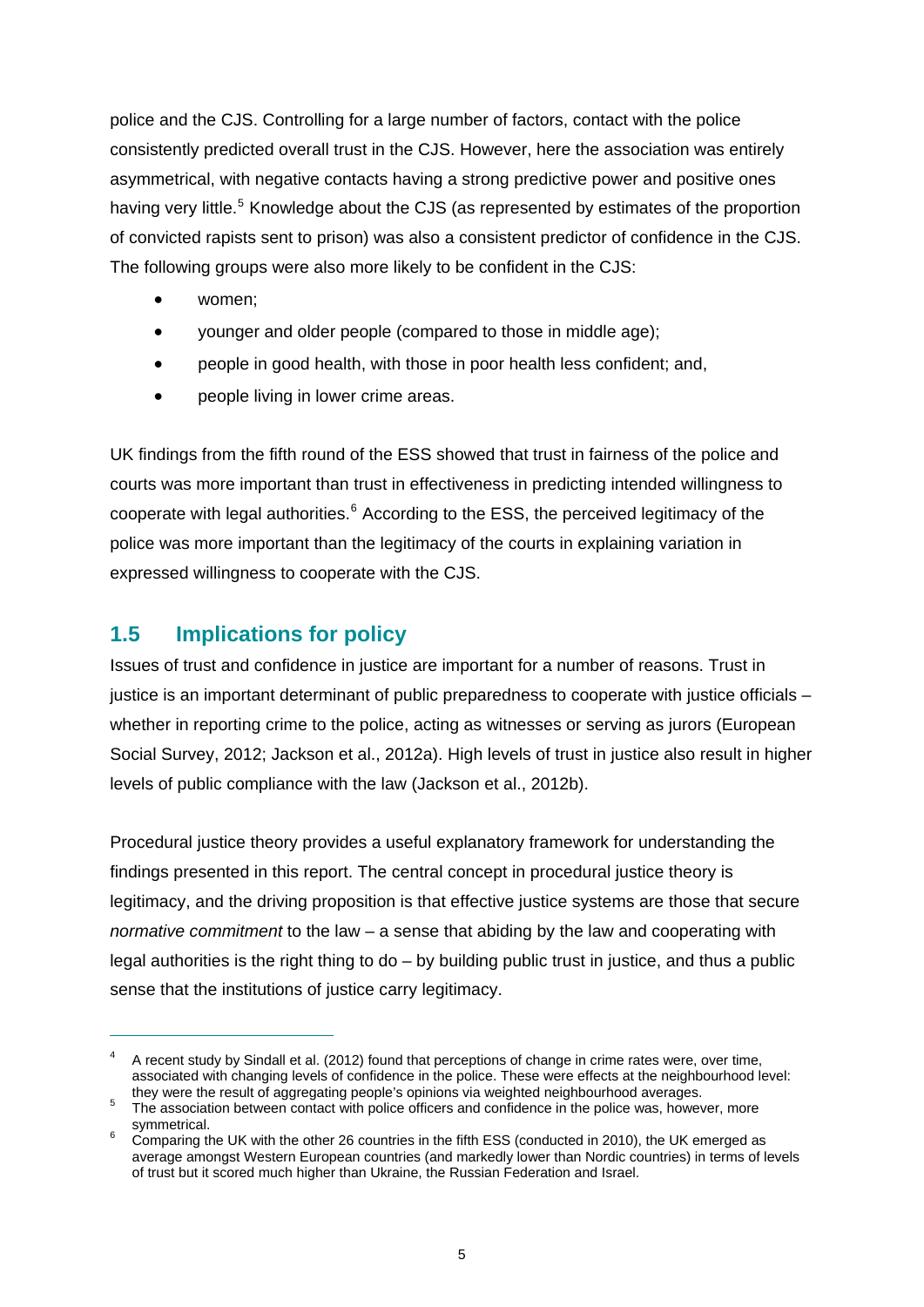Therefore, the reason why trust in justice helps to promote cooperation and compliance is related to people's perceptions of the legitimacy of the justice. Public trust in justice helps to build the legitimacy of the institutions of justice, which in turn results in cooperation and compliance.<sup>[7](#page-12-0)</sup>

What are the best strategies for building or consolidating legitimacy in the eyes of the public? How officials treat individuals – for example whether police officers wield their power and authority in fair and respectful ways – seems central in communicating the trustworthiness of the criminal justice system to members of the public. Trust in the effectiveness of the police and the justice system plays a smaller role than trust in fairness, and with regard to fairness, it seems that *processes* are as important as *outcomes* – that is, people pay particular attention to the presence or absence of fair procedures, and to the quality of treatment received from justice officials. Fair and respectful handling of people, treating them with dignity, and listening to what they have to say, all emerge as significant predictors of legitimacy, and thus preparedness to cooperate with legal authorities and comply with the law. In other words, procedural fairness may not only be valued in its own right, but it may actually be a precondition for an effective justice system.

Implementing principles of procedural justice is not cost-free, but neither is it necessarily resource-intensive. It is worth taking into account budgetary constraints and the potential for organisational strain, as the system rises to the challenge of "doing more with less". With threats to the *volume* of available services, securing some counterbalance in terms of improved *quality* may be a very wise investment. As for the targeting of strategies designed to bolster the legitimacy of the system, trust in justice is most needed in socially and economically marginalised communities where crime rates are highest, and where offending and victimisation overlap.<sup>[8](#page-12-1)</sup> The demands made on the police in such areas are often noncriminal – or lie on the margins of criminality – but the handling of each of these incidents remain "teachable moments" about the trustworthiness and legitimacy of the police.<sup>[9](#page-12-2)</sup>

Misperceptions of both crime and sentencing first documented in the mid-1990s remain considerable problems. There will continue to be obstacles to addressing public misperceptions and improving trust (with a key obstacle being the problem of achieving

<span id="page-12-0"></span><sup>7</sup> In the UK see: European Social Survey (2012); Jackson et al.*,* (2012a, 2012b); Bradford (in press); and Tankebe (in press). In the US see: Sunshine and Tyler (2003a); Tyler (2006a, 2006b); and Papachristos et al.*, (*2012). In Australia see: Murphy (2004); Murphy et al. (2009); Elliott et al.*,* 2011; and Murphy and Cherney  $(2012).$ 

<span id="page-12-1"></span>Sampson and Bartusch (1998).

<span id="page-12-2"></span><sup>9</sup> See Tyler (2011b) and Mazerolle et al. (in press).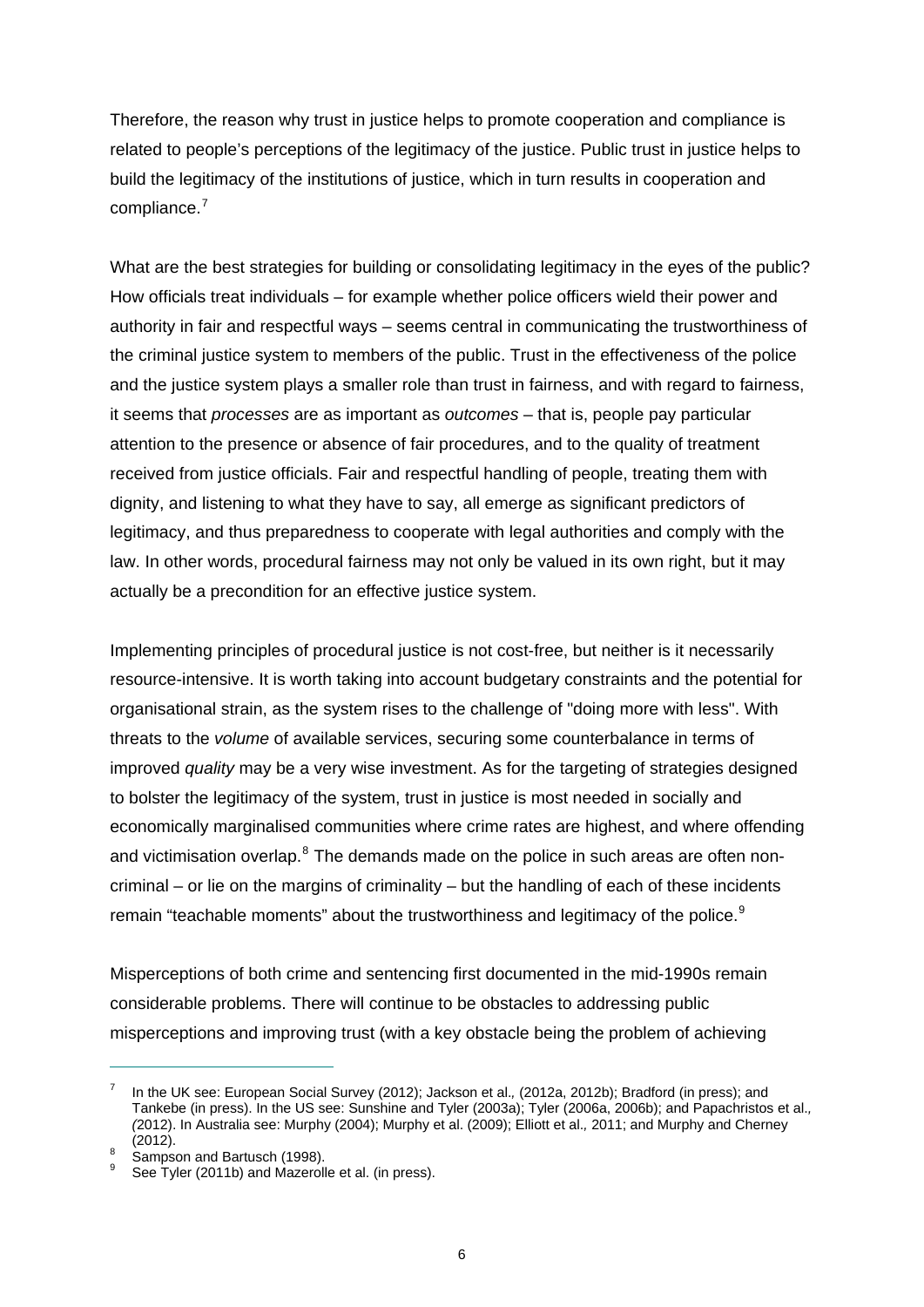sufficient "reach") as long as mainstream media are the dominant shapers of public opinion about crime and justice.

In conclusion, it is worth flagging a risk inherent in policy based on principles of procedural justice. The legitimacy of systems of justice is partly about perceptions and partly about reality. In a society where perceptions of institutions are shaped by a growing range of media, there is a risk that strategies to improve the legitimacy of the justice system becomes little more than a public relations exercise – securing the right media messages, and ensuring that staff remain "on message" in their contact with the public. Such strategies of appearance management may yield some short-term results, but there are inherent risks in this approach given that it is about trust-building. This is because when gaps between appearance and reality surface the costs to legitimacy can be very high indeed. In other words, improvements in trust have to be earned and not simply claimed.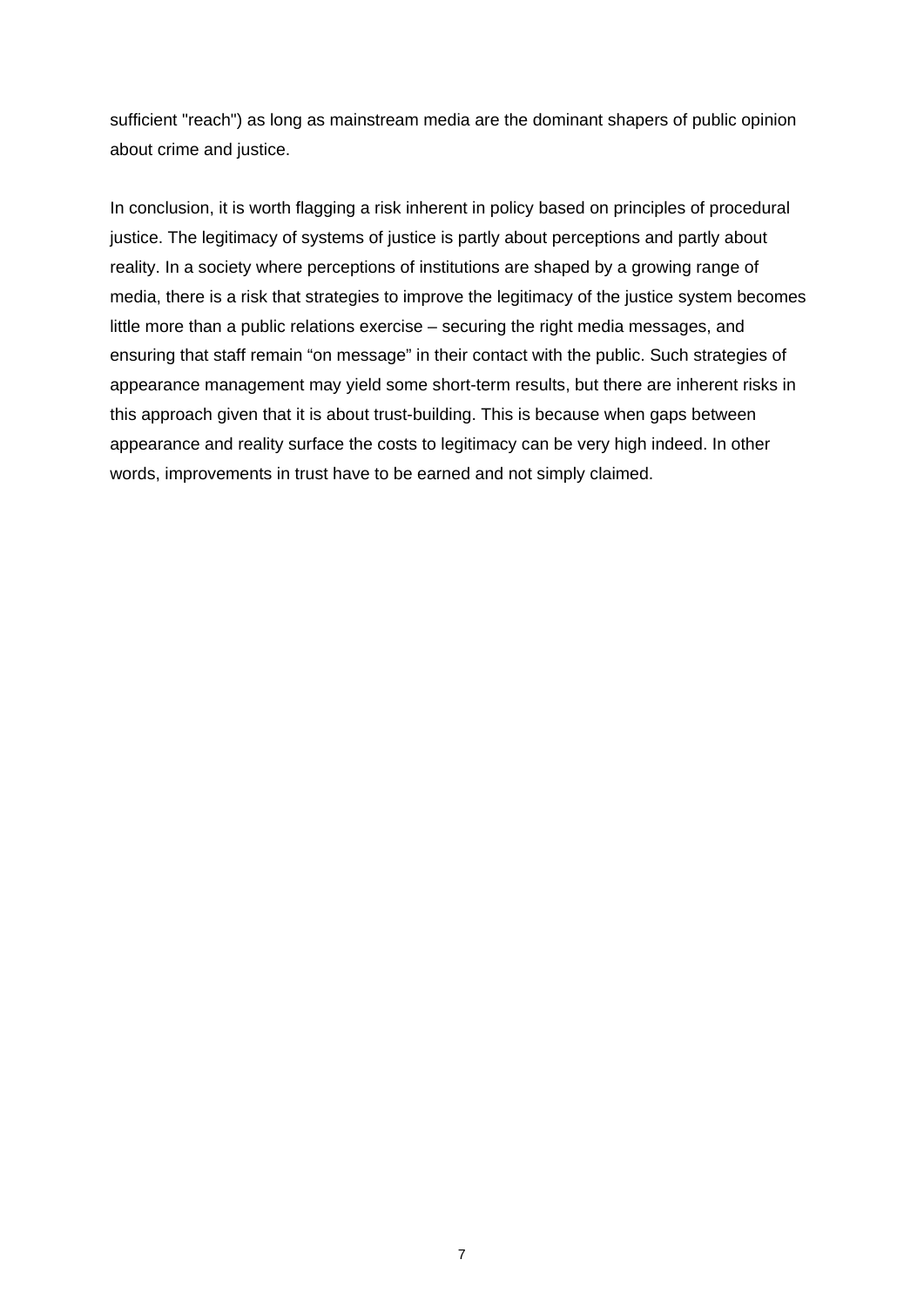# <span id="page-14-0"></span>**2. Introduction**

Public opinion and sentencing – encompassing knowledge of and attitudes towards sentencing and sentencers – has long been an important field of criminological inquiry (e.g. Walker and Hough, 1988; Hough and Roberts, 2012; Roberts, 1992; Wood and Gannon, 2009). More recently, public trust and confidence in the criminal justice system has emerged as a significant focus of research and policy. Policy makers in all western nations have sought to improve public understanding of sentencing, as well as confidence in sentencers and the sentencing process. They are increasingly making greater efforts to improve confidence in the system as a whole as well as in its constituent parts – particularly the police.

In this report we draw upon analyses of the 2010/11 sweep of the Crime Survey for England and Wales (hereafter CSEW, formerly known as the British Crime Survey<sup>[10](#page-14-2)</sup>) to examine attitudes to, and perceptions of, sentencing and the CJS. We also draw upon UK data from Round 5 of the European Social Survey (ESS), allowing us to address the importance of trust in the justice system in driving legitimacy and cooperation with the police and criminal courts.[11](#page-14-3)

# <span id="page-14-1"></span>**2.1 Project objectives and methods**

The project had four objectives:

- To document current levels of public knowledge of sentencing, attitudes to sentencing, and trust in criminal justice, and to place those levels in a historical context drawing upon the CSEW (thus updating Smith, 2010);
- To document the relationship between trust in justice and attitudes to sentencing and public punitiveness;
- To identify the individual and neighbourhood factors that predict attitudes and levels of trust in criminal justice; and,

<span id="page-14-2"></span> $10$  The British Crime Survey (BCS) is now known as the Crime Survey for England and Wales to better reflect its geographical coverage. While the survey did previously cover the whole of Great Britain it ceased to include Scotland in its sample in the late 1980s. A separate survey – the Scottish Crime and Justice Survey – covers Scotland. The name change took effect on the 1 April 2012, the date responsibility for the survey transferred to the Office for National Statistics.

<span id="page-14-3"></span>to the Office for National Statistics.<br><sup>11</sup> The 'trust in justice' module in Round 5 of the ESS was designed to measure people's trust in the police and criminal courts, but also legitimacy, cooperation and compliance. Until very recently, the CSEW did not measure people's perceptions of legitimacy of the police. However, from the 2011/2012 survey a new set of questions were included.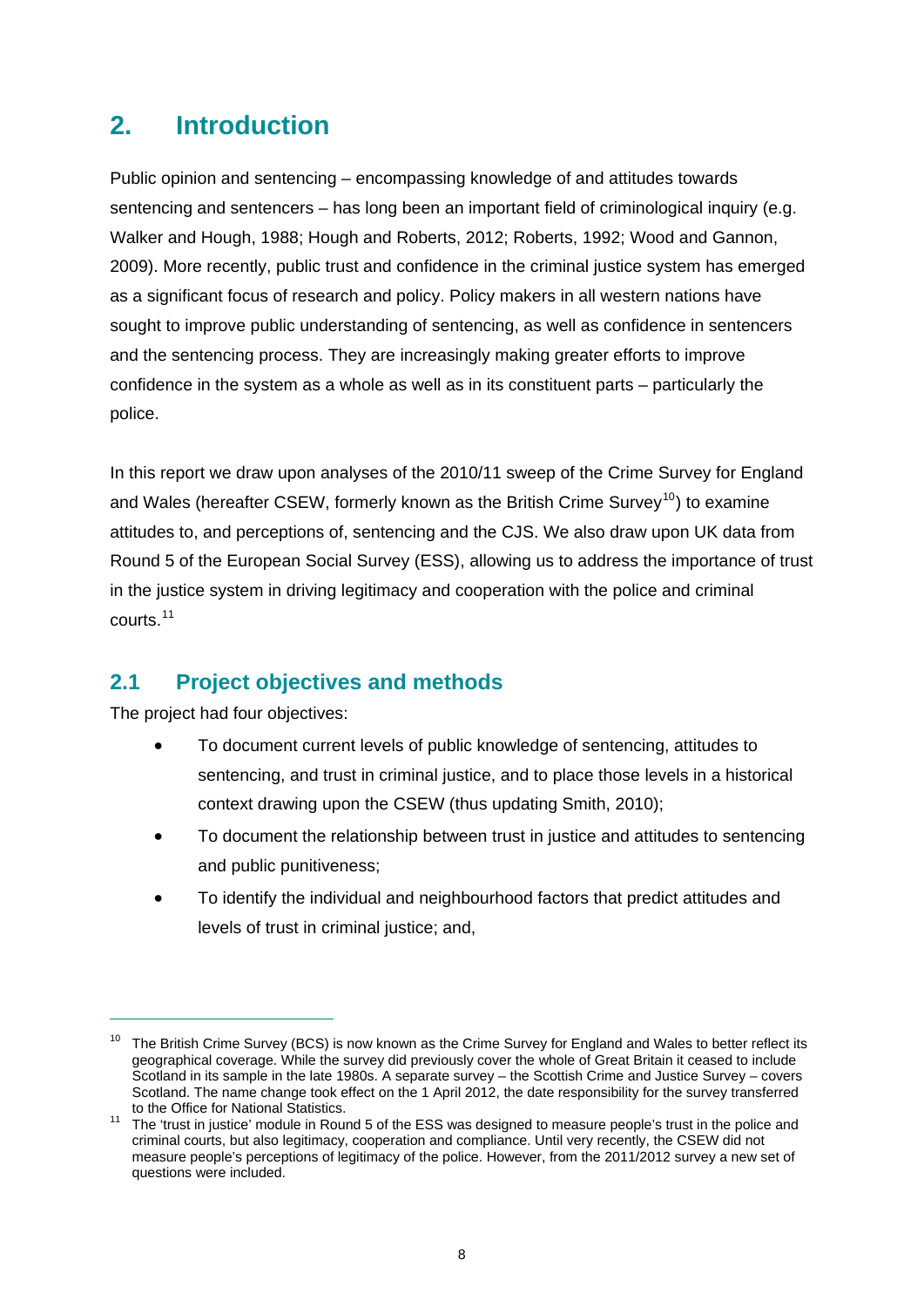To understand how public trust in justice and attitudes to sentencing affect levels of public engagement and willingness to cooperate with the criminal justice system, drawing upon ESS data.

#### **Questions Addressed in the Report**

In order to achieve these objectives we addressed a number of questions:

- What are the key factors associated with attitudes to sentencing?
- What dimensions of trust in justice does the CSEW measure?
- What is the relationship between trust in justice and attitudes to sentencing and future engagement with and cooperation with the CJS?
- What is the relative importance of factors in trust in justice such as:
	- Are socio-demographic characteristics important?
	- What is the importance of experience of justice (for example victimisation and contact with the police)?
	- What is the importance of levels of information/knowledge about crime and sentencing trends?
	- Are area/neighbourhood level factors important?
- What are the links between contact with the police, trust in justice, perceived legitimacy of the police and criminal courts, and cooperation with the justice system?
- Where does the UK stand in a European comparison of public trust and institutional legitimacy?

## **Sources of Information**

#### **1. Previous literature**

The report draws upon a review of the literature exploring public attitudes to crime and punishment from the first sentencing module on the CSEW conducted in 1996 to the present, using data from interviews conducted in 2010/11. In addition, findings from the more recent wider literature upon public confidence in criminal justice and on attitudes to sentencing are reviewed, in order to provide context for the CSEW trends.

#### **2. Survey data analysis**

The CSEW is the largest victimisation survey of its kind in the world (for further information on the history and scope of the survey, see Hough et al., 2007; Hough and Maxfield, 2007; and Maguire, 2012). The survey started in 1982 and was conducted intermittently until 2001; since that time it has been conducted annually, as a 'rolling' survey. The CSEW is a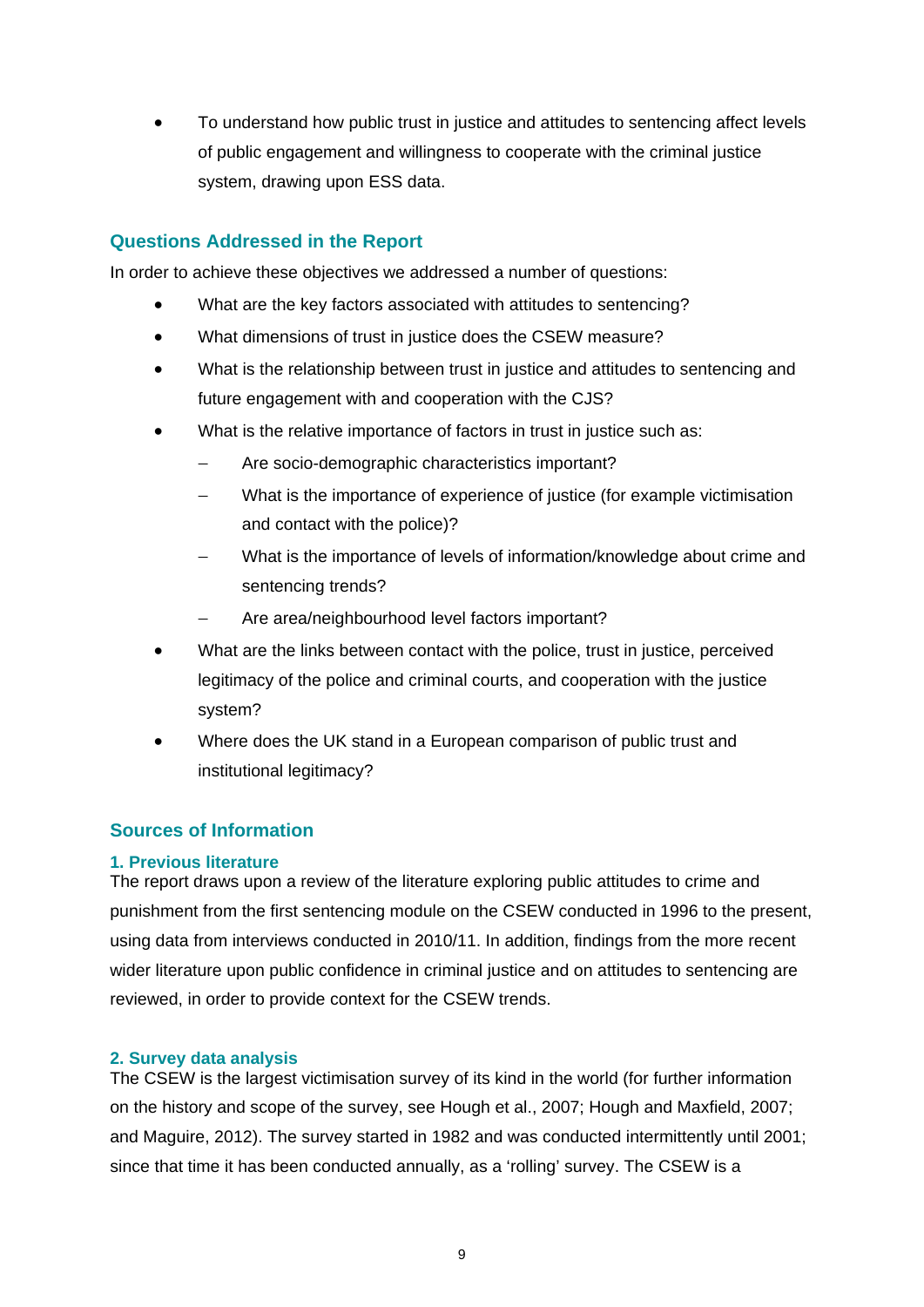nationally representative survey of individuals living in private households; interviews are conducted face to face in the respondent's home, with a randomly selected member of each household.

The survey explores a range of questions related to experiences of crime and criminal justice and measures the volume, nature and consequences of criminal victimisation against adults (aged 16 or over) across England and Wales; an additional questionnaire is used to collect information on crimes committed against young people between the ages of ten and fifteen. The 2010/11 sweep of the survey reported findings from 46,754 adult interviews conducted in that year, with a response rate of 75 per cent.<sup>[12](#page-16-0)</sup> Unless otherwise stated in the text, the analysis in this report is based on the 2010/11 dataset. Data from the  $5<sup>th</sup>$  round of the ESS was also used.<sup>[13](#page-16-1)</sup>

## **Analytical Methods Used**

 $\overline{a}$ 

This report adopts a number of overlapping analytic strategies to address the questions raised at the beginning of this chapter:

- Descriptive statistics to provide information about the current levels of public knowledge, attitudes and confidence in sentencing and criminal justice.
- Multivariate analyses to examine the relationships between confidence in the CJS and sentencing and factors associated with these (e.g. socio-demographic characteristics, experiences and attitudes).
- Factor analyses to assess the underlying dimensions that the trust and confidence questions are measuring.
- Multi-level modelling to examine the factors that predict levels of trust and confidence in the CJS in England and Wales.
- Linear regression modelling of ESS data to outline some of the potential effects of low trust in the criminal justice system.

See [Appendix A](#page-81-0) for further technical information on these methods.

<span id="page-16-0"></span> $12$  Further information about the CSEW and access to previous publications drawing upon the survey can be found at [http://www.ons.gov.uk/ons/guide-method/surveys/list-of-](http://www.ons.gov.uk/ons/guide-method/surveys/list-of-surveys/survey.html?survey=Crime+Survey+for+England+and+Wales)

<span id="page-16-1"></span>surveys/survey.html?survey=Crime+Survey+for+England+and+Wales<br><sup>13</sup> The UK section of Round 5 of the ESS was administered using computer assisted personal interviewing. A stratified three-stage random probability clustered design was implemented, using the Post Office's small user postcode address file (PAF). For details on the 'trust in justice' model, see European Social Survey, 2011, 2012; and Hough et al., 2013.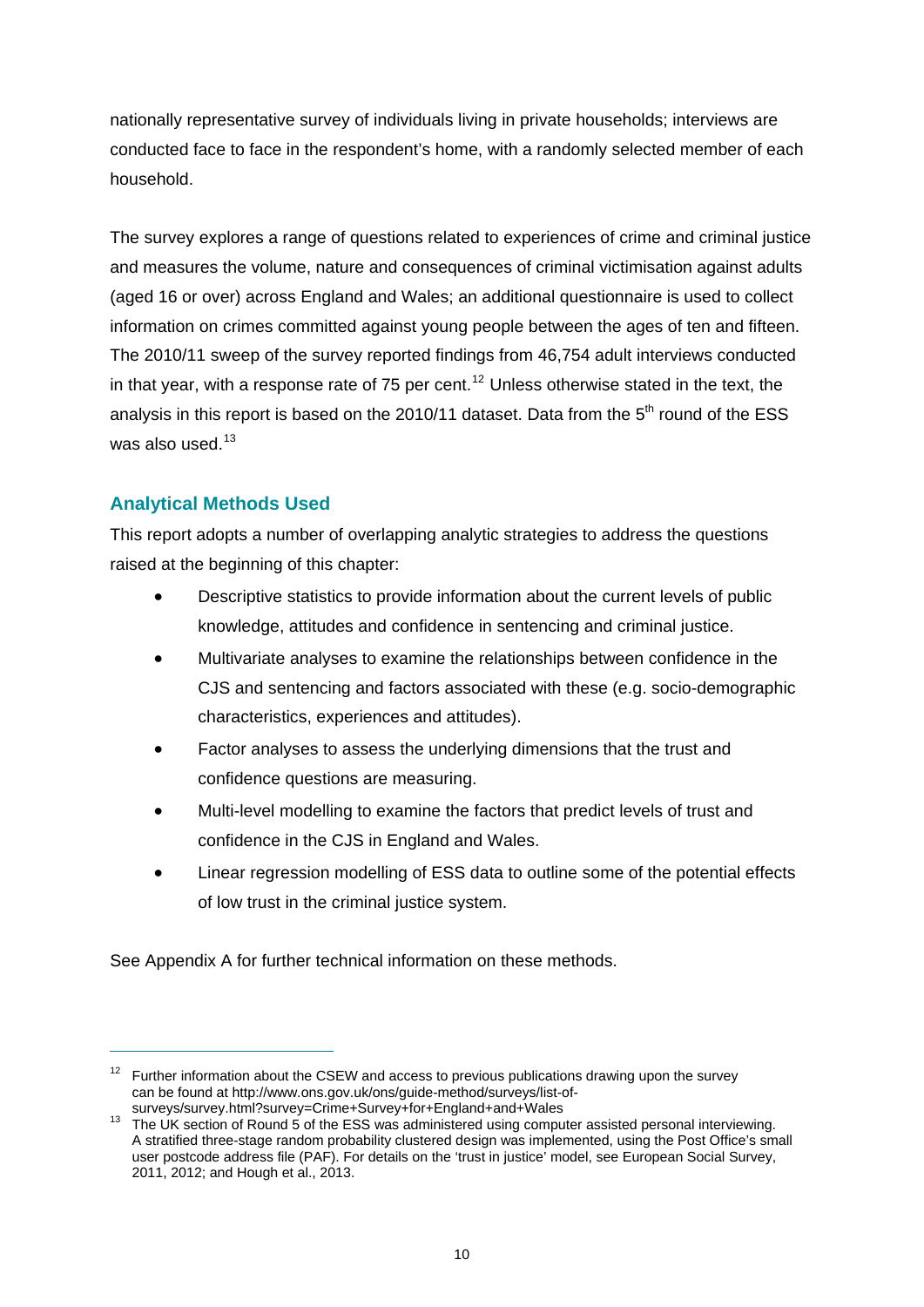#### **The scope of the analysis**

This report continues a tradition of research into public trust and confidence in criminal justice and sentencing which has drawn upon the CSEW. The CSEW has always carried questions related to trust and confidence, and has done so in increasing depth since 1996. (For earlier reviews see Smith, 2010, 2007; Hough and Roberts, 2004a). In 2010, Smith reviewed trust and confidence trends from the CSEW over the period 2002/03 to 2007/08; this report updates and extends those analyses. The present report documents current trends in trust and confidence and incorporates perceptions of criminal justice, experience of victimisation and other potential influences upon public opinion. The report explores several related domains, including public knowledge of sentencing trends; attitudes to sentencing; public confidence and trust in sentencing and the criminal justice system; and perceptions of the legitimacy of the CJS and its individual components. In addition, a theoretical context for the findings is also provided, using the conceptual framework of procedural justice theory.

## <span id="page-17-0"></span>**2.2 Defining trust and confidence in criminal justice**

Distinctions are sometimes made between 'trust' and 'confidence' in the justice system – for example trust is defined in an active and relational sense (individuals 'place' or 'invest' trust in an institution or organisation) and confidence is defined as a passive orientation (individuals 'have' confidence in an institution or organisation). In practice the terms are often used interchangeably in the literature – both at the conceptual and operational levels. Conceptually, researchers have assumed that expressing trust in an institution is quite similar to expressing confidence in the institution – or its ability to discharge its critical functions (cf. Jackson and Bradford, 2010). Operationally, researchers in most Western nations have repeatedly asked members of the public to rate how much trust or confidence they have in various branches of criminal justice or criminal justice professionals (see Hough and Roberts, 2004, for a review).

#### **What is 'trust and confidence'?**

'Trust and confidence' has become an accepted phrase to represent public opinions of the police and the criminal justice system as a whole. Treating trust and confidence as essentially interchangeable terms, we follow Hardin (2002) and other recent work (e.g. Hough et al., 2010; Jackson and Bradford, 2010; European Social Survey, 2012) in defining trust in the police and the CJS as: the belief among members of the public that the CJS has the appropriate intentions toward them and is competent in the tasks assigned to it (and for the purpose of this report, we treat confidence as something similar). Our definition implies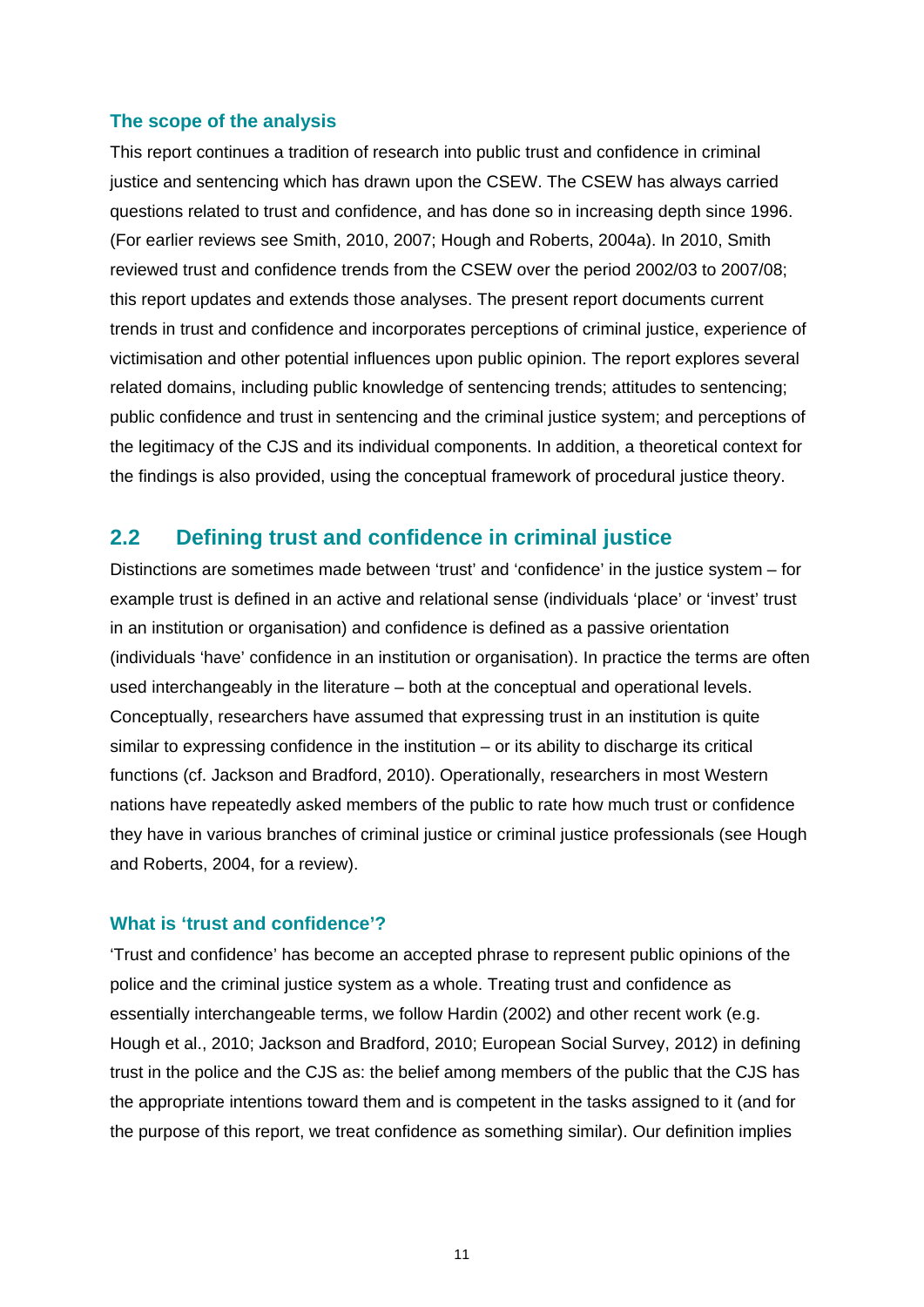that trust in the CJS extends beyond an instrumental assessment of its ability to fulfil its basic tasks efficiently and effectively.

This approach has two important implications. First, it implies a need to consider trust (and confidence) not as a single concept but as something multifaceted, with at least two distinct components underlying it (an idea that is already reflected in the design of the CSEW, see Smith 2007). Second, it implies that there is a need for a broader way of understanding how people might weigh up these different components when thinking about the CJS. The report draws on Tyler's procedural justice theory to provide such an understanding.

# <span id="page-18-0"></span>**2.3 Procedural justice theory[14](#page-18-1)**

 $\overline{a}$ 

Penal and criminal policy has always reflected tensions between different models of crime control. The key features of the simpler 'crime control' models are that:

- people make rational decisions about whether to break the law;
- a deterrence approach is the main aim of criminal justice;
- offenders and thus crime rates are responsive primarily to the risk of punishment. People will be deterred if they believe that legal punishment is swift, severe and certain;
- increasing the severity of sentencing and extending the reach of enforcement strategies are therefore seen as sensible responses to crime; and,
- offenders' rights to due process are seen as a constraint on effective crime control.

Yet, more subtle models of crime control recognise that formal criminal justice is only one of many systems of social control, most of which have a significant normative dimension. Criminology has tended to give insufficient attention to questions about why people comply with the law, and too much attention to questions about why offenders violate the law (cf. Bottoms, 2002). This imbalance is important, because questions about law-breaking tend to yield answers framed within the boundaries of simple crime control models. They tend to imply approaches to crime control that are designed to secure *instrumental compliance* – that is, where people's reasons for law-breaking are based on self-interested calculation. Questions about compliance, by contrast, yield answers that recognise the interplay between formal and informal systems of social control, and in particular the normative dimensions in

<span id="page-18-1"></span> $14$  Further information and discussion about procedural justice theories – and related concepts – can be found in Sunshine and Tyler (2003), Hough et al. (2010), Jackson *et al*. (2012), and Hough et al. (2013).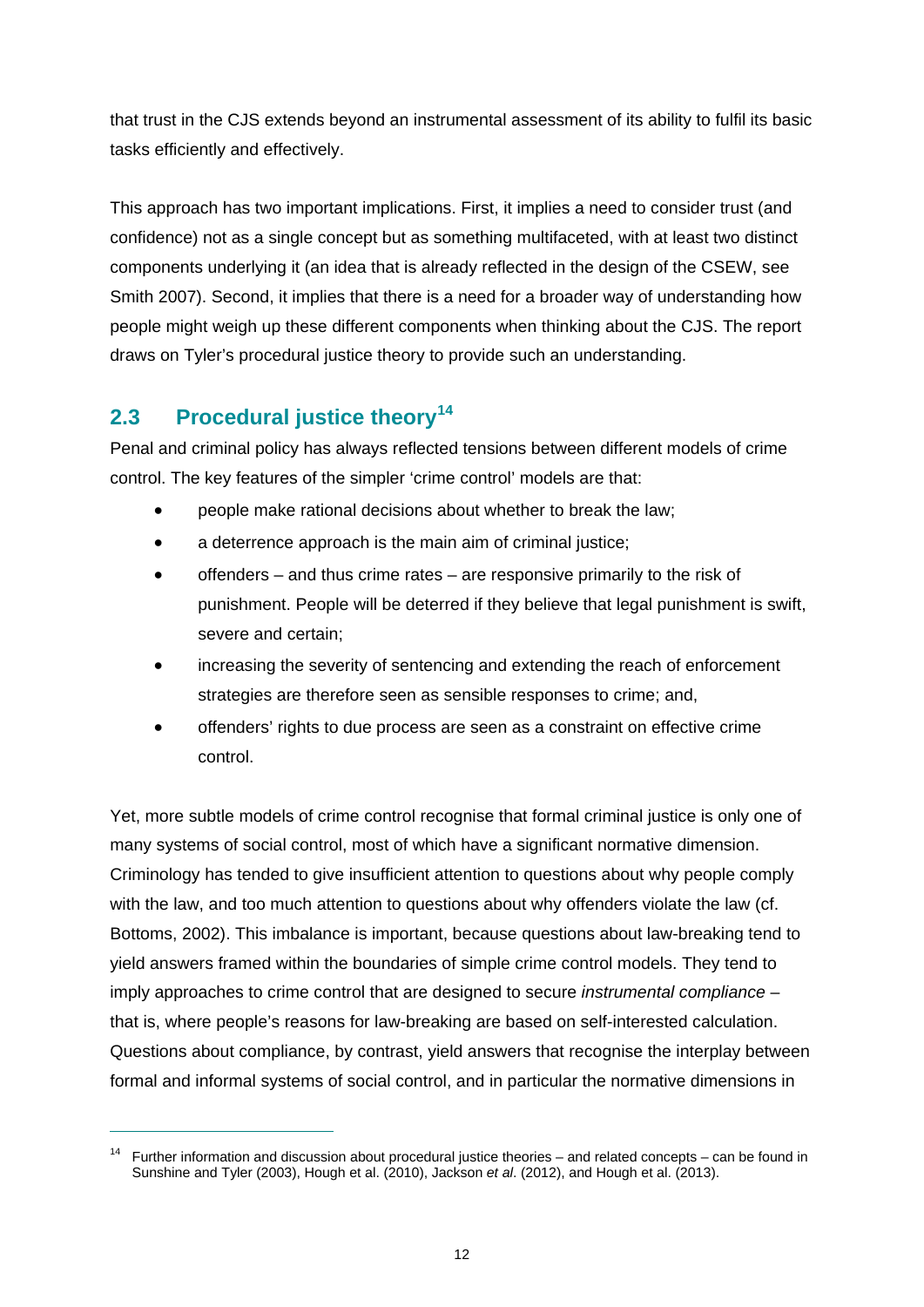people's orientation to the law. *Normative compliance* with the law occurs when people feel a moral or ethical obligation or commitment to do so.

Procedural justice theories propose specific relationships between:

- the treatment people receive at the hand of criminal justice officials;
- the resultant trust that people have in institutions of justice;
- the legitimacy people confer, as a consequence of this trust, on institutions of justice including the police and the criminal courts:
- the authority that these institutions can then command; and,
- public preparedness to obey the police, comply with the law and cooperate with the justice system.

*Perceived legitimacy* exists when the public regard the authorities as having earned an entitlement to command, creating an obligation to obey on the part of the public and a sense among the public that the police are morally justified in exercising power (chiefly because they endorse the moral values of the police). If people willingly obey systems of authority that command legitimacy, questions about the 'drivers' of legitimacy become of central policy importance.

There is a growing body of research in support of procedural justice theories. Originally this work was largely confined to the United States (e.g. Tyler and Huo, 2002; Tyler, 2007, 2011a), but it now includes a number of international studies (e.g. Murphy, 2004, 2005; Hinds and Murphy 2007; Bradford et al., in press; Hough et al*.,* 2013). Contrasting instrumental and normative models of compliance, Tyler (2011b) argues that normative compliance is economically more viable and more stable over time than instrumental compliance, which carries a growingly unaffordable social and fiscal cost.

Using surveys of the general public, Tyler (e.g. Sunshine and Tyler, 2003b) has demonstrated that public perceptions of the *fairness* of the justice system in the United States are more significant in shaping its legitimacy than perceptions that it is *effective*. Similar findings have been reported from surveys conducted in England and Wales (Jackson et al., 2012a, 2012b). An important distinction here is between a sense of justice based on process and one based on outcome. Tyler's findings suggest that procedural justice – that is, fair and respectful treatment that 'follows the rules' – is more important to people than obtaining outcomes that that they regard either as fair or favourable to themselves. In other words, in encounters with the police the quality of treatment received is more important than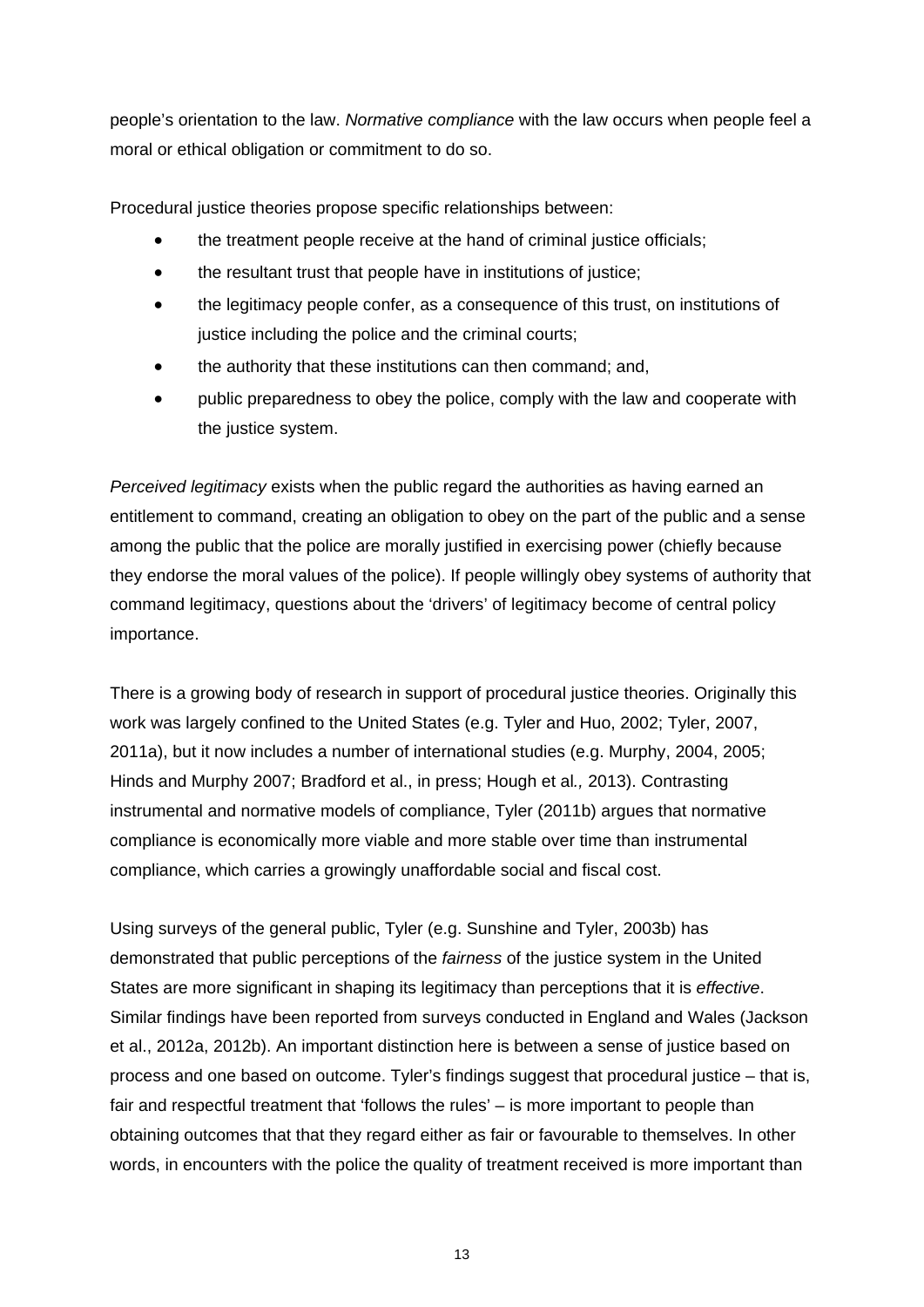the outcome. According to Tyler's policing model (Sunshine and Tyler, 2003), legitimacy then generates compliance with the law, first because people grant the justice system the right to dictate appropriate ways to behave; and second, if individuals see the police as lacking 'moral fibre' – most importantly by behaving in manifestly unfair ways – that can make the public cynical about the law.

## <span id="page-20-0"></span>**2.4 The structure of this report**

Before exploring procedural justice and public opinion, it is important to understand the public's levels of knowledge and general attitudes to sentencing; both provide the backdrop for a consideration of broader issues. **[Chapter 3](#page-21-0)** summarises trends in public knowledge of crime and punishment trends, as well as attitudes to sentencing. **[Chapter 4](#page-34-0)** explores levels of trust in criminal justice, drawing upon a 'global' measure of trust and confidence and also levels of trust and confidence in specific functions of the justice system. **[Chapter 5](#page-44-0)** first examines the nature of the 'constructs' that underlie attitudes that relate to trust in justice; it then documents the 'drivers' of public trust and confidence in criminal justice, and the empirical consequences of low levels of public trust and confidence; before finally locating the UK in a European-wide comparison. The empirical findings are situated within a theoretical model of procedural justice. **[Chapter 6](#page-59-0)** discusses the implications of these findings. **[Appendix A](#page-81-0)** provides further details of analytic strategies. **[Appendix B](#page-85-0)** provides a review of the factors found in previous research that predict trust and confidence in justice.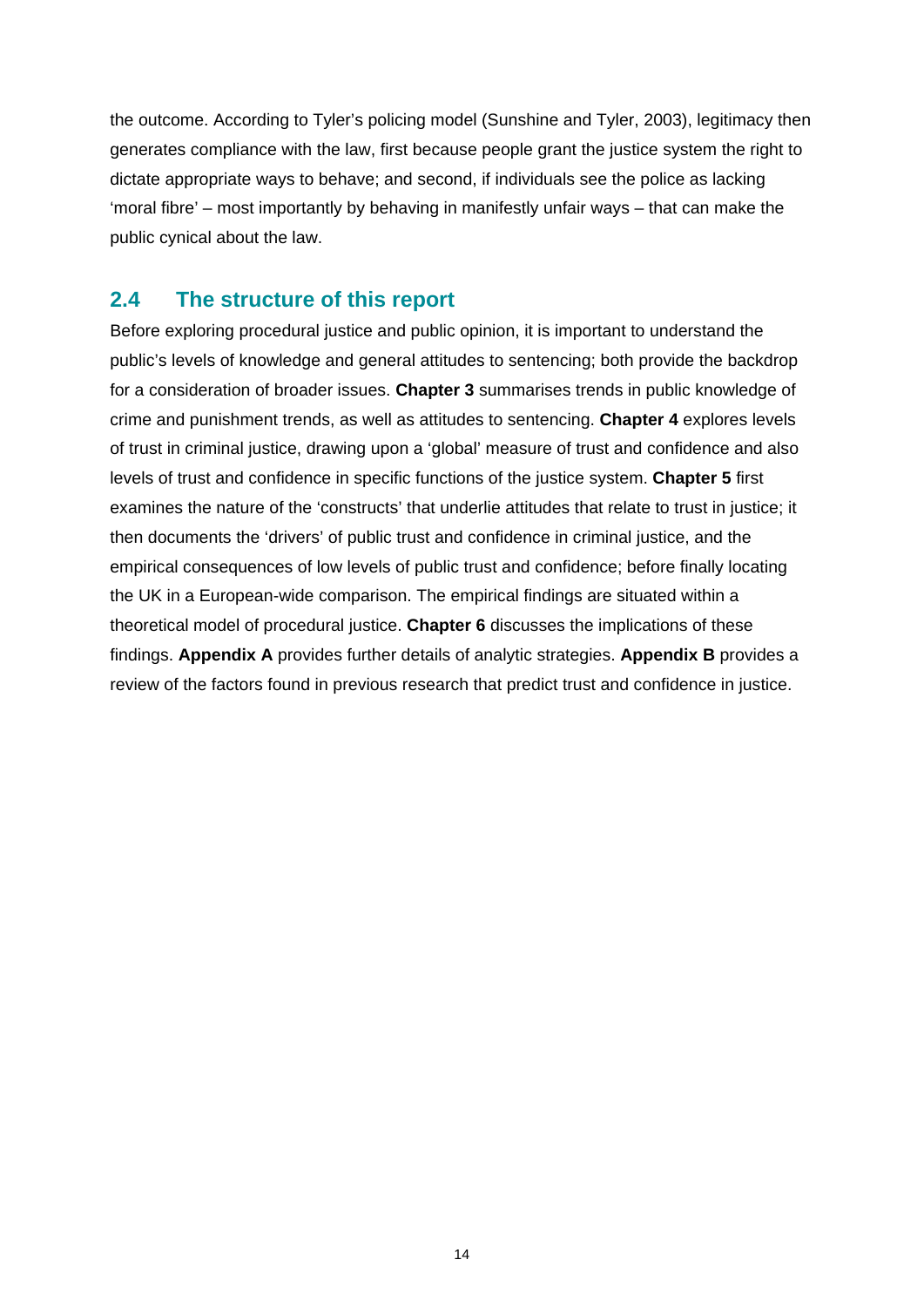# <span id="page-21-0"></span>**3. Sentencing: public knowledge and attitudes**

## <span id="page-21-1"></span>**3.1 Summary**

- Knowledge levels of crime and justice indicators remain poor most of the public believed that national crime trends have become worse in recent years when crime statistics show that this was not the case. Most people underestimated the severity of sentencing and thought that the courts were too lenient; however they were relatively lenient when expressing a sentencing preference for a specific (hypothetical) case.
- These misperceptions and attitudes existed across diverse subgroups of the population.
- People who were most likely to hold incorrect perceptions of crime trends were: women; non-Muslim Asians; non-professionals; and people who did not read newspapers. The most important predictors of public knowledge of custody rates for rape were: gender, ethnicity, socio-economic class, and newspaper readership.
- The most important predictors of a perception that the courts were too lenient were: being born in the UK (more likely to perceive the courts as too lenient, on average); Asian Muslim (less); tabloid readership (more); broadsheet readership (less); poor health (more); and perceptions of recent crime trends.
- The following variables were associated with more punitive sentences being imposed in response to case scenarios: gender (men more punitive); socioeconomic class (non-professionals more punitive); education (those without degrees more punitive); newspaper readerships (broadsheet readers less punitive); greater concern about disorder; and believing crime is going up in the UK as a whole.

# <span id="page-21-2"></span>**3.2 Chapter overview**

Before considering findings relating to procedural justice it is important to understand the context for public judgements. This includes both public knowledge of crime and sentencing trends, and public attitudes towards sentencing generally, as well as sentencing preferences in specific (hypothetical) cases. There are also policy-relevant considerations at play as it is important for policy makers to understand public knowledge about crime rates and sentencing trends.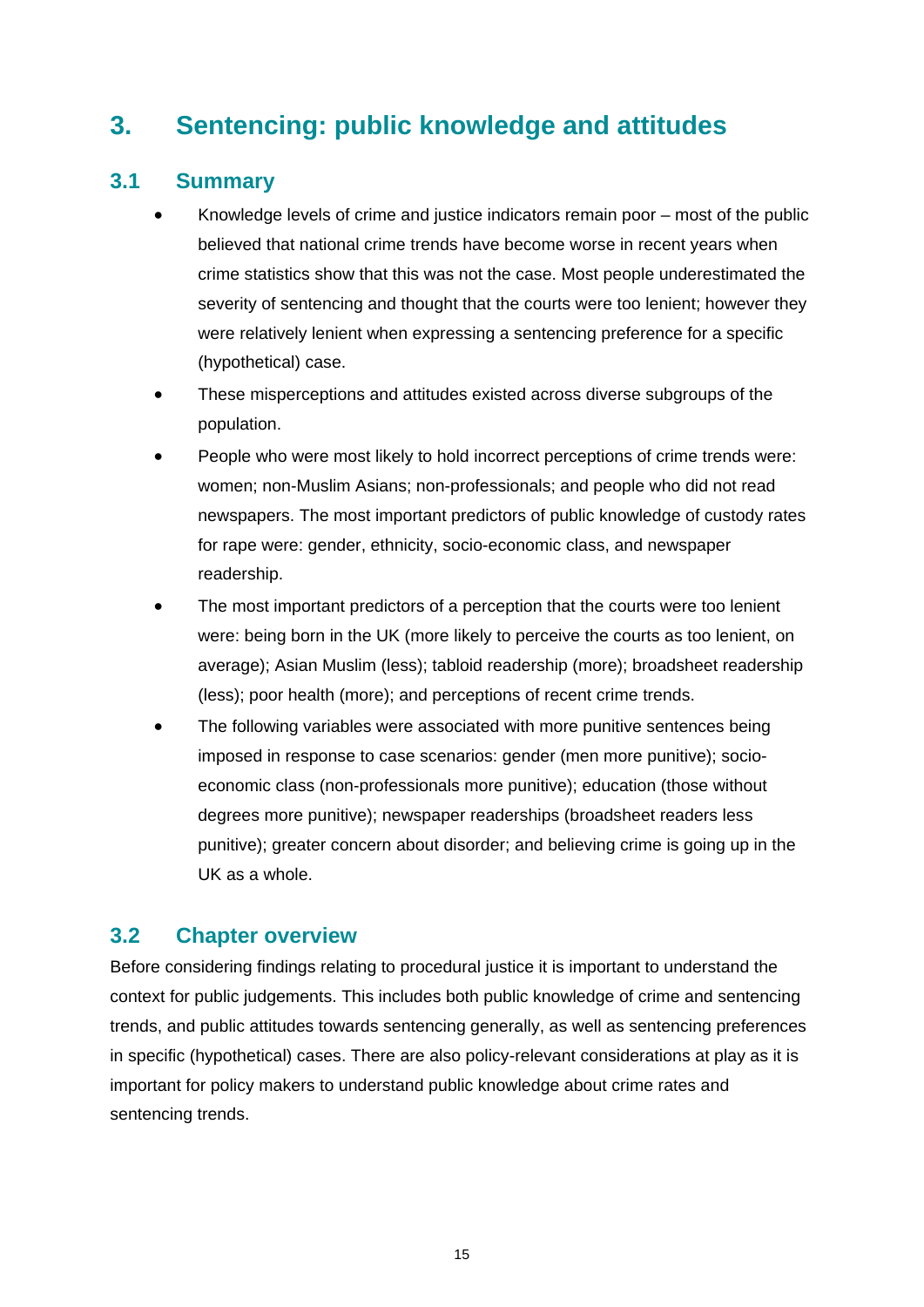After summarising the principal findings from prior research, the chapter presents findings from the 2010/11 CSEW. Levels of knowledge about trends in crime and punishment are significantly related to levels of punitiveness; accordingly, it is important to understand how much the public know about these issues in order to explain variation in attitudes. The focus is on public attitudes to the sentencing of adults, although many of the trends reported here have also been found when researchers have asked questions about young offenders (e.g. Hough and Roberts, 2004; Mattinson and Mirrlees-Black, 2000; Tufts and Roberts, 2002; Ministry of Justice, 2013).

# <span id="page-22-0"></span>**3.3 Previous find[in](#page-22-1)gs on knowledge of trends in crime and punishment[15](#page-22-1)**

Most people know little about the statutory framework of sentencing, the nature of sentencers in England and Wales, the range of sentencing options, or actual sentencing practices (Hough and Roberts, 2012). This is understandable, given that the sentencing process is one of the most complex stages of the criminal justice system. The following findings emerge from surveys of the public<sup>[16](#page-22-2)</sup> conducted over the past 20 years:

- Public estimates of the imprisonment rates for specific offences are significantly lower than the actual rates (e.g. Doob and Roberts, 1983; Hough and Roberts, 1999; Mattinson and Mirrlees-Black, 2000; and Walker, Hough and Lewis, 1988). The public also under-estimates sentence lengths for specific offences (Hough and Roberts, 1998).
- Public awareness of the sentencing process and sentencing options is limited. When respondents to the CSEW were asked to identify sentences available to judges other than imprisonment, only probation was identified by more than one third of the sample (Hough and Roberts, 1998; Home Office, 2001). More recently, research has demonstrated that most people fail to appreciate the role that lay magistrates play in the sentencing process (Roberts et al., 2012). For example, many people believed that lay magistrates were in fact legally qualified.

<span id="page-22-1"></span><sup>&</sup>lt;sup>15</sup> More research has been conducted into public attitudes to sentencing in this country than any other (see Hough and Roberts, 1999; Roberts and Hough, 2005; Van de Walle and Raine, 2008; Wood and Gannon 2009; and Hough and Roberts, 2012). There is also a substantial scholarly literature drawing upon a range of methodologies, both quantitative and qualitative (for discussion of alternative methodologies see Gelb, 2008;

<span id="page-22-2"></span>Roberts et al., 2011; Tendayi, Viki and Bohner, 2009). 16 The misperceptions of sentencing process and practice found among the British public also emerge from surveys in other jurisdictions (e.g. Amelin et al., 2003; Van de Walle and Raine, 2008).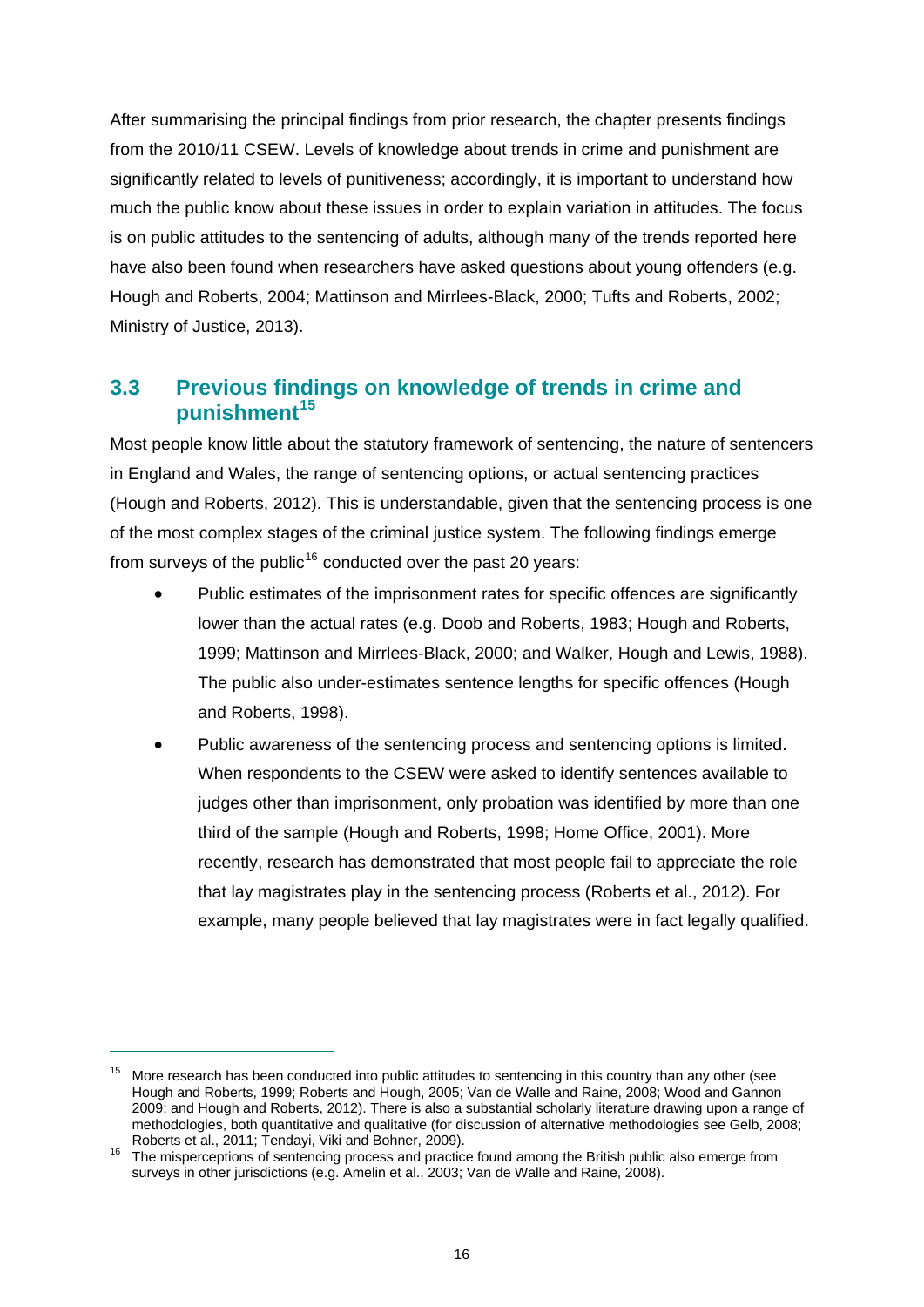## **Previous research findings**

Crime in England and Wales as measured both by police recorded crime statistics and by the CSEW has been falling or steady for the last fifteen years; but in any year over this period, between two thirds and three quarters of the population still believed that nationally crime was rising (e.g. Hough and Roberts, 1998; Mattinson and Mirrlees-Black, 2000). When crime was peaking in England and Wales in the mid 1990s, 75 per cent of the population thought that there was more crime than two years previously; in 2002/03, after several years of falling crime, still 73 per cent thought that there was more crime (Simmons et al., 2002; Nicholas and Walker, 2004).

Prior sweeps of the CSEW suggest that perceptions of local crime trends may be more accurate, reflecting direct experience rather than news media exposure. Less than one third of the 2009/10 sample believed that crime in their local area had increased (Parfrement-Hopkins and Green, 2011). The 2009/10 recorded crime statistics<sup>[17](#page-23-0)</sup> revealed no statistically significant changes in national crime rates; the trend in overall CSEW crime (i.e. crimes reported to the survey) since 2004/05 had been flat.

#### **2010/11 CSEW findings**

The 2010/11 CSEW posed two questions about crime trends:

- *What do you think has happened to crime in the country as a whole over the past few years?*
- *What do you think has happened to crime in your local area over the past few years?*

Respondents were given the response options shown in **[Table 3.1](#page-24-0)**; the correct answer to the first question is "stayed about the same". The misperceptions documented in earlier sweeps of the CSEW remain: perceptions of crime trends are clearly less positive with respect to the national level. Two fifths of the sample (40%) expressed the opinion that crime across the country had "gone up a lot" over the last few years; less than one respondent in ten held this opinion about local crime trends.

<span id="page-23-0"></span><sup>&</sup>lt;sup>17</sup> Home Office (2011a).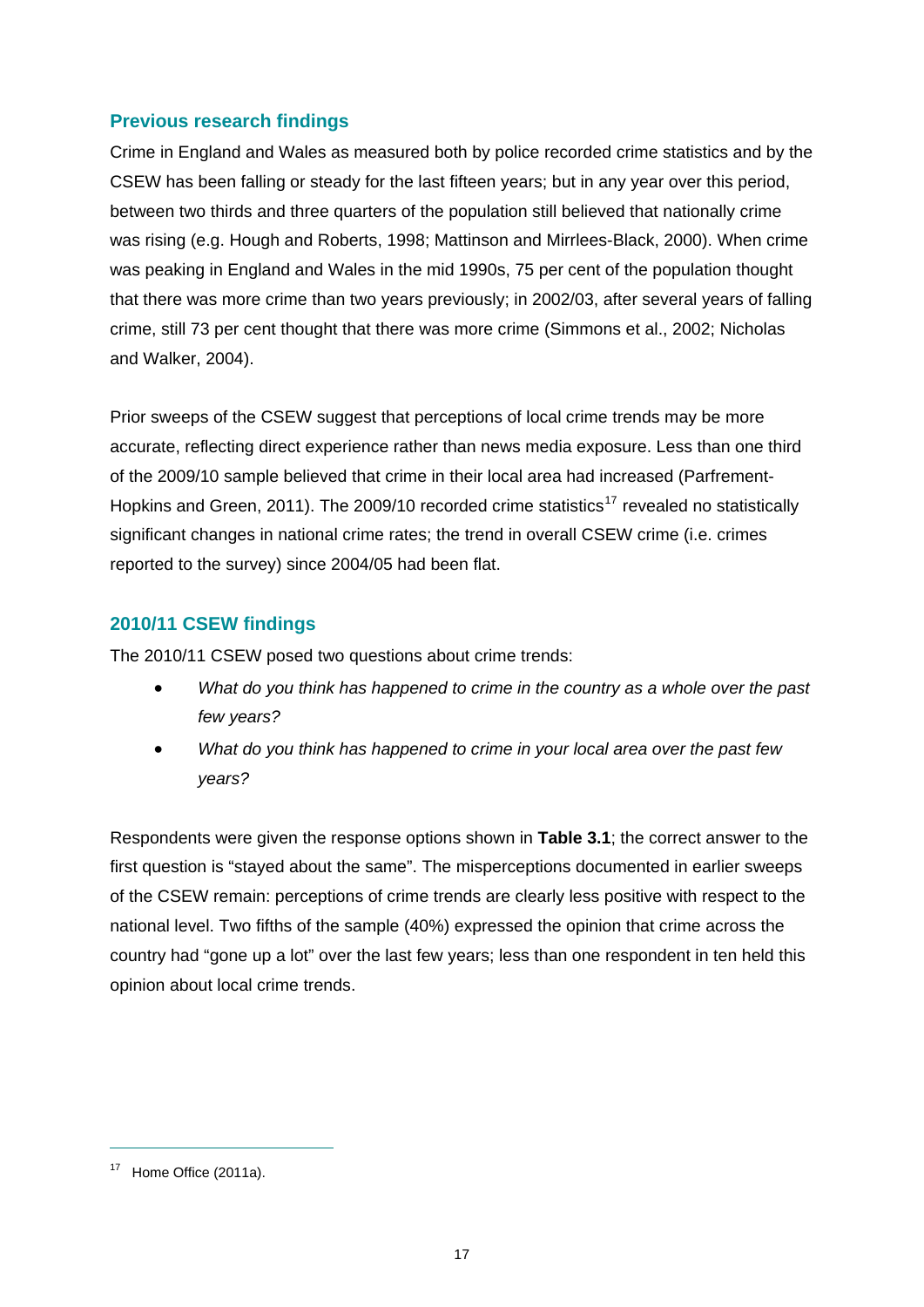|                        | Country as a whole | <b>Respondent's Local Area</b> |
|------------------------|--------------------|--------------------------------|
| Gone up a lot          | 40%                | 9%                             |
| Gone up a little       | 34%                | 29%                            |
| Stayed about the same  | 19%                | 53%                            |
| Gone down a little     | 6%                 | 8%                             |
| Gone down a lot        | $1\%$              | $1\%$                          |
| Unweighted $n (=100%)$ | 34,735             | 34,284                         |

<span id="page-24-0"></span>**Table 3.1: Public perceptions of crime trends, nationally and locally, 2010/11** 

*Questions: "What do you think has happened to crime in the country as a whole [in your local area] over the past few years?", Source: CSEW.* 

One explanation for the discrepancy in perceptions of crime trends at the local and national levels is that the latter are shaped by media coverage of high profile cases; these may lead people to draw adverse conclusions about crime trends nationally. On the other hand, when thinking about local area trends people probably draw upon their own experience, and since most areas of the country, according to the CSEW, have experienced stable or falling crime rates for most offences in recent years, this is most likely to be reflected in responses seen in **[Table 3.1](#page-24-0)**. This interpretation is supported by responses to a supplementary question which sheds light on public sources of information about crime trends. Respondents were asked the following question: "*Which of the following sources would you say has given you the impression..[about crime trends]?".* Respondents were significantly more likely to cite the media as the source of information for their view of national crime trends (see **[Table 3.2](#page-24-1)**). TV and radio news were cited by approximately six out of ten respondents with regards to national crime patterns, but 25 per cent with respect to local crime.

|                        | <b>National crime trends</b> | <b>Local crime trends</b> |
|------------------------|------------------------------|---------------------------|
| TV/ Radio news         | 59%                          | 25%                       |
| Local newspapers       | 32%                          | 46%                       |
| <b>Tabloids</b>        | 30%                          | 8%                        |
| Word of mouth          | 28%                          | 44%                       |
| Personal experience    | 24%                          | 41%                       |
| <b>Broadsheets</b>     | 22%                          | 8%                        |
| TV documentaries       | 21%                          | 7%                        |
| Relatives/ friends     | 18%                          | 24%                       |
| Radio programmes       | 13%                          | 7%                        |
| Internet               | 12%                          | 5%                        |
| Other                  | $< 1\%$                      | 1%                        |
| Unweighted $n (=100%)$ | 34,735                       | 34,284                    |

<span id="page-24-1"></span>

| Table 3.2 Sources of information about crime trends, nationally and locally |  |  |  |
|-----------------------------------------------------------------------------|--|--|--|
|-----------------------------------------------------------------------------|--|--|--|

*Questions: "Looking at this card, which of these sources would you say has given you the impression that crime has [respondent's view] in the country as a whole/ in your local area over the past few years?". Source: CSEW.*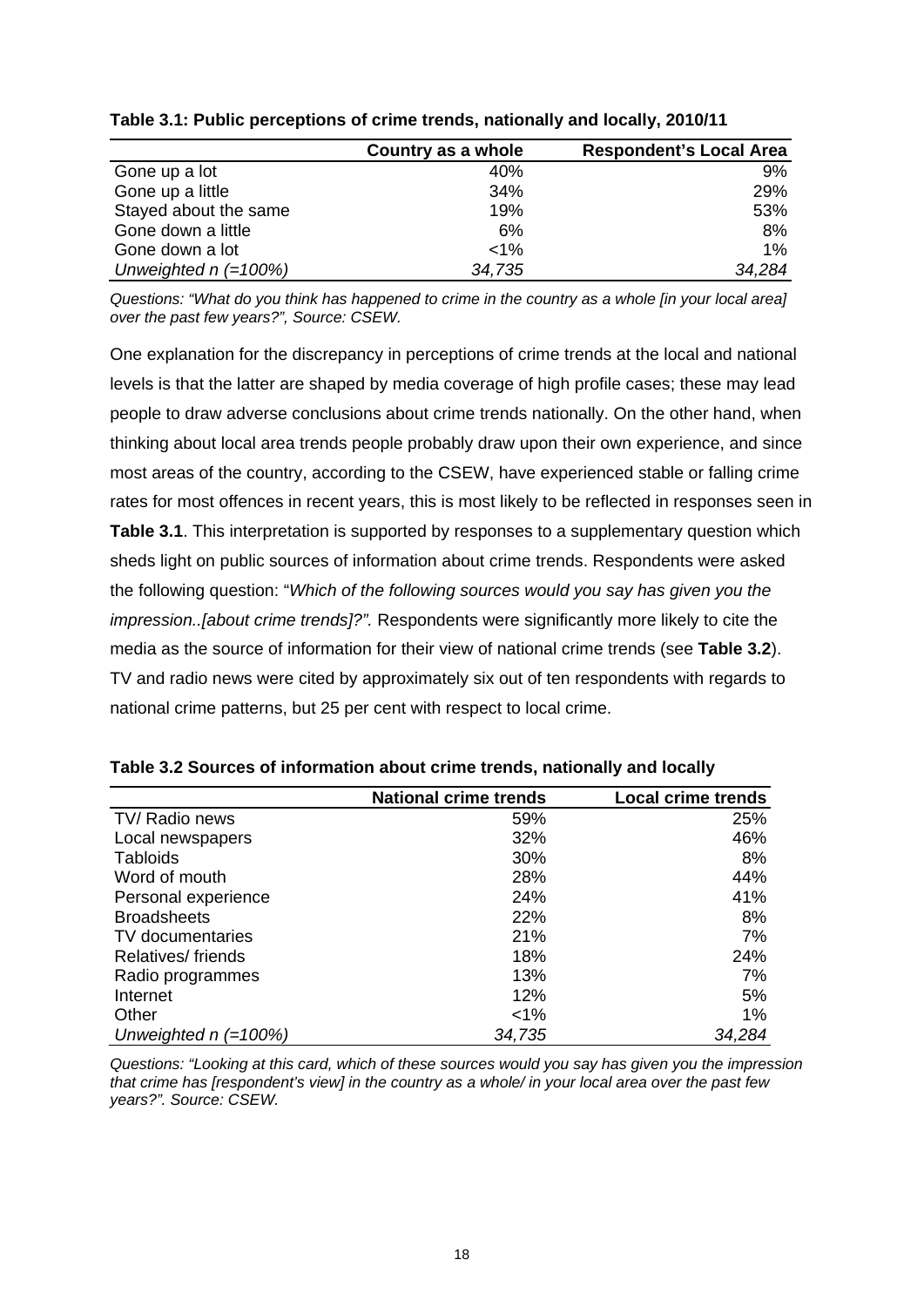# <span id="page-25-0"></span>**3.4 Public knowledge of sentencing patterns**

#### **Previous research findings**

The general research strategy has been to ask people to estimate the custody rate, or the average sentence for specific crime types, and to compare these public responses to actual sentencing patterns.<sup>[18](#page-25-1)</sup> For example, in 2007/08, almost all (97%) of convicted rapists were sentenced to custody. However, a third of the CSEW sample estimated that less than half of all offenders convicted of rape were imprisoned; another third estimated between 50 per cent and 80 per cent (Smith, 2010). Comparable misperceptions were found for burglary (see also Mattinson and Mirrlees-Black, 2000).<sup>[19](#page-25-2)</sup>

#### **2010/11 CSEW findings**

The 2010/11 sweep of the CSEW asked: "*Out of every 100 men aged 21 or over who are tried and found guilty of house burglary how many are sent to prison?*". Subsequent questions were then asked for estimates of the custody rate and the average sentence imposed on "*men aged 21 or more who are tried and found guilty of rape*".

#### **(i) Domestic Burglary**

Sentencing statistics published by the Ministry of Justice for 2011 show that of all males aged 21 or over convicted of burglary, 71 per cent were sentenced to immediate custody. This aggregate statistic does not distinguish between offenders who plead guilty and those convicted after trial. Since offenders who plead not guilty are more likely to be sent to prison,<sup>[20](#page-25-3)</sup> the correct answer to the question would probably be around 80 per cent. Accordingly, any response between 70 per cent to 90 per cent may be considered to be accurate – and responses below 60 per cent as large under-estimates of the actual custody rate. $^{21}$  $^{21}$  $^{21}$  Most respondents (86%) fell into the category of a large under-estimate of the custody rate; only 8 per cent provided a roughly accurate estimate of the custody rate for this profile of offender (**[Table 3.3](#page-26-0)**).

<span id="page-25-2"></span><span id="page-25-1"></span><sup>&</sup>lt;sup>18</sup> For findings from other countries see Roberts and Hough (2005).<br><sup>19</sup> A decade earlier, in the first analysis of public knowledge of sentencing trends drawing upon the CSEW Hough and Roberts (1998) found that 58% of respondents provided an estimate of the custody rate for rape

<span id="page-25-4"></span>

<span id="page-25-3"></span>which was much too low (i.e., more than 30% lower than the actual rate).<br><sup>20</sup> Ministry of Justice (2011).<br><sup>21</sup> Responses above 90% were classified as over-estimates, and responses between 60% and 69% as small under-estimates.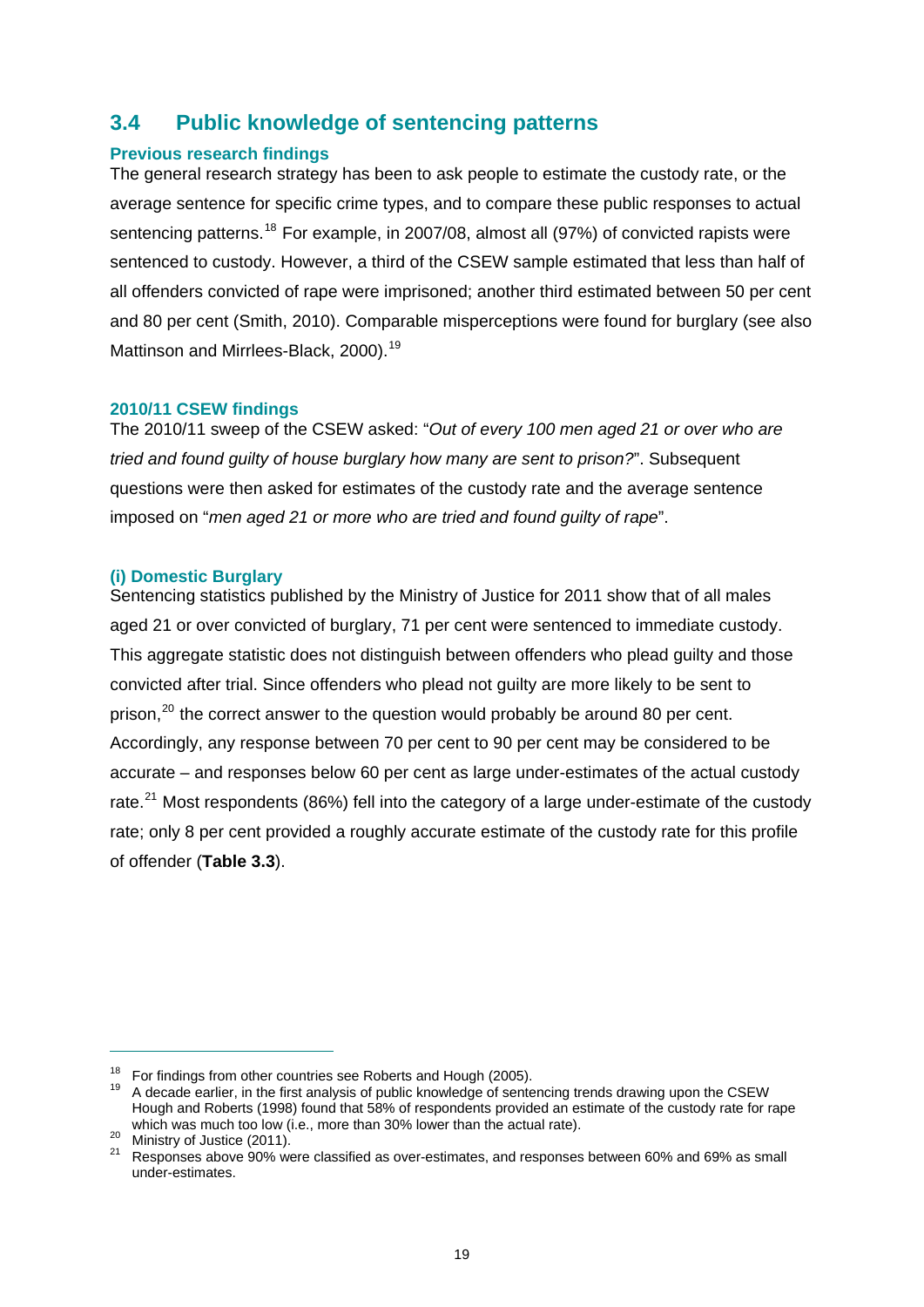| <b>Estimate</b>                                       | % of Respondents |
|-------------------------------------------------------|------------------|
| Over-estimate of custody rate (> 90%)                 | $2\%$            |
| Roughly accurate estimate of custody rate (70% - 90%) | 8%               |
| Small under-estimate of custody rate (60% - < 70%)    | 4%               |
| Large under-estimate of custody rate $(< 60\%)$       | 86%              |
| Unweighted $n (=100%)$                                | 5,737            |

<span id="page-26-0"></span>**Table 3.3: Estimates of the average custody rate for domestic burglary, 2010/11** 

*Question: "I'd like you to think about the kinds of sentence that are imposed for burglary. Out of every 100 men aged 21 or over who are tried and found guilty of house burglary how many are sent to prison?", Source: CSEW.* 

#### **(ii) Rape**

The 2011 sentencing statistics published by the Ministry of Justice show that as in previous years almost all (99%) of convicted rapists are sent to prison. A large under-estimate of the custody rate for this offence could be defined as percentages of 60 per cent or less. A second group may be defined as a small under-estimate of the custody rate (between 60% and 85%). Finally, estimates between 85 per cent and 100 per cent can be considered roughly accurate. Approximately half the sample (48%) largely under-estimated the custody rate for rape (**[Table 3.4](#page-26-1)**).

#### <span id="page-26-1"></span>**Table 3.4: Estimates of the custody rate for rape, 2010/11**

| <b>Estimate</b>                                        | % of Respondents |
|--------------------------------------------------------|------------------|
| Roughly accurate estimate of custody rate (85% - 100%) | 29%              |
| Small under-estimate of custody rate $(>60\% - <85\%)$ | <b>23%</b>       |
| Large under-estimate of custody rate (60% or less)     | 48%              |
| Unweighted $n (=100%)$                                 | 5.713            |

*Question: "Now turning to rape. Out of every 100 men aged 21 or over who are tried and found guilty of rape, how many do you think are sent to prison?", Source: CSEW.*

CSEW respondents were also asked to estimate the average sentence imposed on offenders convicted of rape: "Thinking of men aged 21 or over who are convicted of rape, what do you think is the average length of sentence they get? $n^{22}$  $n^{22}$  $n^{22}$  Sentencing statistics<sup>[23](#page-26-3)</sup> for males convicted of rape of a female in 2011 show an average sentence length of 8.5 years. This statistic includes all offenders; defendants aged 18–20 receive shorter sentences than adults 21 or over<sup>[24](#page-26-4)</sup> and therefore the true statistic for the description provided in the survey would be higher; 9 years is used as the comparator in the analyses.

<span id="page-26-2"></span><sup>&</sup>lt;sup>22</sup> To ensure that respondents are thinking of the sentence imposed in court rather than the time actually served in prison, the CSEW interviewer makes this clear. Unlike the previous question on the custody rate for rape,

<span id="page-26-3"></span>the sentence [length question does not specify that the offender pleaded not guilty but wa](http://www.justice.gov.uk/statistics/criminal-justice/criminal-justice-statistics)s convicted after trial.<br><sup>23</sup> Available at: <http://www.justice.gov.uk/statistics/criminal-justice/criminal-justice-statistics>.<br><sup>24</sup> M

<span id="page-26-4"></span>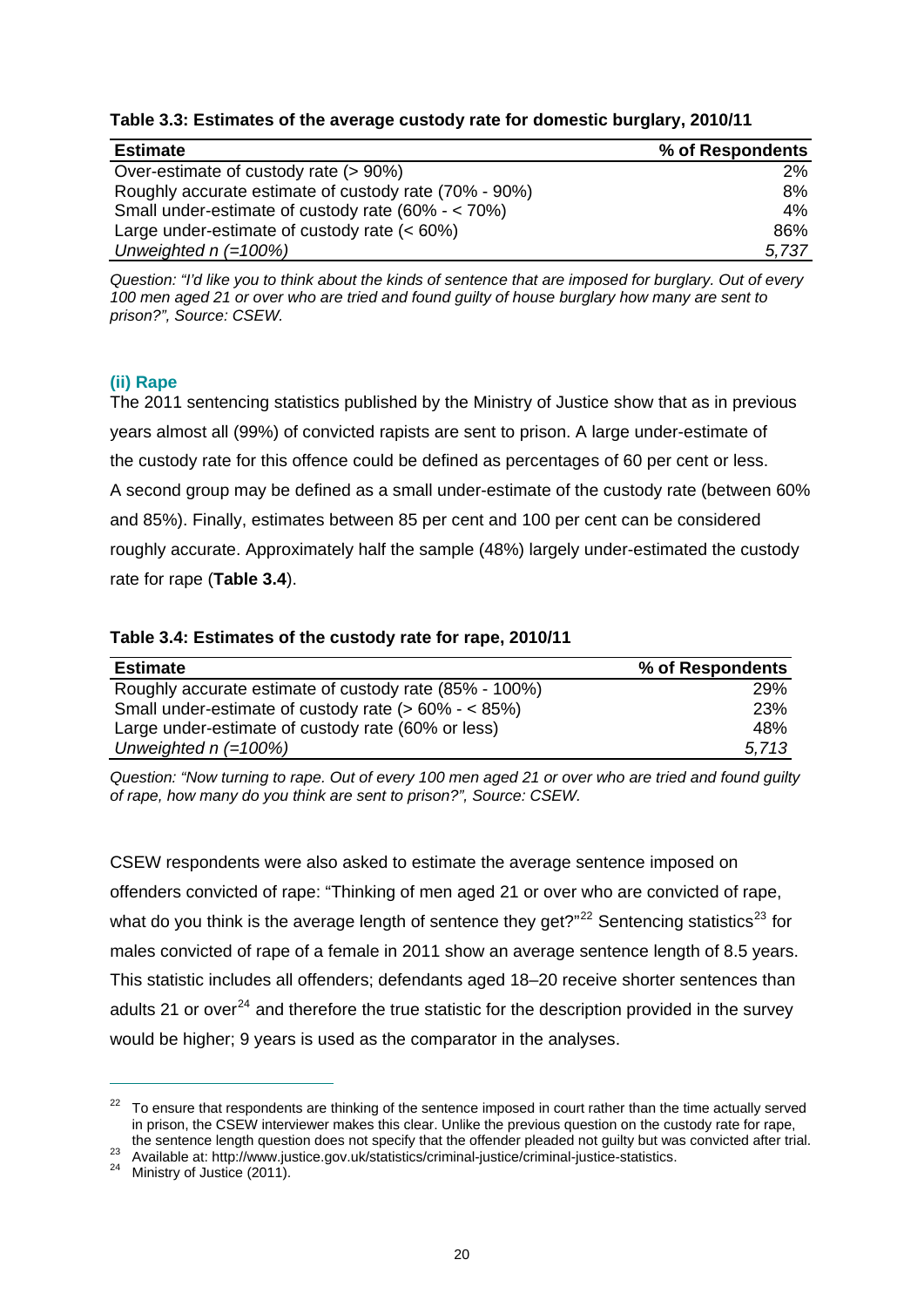The sample's average sentence length was 5.4 years, significantly lower than the average sentence imposed on this profile of offender.<sup>[25](#page-27-1)</sup> [Table 3.5](#page-27-0) groups respondents into four categories: those who were roughly accurate in their estimates of the average sentence for rape; those who over-estimated the average sentence; those who provided a small underestimate, and finally those who made large underestimates of the sentence length. Around one in six (15%) respondents provided an estimate that may be regarded as roughly accurate. Most respondents under-estimated the average sentence imposed: just over half (55%) estimated the average sentence to be under five years, when the true average is almost ten years (see **[Table 3.5](#page-27-0)**).

| <b>Estimate</b>                                                 | % of Respondents |
|-----------------------------------------------------------------|------------------|
| Over-estimate of average sentence (> 10 years)                  | 5%               |
| Roughly accurate estimate of average sentence (7 - 10 years)    | 15%              |
| Small under-estimate of average sentence $($ > 5 - $<$ 7 years) | 25%              |
| Large under-estimate of average sentence $(< 5$ years)          | 55%              |
| Unweighted $n (=100%)$                                          | 5.688            |

<span id="page-27-0"></span>**Table 3.5 Estimates of the average custodial sentence for rape, 2010/11** 

*Question: "Thinking of men aged 21 or over who are convicted of rape, what do you think is the average length of sentence they get?", Source: CSEW.* 

#### **Predicting variations in the estimated custody rate for rape**

 $\overline{a}$ 

To complement the analysis reported above, linear regression modelling was used to further explore the question asking respondents to estimate the custody rate for rape. This technique allows identification of variables with independent associations with estimates of the custody rate when other variables are controlled for. A wide range of socio-demographic and other variables were included (see **[Chapter 5](#page-44-0)** for examples of the explanatory variables tested and **[Appendix A](#page-81-0)** for further detail on the methodology, full results are shown in **Supplementary Table B3.1**). Note that this model predicted the proportion of convicted rapists respondents thought to be sent to prison; the correct rate is close to 100 per cent, so this question can, in one respect, be seen as a measure of knowledge about sentencing practice.

<span id="page-27-1"></span><sup>&</sup>lt;sup>25</sup> Unlike the previous two questions about custody rates for burglary and rape the CSEW changes wording for this question and simply asks about offenders convicted of rape, rather than specifying offenders who pleaded not guilty but who were ultimately convicted.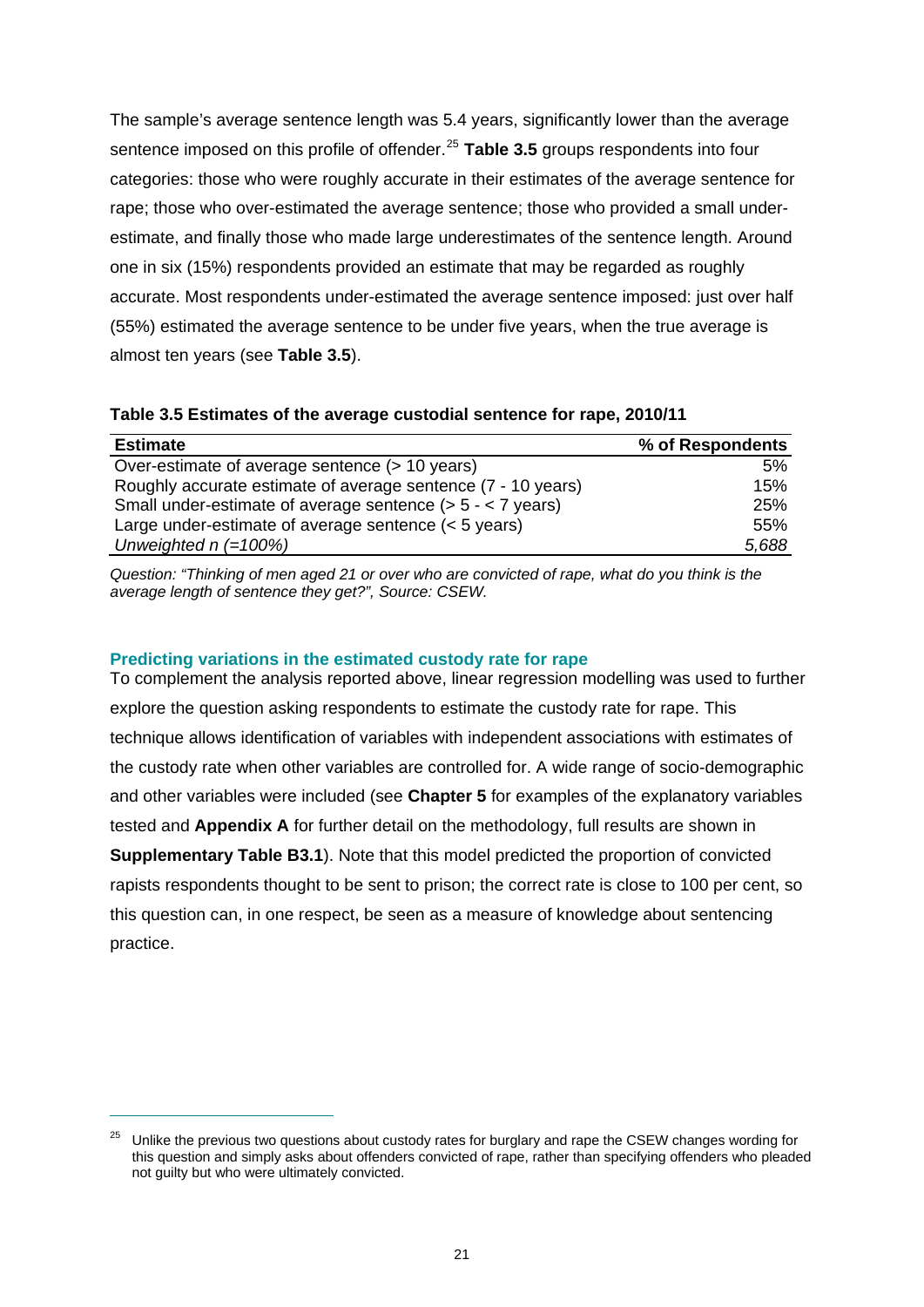Significant predictors of estimates of the custody rate for rape included: gender (women giving lower estimates than men); socio-economic class (those in the higher professional groups gave higher average estimates than others); education (more education being associated with higher estimates); and readership of some types of newspapers (readers of broadsheet newspapers were likely to give slightly higher estimates). However, this model explained relatively little of the variation in respondents' custody rate estimates (around 6%), suggesting that the most important factors influencing people's judgements about custody rates are likely to be represented by variables not currently included in the CSEW.

## <span id="page-28-0"></span>**3.5 Public attitudes to sentencing**

Two principal research strategies have evolved to measure and explore public punitiveness: single questions tapping general attitudes to sentencing, and more complex questions relating to a specific case. A rounded appreciation of public attitudes requires both approaches.

#### **Previous research findings**

 $\overline{a}$ 

Attitudes to sentencing are largely based on misperceptions of sentencing practices – most people have a negative view of courts because they believe courts impose more lenient sentences than is in fact the case. The most frequently posed question is: *"Are the courts too harsh, too lenient or about right?*". This question may be taken as an index of public punitiveness, albeit one with limitations. The principal limitations are (i) when responding, most people may think of the worst crimes and offenders; (ii) a survey does not allow people sufficient time to consider the "evidence" on the question – they may respond with media stories of sentencing which tend to be unrepresentative. The utility of the question is that it has been repeatedly posed. The wording has varied slightly over the years, but the response has been the same; the percentage of the public expressing this view has changed little over the past 25 years.<sup>[26](#page-28-1)</sup> Thus 79 per cent of the 1996 CSEW sample believed sentencing was too lenient (Hough and Roberts, 1998). Other recent surveys have found the same pattern of findings (Dawes et al., 2011; Roberts et al. 2012).

<span id="page-28-1"></span><sup>&</sup>lt;sup>26</sup> In 1990, the British Attitudes Survey found that four out of five respondents agreed with the statement that "too many convicted criminals are let off lightly by the courts" (Dowds, 1995). Surveys in other nations have generated the same trends (see Hough and Roberts, 2012).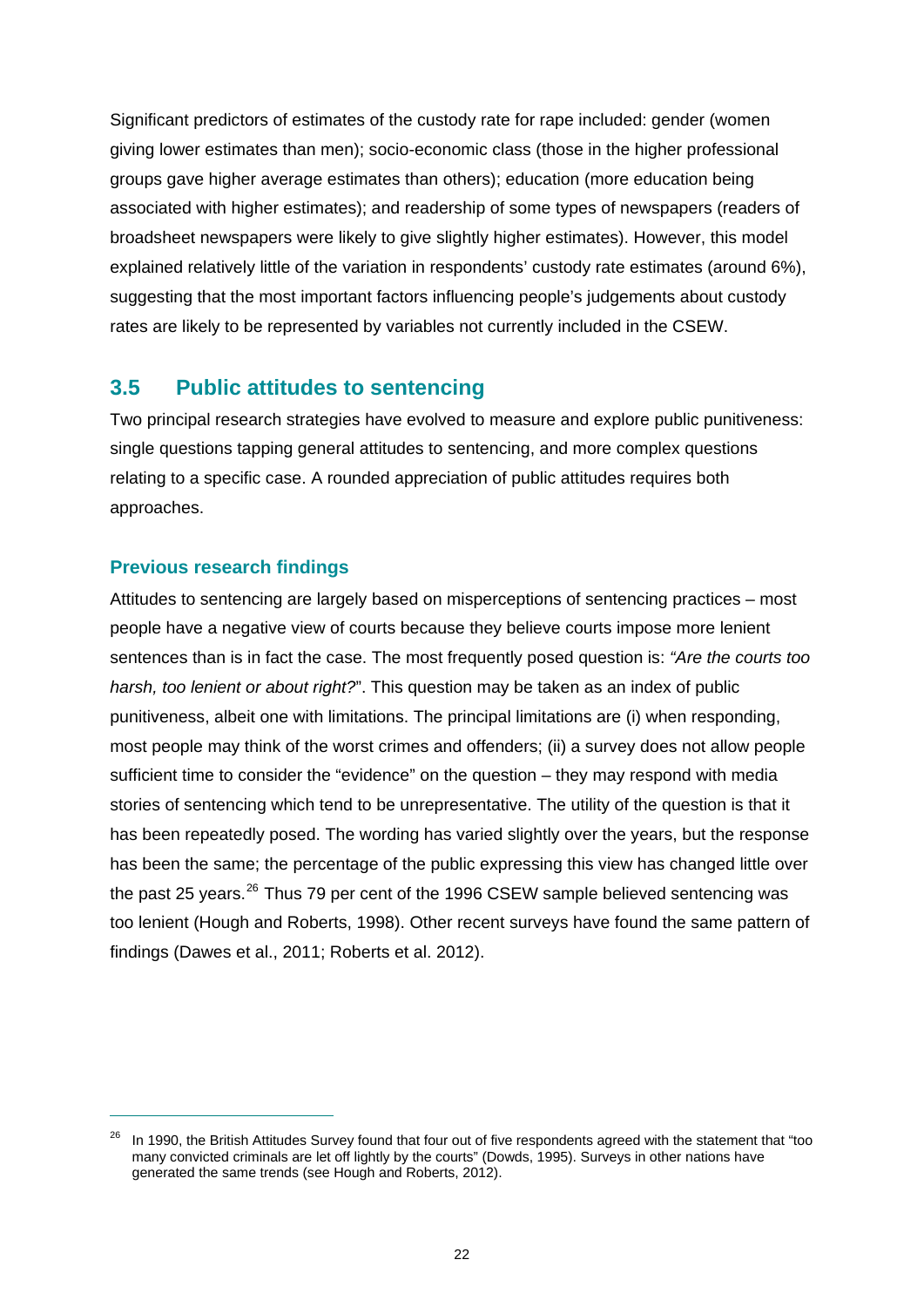#### **2010/11 CSEW findings**

**[Table 3.6](#page-29-0)** provides data from the previous three years (2008/09 to 2010/11). Three-quarters of the sample endorsed the view that sentences are too lenient, with respondents holding this view similarly divided between "a little too lenient" and "much too lenient". Comparing trends over a longer time period shows that public attitudes to sentencing practices – have changed little over a nine year span. **Figure 3.1** summarises trends in responses from 2002/03 to 2010/11 and reveals little variation in the proportion of respondents expressing the view that sentences are much too lenient.

|                        | 2010/11 | 2009/10 | 2008/09 |
|------------------------|---------|---------|---------|
| Much too tough         | $1\%$   | 1%      | $1\%$   |
| A little too tough     | 2%      | 2%      | 2%      |
| About right            | 24%     | 22%     | 21%     |
| A little too lenient   | 36%     | 35%     | 35%     |
| Much too lenient       | 38%     | 40%     | 41%     |
| Unweighted $n (=100%)$ | 5,596   | 5,389   | 5,572   |
| $Q_{\text{t}}$         |         |         |         |

#### <span id="page-29-0"></span>**Table 3.6 Attitudes toward sentence severity (2008/09 to 2010/11)**

Question: see text, Source: CSEW

<span id="page-29-1"></span>

#### **Figure 3.1 Perceptions of sentences as 'much too lenient', 2002/03 to 2010/11**

*Source: CSEW* 

#### **Demographic Variation**

There was little demographic variation in the percentage of respondents who perceived the courts to be too harsh, too lenient or about right. When variation did arise it was in unpredictable ways. For example, middle-aged respondents were more likely than both older and younger respondents to think that sentences were too lenient. **Supplementary Table B3.2** contains more detail on the socio-demographic variation in responses to this question.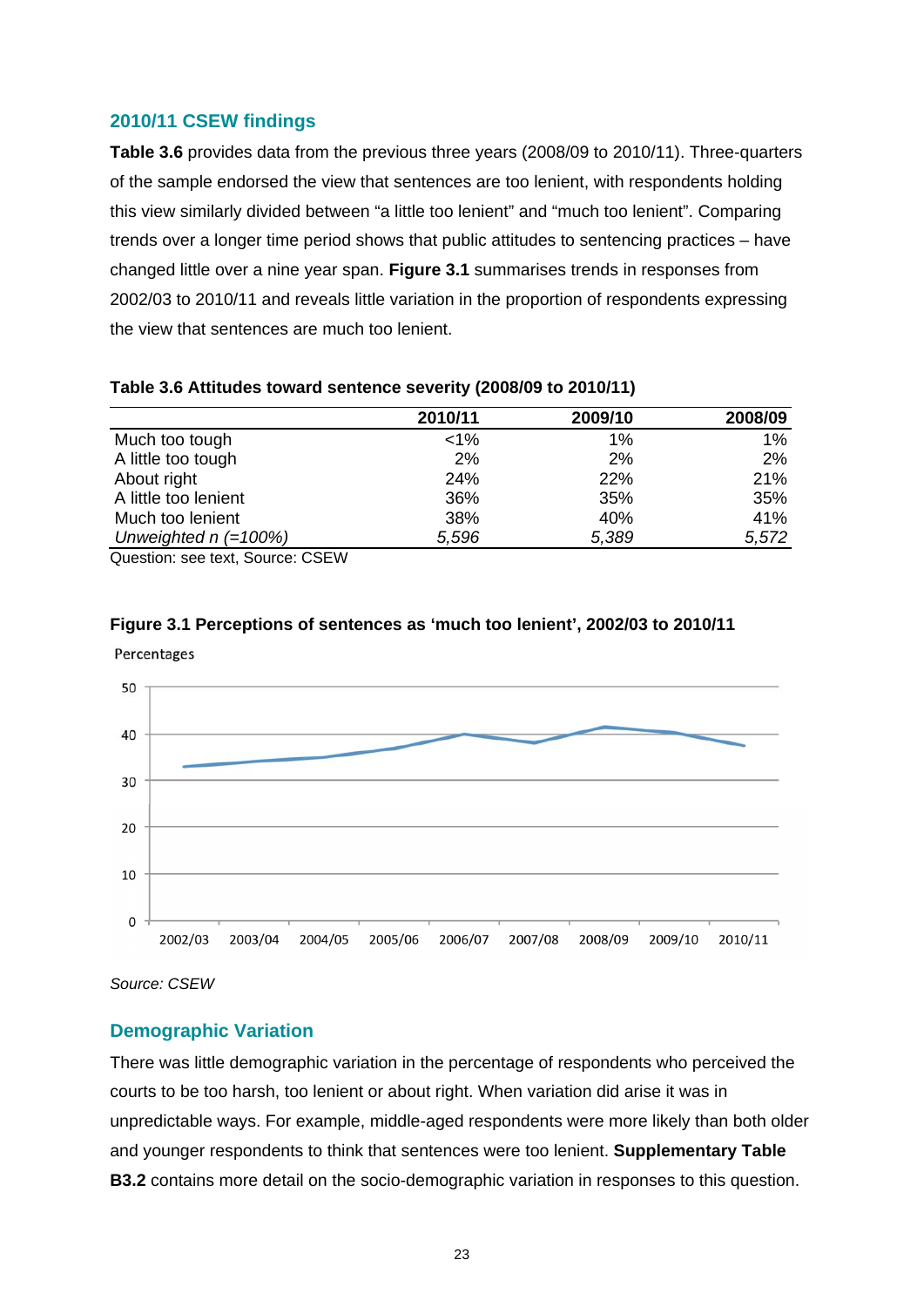#### **Punitivity index based on the CSEW**

Responses to two questions were combined to create an index of punitiveness. The two questions used were: the question described above (perception of whether courts are too harsh, too lenient or about right), and a second question that asked respondents to agree or disagree<sup>[27](#page-30-0)</sup> with the following statement: "*The criminal justice system is too soft on those accused of committing a crime*". The index was created by simply taking the mean of these two questions. A linear regression model predicting scores on this punitivity index was estimated (see **[Appendix A](#page-81-0)** and **Supplementary Table B3.3**) to identify factors that influence levels of public punitiveness, with the aim of generating additional insight into the correlates and predictors of punitiveness.<sup>[28](#page-30-1)</sup>

The model confirms the rather limited role of demographic and other variables available in the CSEW in predicting punitiveness. Despite including a large number of explanatory variables, the model explained only around 16 per cent of the variation in punitivity as measured by these two general questions. However, many explanatory variables were significant in the model. Punitivity first increased with age then decreased. Women were somewhat less punitive than men, while people with degrees were less punitive than those without. Those employed full time tended to be less punitive than others, as were single people. Compared with people who did not read newspapers, readers of tabloid style papers were on average more punitive, while readers of broadsheets were less. Having been born in the UK, access to a car, and being in poor health, were other characteristics associated with higher levels of punitiveness.

Of greater interest is the relationship between punitiveness and variables representing experiences of and attitudes towards crime and justice issues, a number of which emerged as significant predictors in the model. Victims, and those who perceived more disorder in their local area and/or increasing crime at the national level, were more punitive. However, it is important to note that the effect sizes (regression coefficients) within the model are generally very modest. The effect size can be thought of as an indicator of the importance of a particular variable in accounting for responses to specific questions. If a variable generates a very small effect size this usually indicates that it is not a particularly important *predictor* of punitiveness, whatever the *statistical significance* of the relationship between the two.

<span id="page-30-0"></span><sup>&</sup>lt;sup>27</sup> Response options were: "strongly agree"; "tend to agree"; "strongly disagree"; "tend to disagree"; while "don't know" responses were excluded when constructing the scale.

<span id="page-30-1"></span>Note that this model was estimated using a combined three-year dataset (2008/09, 2009/10 and 2010/11).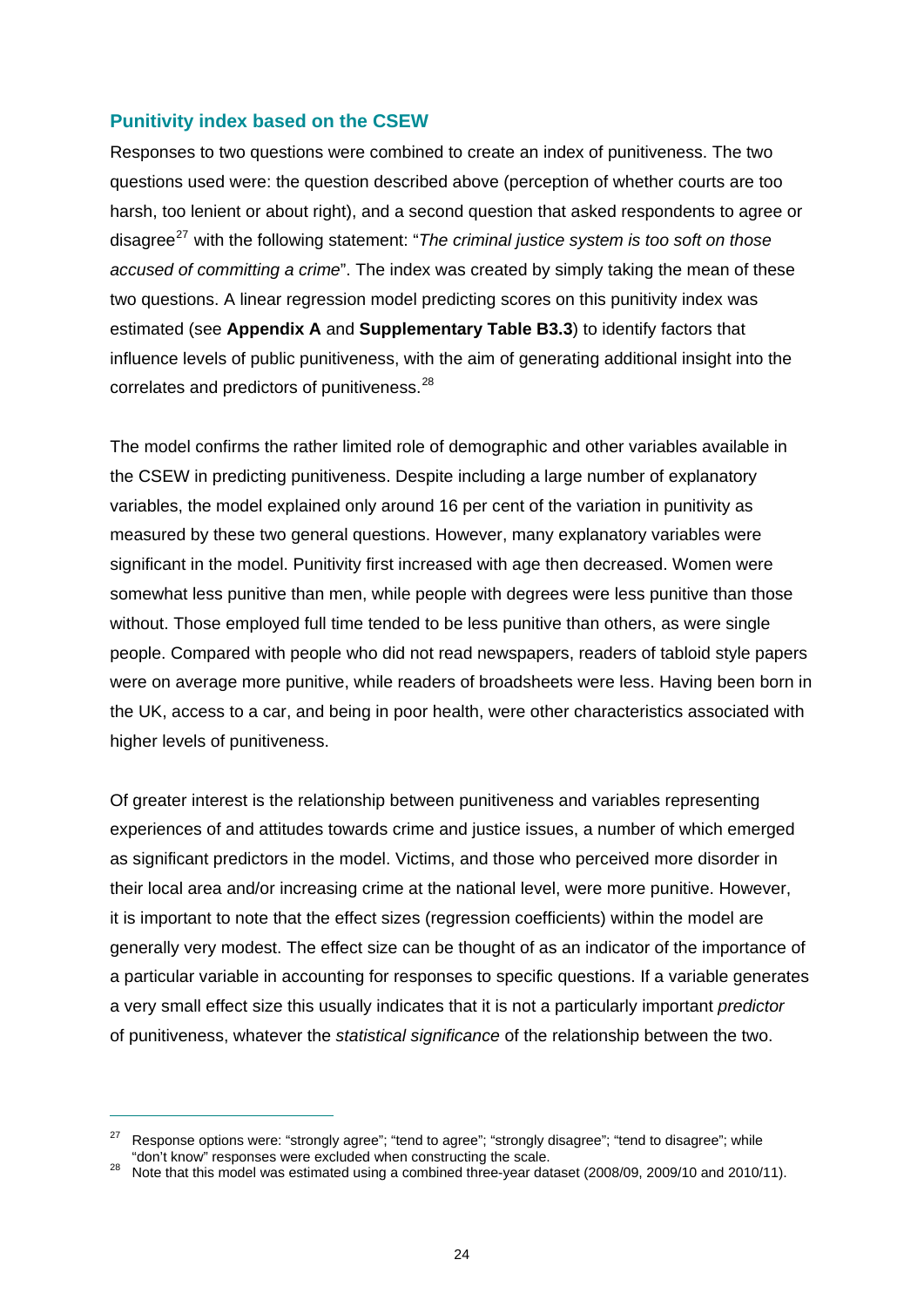In summary, the reasons why some people respond more punitively than others seem likely to relate primarily to variables which were not measured in the CSEW.

#### **Public sentencing preferences in response to case scenarios**

An alternate method of measuring punitiveness involves asking people to impose sentences in response to typical crimes. This method provides the opportunity to compare the severity of sentences derived from the public with actual sentencing trends. The first example of this approach derives from 1996 when a sub-sample of the CSEW was asked to sentence a 23-year-old burglar with previous convictions who broke into an old man's home and stole electrical goods. Approximately half the sample (54%) favoured imprisonment, with an average sentence length of twelve months (Hough and Roberts, 1998). The case on which the vignette was modelled had actually attracted a sentence of three years, reduced on appeal to two; suggesting that the public are less punitive when asked about a specific case than when asked a general question about sentencing. This finding has been replicated a number of times (e.g. Doob and Roberts, 1984; Hough and Roberts, 1998; Mitchell and Roberts, 2011).

Two scenarios used in recent sweeps of the CSEW permit us to explore punitiveness in response to specific cases. CSEW respondents were asked to sentence an offender convicted of theft. Two scenarios were used involving adult offenders, one with and one without a prior, relevant conviction: *(1) "I would like you to think about what action might be taken against a 30 year old man who owns up to minor offence such as the theft of clothing worth £30 from a small independent shop. He has never been in trouble with the police before."* 

After choosing a sanction in response to this case, respondents were then asked: *(2) "If the man has been in trouble before for a similar minor offence, which of the actions on the card do you personally think should be taken against the offender?".* 

**[Table 3.7](#page-32-0)** provides a breakdown of public responses from the 2010/11 CSEW. As can be seen, there is almost no support for custody with respect to the first offender; however, almost one third favoured the use of custody when they learned that the offender had a prior conviction for theft. This shift to custody in response to the presence of a related prior conviction is consistent with previous research which has demonstrated the importance of a criminal record as an aggravating factor in the eyes of the public (e.g. Hough et al., 2009; Roberts, 2008).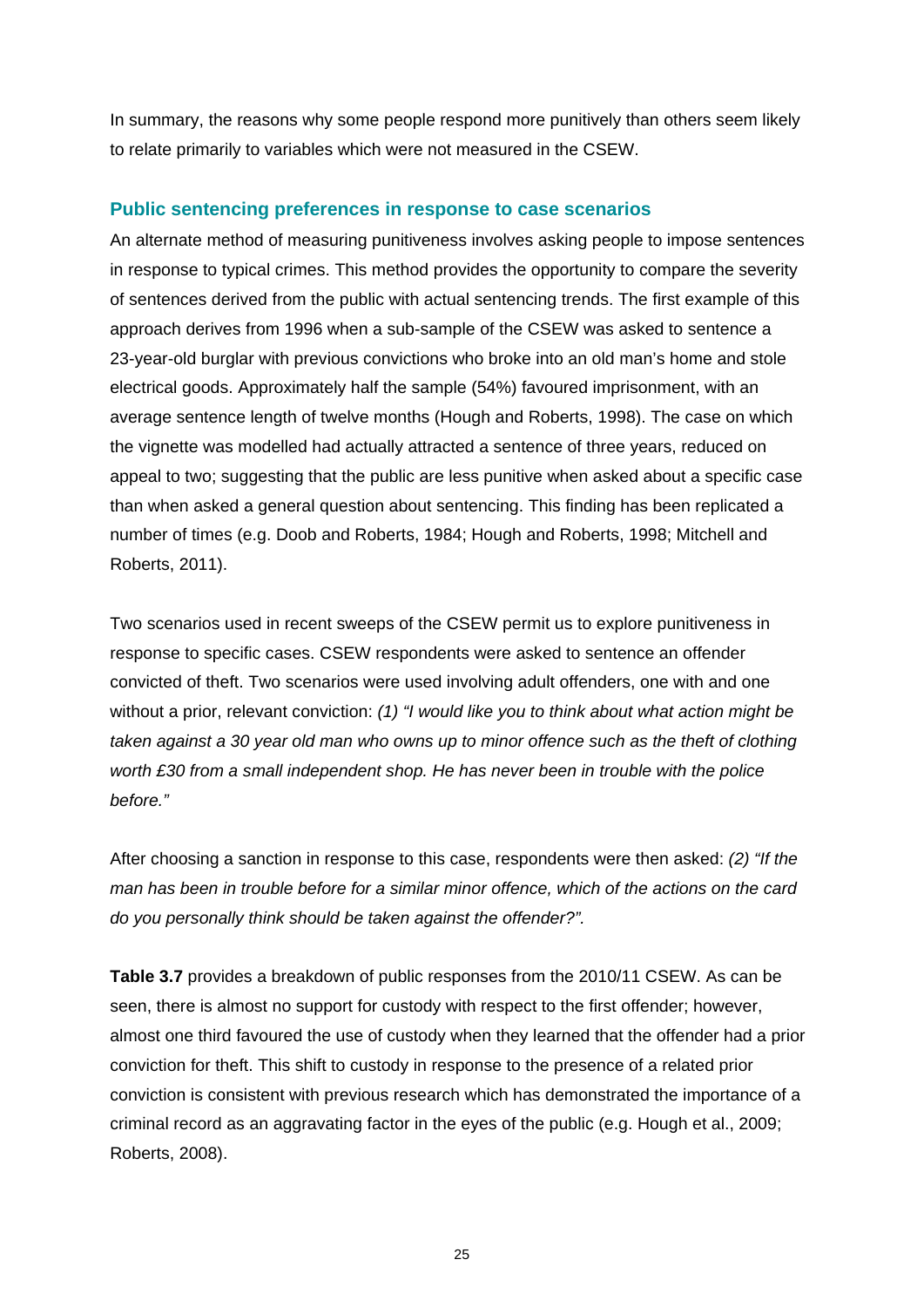|                        | Offender with no prior | <b>Offender with prior</b> |
|------------------------|------------------------|----------------------------|
|                        | convictions            | conviction for theft       |
| Caution/ warning       | 37%                    | $2\%$                      |
| Conditional discharge  | 9%                     | 5%                         |
| Fine                   | 26%                    | 22%                        |
| Community sentence     | 26%                    | 42%                        |
| Custody                | 2%                     | 29%                        |
| Unweighted $n (=100%)$ | 11,666                 | 11,648                     |

#### <span id="page-32-0"></span>**Table 3.7 Public sentencing preferences, theft by an adult, 2010/11**

*Questions: see text; Source: CSEW* 

 $\overline{a}$ 

#### **Socio-demographic and experiential variation in sentence preference**

Regression modelling was used to further explore respondents' sentencing preferences to understand which socio-demographic and other variables were independently associated with punitive sentencing in the two scenarios. Two binary logistic regression models were estimated, covering both of the scenarios described above (further details in **[Appendix A](#page-81-0)** and full results in **Supplementary Table B3.4**).<sup>[29](#page-32-1)</sup> For the first offence the following groups were less punitive: women; people from BME groups; people with degrees or higher educational qualifications; newspaper readers; those who thought crime in the UK nationally was going down; and those who had had contact with the CJS. People who perceived that disorder was a problem in their local area tended to be more punitive.

For the scenario in which the defendant had a prior conviction, where nearly one third of respondents preferred custody (**[Table 3.7](#page-32-0)**) the following groups tended to prefer less punitive sentences than this: women; people with degrees; readers of broadsheet newspapers; single people and those who visited pubs; those who thought crime was lower in their local area than nationally; those who thought UK crime levels were falling; and people who had had some contact with the CJS. By contrast, the following groups tended to be more likely to prefer custody: those from a Black African background; those from lower socio-economic groups; those in poor health; those who thought disorder was a problem locally; and those who felt crime was increasing nationally.

<span id="page-32-1"></span><sup>&</sup>lt;sup>29</sup> In relation to the first offence scenario, the model predicted the probability of desiring a sentence greater than a caution or warning (i.e. conditional discharge, fine, community sentence or imprisonment). In relation to this second scenario, the model predicted the probability of desiring a custodial sentence compared with all other options (i.e. community sentence, fine, conditional discharge, precaution or warning). These cut-offs were selected to reflect the predominance of opinion (i.e. in the first scenario the most commonly selected option was caution or warning, while in the second scenario the most commonly selected option was community sentence).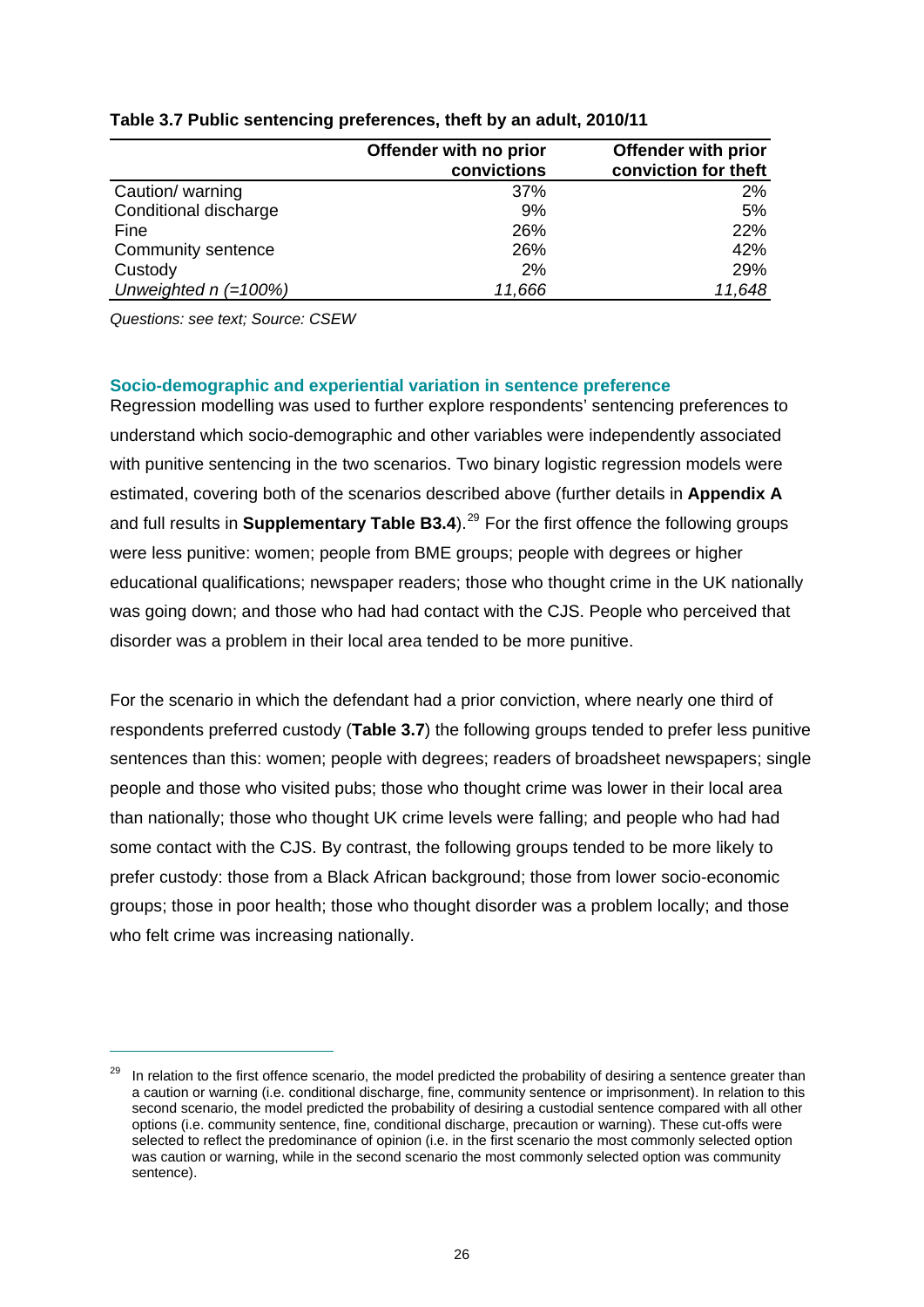This chapter has shown that – despite changes in crime levels and in sentencing practice – attitudes to crime and justice in 2010/11 were remarkably consistent with earlier findings. The majority of the public continues to believe that crime is rising nationally and most people underestimate the actual severity of the courts at sentencing. Taken together these findings help to explain the negative public attitudes to the courts, and the belief that sentencers are too lenient. There are now some signs, however, that people are starting to notice falls in crime, as around a third of the 2010/11 sample thought that crime *in their area* was rising. If crime levels remain steady – or continue to fall – more people may notice this, and in time, this may result in more positive attitudes towards the criminal justice system.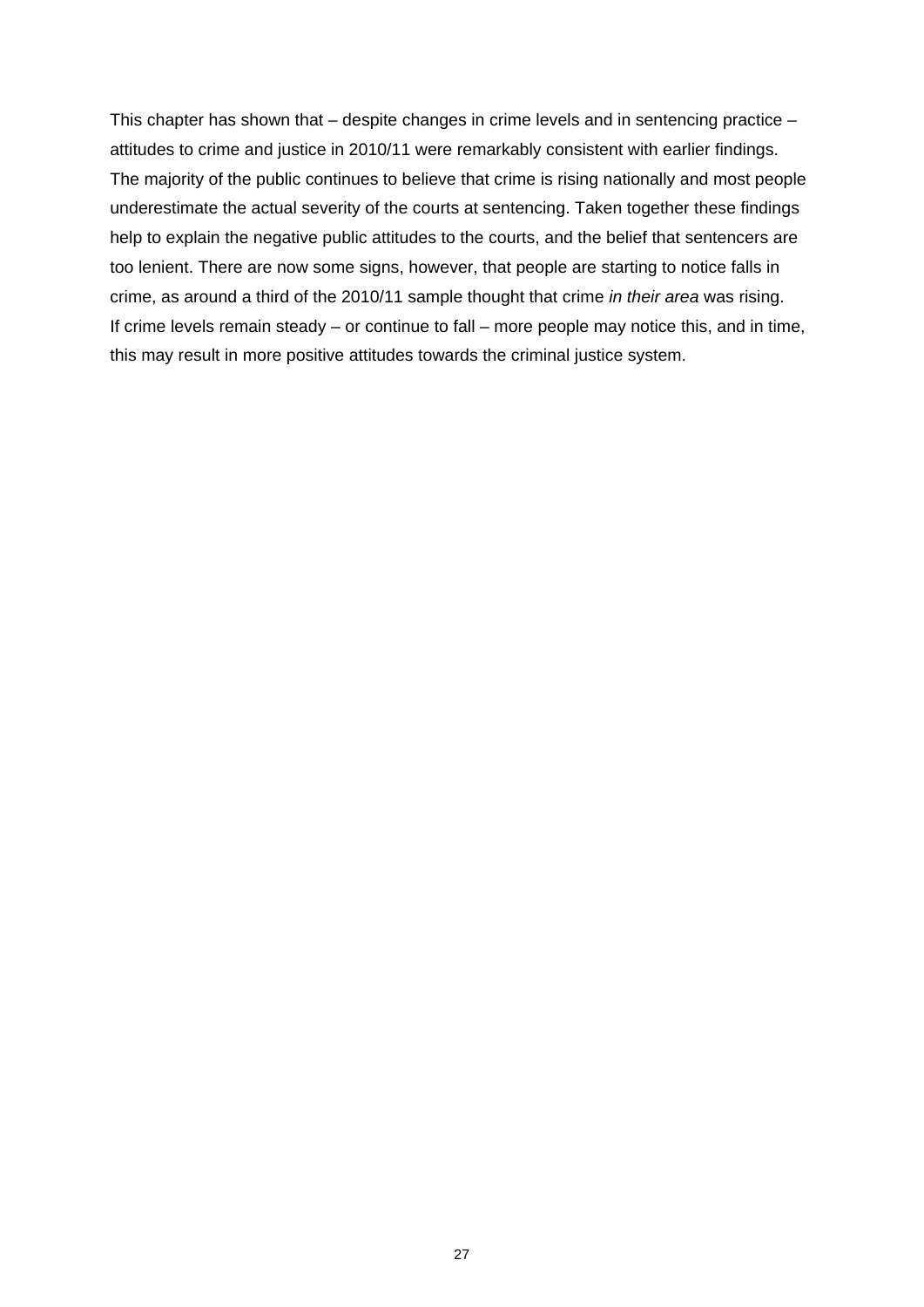# <span id="page-34-0"></span>**4. Public trust and confidence in justice: Current levels and recent trends**

# <span id="page-34-1"></span>**4.1 Summary**

- Levels of public confidence in the criminal justice system vary greatly, depending upon the specific function of criminal justice. People express much less confidence in the effectiveness of the CJS than in its fairness.
- This discrepancy in levels of trust for different functions of criminal justice is neither new nor restricted to the public in England and Wales.
- When asked about the effectiveness of the CJS as a whole, a majority of the public lack confidence. When asked about the effectiveness of specific branches of the CJS, the police attract the highest and prisons attract the lowest levels of confidence; levels of confidence in the courts were also low.
- Levels of confidence in the effectiveness and fairness of the CJS have increased slightly over the past few years, albeit that the longer term picture is largely stable.
- Overall levels of confidence in the police have increased in recent years.
- Levels of confidence in the fairness of the CJS are relatively high. With the exception of the question about the balance between victims and offenders, all other components of fairness attracted more positive than negative ratings from the public.

# <span id="page-34-2"></span>**4.2 Chapter overview**

 $\overline{a}$ 

This chapter draws upon the 2010/11 sweep of the CSEW to update and extend findings from previous sweeps of the survey (e.g. Smith, 2007, 2010; Van de Walle, 2008; Hough and Roberts, 2004) The chapter covers global measures of confidence (the criminal justice system as a whole) as well as confidence in specific functions of criminal justice (such as reducing re-offending; rehabilitating offenders, achieving the correct balance between the rights of victims and offenders).<sup>[30](#page-34-3)</sup> It also covers confidence in the fairness of the CJS.

<span id="page-34-3"></span><sup>&</sup>lt;sup>30</sup> The riots of August 2011 may have affected levels of public confidence in aspects of criminal justice, including policing and sentencing (although see Hohl et al., 2012); comparisons between the previous and the next sweep of the CSEW will be able to address this issue.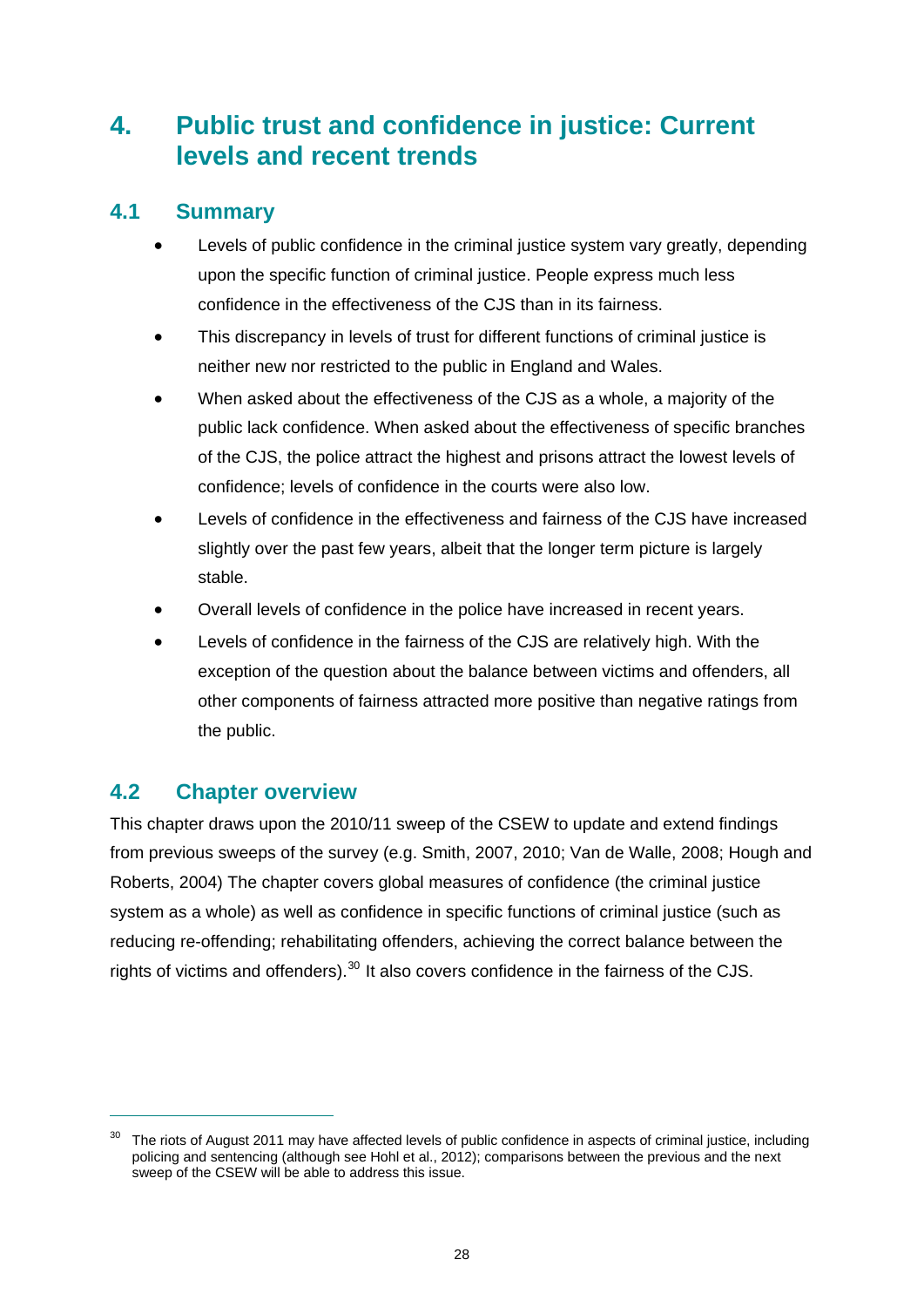# <span id="page-35-0"></span>**4.3 Public trust and confidence in criminal justice: effectiveness and fairness**

## **Public Priorities for Criminal Justice**

Previous research $31$  has indicated that fairness and effectiveness are two priorities for the public in terms of the performance of the criminal justice system, and for this reason questions were developed for the CSEW to explore both domains. In this report – and in the CSEW – a distinction is made between these two primary functions of criminal justice: "Achieving Effectiveness" and "Ensuring fairness". Expressed trust and confidence in criminal justice (or any other public service such as health care) is likely to vary depending upon the specific function under scrutiny and also whether a particular agency of the CJS is mentioned. Indeed, with respect to specific branches of criminal justice, confidence levels vary greatly, depending on the function of the system that is under scrutiny. **[Figure 4.1](#page-36-1)** summarises recent trends in trust in the criminal justice system. The headline measure for this changed from a single question in 2007/08 (focusing on bringing offenders to justice, i.e. a measure of effectiveness) to two new items that distinguished between the system's effectiveness and its fairness.

Key findings are:

- The public are significantly more likely to trust the fairness than the effectiveness of the CJS.[32](#page-35-2) Approximately six respondents in ten trust the fairness of the system; less than half have confidence in its effectiveness.
- Levels of confidence in the effectiveness and fairness of the CJS have increased slightly over the past few years. Adopting a longer-term perspective across the decade, trust levels are relatively stable for the question about the effectiveness of the system as a whole with respect to bringing offenders to justice.

<span id="page-35-1"></span><sup>&</sup>lt;sup>31</sup> In 2003, MORI asked members of the public to rate the importance of a number of criminal justice functions. The objective rated as "absolutely essential" by the highest percentage of respondents, (73%), was "treating all people fairly". Crime prevention functions were regarded by almost as many respondents as essential: "dealing effectively with violent crime" was seen as essential by over two thirds of respondents (MORI, 2003).

<span id="page-35-2"></span>dealing effectively with violent crime" was seen as essential by over two thirds of responsents (MORI, 2003). data. A MORI poll found that over three-quarters of the public have confidence that the system respects the rights of accused persons and treats them fairly, but less than one quarter were confident that the system is effective in reducing crime (MORI, 2009). Similar patterns have recently been found in Australia (Jones and Weatherburn, 2010).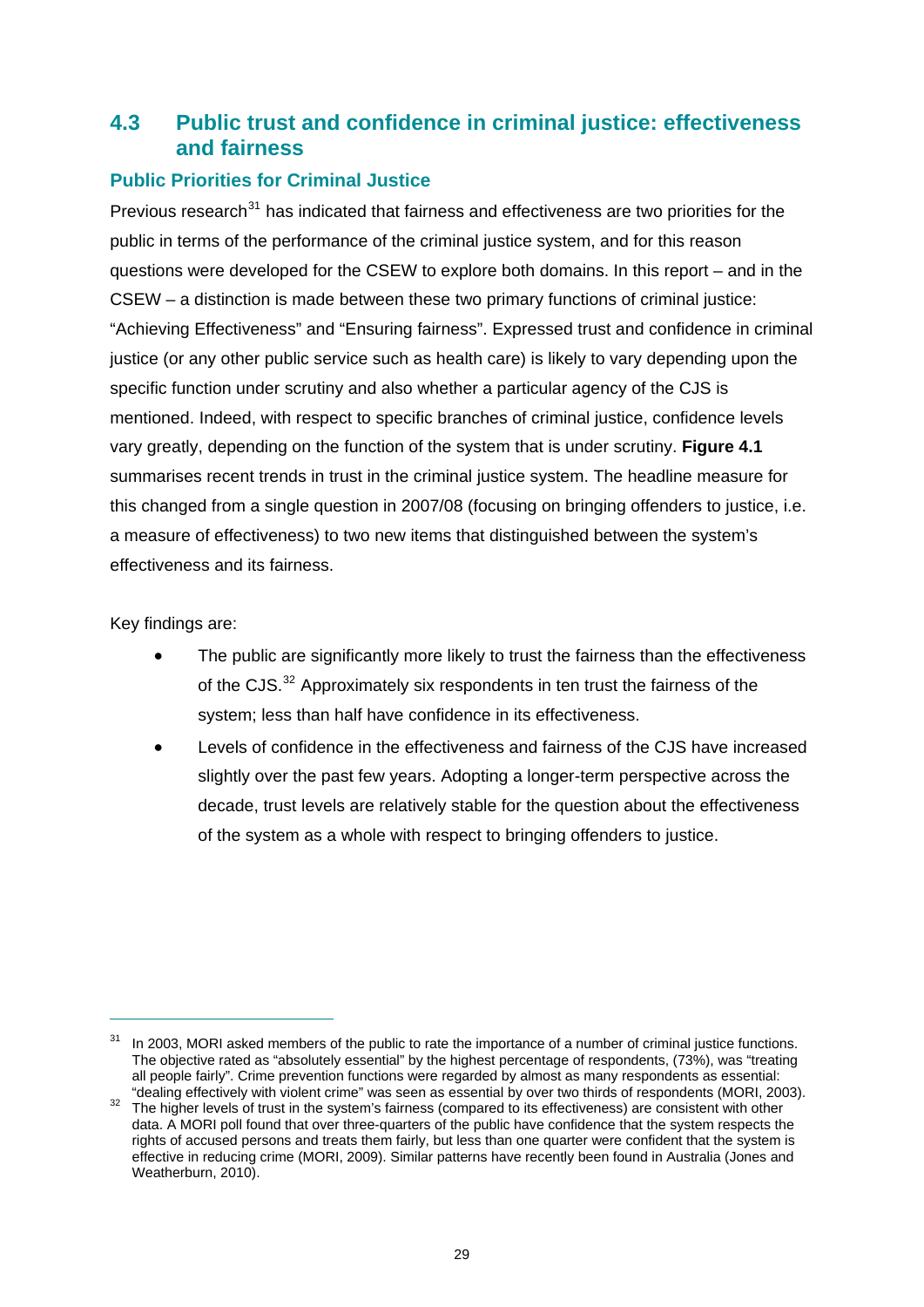

#### **Figure 4.1 Confidence in the criminal justice system, 2001/02 to 2010/11**

Analyses of the CSEW revealed little demographic variation in public trust in the effectiveness and fairness of the CJS. Moreover, there were generally comparable patterns for the two measures: groups who believe the system is relatively effective are also more likely to believe it is fair. Thus, for example, young adults aged 16–34 (both male and female) see the system as more effective and also fairer than respondents in the 55–74 age range (see **Supplementary Table B4.1**). The factors that independently predict confidence in the CJS are explored in more depth in **[Chapter 5](#page-44-0)**.

### **4.4 Perceptions of the effectiveness of the criminal justice system**

**[Table 4.1](#page-37-0)** summarises levels of confidence in the overall effectiveness of the system and the specific function of various agencies based on the 2010/11 sweep. Dealing with the global measure first, the confidence "balance" is negative: just over half (57%) of the sample chose "not confident" responses, while 43 per cent were confident. The 57 per cent confidence level may be used as a benchmark to compare confidence levels for specific functions: for two functions relating to the work of the police and the CPS, public confidence is greater: approximately two thirds were confident in the effectiveness of the police and slightly more than half in the CPS.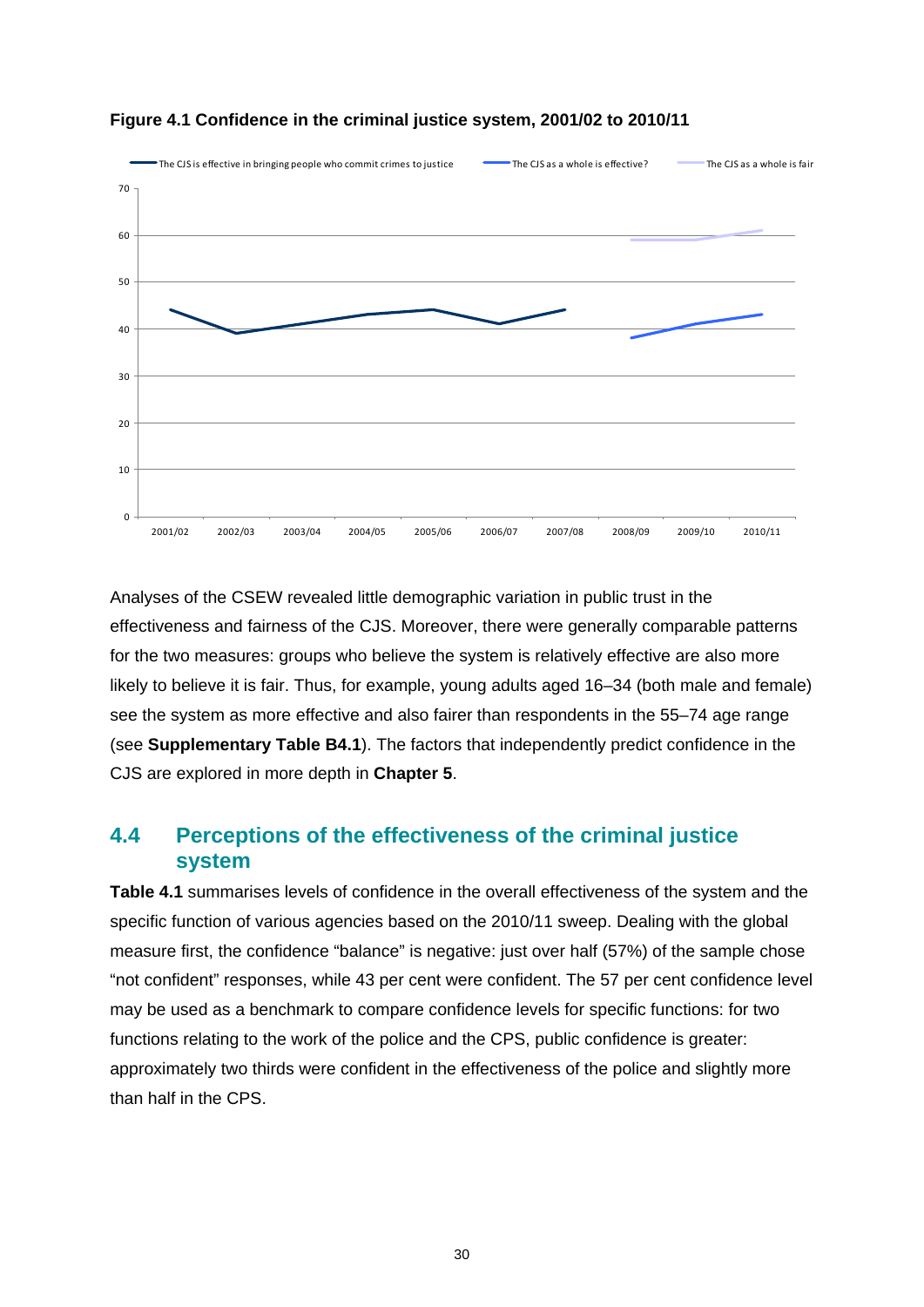|                                                               | Very      | <b>Fairly</b> | Not very            |     | Not at all Unweighted |
|---------------------------------------------------------------|-----------|---------------|---------------------|-----|-----------------------|
|                                                               | confident | confident     | confident confident |     | $n (=100%)$           |
| Police are effective at<br>catching criminals                 | 8%        | 58%           | 28%                 | 6%  | 45,581                |
| CPS is effective at                                           | 6%        | 45%           | 36%                 | 13% | 43,323                |
| prosecuting<br>Courts are effective at                        | 5%        | 38%           | 41%                 | 15% | 40,142                |
| dealing with cases promptly<br>Courts are effective at giving | 3%        | 23%           | 41%                 | 32% | 44,653                |
| punishments which fit the<br>crime                            |           |               |                     |     |                       |
| Prisons are effective at<br>punishing offenders               | 3%        | 25%           | 41%                 | 30% | 42,978                |
| Prisons are effective at                                      | 2%        | 19%           | 48%                 | 32% | 41,728                |
| rehabilitating offenders<br>Probation service is effective    | 2%        | 22%           | 51%                 | 26% | 39,520                |
| at preventing re-offending<br>CJS as a whole is effective     | 3%        | 40%           | 43%                 | 14% | 44,972                |

#### <span id="page-37-0"></span>**Table 4.1 Public confidence in effectiveness of criminal justice, 2010/11**

*Source: CSEW* 

People tended to express less confidence that the courts are effective at giving punishments which fit the crime and were also less confident about the work of the prisons and the probation services. This finding that the public express less confidence in criminal justice agencies at the later stages of the criminal justice process confirms previous findings in this and other jurisdictions (e.g. Hough and Roberts, 2004; Roberts, 2007). The lowest levels of confidence emerged for prisons: four out of five respondents lacked confidence in the effectiveness of the prisons to rehabilitate offenders. The question about preventing re-offending generated low levels of public confidence (see **[Table 4.1](#page-37-0)**).

Looking at recent trends in confidence in the different elements of the CJS, **[Figure 4.2](#page-38-0)** shows that over the past three years public confidence in the effectiveness of the police has increased – from 60 per cent in 2008/09 to 66 per cent in 2010/11. A modest increase in public confidence emerged for the question measuring the effectiveness of the CPS, from 47 per cent to 51 per cent; all other measures of public confidence were largely unchanged.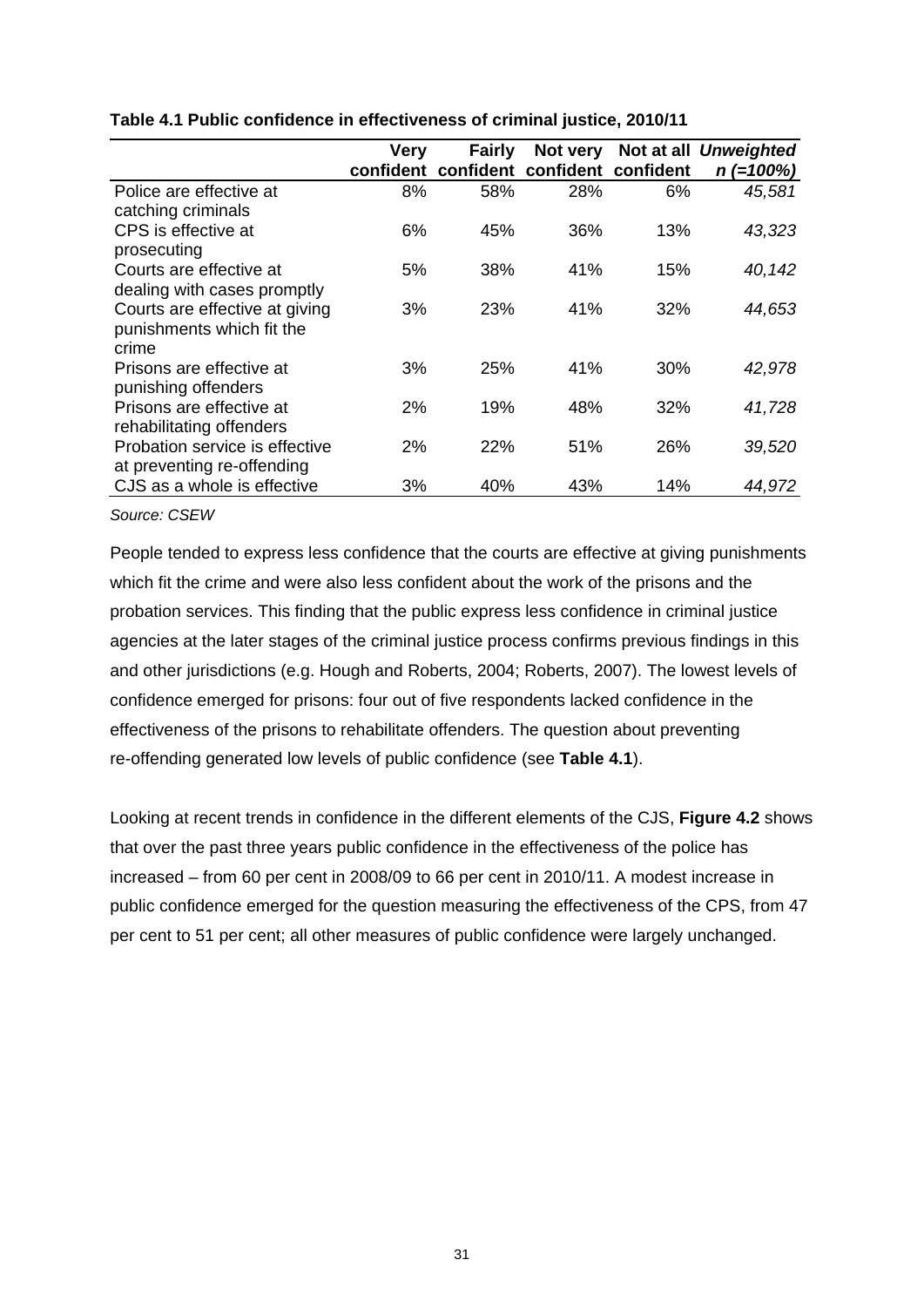<span id="page-38-0"></span>



## **4.5 Perceptions of fairness of the criminal justice system**

Turning to confidence in the fairness of the CJS, the overall picture of public confidence is generally more positive. **[Table 4.2](#page-39-0)** summarises 2010/11 perceptions of a range of objectives which may be classified under the general heading of "fairness" of the criminal justice system.<sup>[33](#page-38-1)</sup> Almost four out of five respondents (77%) agreed with the statement that the CJS "Treats those accused of crime as innocent until proven guilty". Similarly, two thirds of respondents *disagreed* that the system discriminates against some individuals in society. Perceptions reversed, however, when respondents were asked about the balance between victims and offenders: almost two-thirds of the sample disagreed that the CJS achieves the correct balance between the rights of the victims and the rights of offenders. It will be recalled from **[Table 4.1](#page-37-0)** that public perceptions about effectiveness were positive for one of seven questions (relating to the police). In contrast, with respect to the fairness questions five of the six questions generated positive responses (see **[Table 4.2](#page-39-0)**).

<span id="page-38-1"></span><sup>&</sup>lt;sup>33</sup> Note that the generic question format changes – from asking people to express their confidence in a particular function – to asking them to agree or disagree with a series of statements.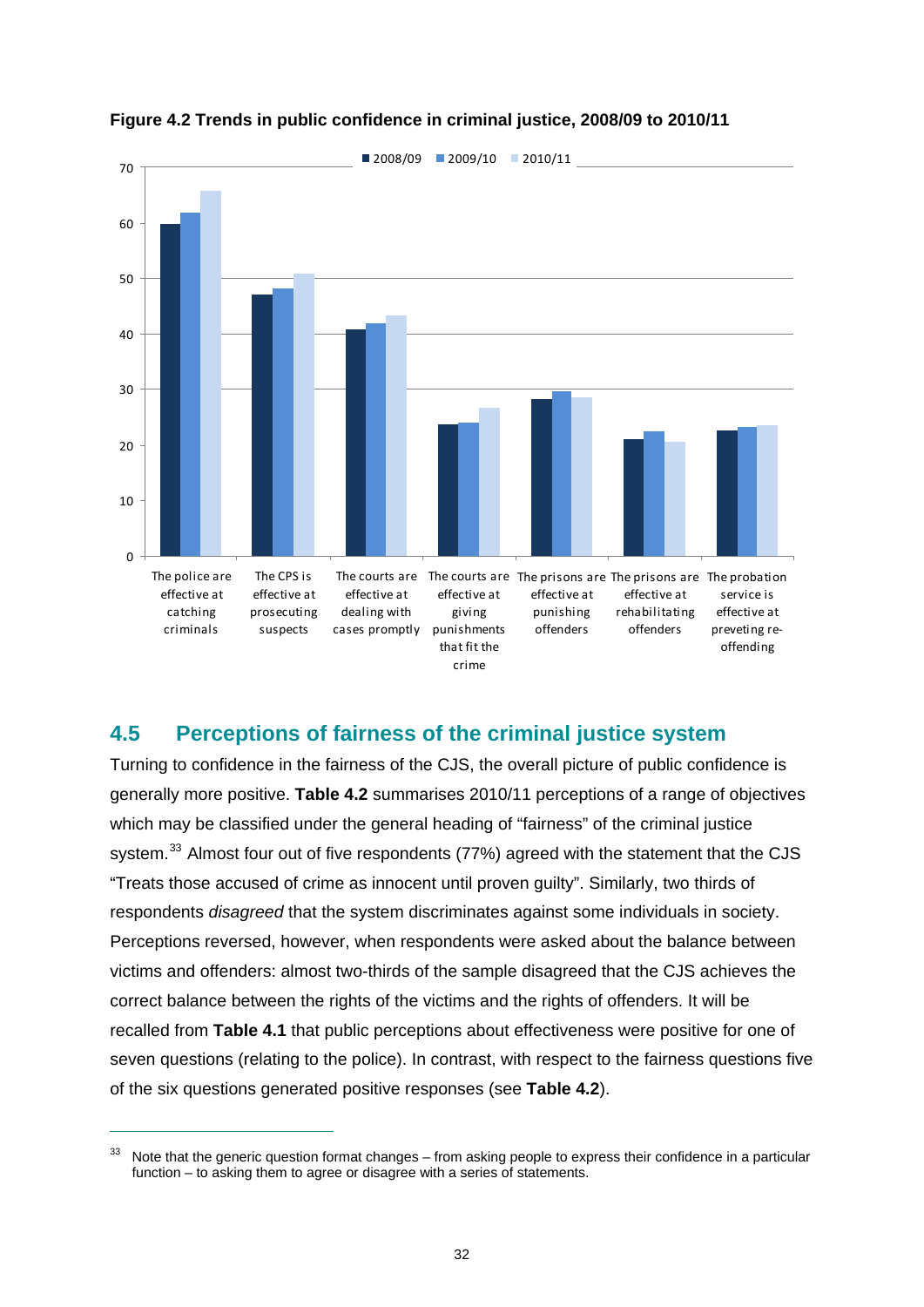|                                                                                  | <b>Strongly</b><br>agree | <b>Tend to</b><br>agree | Tend to<br>disagree | <b>Strongly</b><br>disagree | <b>Unweighted</b><br>$n (=100%)$ |
|----------------------------------------------------------------------------------|--------------------------|-------------------------|---------------------|-----------------------------|----------------------------------|
| Gives victims and witnesses the<br>support they need                             | 6%                       | 53%                     | 32%                 | 10%                         | 37,719                           |
| Treats those accused of crime<br>as innocent until proven guilty                 | 14%                      | 63%                     | 18%                 | 5%                          | 41,299                           |
| Takes into account the views of<br>victims and witnesses                         | 9%                       | 63%                     | 22%                 | 5%                          | 39,873                           |
| Takes into account the<br>circumstances of the crime                             | 8%                       | 59%                     | 25%                 | 8%                          | 39,564                           |
| Achieves the correct balance<br>between the rights of the<br>offender and victim | 3%                       | 33%                     | 43%                 | 20%                         | 40,599                           |
| Discriminates against particular<br>groups or individuals                        | 6%                       | 28%                     | 48%                 | 18%                         | 38,391                           |

<span id="page-39-0"></span>

| Table 4.2: Perceptions of the fairness of criminal justice, 2010/11 |  |  |
|---------------------------------------------------------------------|--|--|
|                                                                     |  |  |

*Source: CSEW* 

**[Figure 4.3](#page-39-1)** summarises public confidence trends regarding the fairness of the CJS over the period 2008/09 to 2010/11; there has been very little change in levels of confidence over this period for any of these measures.

<span id="page-39-1"></span>

### **Figure 4.3: Trends in fairness of the CJS, 2008/09 to 2010/11**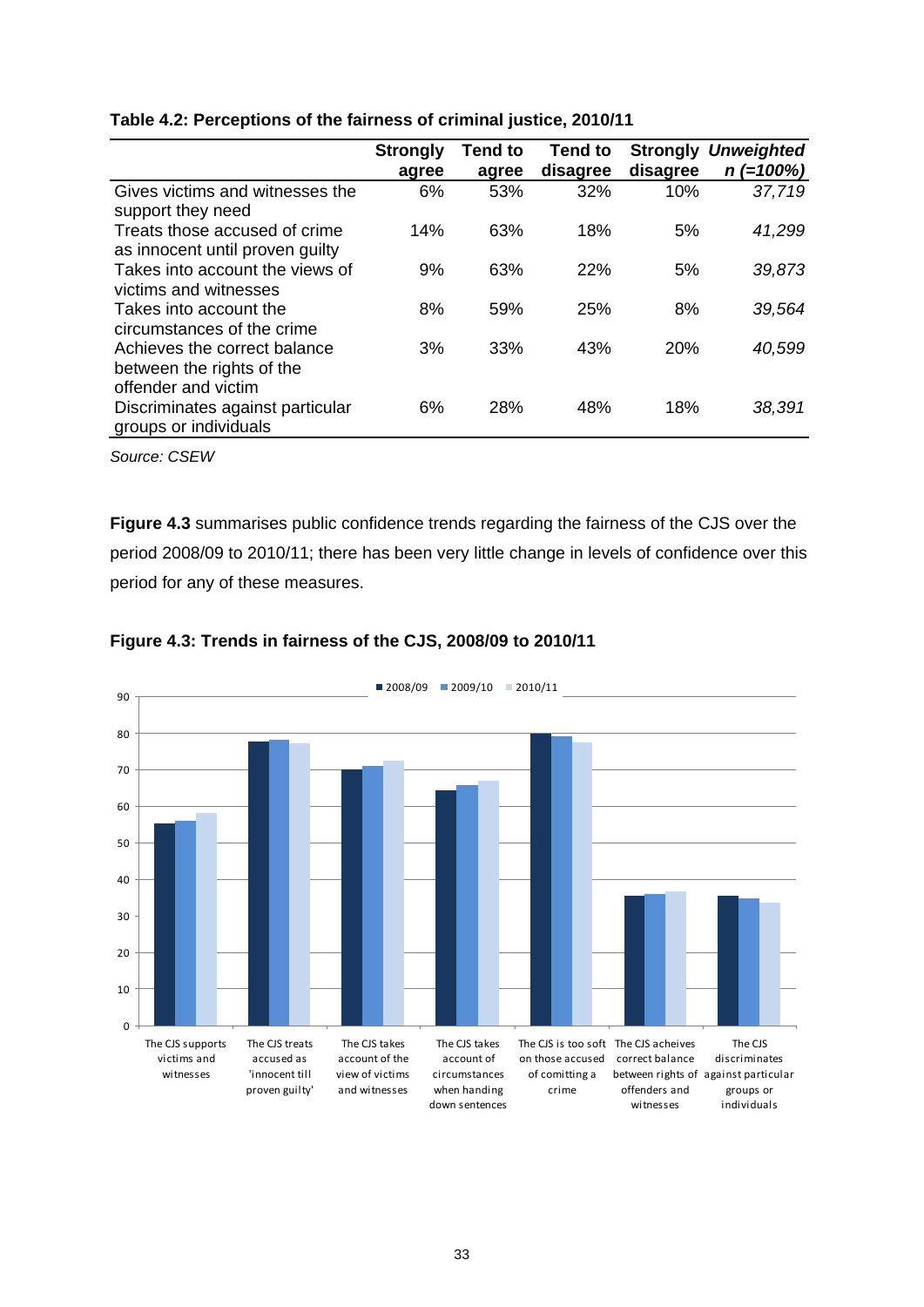**[Figure 4.4](#page-40-0)** focuses upon public confidence in three aspects of responding to the needs of victims and witnesses using data from a longer period (2001/02 to 2010/11). This period also includes a change in measures, from separate questions relating to witnesses and victims in the earlier period, to a combined question in the later one. On the older measures, there was some increase in confidence in the treatment of witnesses; by contrast, ratings in response to the item asking about the extent to which the CJS "meets the needs" of victims were less positive and perhaps more stable. Note also what seems to have occurred when the questions changed in 2008/09. It appears that in answering the new combined question, respondents' opinions may be weighted more toward victims than witnesses – as the line for the old 'victims' measure is closer to that for the new question (although the difference could also be because 'meeting needs' is more similar to 'providing support' than 'treats well'). Opinions assessed via this new measure appeared to decline slightly between 2008/09 and 2010/11.



<span id="page-40-0"></span>

### **4.6 Focus on the Police**

Since the CSEW contains more questions on policing than other stages of the CJS, this chapter concludes by examining, in greater detail, additional CSEW questions on public perceptions of the police. **Table 4.3** provides a more detailed breakdown of public ratings of the police in 2010/11, including items that are related to effectiveness (e.g. "can be relied upon to deal with minor crimes") and others related to fairness and respect (e.g. "police would treat you with respect"). Public responses to the overall measure of confidence in the police ("Taking everything into account I have confidence in the police in this area") are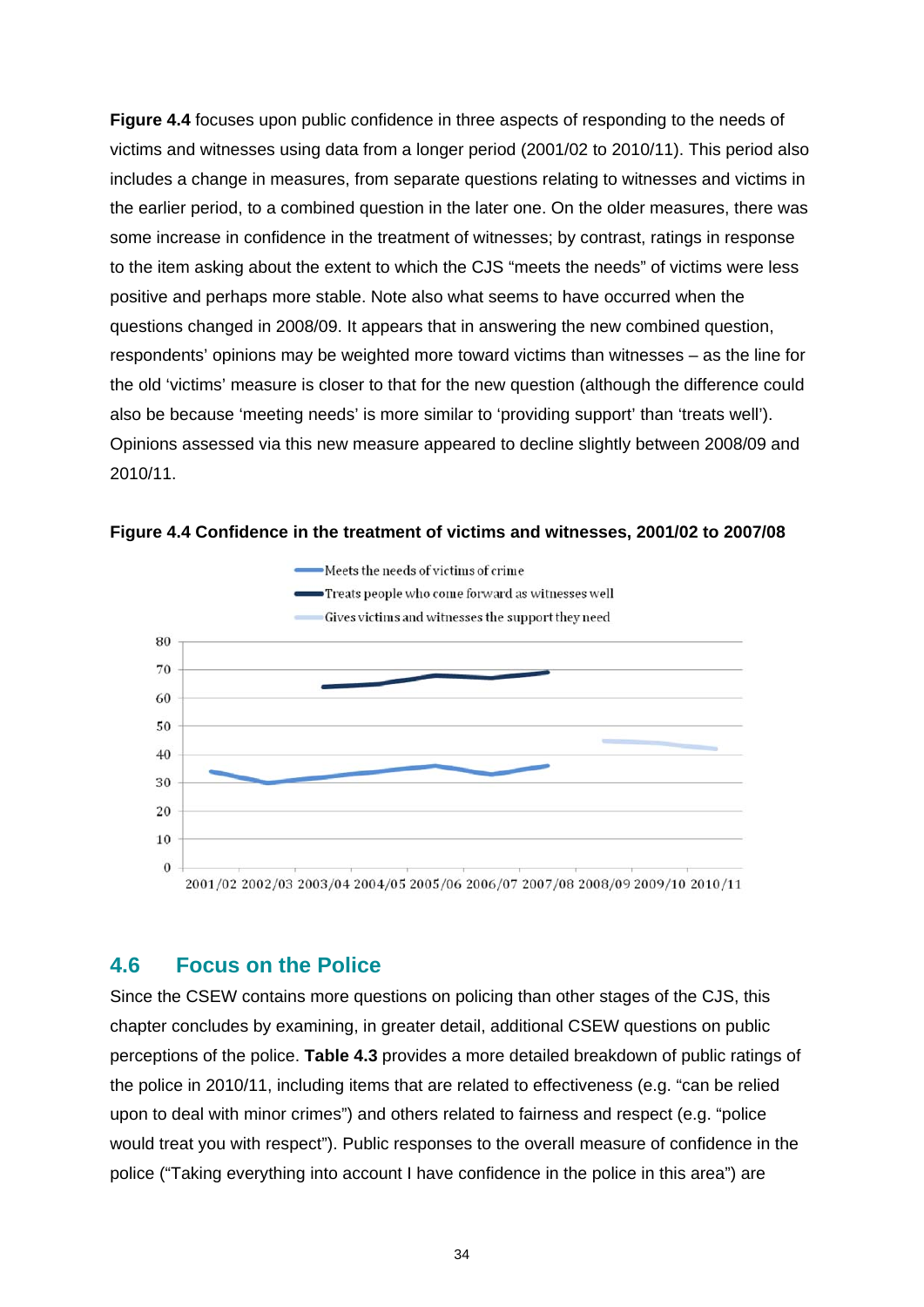positive: approximately three-quarters of the sample agreed with this statement, only 13 per cent disagreed and 15 per cent expressed no opinion (see **[Table 4.3](#page-41-0)**). Ratings of the dimension of respectful treatment are most positive: approximately 85 per cent agreed that the police "would treat you with respect if you had contact with them for any reason"; with just over one quarter strongly agreeing. However, only half the respondents agreed with the statement that the police "can be relied on to deal with minor crimes", and most of these respondents chose 'tend to agree' rather than 'strongly agree'.

|                                                                                   | <b>Strongly</b> | <b>Tend to</b> | <b>Neither</b>                          |    |   | <b>Tend to Strongly Unweighted</b> |
|-----------------------------------------------------------------------------------|-----------------|----------------|-----------------------------------------|----|---|------------------------------------|
|                                                                                   | agree           | agree          | agree nor disagree disagree<br>disagree |    |   | $n (=100%)$                        |
| The police                                                                        |                 |                |                                         |    |   |                                    |
| can be relied upon<br>when needed                                                 | 11              | 43             | 24                                      | 16 | 6 | 46,021                             |
| would treat you with<br>respect                                                   | 28              | 57             | 10                                      | 4  | 1 | 46,367                             |
| treat everyone fairly                                                             | 15              | 52             | 21                                      | 9  | 3 | 45,362                             |
| can be relied on to deal<br>with minor crimes                                     | 9               | 41             | 21                                      | 22 | 8 | 45,835                             |
| understand community<br>issues                                                    | 12              | 55             | 23                                      | 8  | 2 | 45,468                             |
| are dealing with things<br>that matter to people                                  | 9               | 49             | 28                                      | 11 | 3 | 45,330                             |
| taking everything into<br>account I have confidence<br>in the police in this area | 17              | 55             | 15                                      | 9  | 4 | 46,467                             |

#### <span id="page-41-0"></span>**Table 4.3 Public confidence in the police, 2010/11**

*Source: CSEW* 

**[Figure 4.5](#page-42-0)** examines public confidence in the police over the past three years. Patterns are consistent with other analyses presented in this report: significant variation emerges across functions, with confidence in effectiveness lower than confidence in fairness; and relatively little variation over time. Note however that 'overall' levels of confidence rose over the three years, and some other indicators also appear to have shifted in a positive direction (and recall also that **[Figure 4.2](#page-38-0)**, above showed that confidence in the effectiveness of the police in catching criminals also rose over the period).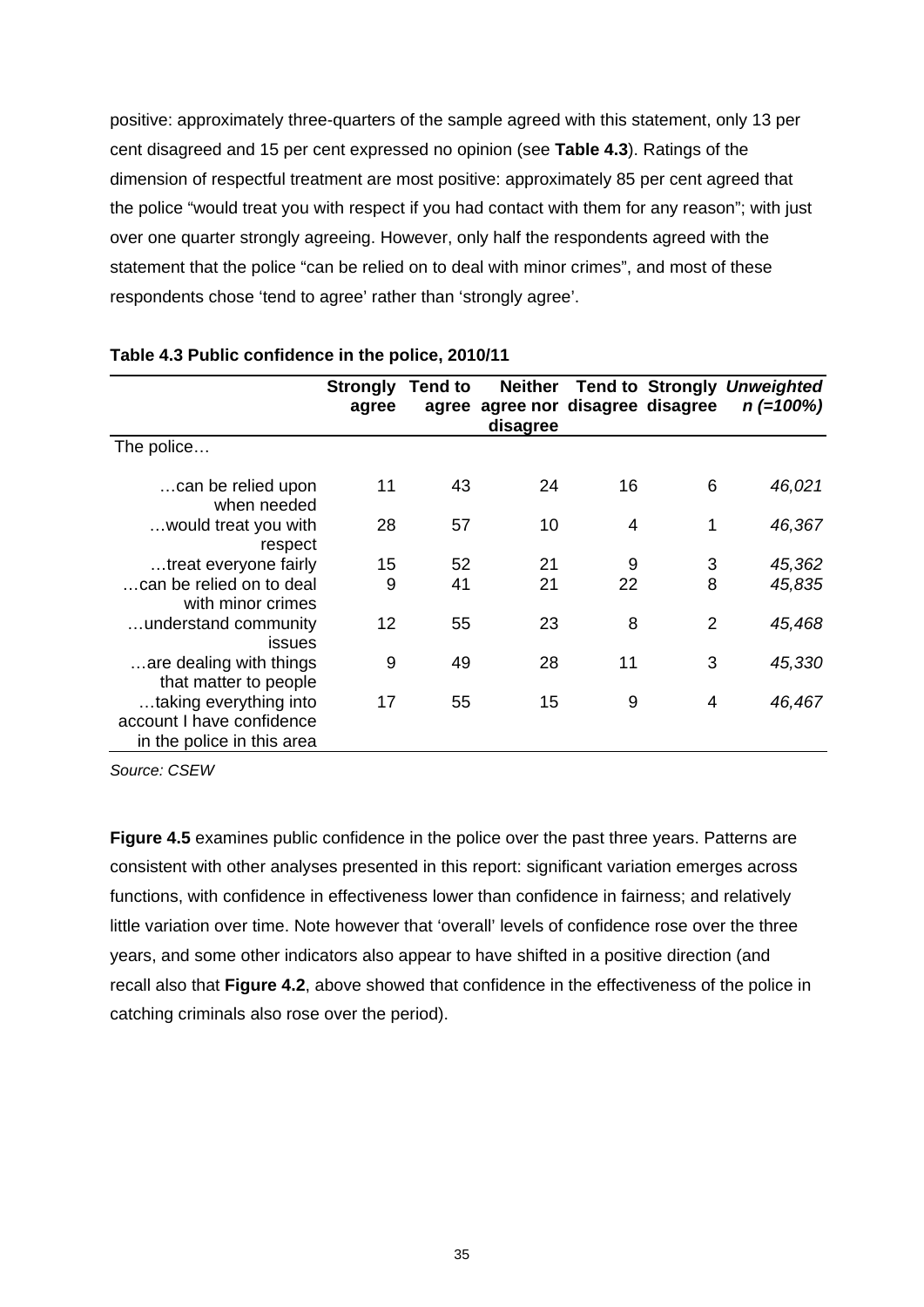<span id="page-42-0"></span>

#### **Figure 4.5 Public perceptions of police performance, 2008/09 to 2010/11**

Finally, since the early 1980s the CSEW has included the same question on public perceptions of the police; this provides insight into longer-term trends. The exact question was: "Taking everything into account, how good a job are the police in this area doing?". **[Figure 4.6](#page-43-0)** reveals a gradual decline in public ratings of the police up until 2001; more recently public ratings of the police have improved. From 1984 to 2003/04 respondents were given four possible responses to this question – very good; fairly good; fairly poor; very poor. From 2003/04, the question was changed to offer five responses – excellent; good; fair; poor; very poor (in 2003/04 both question wordings were included in the survey). The effect of this change is shown in **[Figure 4.6](#page-43-0)**. While by 2003/04 fewer than 20 per cent of respondents were prepared to say the police were doing a very good job, more than twice as many indicated they thought the police were doing an excellent *or* a good job (with most indicating 'good' rather than 'excellent'). This question does not specify the dimension on which the respondent should base their rating – this is left to the respondent to define. The fact that ratings improved over the period 2003/04 to 2010/11 suggests that people were thinking of the effectiveness of the police, as noted, trust in the effectiveness of the police has increased in recent years (see **[Figure 4.2](#page-38-0)**).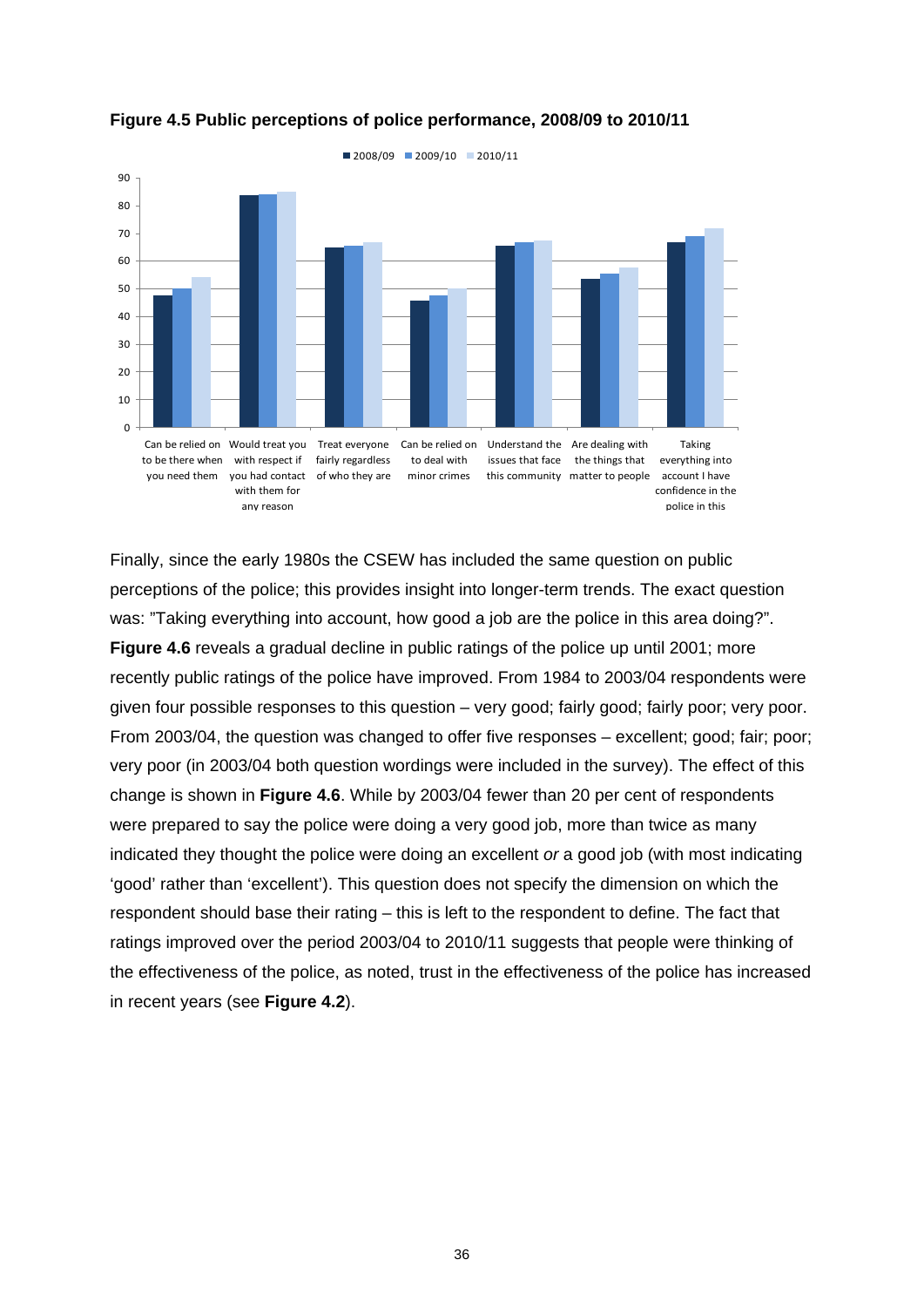<span id="page-43-0"></span>

#### **Figure 4.6 Trust and confidence in the police, 1984 to 2010/11**

This chapter has shown that confidence in the criminal justice system as a whole, and in the non-police components of it, has remained broadly stable over recent years (with small improvements in some areas offset by small declines in others). By contrast, public confidence in the police has been slowly increasing since about 2003/04 with, in later years, confidence in effectiveness in particular appearing to be on an upward trajectory. The factors associated with confidence in the police and criminal justice system are explored in **[Chapter 5](#page-44-0)**.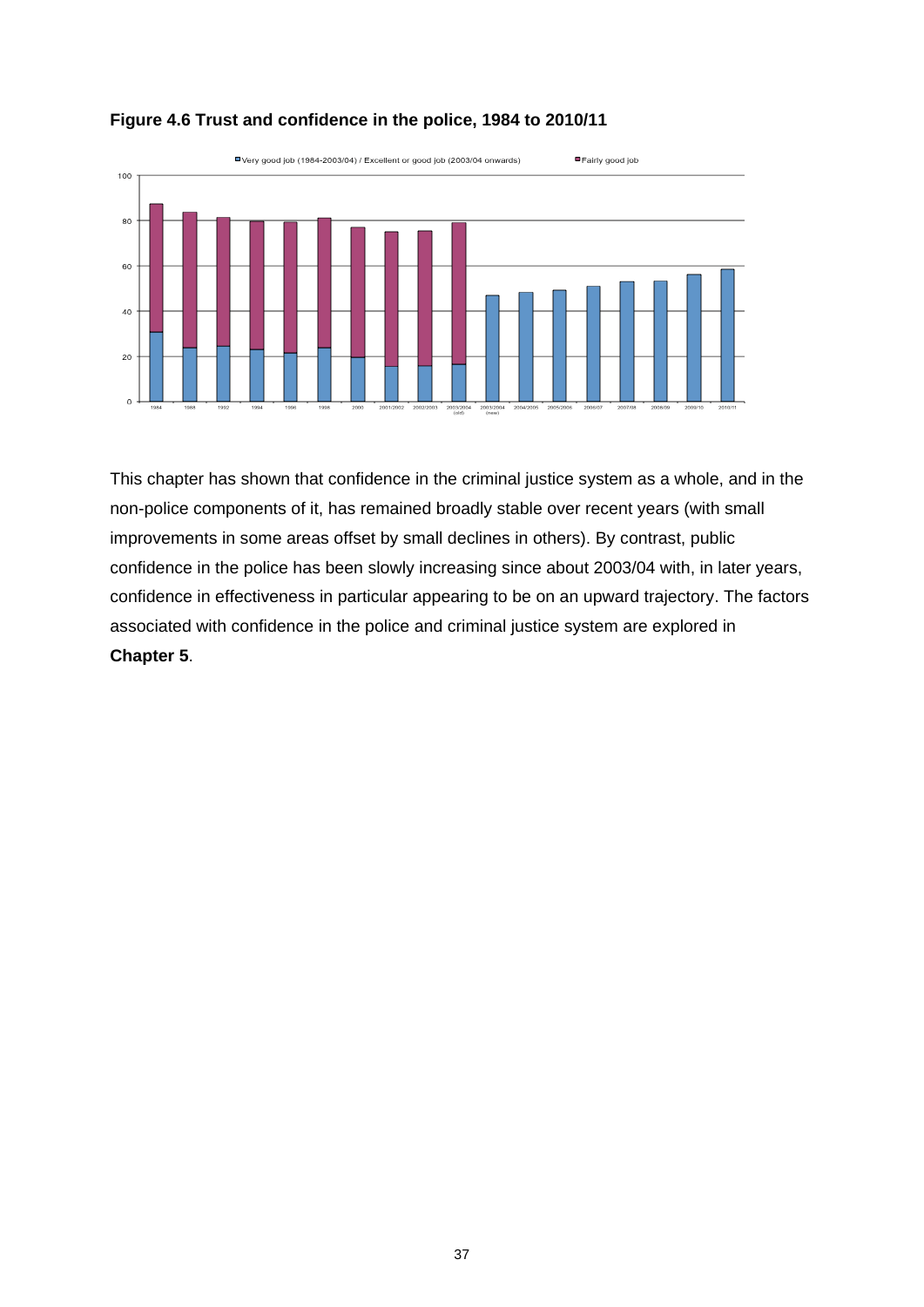# <span id="page-44-0"></span>**5. Trust and confidence in the criminal justice system: dimensions and predictors**

## **5.1 Summary**

- There are a number of different dimensions underlying trust and confidence in the police and CJS. In relation to trust and confidence in the CJS, people distinguish between the effectiveness of the courts, the effectiveness of the prisons, and the fairness of the system as a whole. In relation to the police, people distinguish between trust in the fairness of the police, the interests or motives of officers, the reliability of the police (particularly in dealing with minor crime) and the community engagement of the police.
- Turning to the predictors of trust and confidence, gender, age, contact experience and experiences of and concerns about crime and disorder were highly consistent predictors of opinions of both the police and the CJS. Many other variables tested were important predictors only in relation to some aspects of trust in the police or CJS.
- Contact with the police (both personal and in terms of perceiving police activity), and experiences of crime and disorder emerged as the most consistent predictors of trust and confidence in both the police and the criminal justice system.
- Controlling for a large number of covariates, contact with the police consistently predicted confidence in the CJS (although the effect was entirely asymmetrical, with unsatisfactory contacts associated with lower confidence but satisfactory contacts not associated with higher confidence). However the association between personal contact and confidence in the police was more symmetrical, with positive contacts associated with somewhat higher levels of trust.
- Knowledge about the criminal justice system (as represented by respondents' estimates of the proportion of convicted rapists sent to prison) was also a consistent predictor of confidence in the CJS.
- Women tended to have more confidence in the police and CJS than men, while those in middle age tended to have somewhat less confidence than both younger and older people. People in poor health had consistently less confidence than others. There was a consistent tendency for people living in lower crime areas to have higher levels of confidence. Other variables – notably newspaper readership, contact with the different parts of the CJS and membership of certain ethnic groups – were important predictors in some models but not others.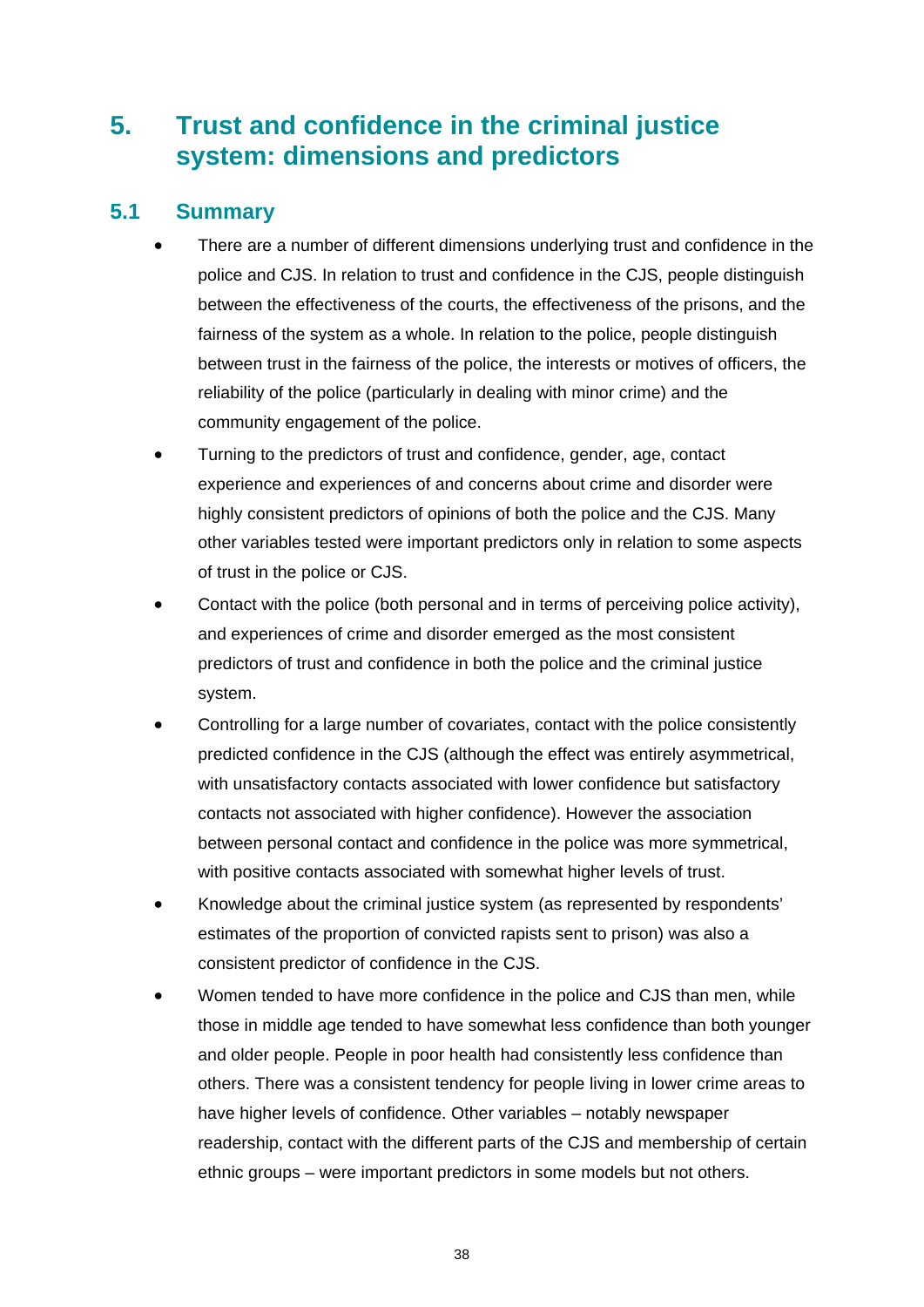- The legitimacy of the police was more important than the legitimacy of the courts in explaining variation in cooperation. More specifically, feeling an obligation to obey the police was the most important predictor, then feeling aligned with the moral values of the police, and finally (the least powerful statistically significant predictor) feeling aligned with the moral values of the courts.
- Believing that the courts are too lenient was associated with a *greater* rather than a *lesser* willingness to cooperate with legal authorities.
- Finally, according to the European Social Survey (ESS), the UK scored 9<sup>th</sup> out of 26 countries on a measure of trust in police procedural fairness and  $14<sup>th</sup>$  out of 26 on a measure of perceived police legitimacy.

### **5.2 Chapter overview**

Two of the key aims of the research (see **[Chapter 2](#page-14-0)**) were to examine the dimensionality of trust in the CJS and to explore factors associated with these dimensions of trust. This chapter addresses these two aims. It first provides a brief discussion of the analysis undertaken to identify the dimensions of trust (with full details set out in **[Appendix A](#page-81-0)**). It then presents findings from the CSEW on the predictors of trust in the police and in the criminal justice system, setting these in the context of previous research. Consistent with previous studies, contact with the police and experiences and perceptions of crime and disorder are found to be the most consistent predictors of trust in criminal justice. Knowledge of the CJS also appears to be important in predicting trust and confidence levels. With the exception of age, gender and health status, socio-demographic variables are much less consistent predictors.

The final section of the chapter draws on the ESS to examine the extent to which public trust and confidence in the police and courts (and punitive attitudes) explains variation in their expressed willingness to cooperate with legal authorities (e.g. report crimes to the police and give evidence in court). Perceptions of the legitimacy of the police and courts are also added to the analysis. The chapter concludes by placing the UK in its European context with regard to national levels of public trust and institutional legitimacy.

### **5.3 Dimensions of Trust**

Several CSEW questions relating to trust and confidence were used to explore the subtlety and dimensionality of public views (see **[Appendix A](#page-81-0)** for the technical details). These questions were originally designed to fall into three broad groups: confidence in the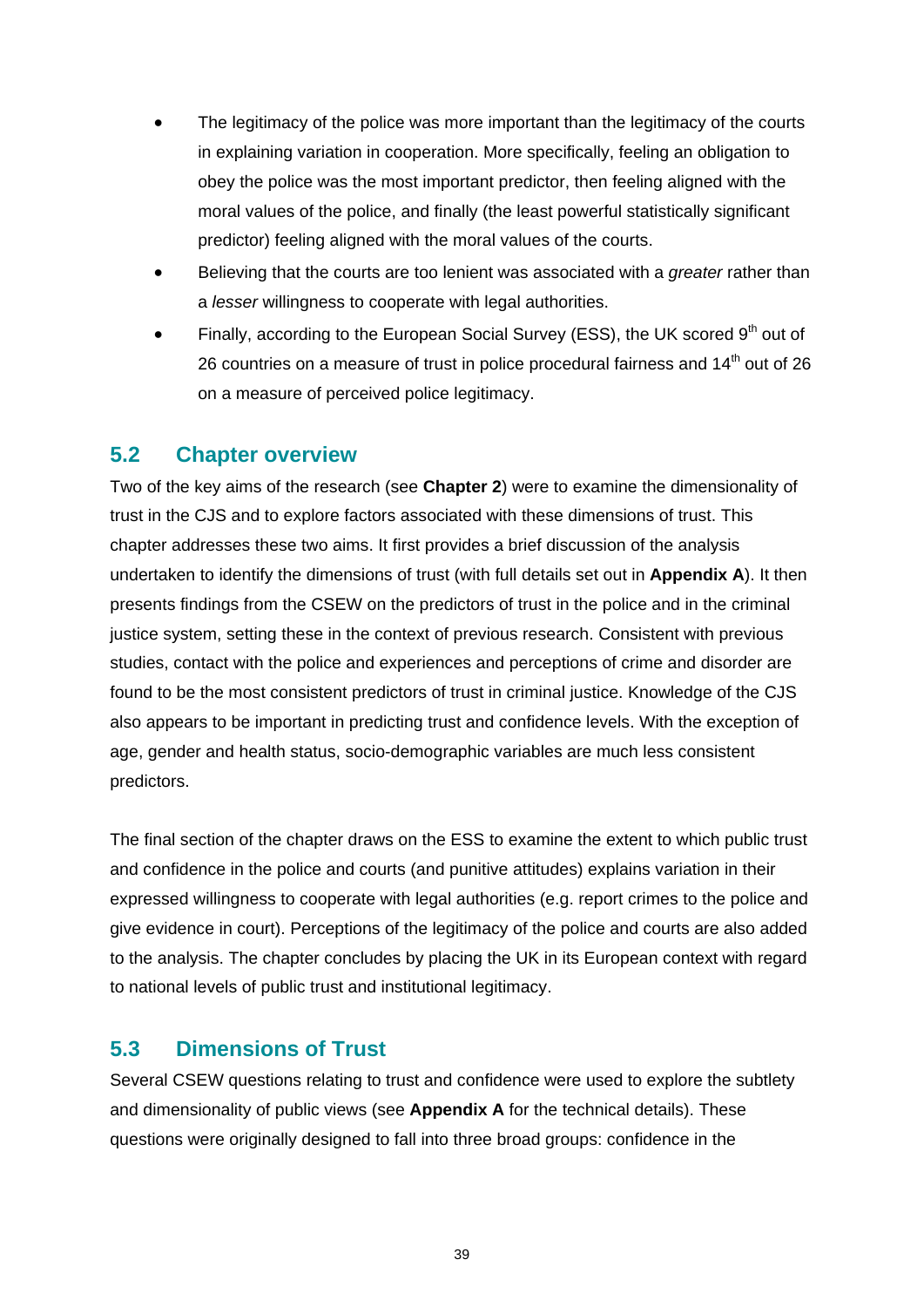effectiveness of the CJS; confidence in the fairness of the CJS; and trust and confidence in the police (covering aspects of effectiveness, fairness and engagement with the community).

Overall, seven dimensions of trust and confidence were identified through the statistical technique of confirmatory factor analysis. In relation to trust and confidence in the CJS, respondents distinguish between:

- the effectiveness of the courts;
- the effectiveness of the prisons; and,
- the fairness of the system as a whole.

In relation to the police, people distinguish between trust in:

- the fairness of the police;
- the interests or motives of officers;
- the reliability of the police (particularly in dealing with minor crime); and,
- the community engagement of the police.

### **5.4 Predictors of trust and confidence**

There is well-established literature on the correlates and potential causes of public trust in the police (e.g. Brown and Reed Benedict 2002; Fitzgerald et al., 2002; Jackson et al. 2012a, 2012b; Myhill and Bradford 2012; Sindall et al., 2012) and, to a lesser extent, in the criminal justice system as a whole (e.g. Bradford 2011; Singer and Cooper 2008; Smith 2007, 2010; Van der Walle, 2009). We briefly review this literature in **[Appendix B](#page-85-0)**. The existing evidence base helped inform which variables were explored in relation to predicting the CSEW dimensions of trust identified above. A series of multi-level regression models were estimated, predicting each of the seven dimensions of confidence (see below and in **[Appendix A](#page-81-0)** for more details).

The CSEW does not include measures of a number of variables that could, potentially, be important predictors of trust and confidence – some of which are outlined in the discussion below. The findings described here are intended to provide a general idea of the types of variables that might be important predictors of public opinion and public trust and confidence in this area, rather than providing a definitive answer to the question "what predicts confidence?".

Multi-level linear regression was used to model trust and confidence in the police and CJS (see **[Appendix A](#page-81-0)** and **Supplementary Tables**). Relatively little of the variation in the various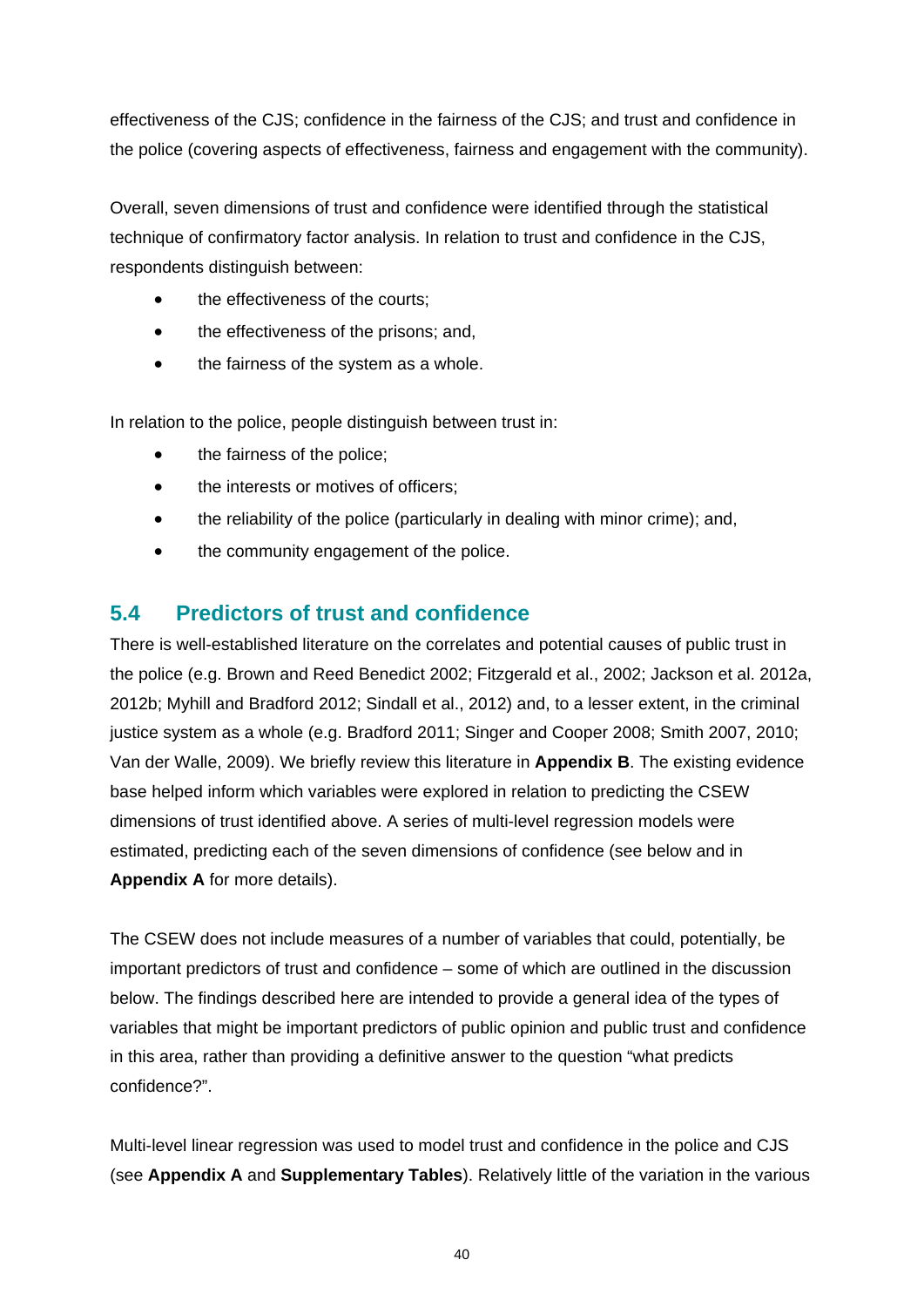measures of trust was explained at the area level. $34$  This suggests that most of the variation in public trust in the police and criminal justice system is caused by individual level factors $35$ and not the characteristics of the areas in which people live (see below). This situation contrasts with a recent study that used London data to demonstrate significant area-level variation in trust in the police (Jackson et al., 2012a), suggesting that neighbourhood effects may be more pronounced in the capital. In relation to confidence in the CJS as a whole, at least, this may suggest that the conditions of local areas are less important when people are thinking about what they perceive to be a *national* system.

### **5.5 Modelling confidence in the police and criminal justice system**

Multivariate modelling was used to identify the key predictors of the seven measures of confidence in the police and CJS. All the models used the same combined three-year dataset (2008/09, 2009/10 and 2010/11), $36$  and all included the same basic set of explanatory variables, intended to represent, as far as possible, each of the groups of potential predictors described in **[Appendix B](#page-85-0)**. [37](#page-47-3) Explanatory variables therefore comprised indicators representing:

- personal contact with (and 'seeing') police and CJS;
- experiences of crime and disorder (victimisation; perceptions of crime and disorder; knowledge about the CJS);
- media use;
- socio-demographics;
- routine activities; and
- area-level effects.

Results from the models are summarised in **[Table 5.1](#page-52-0)**. Full results are shown in **Supplementary Tables B5.1** to **B5.3**. **[Table 5.1](#page-52-0)** is best read horizontally. Each row summarises the associations between a particular variable (e.g. gender) and the seven measures of confidence. The more plus (or minus) signs on a given row, the more consistent

<span id="page-47-1"></span><span id="page-47-0"></span><sup>&</sup>lt;sup>34</sup> The data were grouped at the LSOA level – see Appendix A for details.<br><sup>35</sup> i.e. socio-demographic and other variables.<br><sup>36</sup> Survev vears were combined to boost sample size and increase the robustness of the models. T

<span id="page-47-3"></span><span id="page-47-2"></span>year was included in all models to control for any contextual effects arising from this.<br><sup>37</sup> The choice of which variables to include was inevitably constrained by their availability in the CSEW. The modular design of the survey means that many potentially suitable questions are not asked of the same respondents: most notably, questions on contact with the police and contact with the CJS are in different survey modules. Note also that not every available potential predictor was included in the models, mainly to keep them at a manageable size in terms of presentation and interpretation, and also to avoid duplication (including a number of explanatory variables all closely related to each other).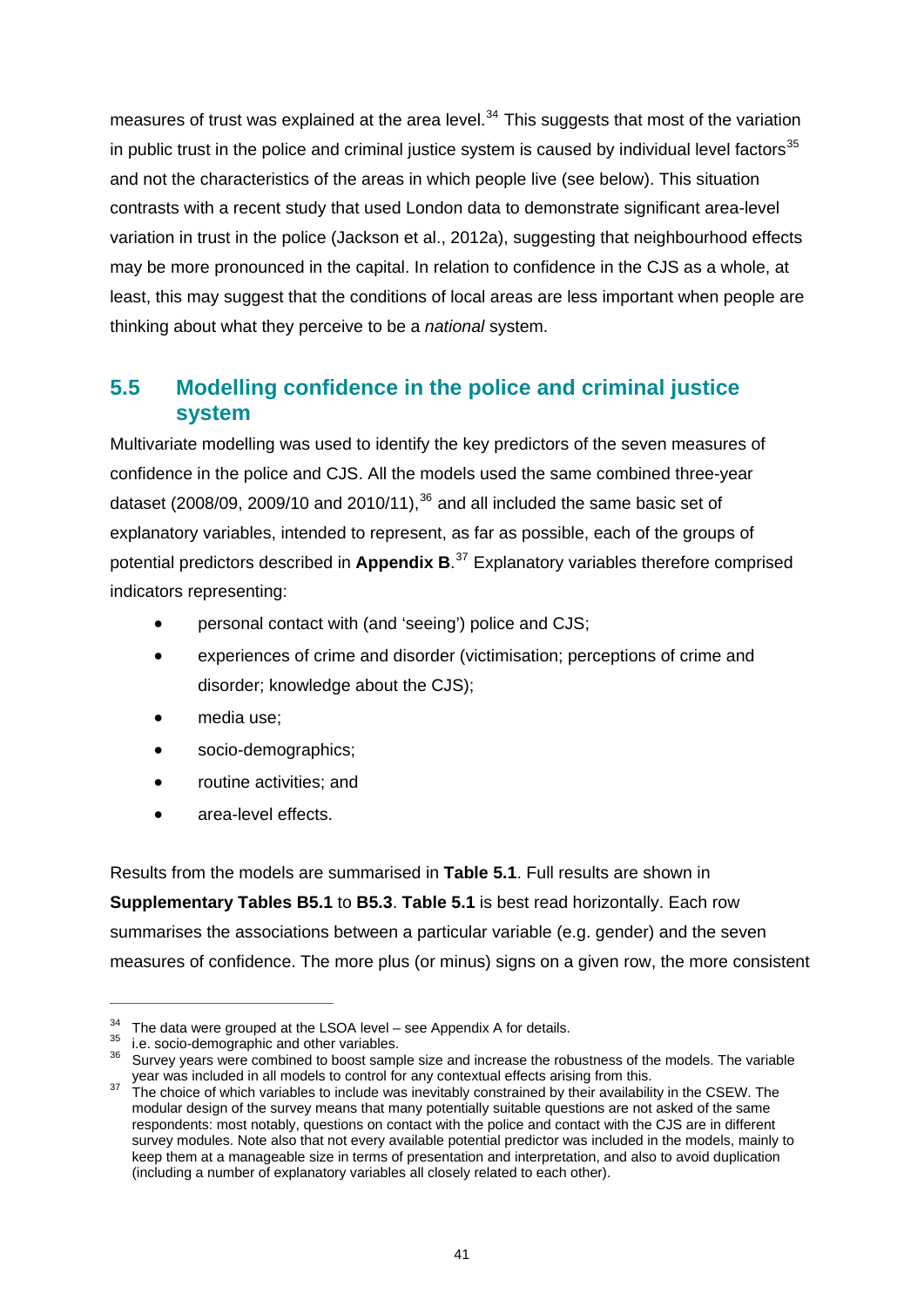that variable is as a positive (or negative) predictor of trust and confidence in the police and criminal justice system. Note that very few rows contain both plus and minus signs – few predictors tested in the models had variable (positive or negative) associations with the different measures of confidence.

The following factors were associated with most or all of the different components of trust and confidence in the police and the CJS:

- Contact with the police overall, contact with the police was associated with lower trust and confidence; although contacts judged satisfactory did have some positive statistical effects, these were outweighed by the negative effects of unsatisfactory contacts.
- Police visibility those who felt they saw officers more often around where they lived reported higher average levels of trust.
- Victimisation recent victims of crime had lower confidence than non-victims.
- Perceptions of crime and disorder those who perceived more crime and disorder around them tended to have lower confidence.
- Gender women had greater confidence than men.
- Age confidence in the police and CJS tended to fall between the young and the middle-aged and then rose again among older people.
- Country of birth compared with those born overseas, having been born in the UK was associated with lower levels of confidence.
- Health people in only 'fair' or 'poor' health had on average lower levels of confidence than those in 'good' health.

Analysis of the CSEW suggested, in sum, that a number of socio-economic factors were associated with confidence in the police and CJS. This apparently contradicts the findings of Brown and Reed Benedict's (2002) meta-analysis, which identified only ethnicity, age, contact with the police, and concerns about crime and disorder, as consistent predictors of confidence in the police. However, while often strongly statistically significant, many of the effect sizes (or regression coefficients) summarized in **[Table 5.1](#page-52-0)** are small; and indeed some are extremely small. This indicates that although many variables were predictive of the various measures of confidence, the substantive size of many of these effects was often marginal. Once all the explanatory variables in the models are taken into account it would be expected that the association between any one variable and the response variable would be small. However, another reason for the high number of significant predictors may be the size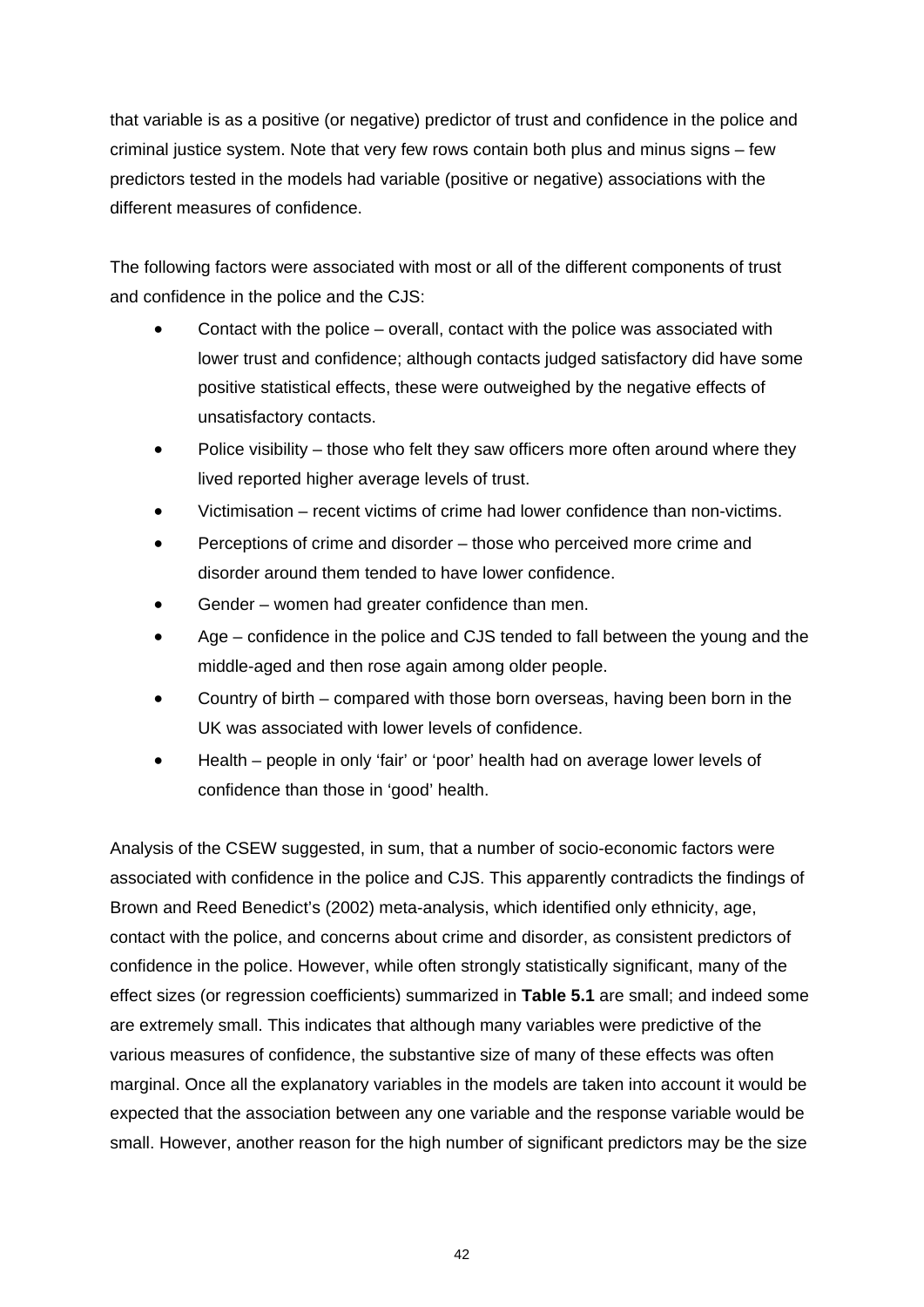of the data set involved – all of the models summarised in **[Table 5.1](#page-52-0)** had unweighted base sizes in excess of 12,000, and most were in excess of 24,000.

Some more detailed findings on each of the predictors are outlined below.

#### **Contact with the police and other CJS agencies**

Unsurprisingly, recent contact with officers was associated with trust in the police. In the case of police-initiated stops this association was entirely asymmetrical, with unsatisfactory contact having a significant negative statistical effect but satisfactory contact not having a significant positive effect. With regard to public-initiated contacts, however, the statistical effects were much more symmetrical. (**Supplementary Table B5.3** shows that this symmetry was strongest in relation to trust in police fairness). Seeing more police in the local area was also consistently associated with higher average levels of trust.

By contrast, although contact with the police predicted all three measures of confidence in the CJS (as distinct from the police), its statistical effect was entirely asymmetrical: unsatisfactory contact predicted lower confidence, but satisfactory contact did not predict higher confidence levels. Having been arrested and having appeared in court were associated with lower confidence across all three CJS measures.

While it may seem unlikely that the public perceive the CJS as 'a' single system or body, it seems that encounters with the most public-facing element of the CJS – the police – can inform ideas about other elements of the system (especially the courts and prisons), and about its fairness as a whole. One implication here may be that attempts to improve confidence in the CJS at the population level that do not attend to the relationship between police and public may face significant barriers. For example, the effect of information provision on confidence may be undone by a single subsequent negative encounter with a police officer.

### **Experiences and perceptions of crime**

There were significant and consistent links between trust in the police and victimisation, perceptions of disorder, and ideas about crime. Recent victims, those who perceived more disorder in their local area, and those who thought crime was higher in their area than nationally reported lower levels of trust in almost all cases. Those who thought crime was lower in their local area than nationally, and who felt that crime was falling, consistently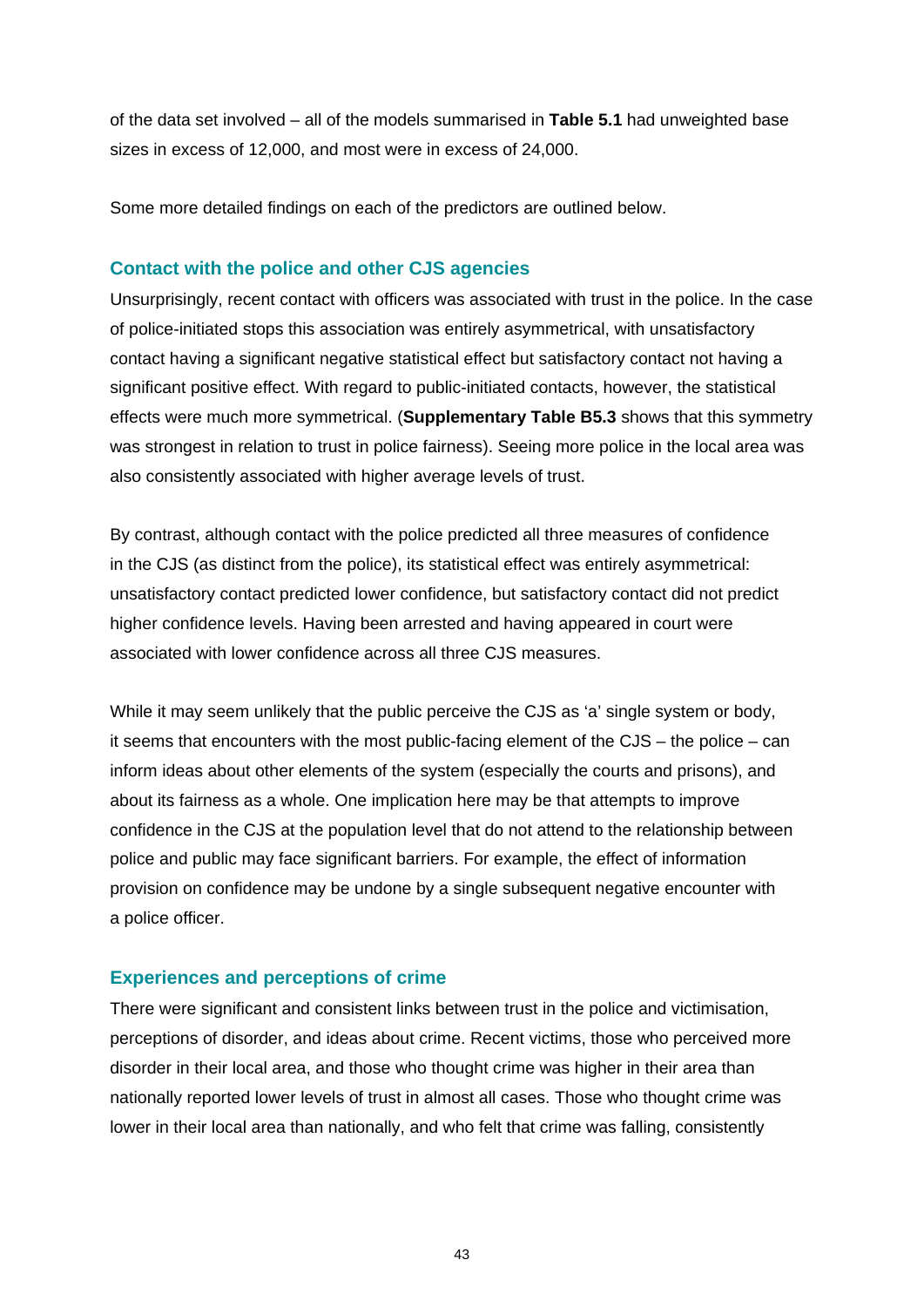reported higher levels of trust. Living in a lower crime area – as measured by the IMD crime  $index^{38}$  $index^{38}$  $index^{38}$  – was also associated with a higher level of trust.

This group of variables were also quite consistent in their statistical effects on the measures of trust and confidence in the CJS. Having been recently victimised was associated with lower confidence across all three models, as was the perception that low-level disorder was a problem in the local area. People who felt crime was falling in their local area expressed on average greater confidence, as did those who felt crime was going down nationally. Those who felt crime rates were increasing nationally were less confident in the CJS.

Perceptions of local crime trends compared with national crime patterns were less consistent predictors of confidence in the CJS. The actual crime rate in an individual's area was only an inconsistent predictor (i.e. its significance varied depending on the other variables included in the model). Finally, knowledge of custody rates for rapists was associated with greater confidence in the CJS across all three measures. Note that the variable used represents the respondent's estimate of the proportion of convicted rapists sent to prison. Since essentially all men convicted of rape are given custodial sentences, the higher the value on this variable the more accurate the respondent's knowledge of sentencing can be considered to be.

#### **Media Use**

In findings that echo those of Jackson et al. (2012a), newspaper readership had little consistent association with trust in the police, with one notable exception – trust in police community engagement was significantly higher among those who read national newspapers compared with those who did not read newspapers.

Newspaper readership was also consistently associated with confidence in the fairness of the CJS: people who read any of the national newspapers were on average more confident in the fairness of the system than those who read no newspapers at all. Other associations between media use and confidence in the CJS were less consistent, with the exception that readers of broadsheet newspapers tended to be more confident in its effectiveness.

#### **Socio-demographics**

 $\overline{a}$ 

Opinions of the police tended to be more favourable among women than men and among younger and older people compared with those who were middle-aged (although age was

<span id="page-50-0"></span><sup>38</sup> For details of the Index of Multiple Deprivation crime domain, see [http://data.gov.uk/dataset/imd-crime.](http://data.gov.uk/dataset/imd-crime)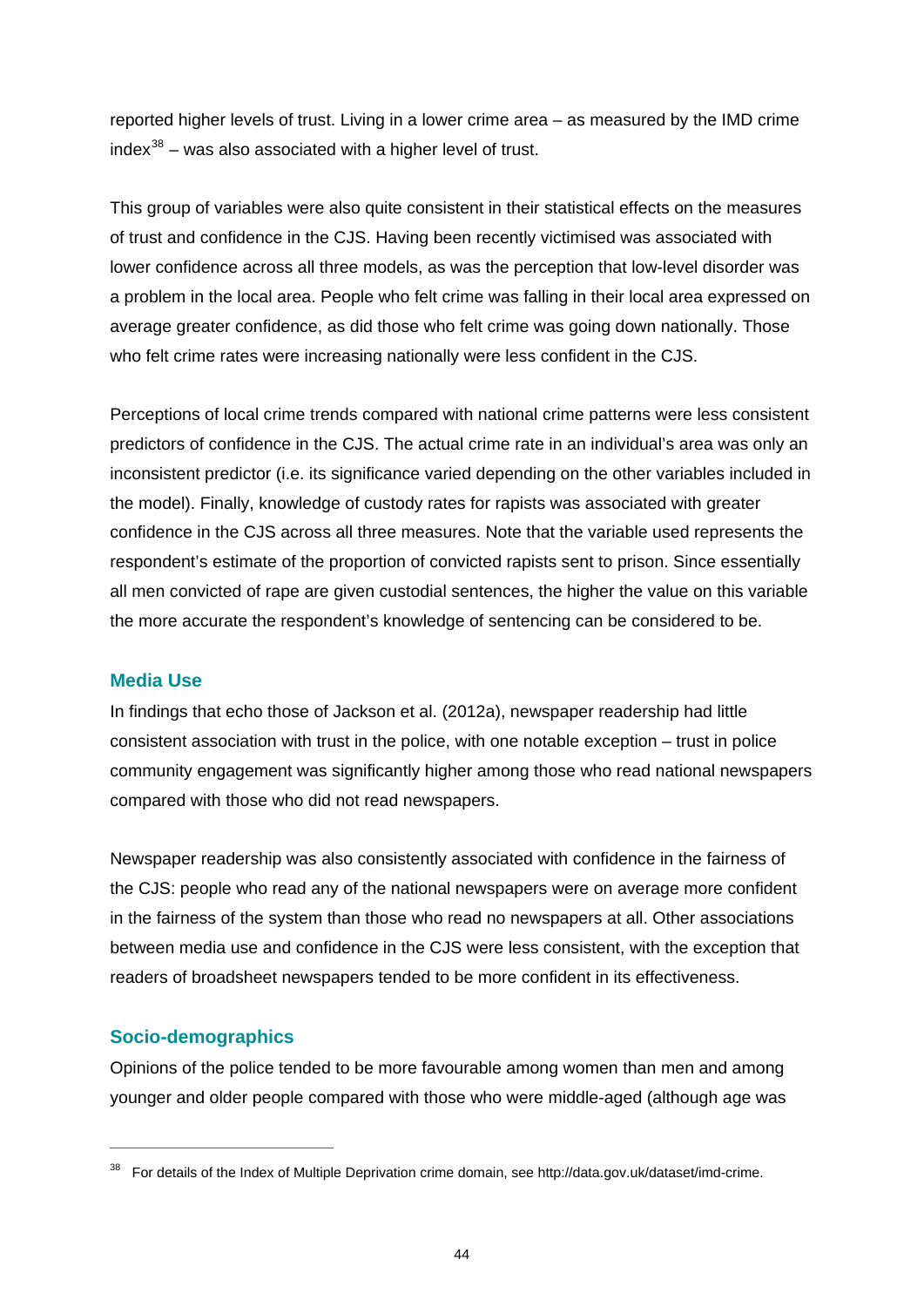not a significant predictor of trust in police/council engagement). There was relatively little variation by ethnicity, although those with Mixed Black and White and Black Caribbean ethnicities expressed lower average levels of trust on some measures, while non-Muslim Asians tended to report higher levels of trust in the police. People born in the UK had consistently lower levels of trust across all four measures. Turning to employment status and class, the only consistent pattern was that the unemployed and economically inactive tended to have lower average levels of trust than those in full-time employment.

Gender, age and to a lesser extent ethnicity were again associated with the measures of confidence in the CJS. All else being equal, women tend to have more confidence than men, younger and older people tend to have more confidence than those who were middle-aged and, where they varied significantly from the White group, people from visible ethnic minorities tended to have higher levels of confidence (this was particularly the case among Asian and Black African groups). A notable exception was that those with Mixed Black and White and Black Caribbean ethnicities expressed, on average, lower levels of confidence in the fairness of the system. People born in the UK had consistently *lower* levels of confidence than respondents born overseas.

#### **Routine activities**

Car access (compared with no access) was linked with lower levels of trust in the police across most of the four measures, as was being in only fair or poor health (compared with being in good health). More trips to bars and clubs were also quite consistently linked with lower levels of trust in the police. Similarly, car access and being in fair/poor health were associated with lower confidence levels across all three measures of trust in CJS; living in social rented accommodation was, somewhat less consistently, associated with greater confidence. Associations between the other routine activity variables and confidence in the CJS were much less consistent or largely absent.

#### **Area-level effects**

 $\overline{a}$ 

Once demographic and other factors were taken into account relatively little (only 2 or 3%) of the variation in trust in the police was explained at the LSOA<sup>[39](#page-51-0)</sup> level. There was one exception to this, 7 per cent of the variation in trust in police/council engagement was explained at the LSOA level. This may relate to inclusion of the local council, perhaps firmly associated with local area, in the question wording. Again, the characteristics of the area in

<span id="page-51-0"></span><sup>&#</sup>x27;Lower Super Output Area' (LSOA) is a Census-based unit of area. The population of an LSOA is on average approximately 1,500 people.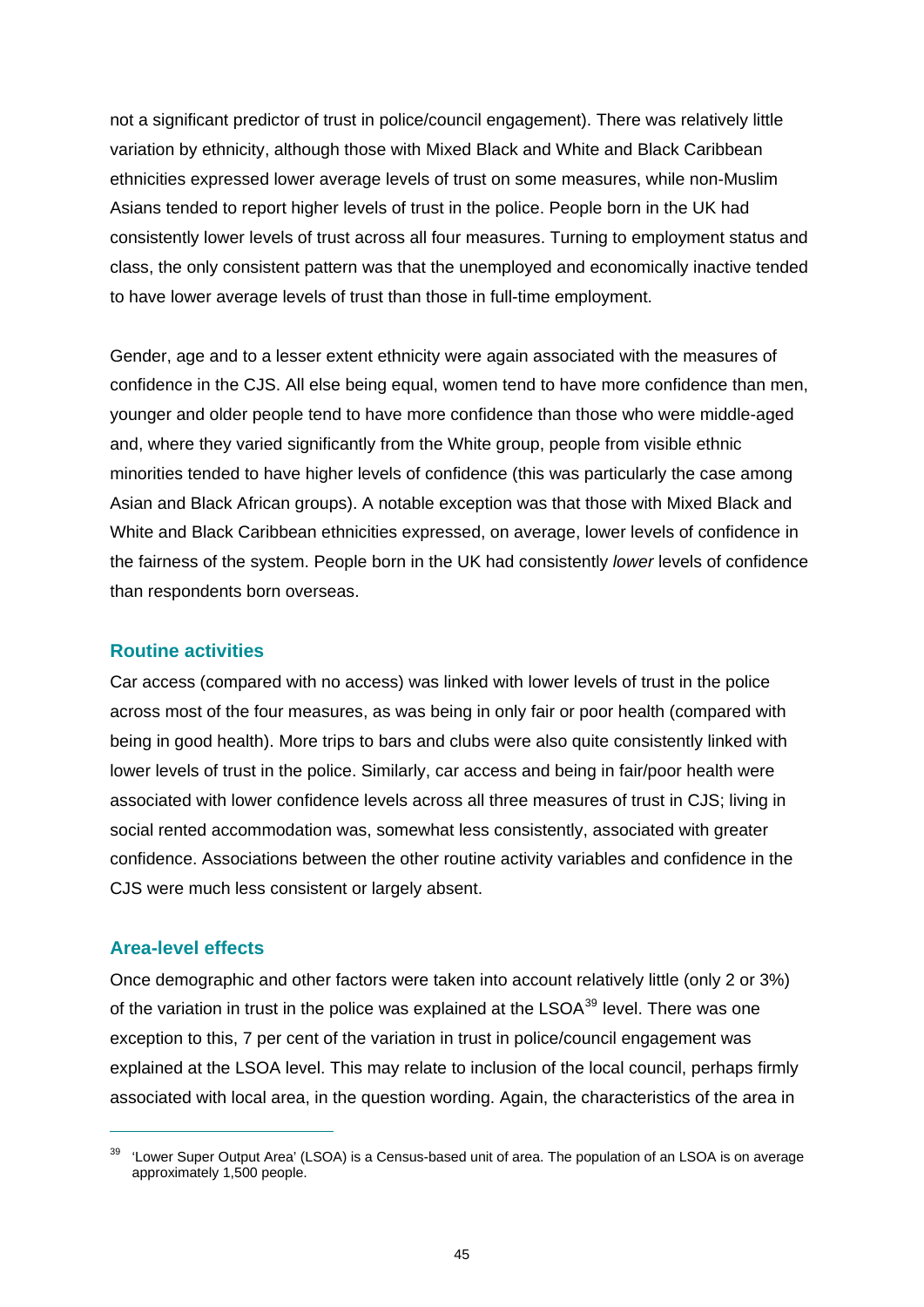which people lived (as opposed to their individual perceptions of their area) appeared to have little effect on their trust in the criminal justice system. However, there is some evidence to suggest that people living in low crime areas tended to have somewhat higher levels of trust in both the effectiveness and the fairness of the criminal justice system.

#### <span id="page-52-0"></span>**Table 5.1: Predictors of confidence in the police and Criminal Justice System**

Confidence in the police: FAIR=Fairness; REL=Reliability; INT=Shared Interests; ENG=Engagement Confidence in the CJS: CRT=Court effectiveness; PRIS=Prison effectiveness; FAIR=Fairness + or - indicates association significant at the 5 per cent level

|                                               | Confidence in the police |            |            | <b>Confidence in the CJS</b> |            |             |             |
|-----------------------------------------------|--------------------------|------------|------------|------------------------------|------------|-------------|-------------|
|                                               | <b>FAIR</b>              | <b>REL</b> | <b>INT</b> | <b>ENG</b>                   | <b>CRT</b> | <b>PRIS</b> | <b>FAIR</b> |
| Survey year                                   |                          | $\ddot{}$  |            | $\ddot{}$                    | $\ddot{}$  |             |             |
| <b>Contact with police (ref: not)</b>         |                          |            |            |                              |            |             |             |
| Satisfactory police stop                      |                          |            |            |                              |            |             |             |
| Unsatisfactory police stop                    |                          |            |            |                              |            |             |             |
| Satisfactory self-initiated                   | $\ddot{}$                | $\ddot{}$  | $\ddot{}$  | $\ddot{}$                    |            |             |             |
| Unsatisfactory self-initiated                 |                          |            |            |                              |            |             |             |
| See police in local area (high=more)          | $\ddot{}$                | $\ddot{}$  | $\ddot{}$  | +                            | $\ddot{}$  | $\ddot{}$   | +           |
| Experience of CJS (ref: no)                   |                          |            |            |                              |            |             |             |
| Arrested                                      |                          |            |            |                              |            |             |             |
| Attended court (any capacity)                 |                          |            |            |                              |            |             |             |
| Acted as juror                                |                          |            |            |                              |            |             |             |
| Appeared in court as defendant                |                          |            |            |                              |            |             |             |
| Contact with probation                        |                          |            |            |                              |            |             |             |
| <b>Experiences of crime and the CJS</b>       |                          |            |            |                              |            |             |             |
| Victim (ref: not)                             |                          |            |            |                              |            |             |             |
| Perception of local disorder (high=worse)     |                          |            |            |                              |            |             |             |
| Thinks crime higher in local area (ref: same) |                          |            |            | ٠                            |            |             |             |
| Thinks crime lower in local area (ref: same)  | +                        | +          | +          | +                            | $(-)$      | $(-)$       |             |
| Perception of crime change (high=better)      | ÷                        | $\ddot{}$  | $\ddot{}$  | $\ddot{}$                    | +          | $\ddot{}$   | $\pm$       |
| Perception of UK crime (ref: unchanged)       |                          |            |            |                              |            |             |             |
| Gone up                                       |                          |            |            |                              |            |             |             |
| Gone down                                     |                          |            |            |                              | +          | +           | +           |
| Proportion of rapists sent to prison          |                          |            |            |                              | +          | $\ddot{}$   | $\ddot{}$   |
| Newspaper readership (ref: none)              |                          |            |            |                              |            |             |             |
| Right wing tabloid                            |                          |            |            | +                            |            | $(+)$       | +           |
| Daily Mirror                                  |                          |            |            | +                            |            | $(+)$       | +           |
| Daily Mail                                    |                          |            |            | +                            |            |             | +           |
| Right wing broadsheet                         | +                        |            | +          | +                            | +          |             | +           |
| Left wing broadsheet                          |                          |            |            | +                            | +          |             | +           |
| Other paper                                   |                          |            |            |                              |            |             |             |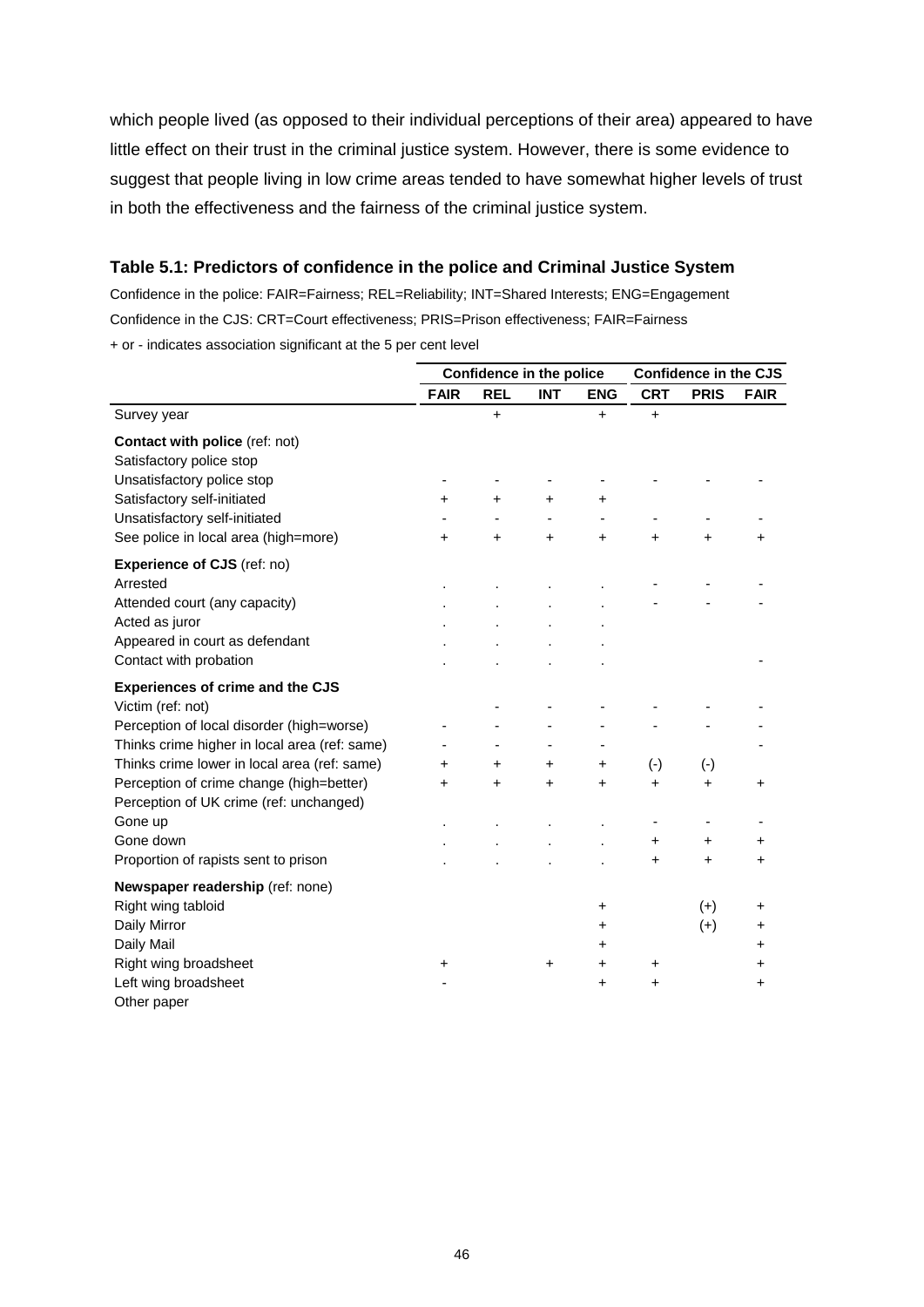|                                                   | Confidence in the police |                          |            | <b>Confidence in the CJS</b> |              |             |             |
|---------------------------------------------------|--------------------------|--------------------------|------------|------------------------------|--------------|-------------|-------------|
|                                                   | <b>FAIR</b>              | <b>REL</b>               | <b>INT</b> | <b>ENG</b>                   | <b>CRT</b>   | <b>PRIS</b> | <b>FAIR</b> |
| Socio-demographics                                |                          |                          |            |                              |              |             |             |
| Female (ref: male)                                | +                        | +                        | +          | +                            | $\ddot{}$    | +           | $(+)$       |
| Age                                               |                          | $\overline{\phantom{a}}$ |            |                              |              |             |             |
| Age squared                                       | +                        | +                        | +          |                              | +            | +           | +           |
| Ethnicity (ref: White)                            |                          |                          |            |                              |              |             |             |
| Mixed Black and White                             |                          |                          |            |                              |              |             |             |
| Mixed (Other)                                     |                          |                          |            |                              |              |             |             |
| Asian Muslim                                      | +                        |                          |            |                              | +            | +           | +           |
| Asian (Other)                                     |                          | +                        | +          | +                            | $\ddot{}$    | +           | +           |
| <b>Black African</b>                              |                          |                          |            | +                            | $\ddot{}$    | +           |             |
| <b>Black Caribbean</b>                            |                          |                          |            |                              |              |             |             |
| Other ethnic group                                |                          |                          |            |                              | +            | +           |             |
| Born in the UK (ref: not)                         |                          |                          |            |                              |              |             |             |
| Lives in London (ref: not)                        |                          |                          |            |                              |              |             | +           |
| Lives in inner city (ref: not)                    |                          |                          |            |                              |              |             |             |
| Employment status (ref: full-time)                |                          |                          |            |                              |              |             |             |
| Part-time                                         |                          |                          |            | +                            | $(+)$        | $(+)$       |             |
| Unemployed                                        |                          |                          |            |                              |              |             |             |
| Economically inactive                             |                          |                          |            |                              |              |             |             |
| NS-SeC (ref: higher professional)                 |                          |                          |            |                              |              |             |             |
| Lower Professional and intermediate               |                          |                          |            |                              |              |             |             |
| Employees                                         |                          |                          |            |                              |              | $(+)$       |             |
| Routine and semi-routine                          | +                        |                          |            |                              |              | +           |             |
| Never worked                                      |                          |                          |            |                              | $(+)$        | +           |             |
| Not classified                                    | +                        |                          | +          |                              |              | +           |             |
| <b>Qualifications (ref: GCSE/A levels)</b>        |                          |                          |            |                              |              |             |             |
| No qualifications                                 |                          | +                        |            |                              | $(+)$        | $(+)$       |             |
| Degree or above                                   |                          |                          |            |                              | +            | $(-)$       |             |
|                                                   |                          |                          |            |                              |              |             |             |
| 'Routine activities'                              |                          |                          |            |                              |              |             |             |
| Car access (ref: not)                             |                          |                          |            |                              |              |             |             |
| Single (ref: not)                                 |                          | +                        | +          |                              | +            | +           | $(-)$       |
| Time spent out of home on weekdays<br>(high=more) |                          |                          |            |                              | $(\cdot)$    |             |             |
| Number of visits to pub/bar (high=more)           |                          |                          |            |                              |              |             | $(\cdot)$   |
| Goes to clubs (ref: does not)                     |                          |                          |            |                              | $(\text{-})$ |             |             |
| Fair health (ref: good)                           |                          |                          |            |                              |              |             |             |
| Poor health (ref: good)                           |                          |                          |            |                              |              |             |             |
| Years lived at current address                    |                          |                          |            |                              |              |             |             |
| Social renter (ref: owner occupier)               |                          |                          |            | +                            | +            | $(+)$       | $(+)$       |
| Private renter (ref: owner occupier)              |                          |                          |            |                              |              |             |             |
| Crime rate (IMD crime rank, high=less crime)      | +                        | +                        | +          | +                            | $(+)$        | $(+)$       | $(+)$       |

Brackets (+) (-) indicate that explanatory variable was significant only in some models.

The table reports conditional associations between each explanatory variable and the response variables, and, in any particular case, whether such an association is identified can depend upon what other variables are included in the model.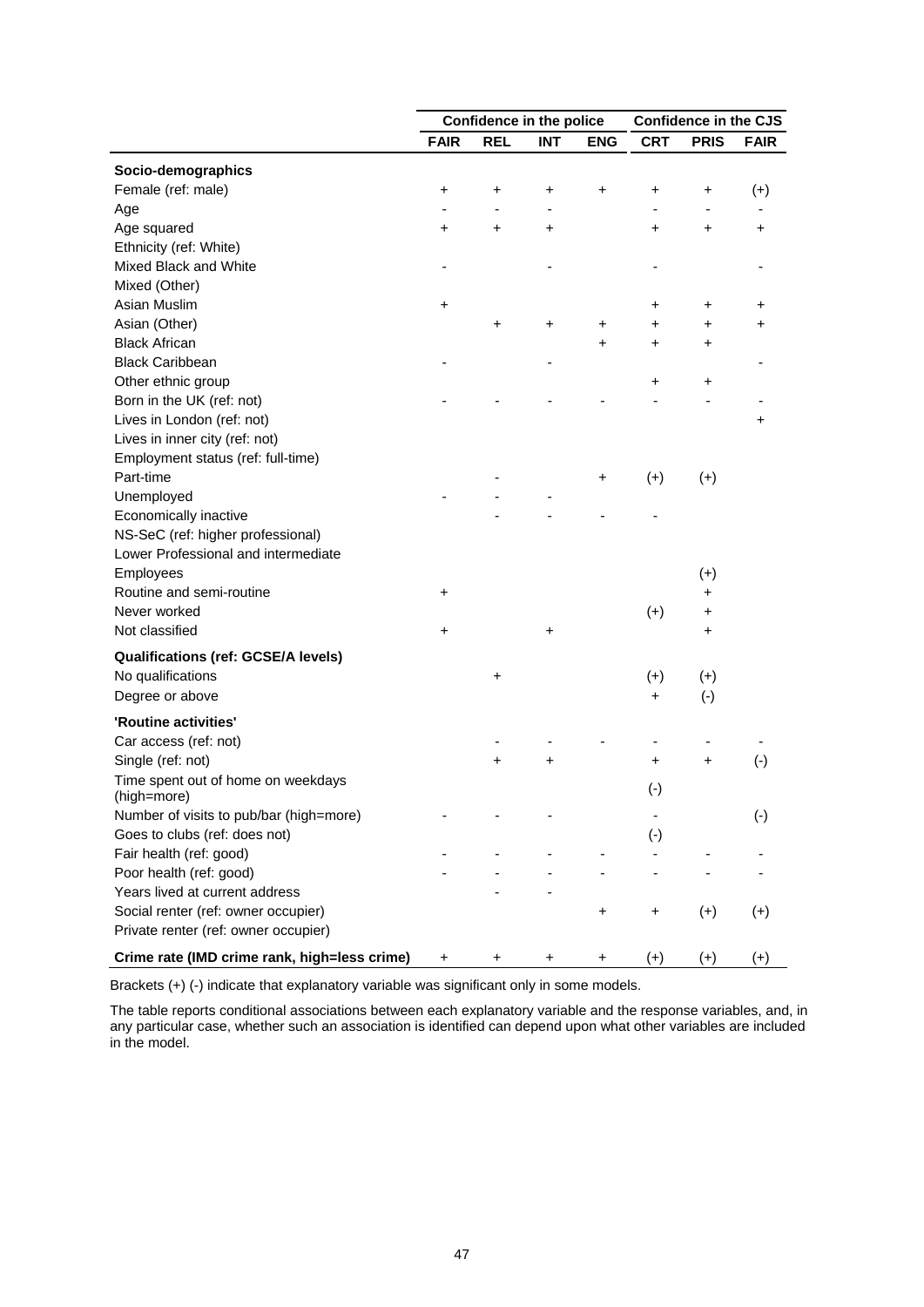## **5.6 Consequences of trust and confidence**

This final section turns to whether trust and perceived legitimacy predicted expressed willingness to cooperate with legal authorities. Data from Round 5 of the European Social Survey were used to investigate this issue. The analysis in this section uses only the UK sample of the ESS. Interviews were carried out in 2010. The sample gives a good indication of how England, Scotland, Wales and Northern Ireland together compare with their European neighbours. (Further details of the ESS and further findings can be found in European Social Survey, 2011, 2012; Hough et al., 2013.)

Cooperative acts are important to the functioning of the criminal justice system. Many criminal offences become known to the police through being identified first by a member of the public. Cooperation from citizens – whether as witnesses, jurors or in other roles – is then required throughout the criminal justice process. An absence of cooperation impairs the efficiency of the police and other criminal justice agencies, and erodes the fairness of their operations. For example, if crimes are less likely to be reported by people living in certain areas, then police resources will be allocated in ways that do not reflect the 'true' distribution of crime, favouring those areas where people are more likely to report (even if the incidence of crime is lower).

Intended cooperation is measured in the ESS by asking three linked questions. The questions start with a hypothetical situation: *"Imagine that you were out and saw someone push a man to the ground and steal his wallet."* The first question is *"How likely would you be to call the police?"* The second question is *"How willing would you be to identify the person who had done it?"* The third question is *"And how willing would you be to give evidence in court against the accused?".* A scaled measure of cooperation was created using these questions, and multivariate statistical techniques were used to assess the extent to which cooperation is predicted by:

- trust in court effectiveness;
- trust in court fairness;
- belief that the courts are too lenient (or too tough);
- trust in police fairness; and,
- trust in police effectiveness.

The following control variables were used in the statistical model to take account of variations in preparedness to cooperate that occur across: types of area: (e.g. big city, city suburbs, town, education, victim of crime, age and gender).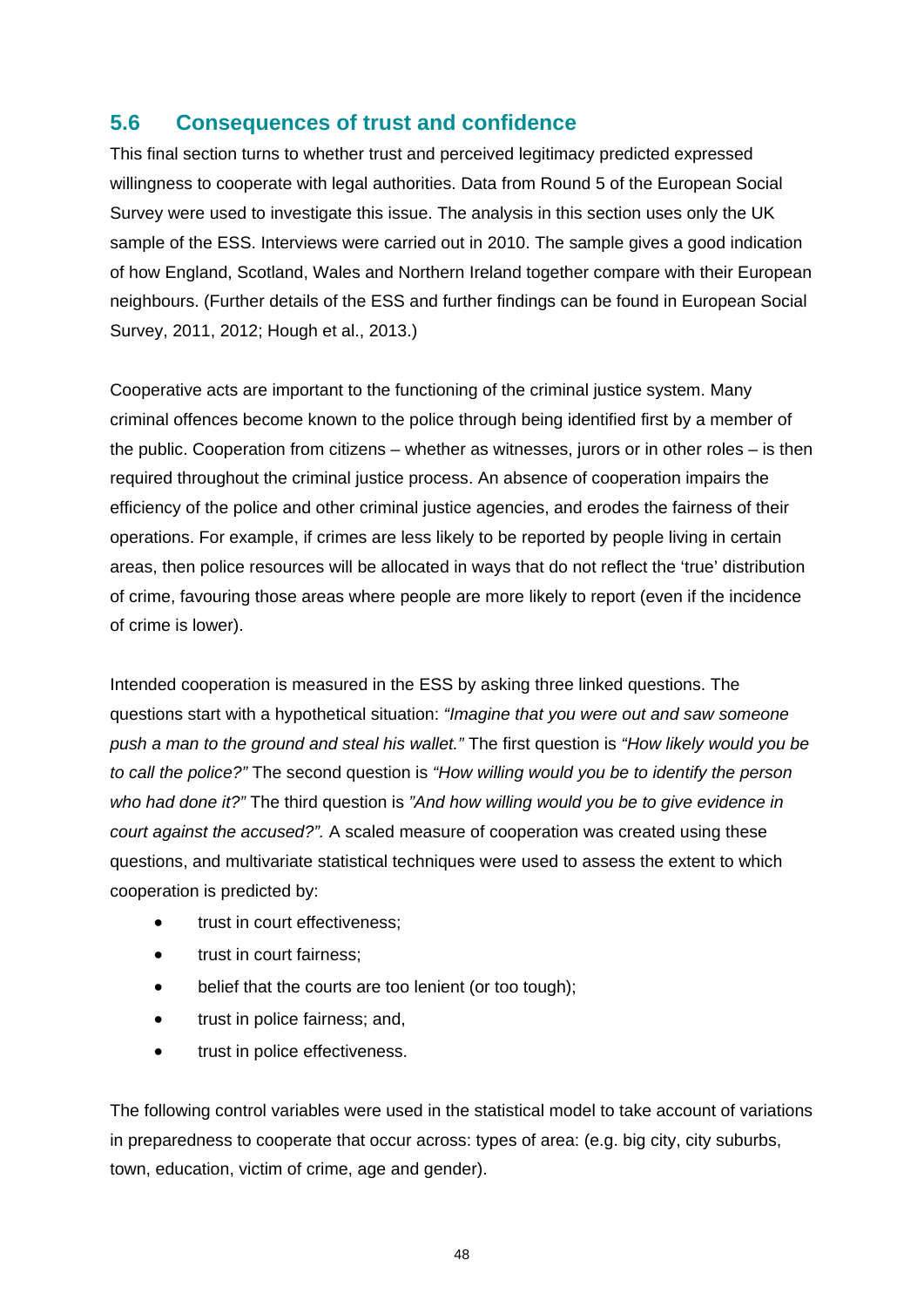Three findings need highlighting. First, trust in fairness was more important than trust in effectiveness in predicting people's willingness to cooperate with legal authorities (see **Supplementary Table B5.4**). This is consistent with prior research from the US and UK (Sunshine and Tyler, 2003; Jackson et al*,* 2012a, 2012b). Second, trust in the police was more important than trust in the courts. Third – and somewhat paradoxically – believing that the courts are too lenient was associated with a *greater* willingness to cooperate with legal authorities rather than a *lesser* willingness to cooperate with legal authorities.

According to the procedural justice model, the perceived legitimacy of the courts and police should predict preparedness to cooperate (details in **Supplementary Table B5.5**). But again, feeling an obligation to obey the police was the most important predictor, then feeling aligned with the moral values of the police, and finally (the least powerful statistically significant predictor) feeling aligned with the moral values of the courts.

<span id="page-55-0"></span>

**Figure 5.1: Schematic overview of the findings from the CSEW and ESS**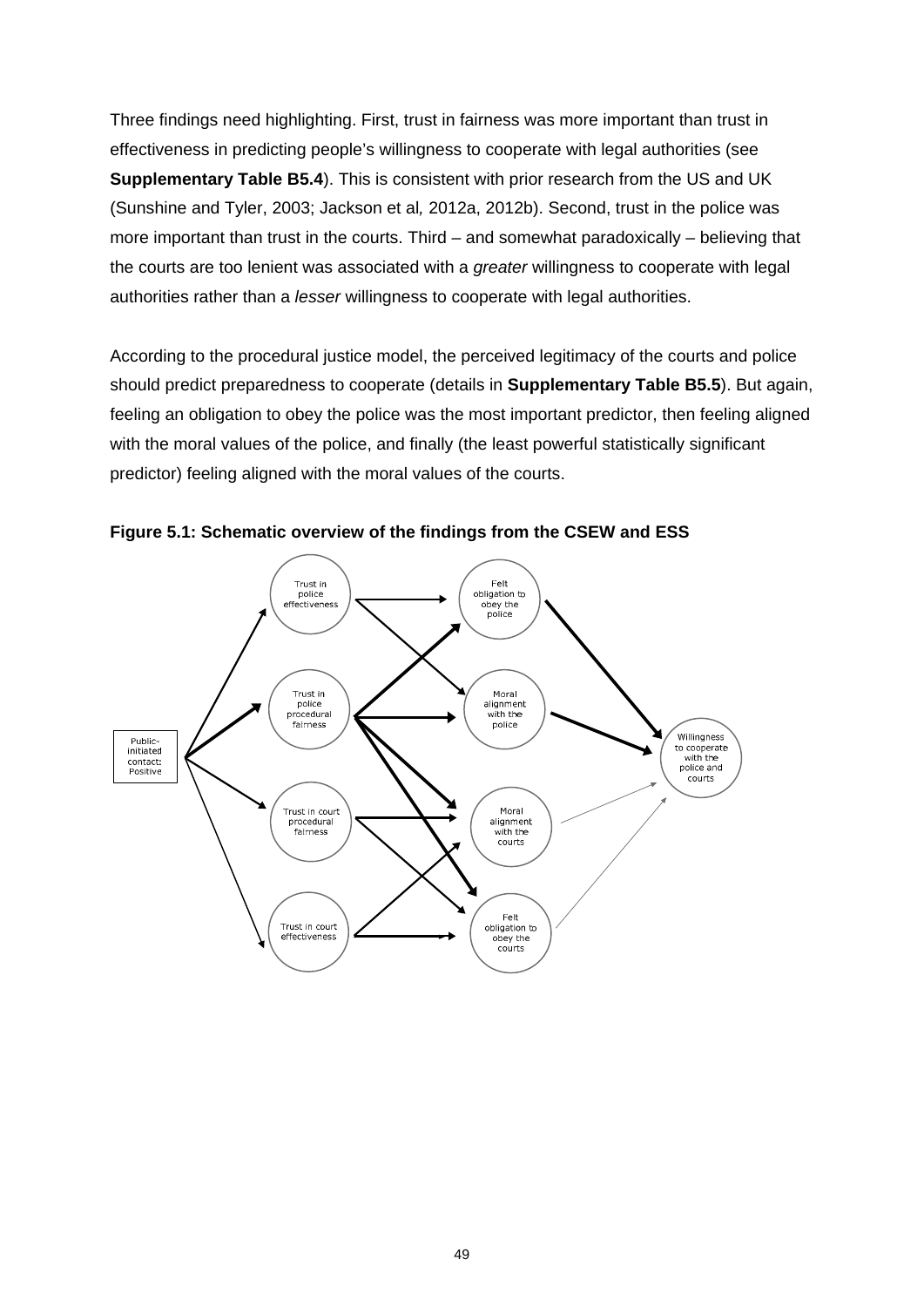**[Figure 5.1](#page-55-0)** pulls together some of the key findings (the thicker the arrow, the stronger the association between the two constructs). $40$  The key message is that the three things that matter most in predicting preparedness to cooperate is contact with the police, trust in police procedural fairness, and police legitimacy (obligation to obey and moral alignment). What people think about the courts seems to be less proximate in driving their willingness to cooperate with legal authorities compared with what they think about the police. In other words, the police seem to be more visible and more important in driving people's cooperation with legal authorities than the criminal courts.

### **5.7 Britain in a European context**

 $\overline{a}$ 

This final section uses the same data – i.e. Round 5 of the European Social Survey (ESS) – to compare the United Kingdom with a range of other European countries on measures of trust in justice and legitimacy. While it is difficult to make valid comparisons between the objective performance of justice systems in different countries (due to different jurisdictions and systems), properly conducted cross-national surveys do allow for reliable comparisons of public perceptions of justice systems.

The results of international comparisons of two questions, one on the perceived procedural fairness of the police, and the other on a particular dimension of perceived police legitimacy, are discussed here. Although Round 5 of the ESS also asked about trust in the fairness and competence of the courts, analysis of the ESS suggests that attitudes to the police are more likely to be grounded in direct or indirect experience.

**[Figure 5.2](#page-57-0)** shows that opinions of the procedural fairness of the police vary widely across Europe. Respondents were asked how often the police treat people fairly, with responses ranging from "very often" to "often" to "not very often" and "not at all often". The figure plots the proportion of people who say either '"not at all" or "not very often". Trust in the fairness of the police is high in Scandinavian countries, Switzerland and Spain. These countries are followed by other Western European countries, including the UK, Ireland, Germany, Belgium and the Netherlands. Trust in police fairness then declines as we move south and east, to what appears to be very low levels in Ukraine, the Russian Federation and Israel.

<span id="page-56-0"></span><sup>40</sup> Findings from a series of linear regression models (see **Appendix A** for further information) were used to create the summary on **Figure 5.1**. The relative effect size of each predictor (for the respective outcome variable) defined the thickness of the arrows.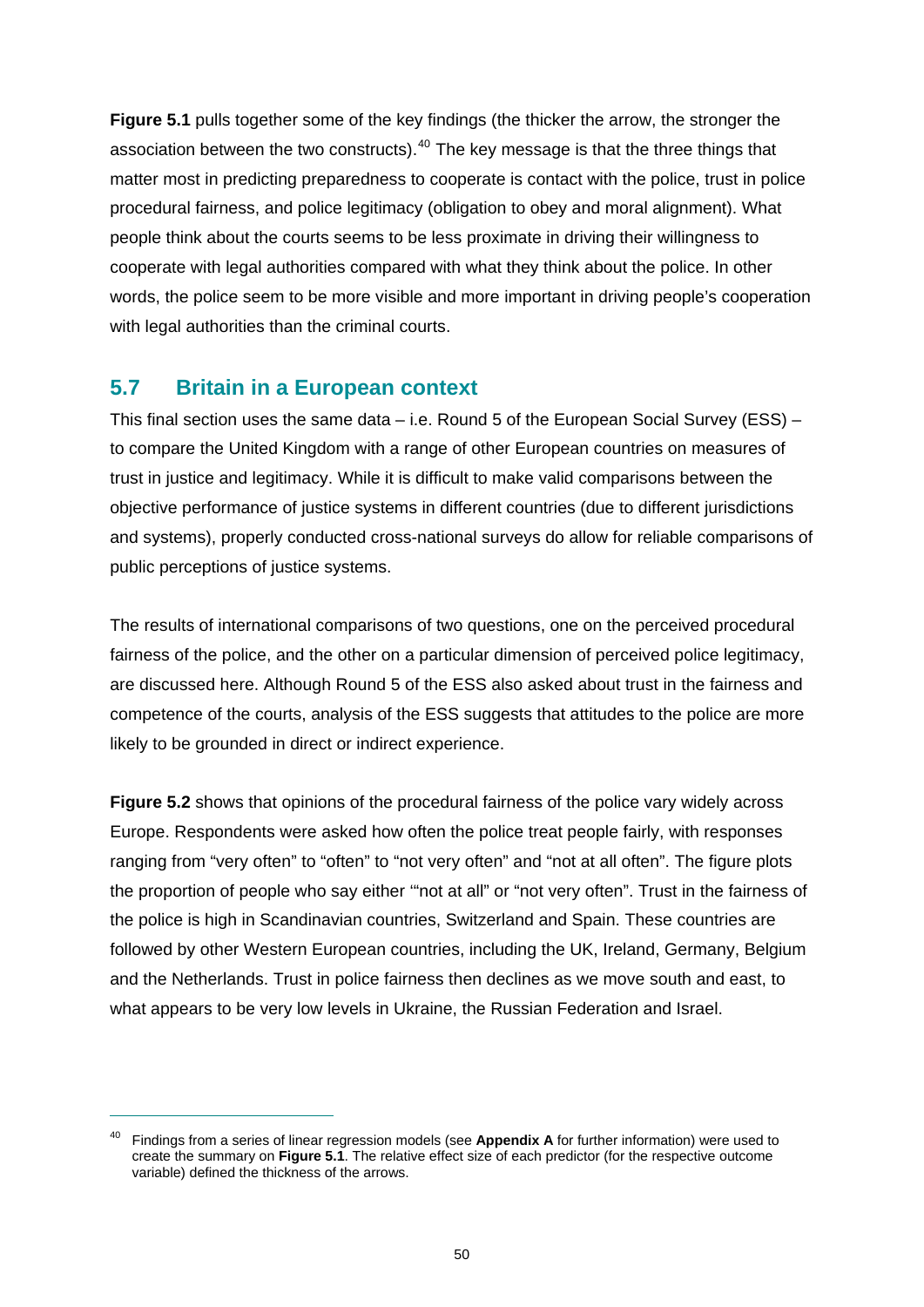The UK came ninth out of 26 on this measure – something which may be a cause for concern if countries such as Norway, Spain and Denmark are chosen as comparators – though it does better than several other developed Western European countries as well as Ukraine, the Russian Federation and Israel. In other words, the findings imply that the UK does not perform any worse in terms of trust in justice than many of its neighbours; however there may be room for improvement.

<span id="page-57-0"></span>



Question: "Based on what you have heard or your own experience how often would you say the police generally treat people in [country] with respect? " (4-point scale, "not at all often", "not very often", "often", or, "very often"?)

**[Figure 5.3](#page-58-0)** provides an indication of levels of perceived police legitimacy in the 26 countries, measured by a question asking respondents whether they feel a sense of duty to obey the police (respondents were asked: *"To what extent is it your duty to do what the police tell you even if you don't understand or agree with the reasons?"*). Higher scores on this scale indicate greater legitimacy. As with trust in police fairness, a sense of police legitimacy is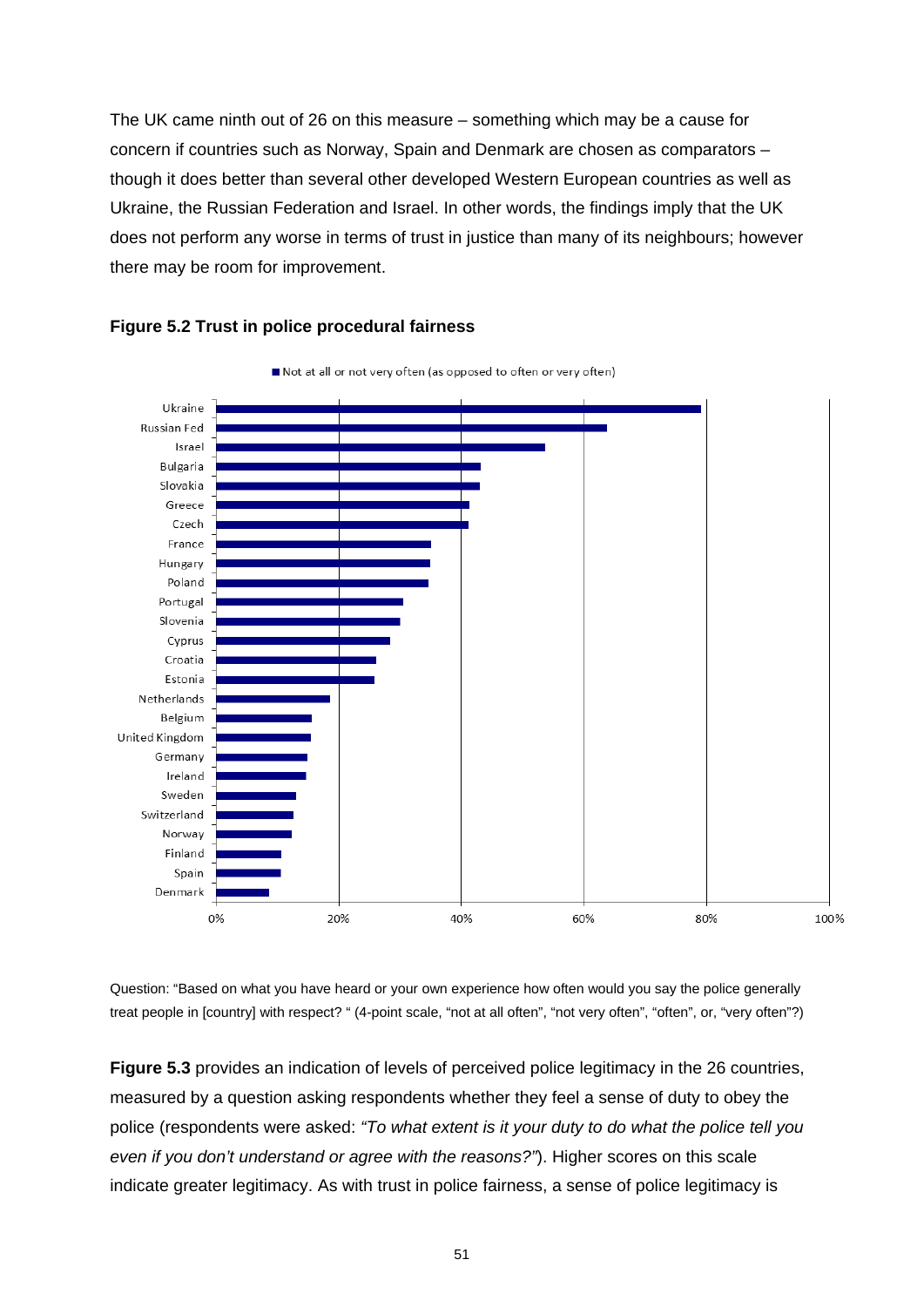highest in Nordic countries and lowest in the Russian Federation, Ukraine and Slovenia. The UK comes rather lower down the list in this chart, being  $14<sup>th</sup>$  out of 26. Assuming that the ESS accurately measures public perceptions of police legitimacy, these results suggest that the UK police score a little below the European average in building or consolidating their legitimacy in the eyes of the public.

<span id="page-58-0"></span>



Question: "To what extent is it your duty to do what the police tell you even if you don't understand or agree with the reasons?" 11-point scale, running from "not at all" (0) to "completely'" (10).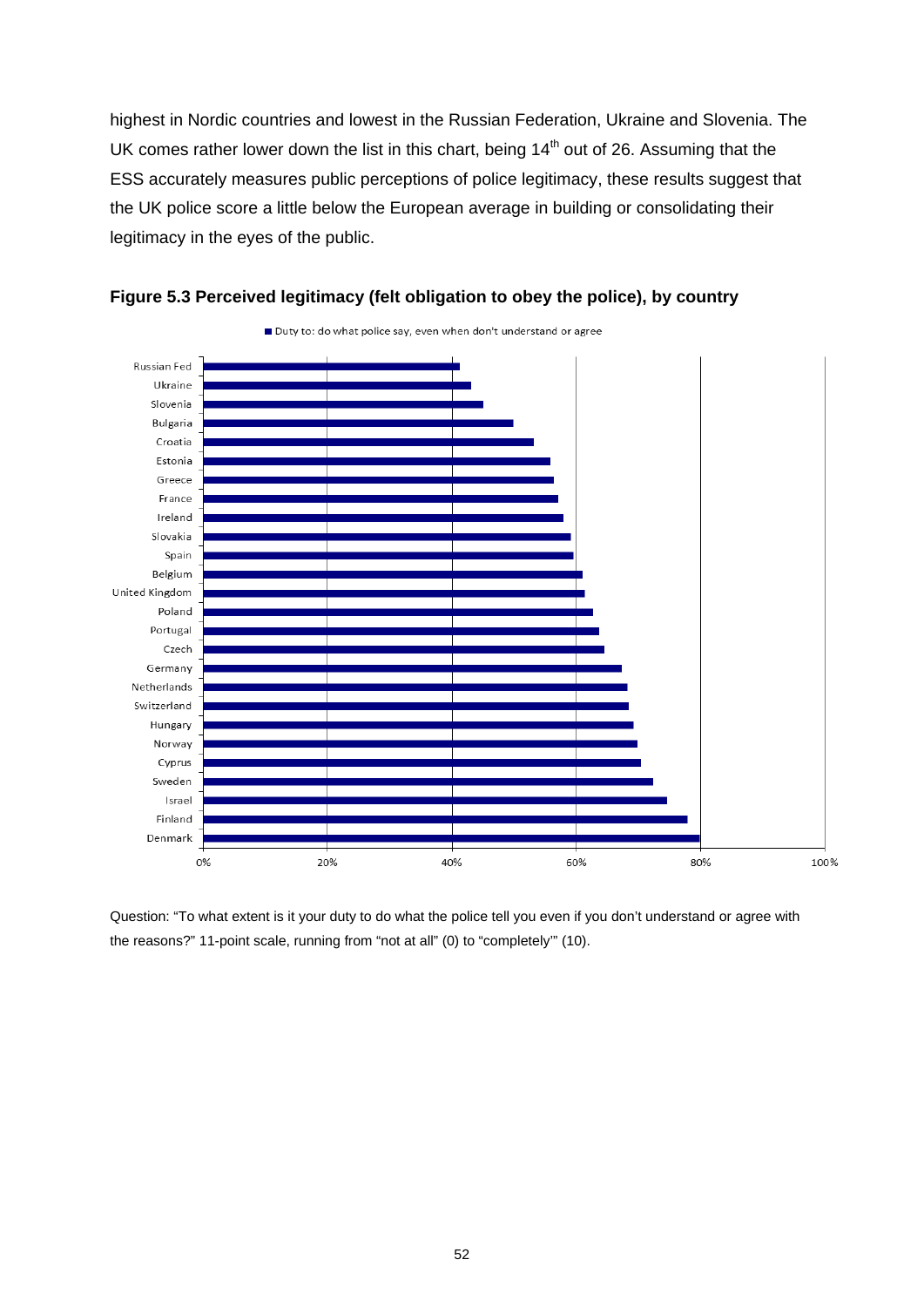# **6. Conclusions**

This report has examined attitudes to, and perceptions of, sentencing and the CJS in England and Wales, drawing largely on the Crime Survey for England and Wales (CSEW) but also using other sources where appropriate (particularly Round 5 of the European Social Survey). The report builds on previous research, and many of its findings confirm what has already been established. But our analysis has broken new ground in locating this material in the conceptual framework of procedural justice theory that helps to draws out its policy relevance.

## **6.1 Key findings**

This report covers issues of trust in justice and related questions about attitudes to, and knowledge of, sentencing. This section draws out the most salient findings.

**[Chapter 3](#page-21-0)** of the report focussed on knowledge and attitudes towards sentencing, and to a lesser extent, knowledge of crime trends (updating Smith, 2010). Patterns of attitudes and beliefs had changed little over the period since 1996. Knowledge about crime and sentencing remained poor: a large majority of the population wrongly believed that crime was rising nationally – although there are signs that people were beginning to notice falls in crime in their local area. Large majorities underestimated the severity of sentencing practice, and most people continued to believe that the courts were too lenient. Certain factors appeared to predict punitive attitudes, although overall these accounted for a small proportion of variation between the respondents:

- a belief that crime was rising;
- tabloid newspaper readership;
- living in a 'non-professional' household;
- being male; and,
- being UK-born.

The stability of these patterns of findings is striking, given that crime has fallen quite sharply over the last decade and a half.

The majority of the rest of the report focussed on perceptions of trust in justice; one of the objectives of the research was to look at the ways in which people think about trust in criminal justice. Statistical techniques enabled inferences to be made from patterns of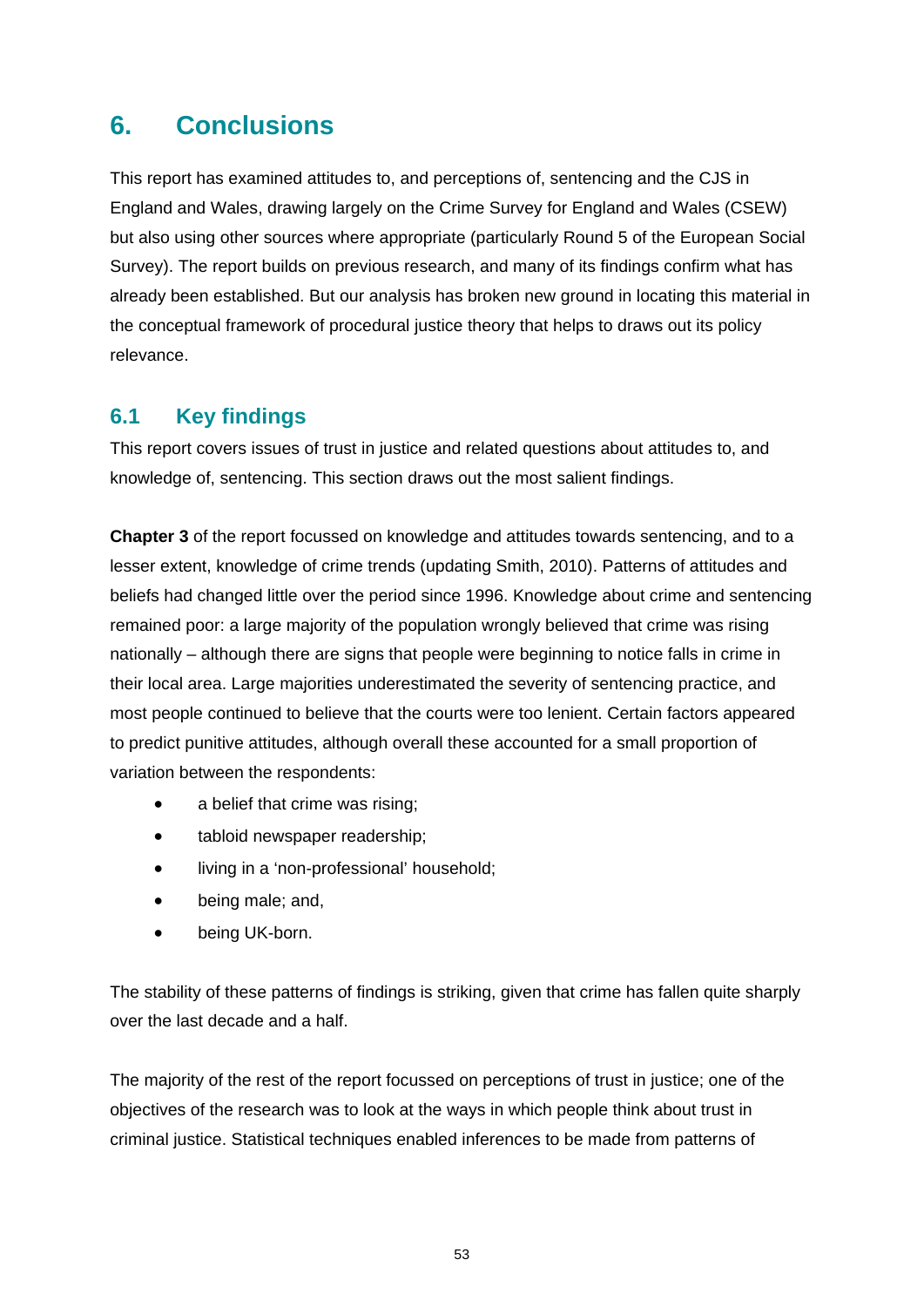responses to attitudinal questions about the underlying constructs, and inferences to be made from samples to populations.

In relation to trust in institutions of justice, a clear contrast emerges between judgements about fairness and judgements about effectiveness. In relation to the police, key dimensions that emerge are trust:

in police fairness;

 $\overline{a}$ 

- in police reliability or basic competence in dealing with problems;
- in police preparedness to engage with, and respond to, the local community; and,
- that the police have the interests of the community at heart.

In relation to the wider criminal justice system, key dimensions are:

- trust in the fairness of the justice system as a whole;
- trust in the effectiveness of the courts; and,
- trust in the effectiveness of the prisons.

People's views about the effectiveness of the criminal justice system appeared to be fairly stable over time, with negative and positive attitudes more or less in balance. Trust in the fairness of the criminal justice process appeared to be higher than trust in its effectiveness, and again broadly stable. In contrast, while long-run trends (since the CSEW was first fielded in 1982) in confidence in the police have been downwards, this trend reversed in about 2003 and confidence has been increasing slowly since that time.

In terms of what shapes – or predicts – levels of trust in justice, the first point to be made is that while there were demographic and geographic variations in trust, these were not large. The statistical models presented in this report were used to predict which groups were most and least trusting, however these accounted for quite a small proportion of the variation between respondents. This implies that the survey did not measure all the relevant factors; one explanation may be that attitudes to justice form part of broader attitudinal mind-sets, reflecting orientations towards security, order, conformity and predictability. Therefore, this suggests that other characteristics, for example those related to broader mind-sets or personality may better predict attitudes to justice.<sup>[41](#page-60-0)</sup> Any survey can, also, only capture certain information about people's experiences and influences. For example wider contact

<span id="page-60-0"></span><sup>41</sup> There is a long tradition in the psychological literature of distinguishing between people (and cultures) that tend to tough-mindedness or tender-heartedness, from William James onward; the continuum running from authoritarianism to libertarianism is also relevant.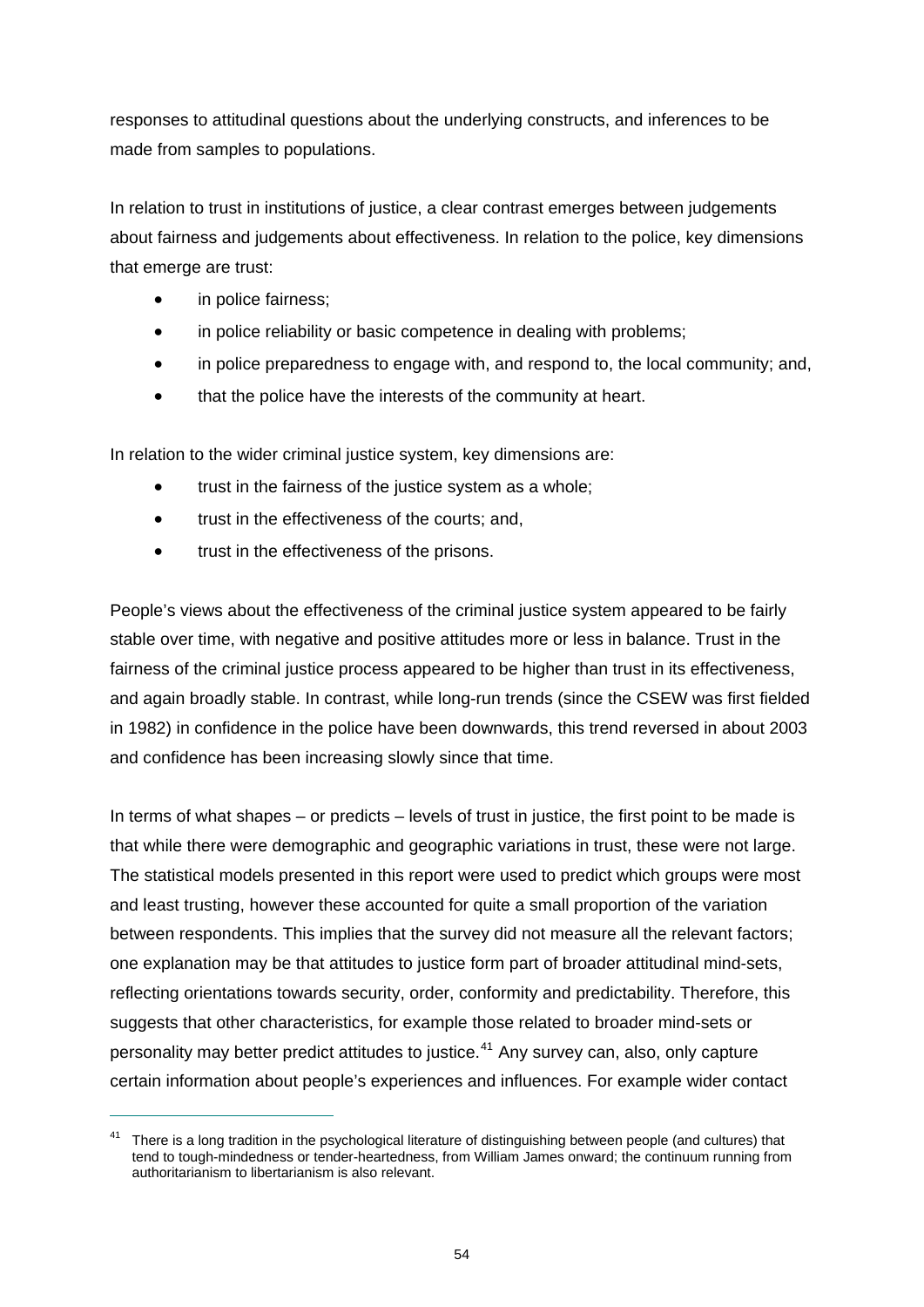with different authorities and public services may influence people's views and attitudes may also be shaped by vicarious experiences, for example information about a friend or family member's experience of the CJS.

However, access to information, whether reflected in levels of education or in newspaper readership, also appeared to explain some variation in trust and confidence. More crucially, contact with the justice system, and especially the police, was also a predictor. There were two findings of particular importance in relation to this. First, experience of the police tended to shape levels of trust not solely in the police but also in the rest of the CJS. Secondly, the quality of contact with the police, as rated by respondents, had an asymmetrical relationship with trust in both police and the CJS as whole. That is, negatively rated contacts had a large negative effect on trust, while positively rated ones had a small – and in the case of the CJS a negligible – positive effect. It is the quality of contact that is an issue here, rather than the mere fact of contact.

The importance of people's encounters with the police is consistent with procedural justice theory, which predicts that how justice officials use their power is an important influence on public trust and institutional legitimacy. The analysis of data from the ESS builds upon the CSEW work to show that trust in the procedural fairness of the police and perceptions of the legitimacy of the police are the most important predictors of public willingness to cooperate with legal authorities. Believing that the courts are too lenient was associated with a *greater*  willingness to cooperate with legal authorities rather than a *lesser* willingness to cooperate with legal authorities.

Finally, the other findings presented here from the ESS suggested that the UK did considerably better, in terms of levels of trust, compared to many other European countries, and markedly better than those in Eastern Europe – but worse than some of the more comparable countries, such as the Nordic countries. The reasons for the precise ordering of the 'league tables' presented in **[Chapter 5](#page-44-0)** is not clear, but this does indicate there is some room for improvement in UK levels of trust and confidence in the CJS.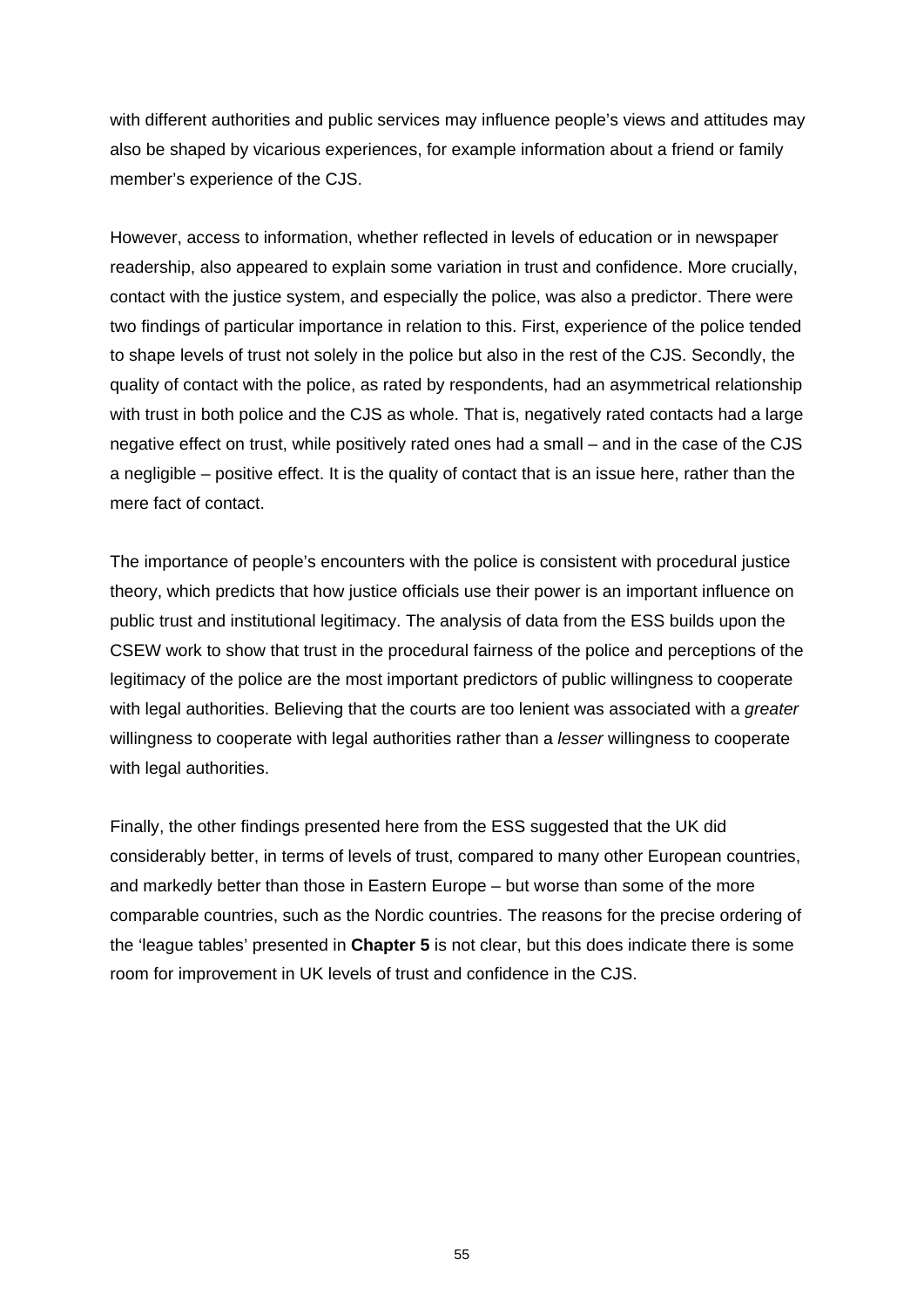### **6.2 Implications for policy: public cooperation and compliance with the law**

Our analysis of the ESS accords with numerous studies that illustrate the importance of trust and confidence in justice. Previous research has focussed on a need to secure public cooperation, with the linkage between trust and cooperation being demonstrated. Some of this evidence has been presented in **[Chapter 5](#page-44-0)**, and other studies have been referred to throughout the report.

If public cooperation with justice is one benefit that flows from trust in justice, public compliance with the law is likely to be another.<sup>[42](#page-62-0)</sup> Some may regard compliance as a less obvious consequence of trust in justice than cooperation, though again, the evidence base for a connection is beginning to become more firmly established. Procedural justice theory can provide a conceptual framework within which to understand the causal processes though which trust is transformed – both into cooperation and compliance with the law. Trust in justice builds a sense in people's minds of the legitimacy of the justice system – that is, its entitlement to command – which is reflected in public perceptions that they have an obligation to obey the law and to cooperate with justice officials.

Empirical research into procedural justice theory is also starting to yield very clear pointers about the best strategies for building or consolidating legitimacy in the eyes of the public. Perhaps counter-intuitively, trust in the effectiveness of the police and the justice system as a whole plays a smaller role than trust in fairness, and within fairness, it seems that *processes*  are as important as *outcomes.* That is, people pay particular attention to the presence or absence of fair procedures, and to the quality of treatment received from justice officials. Fair and respectful handling of people, treating them with dignity, and listening to what they have to say, all emerge as significant predictors of legitimacy. In other words, it appears that procedural fairness may not only be valued in its own right, but it may actually be a precondition for an effective justice system – as people's cooperation and compliance is at least in part dependent on their perceptions of the system's legitimacy. Fair and respectful treatment of the public helps to secure commitment to the rule of law.<sup>[43](#page-62-1)</sup>

<span id="page-62-1"></span>

<span id="page-62-0"></span><sup>&</sup>lt;sup>42</sup> See Jackson et al., 2012b; European Social Survey, 2012.<br><sup>43</sup> See Tyler and Huo, 2002; Sunshine and Tyler, 2003; Tyler, 2006a, 2006b; European Social Survey, 2012; Jackson et al., 2012a, 2012b; Tankebe, in press.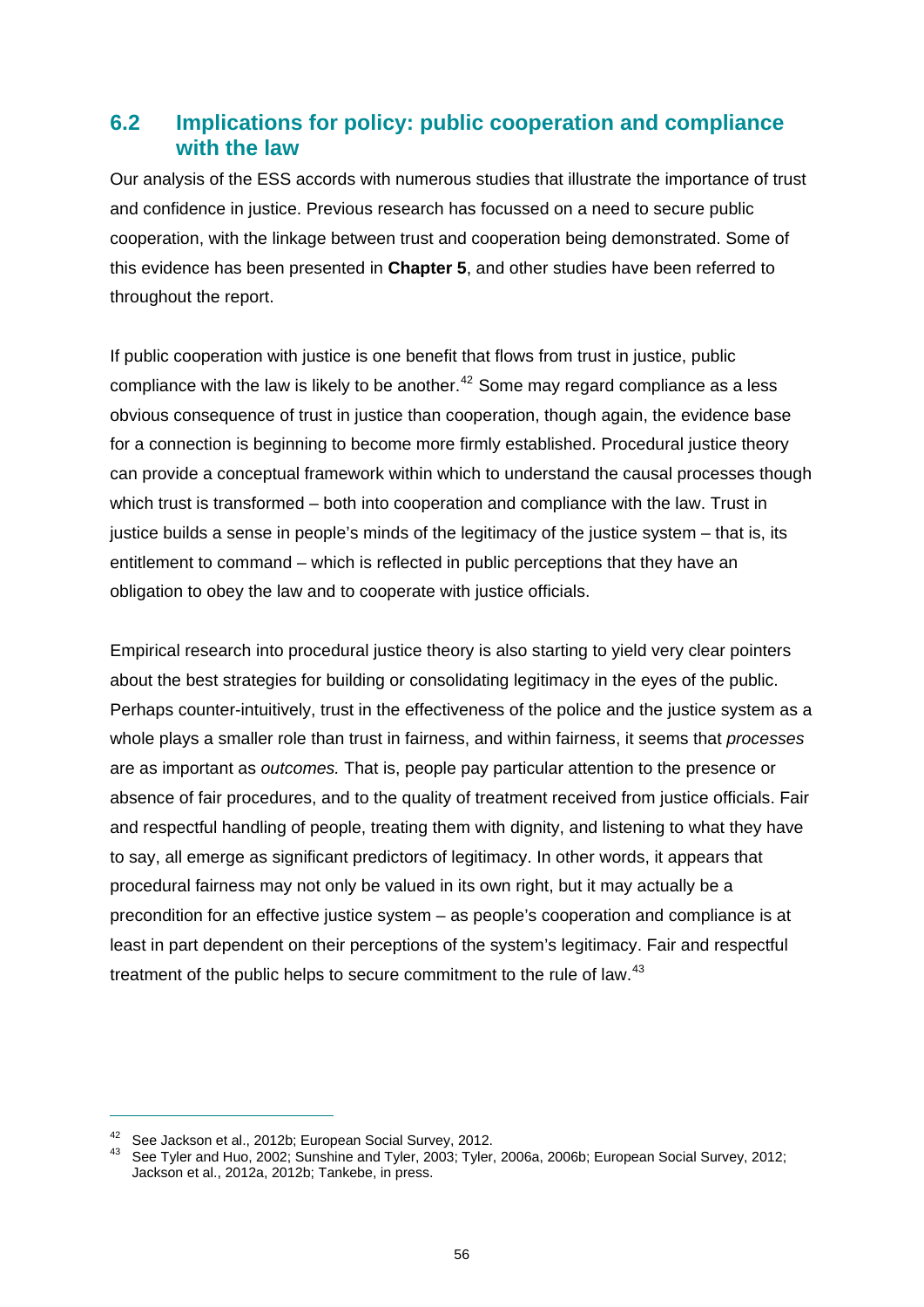## **6.3 Some practical suggestions for policy and practice**

This report has presented evidence on levels of trust in justice, and has offered some conceptual and empirical support for policies based on principles of procedural justice. This final section offers some thoughts on what is actually involved in introducing these principles into criminal justice practice.

Perhaps the first issue to address relates to resources. No organisational change is costfree, but achieving a different quality of relationship in encounters with the public is not necessarily expensive. Changes in styles of policing – and of the delivery of justice – are achieved more through positive leadership than through training on the one hand, or through the re-engineering of formal procedures on the other. Police leaders and court managers need to communicate clearly to their workforces that procedural fairness is a core part of their work. An important part of this communication process lies in ensuring that internal management actually commands legitimacy in the eyes of the workforce. Potentially there is an important role for Police and Crime Commissioners<sup>[44](#page-63-0)</sup> in ensuring that sufficient attention is maintained on procedural fairness and system legitimacy.

There is a further issue relating to resources that needs to be taken into account. The five years from 2010 involve significant contractions in budgets, as the system is required to rise to the challenge of "doing more with less". With threats to the *volume* of available services, securing some counterbalance in terms of improved *quality* may be a very wise investment.

Another high-level issue concerns the interrelatedness of trust in justice. This report has shown that trust in the police shapes trust in the rest of the justice system. People make inferences from the police (and particularly from their encounters with police officers) to the criminal process. The relevant findings add support for the perspective that the police exercise symbolic as well as instrumental roles. In practical terms, this implies that the police should take particular care in any commentaries they offer – whether formally, through the media, or informally, through everyday contact with people on the performance of the rest of the justice system.

As for the targeting of strategies designed to improve the legitimacy of the system, those sectors of the community that are best able to stimulate change from the police or other criminal justice agencies are probably less significant than those with less social capital who

<span id="page-63-0"></span><sup>44</sup> Local Police and Crime Commissioners (PCCs) will be responsible for setting policing priorities and improving community safety in their neighbourhoods.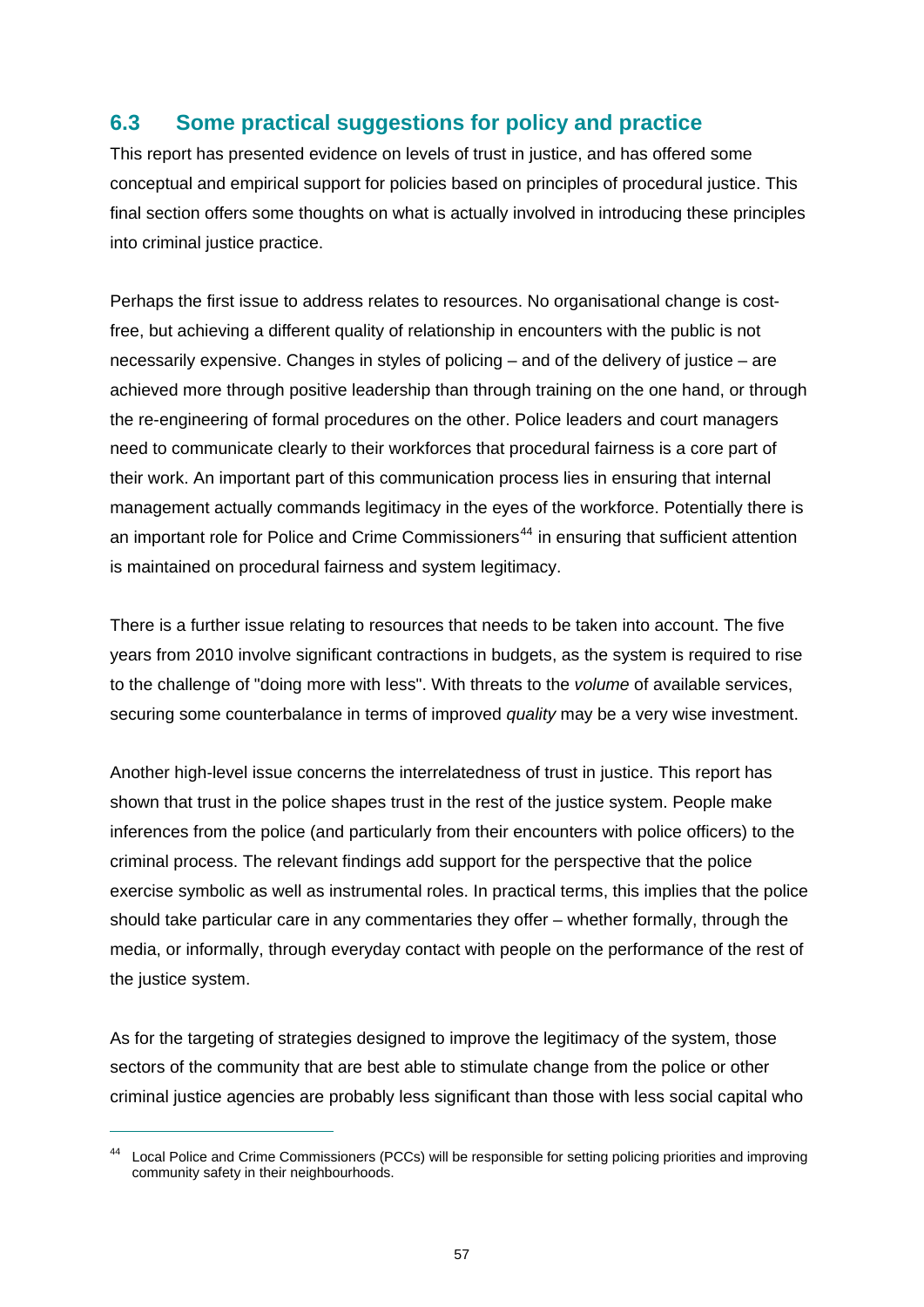are over-represented in the (overlapping) populations of crime victims and offenders. Where trust in justice is most needed is in the most socially and economically marginalised communities where crime is highest (Sampson and Bartusch, 1998). What this means in practice is that strategies of procedural justice are most needed in hard-to-police areas where cases of repeat victimisation and offending push policing in precisely the opposite direction (cf Hough, 2013, in press). The demands made on the police in such areas are often non-criminal – or lie on the margins of criminality – but the handling of each of these incidents remain, as Tyler (2011) has put it, "teachable moments" about the trustworthiness and legitimacy of the police.

The findings of this report are consistent with neighbourhood policing strategies, which have been a feature of criminal justice policy in England and Wales since the turn of the century. In particular, the emphasis on the geographical stability of neighbourhood policing teams seems likely to promote trust in justice, as do principles of responsiveness to public priorities. However, these principles of responsiveness can be strained in divided communities where different groups have different priorities. For example, inter-generational conflict is well illustrated by the frequent complaint that young people are being anti-social simply by "hanging around" in public spaces. Principles of procedural justice remind us that the police need not only to be responsive wherever possible, but to retain some degree of *distance*  from communities, resolving conflicts by reference to criteria of legality rather than majority preference.

This report has shown that misperceptions of both crime and sentencing first documented in the mid-1990s remain. A public which perceives that the system is failing is unlikely to be a trusting one. There are still obstacles to addressing public misperceptions and improving trust. Political initiatives are constrained by the fact that politicians are distrusted more than judges and senior police.<sup>[45](#page-64-0)</sup> Therefore government departments may not be best placed to convey the accurate messages about crime and justice that are needed. Such messages may come better from the organisations that make up the justice system – and from the police in particular, as the most trusted institution within the system. There are examples of excellent practice in reaching the public,  $46$  but the problem of achieving sufficient "reach" remains an overwhelming obstacle while the mainstream media – and the print media in particular – are the dominant shapers of opinion about crime and justice.

<span id="page-64-0"></span><sup>&</sup>lt;sup>45</sup> See for example http://www.ipsos-mori.com/researchpublications/researcharchive/3133/Politicians-trusted-<br>less-than-estate-agents-bankers-and-journalists.aspx

<span id="page-64-1"></span>less-than-estate-agents-bankers-and-journalists.aspx 46 A good example is the Magistrates' Association's "Local Crime Community Sentence" programme – see <http://www.magistrates-association.org.uk/lccs.php>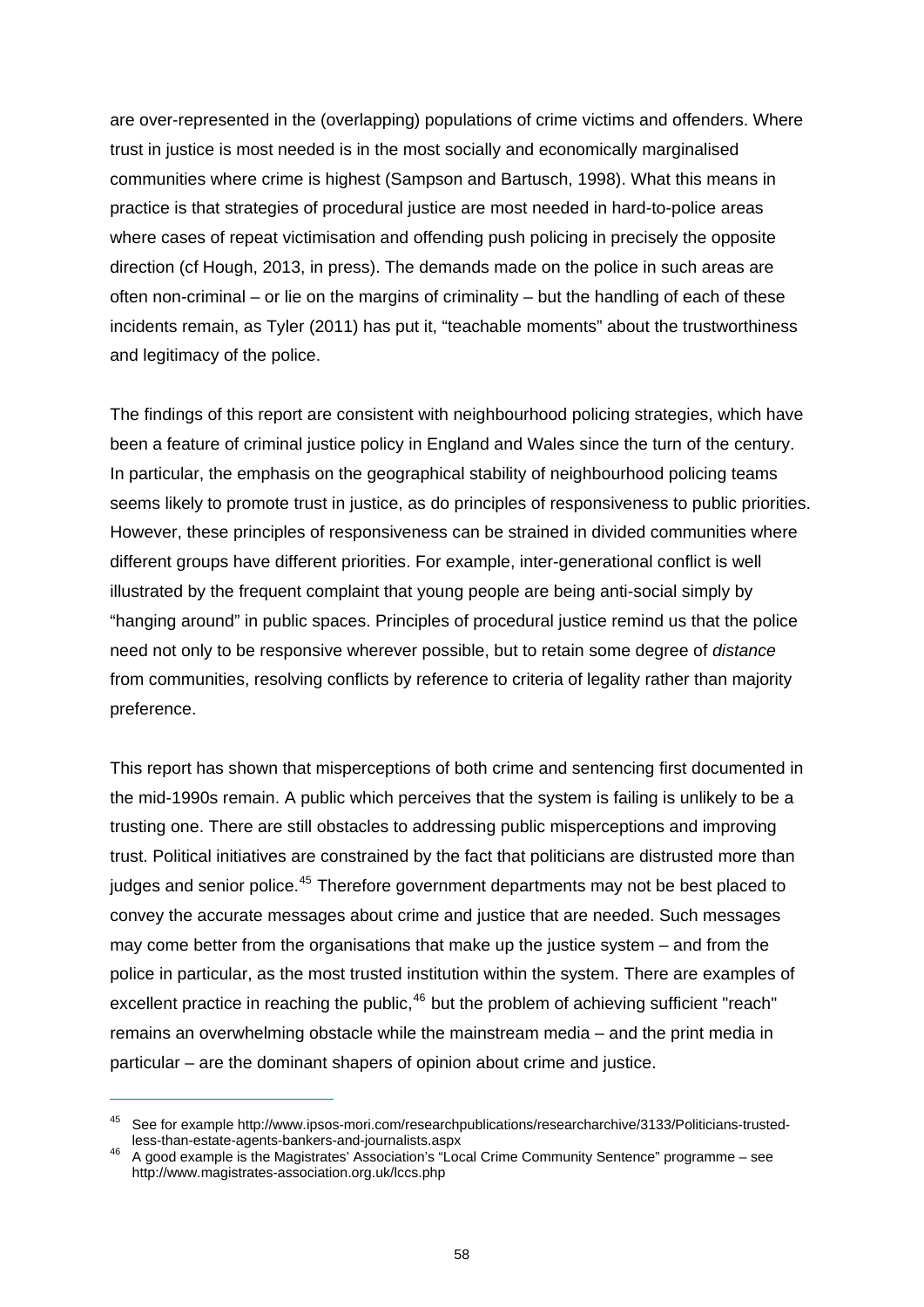In conclusion, it is worth noting that there is risk when developing policy based on principles of procedural justice. The legitimacy of systems of justice is partly about perceptions and partly about reality. In a society where perceptions of institutions are shaped by a growing range of media, there is a risk that strategies to improve the legitimacy of justice systems become little more than public relations exercises that involve securing the right media messages, and ensuring that staff remain "on message" in their contacts with the public. Such strategies of appearance management may yield some short-term results, but they are inherently very risky, given that they are about trust-building. When gaps between appearance and reality surface, the costs to legitimacy can be very high indeed. In other words, improvements in trust have to be earned and not simply claimed.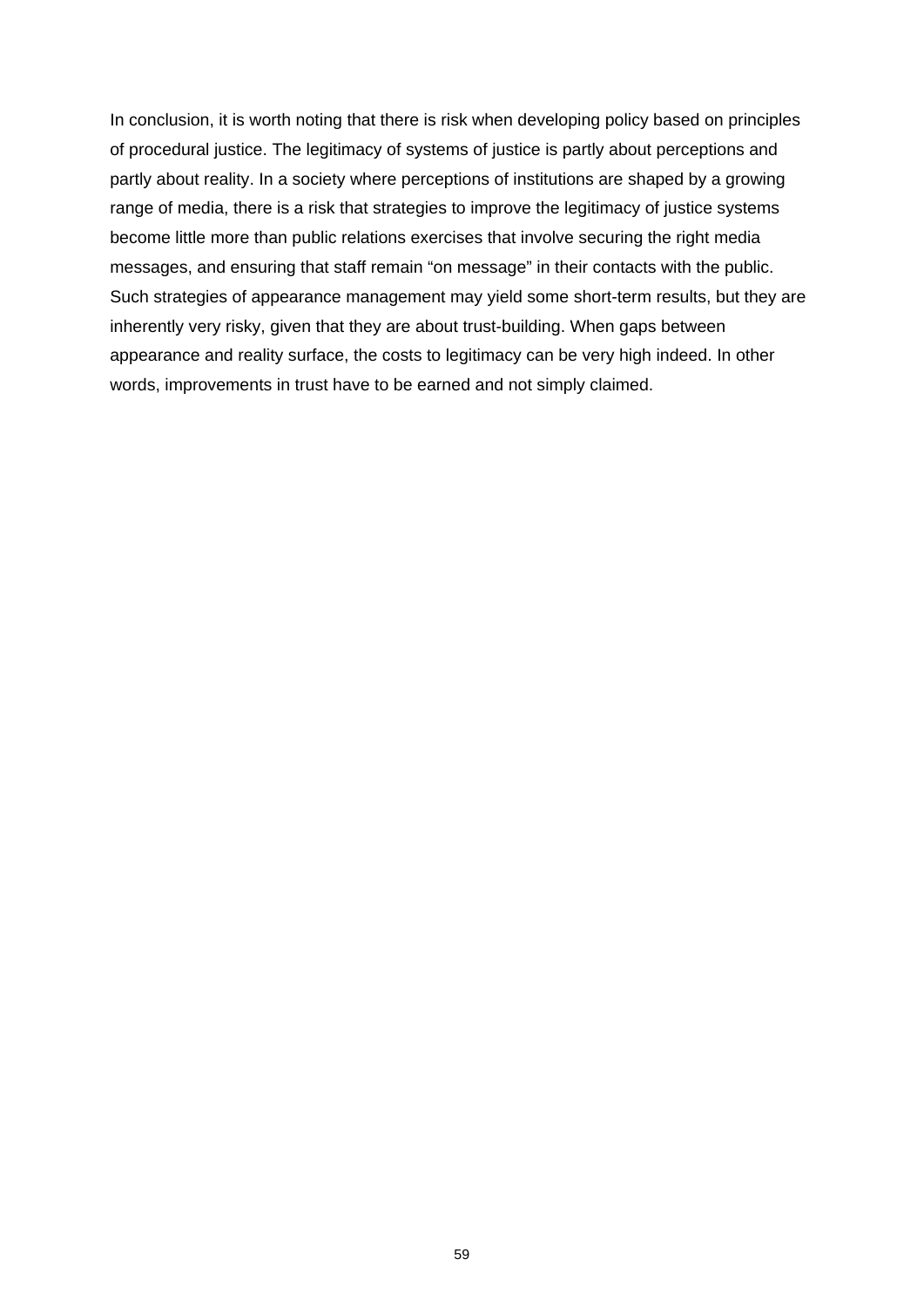## **References**

Allen, J., S. Edmonds, A., Patterson and D. Smith. (2006). Policing and the criminal justice system – public confidence and perceptions: findings from the 2004/05 British Crime Survey. Home Office Online Report 07/06.

Ames, A. and A. Hard (2003). Contacting the police – customer satisfaction survey, Office of the Deputy Prime Minister: Office for Public Services Reform.

Applegate, B. and J. Sanborn. (2011). Public Opinion on the Harshness of Local Courts: An Experimental Test of Question Wording Effects. Criminal Justice Review, 36: 484–497.

Beetham, D. (1991/1990). The legitimation of power. London, Macmillan.

Bottoms, A. and J. Tankebe. (2012). Beyond Procedural Justice: A Dialogic approach to legitimacy in Criminal Justice. Journal of Criminal Law and Criminology, 102: 119–70.

Bowling, B. and C. Philips (2002). Racism, crime and justice. Harlow: Pearson Education.

Bowling, B. and C. Philips (2007). Disproportionate and discriminatory: Reviewing the evidence on police stop and search. The Modern Law Review, 70(6): 936–961.

Bradford, B. (2011). Voice, Neutrality and Respect: Use of Victim Support Services, Procedural Fairness and Confidence in the Criminal Justice System. Criminology and Criminal Justice, 11(4): 345–66.

Bradford, B. (in press). Policing and social identity: procedural justice, inclusion and cooperation between police and public, Policing and Society.

Bradford, B., Huq, A., Jackson, J. and Roberts, B. (2013). What Price Fairness When Security is at Stake? Police Legitimacy in South Africa, Regulation and Governance.

Bradford, B., Jackson, J. and Stanko, E. (2009). Contact and Confidence: Revisiting the Impact of Public Encounters with the Police. Policing and Society, 19(1): 20–46.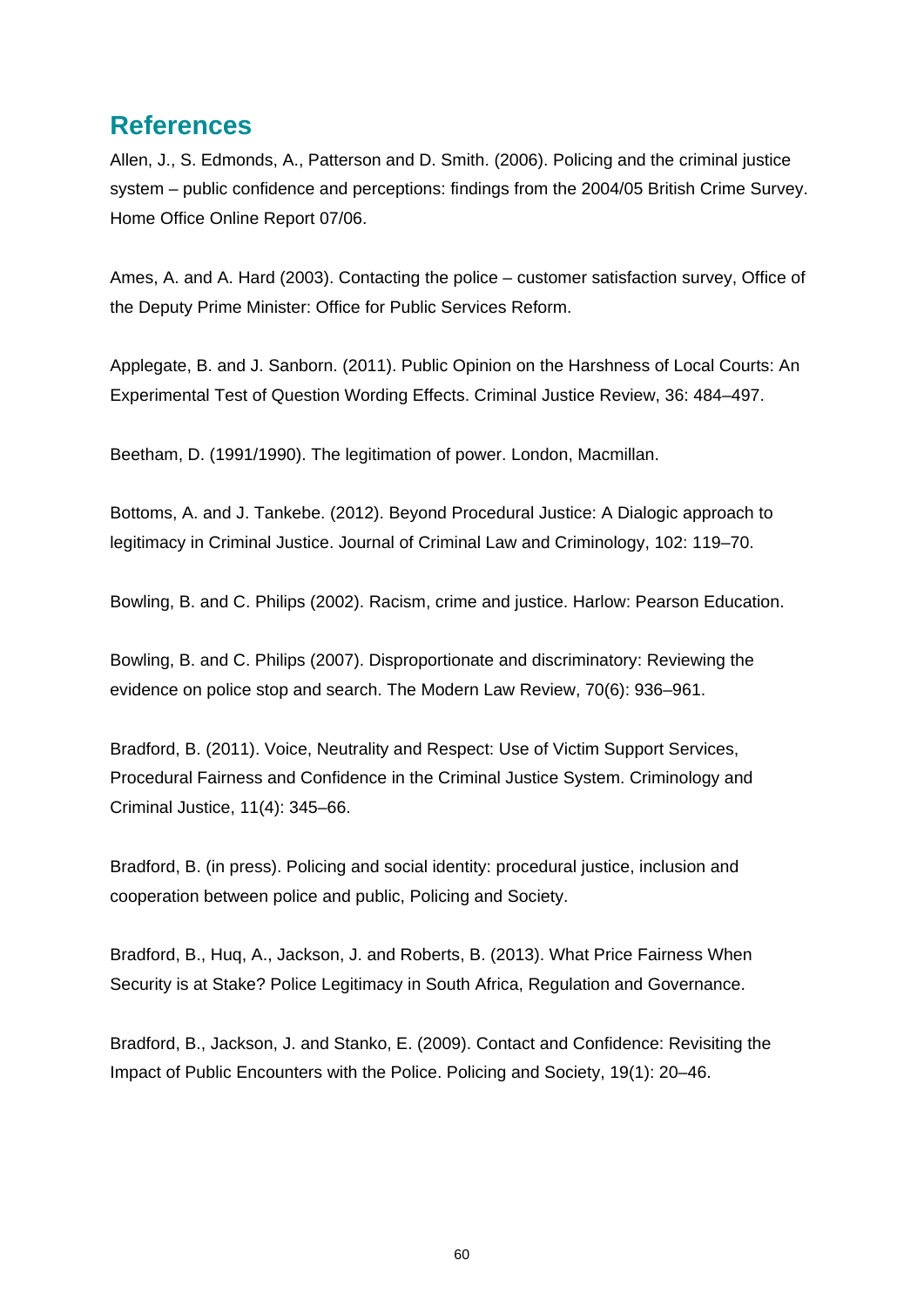Bradford, B., Stanko, E. and Jackson, J. (2009). Using Research to Inform Policy: The Role of Public Attitude Surveys in Understanding Public Confidence and Police Contact, Policing: A Journal of Policy and Practice.

Brown, B. and Reed Benedict, W. (2002). Perceptions of the police: past findings, methodological issues, conceptual issues and policy implications. Policing: An International Journal of Police Strategies and Management, 25 (3), 543–580.

Chapman, B., Mirrlees-Black, C. and Brawn, C. (2002). Improving Public Attitudes to the Criminal Justice System: The Impact of Information. Home Office Research Study 245. London: Home Office.

Cohen, L.E. and Felson, M. (1979). Social Change and Crime Rate Trends: A Routine Activity Approach. American Sociological Review, 4: 588–608.

Crawford, A. (2007). Reassurance policing: feeling is believing. In: A. Henry and D. Smith (eds).Transformations of policing. Aldershot: Ashgate.

Crawford, A., Lister, S. and Wall, D. (2003). Great expectations: Contract community policing in New Earswick. York: Joseph Rowntree Foundation.

Dalgliesh, D. and Myhill, A. (2004). Reassuring the public: a review of international policing interventions. Home Office Research Study 284. London: Home Office.

Dawes, W., Harvey, P., McIntosh, B., Nunney, F. and Phillips, A. (2011). Attitudes to Guilty Plea Sentence Reductions. Sentencing Council Research Series, 02/11. London: Sentencing Council of England and Wales.

Doob, A. and Roberts, J.V. (1983). Sentencing: An Analysis of the Public's View. Ottawa: Department of Justice Canada.

Dowds, L. (1995). The Long-eyed view of Law and Order: A decade of British Social Attitudes survey results. London: Home Office.

Duffy, B. et al. (2008). Closing the gaps: crime and public perceptions. London: Ipsos-MORI.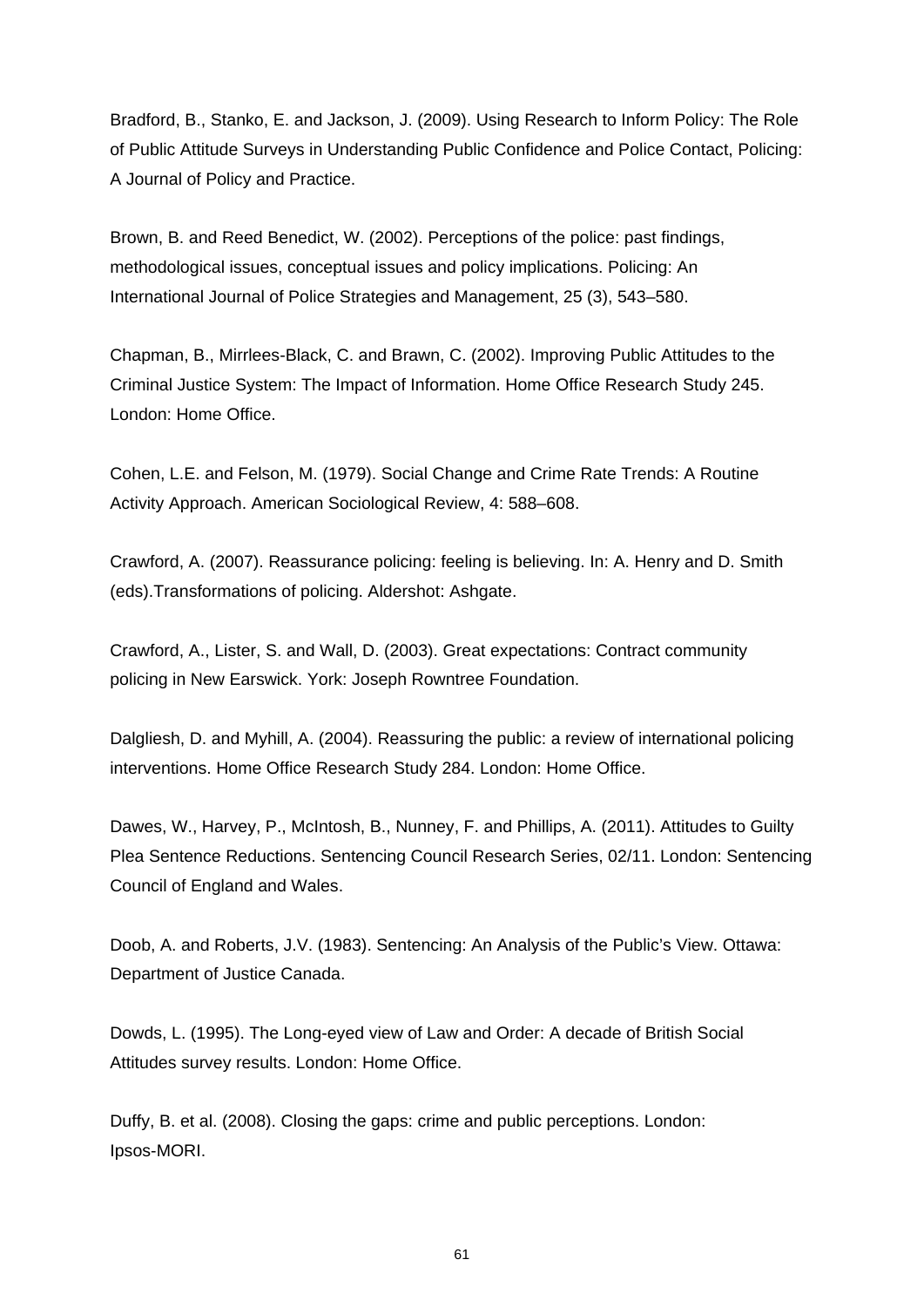European Social Survey (2011). Trust in Justice: Topline Findings from the European Social Survey, ESS Topline Results Series Issue 1. By Jackson, J., Hough, M., Bradford, B., Pooler, T. M., Hohl, K. and Kuha, J.

European Social Survey (2012). Policing by Consent: Understanding the Dynamics of Police Power and Legitimacy, ESS Country Specific Topline Results Series Issue 1 (UK). By Jackson, J., Hough, M., Bradford, B., Hohl, K. and Kuha, J. Available at SSRN: [http://ssrn.com/abstract=2168702.](http://ssrn.com/abstract=2168702)

Fishkin, J. (1995). The Voice of the People. Public Opinion and Democracy. New York: Vail-Baillou Press.

Fitzgerald, M., M. Hough, I. Joseph and T. Quereshi. (2002). Policing for London. Cullompton: Willan Publishing.

Franklyn, R. (2012). Satisfaction and Willingness to Engage with the Criminal Justice System: Findings from the Witness and Victim Experience Survey 2009–10. London: Ministry of Justice.

Garland, D. (2001). The Culture of Control. New York: Oxford University Press.

Gau, J.M., Corsaro, N., Stewart, E.A. and Brunson, R.K. (2012). Examining macro-level impacts on procedural justice and police legitimacy. Journal of Criminal Justice, 40: 333–343.

Gilley, B. (2009). The Right to Rule. How States Win and Lose Legitimacy. New York: Columbia University Press.

Girling, E., Loader, I. and Sparks, R. (2000). Crime and Social Control in Middle England: Questions of Order in an English Town. London: Routledge.

Hall, S. (1993/1978). Policing the crisis: mugging, the state and law and order. London: Macmillan.

Hirschman, A. (1970). Exit, Voice, and Loyalty: Responses to Decline in Firms, Organizations, and States. Cambridge, MA: Harvard University Press.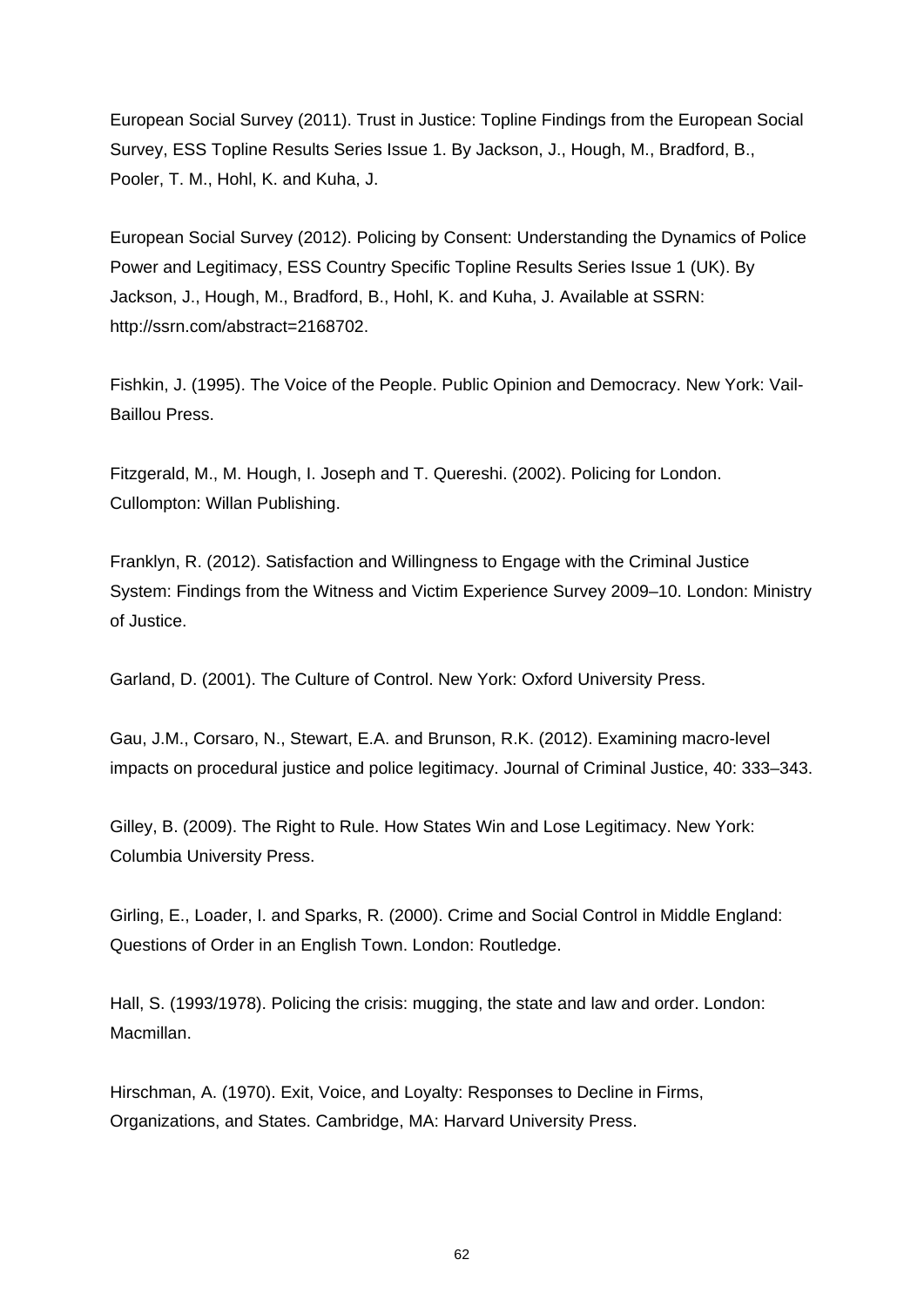Hohl, K., Bradford, B. and Stanko, E. (2010) Influencing trust and confidence in the Metropolitan Police: results from an experiment testing the effect of leaflet-drops on public opinion, British Journal of Criminology, 50(3): 491–513.

Hohl, K. Stanko, E. and Newburn, T. (2012) The Effect of the 2011 London Disorder on Public Opinion of Police and Attitudes Towards Crime, Disorder, and Sentencing, Policing: A Journal of Policy and Practice**,** doi: 10.1093/police/pas055. First published online: November 30, 2012.

Home Office (2001). Making Punishments Work. Report of a Review of the Sentencing Framework for England and Wales. London: Home Office.

Home Office (2011a). Crime in England and Wales: Quarterly Update to September 2010. London: Home Office Statistical Bulletin 02/11.

Home Office (2011b). Statistical News Release: Crime in England and Wales 2010/11. London: Home Office.

Hough, M. (2003). Modernisation and public opinion: some criminal justice paradoxes. Contemporary Politics, 9(2): 143–155.

Hough, M. (2004). Modernisation, scientific rationalisation and the crime reduction programme. Criminal Justice, 4(3): 239–254.

Hough, M. (2007a). Policing London, 20 years on. In: A. Henry and D. Smith (eds). Transformations of policing. Aldershot: Ashgate.

Hough, M. (2007b). Policing, New Public Management and legitimacy in Britain. In: J. Fagan and T. Tyler (eds). Legitimacy, criminal justice and the law. New York: Russell Sage Foundation.

Hough, M. (2013 in press) 'Procedural justice and professional policing in times of austerity', Criminology and Criminal Justice.

Hough, M. and M. Maxfield (eds.) (2007). Surveying Crime in the 21<sup>st</sup> Century. Cullompton: Willan Publishing.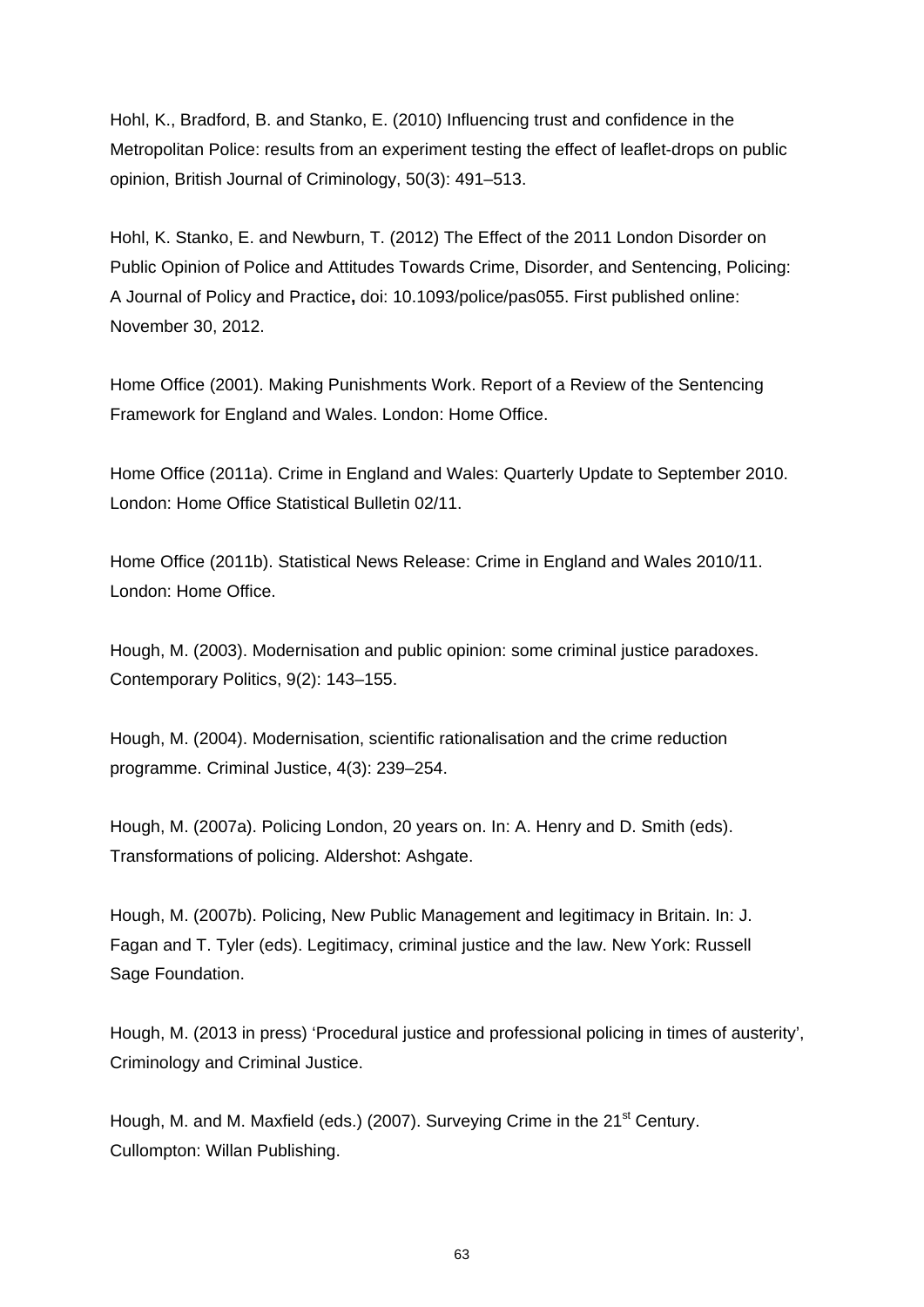Hough, M., Maxfield, M., Morris, B. and Simmons, J. (2007). The British Crime Survey after 25 years: Progress, Problems and Prospects. In: M. Hough and M. Maxfield (eds.) Surveying Crime in the 21<sup>st</sup> Century. Cullompton: Willan Publishing.

Hough, M. and Mayhew, P. (1983). The British Crime Survey: first report. London: HMSO.

Hough, M. and Park, A. (2002). How Malleable are attitudes to crime and punishment? In: J.V. Roberts and M. Hough (eds.) Changing Attitudes to Punishment. Public Opinion, Crime and Justice. Cullompton: Willan Publishing.

Hough, M. and Roberts, J.V. (1998). Attitudes to punishment: findings from the British Crime Survey. Home Office Research Study No. 179. London: Home Office.

Hough, M. and Roberts, J.V. (1999). Sentencing Trends in Britain: Public Knowledge and Public Opinion. Punishment and Society. The International Journal of Penology, 1: 7–22.

Hough, M. and Roberts, J.V. (2002). Public knowledge and public opinion of Sentencing. In: N. Hutton and C. Tata (eds.) Sentencing and Society: International Perspectives. Aldershot: Ashgate Publishing Company.

Hough, M. and Roberts, J.V. (2004a). Public Opinion and Youth Justice in Britain. Bristol: Policy Press.

Hough, M. and Roberts, J.V. (2004b). Confidence in Justice: An International Review. London: Home Office, Research, Development and Statistics.

Hough, M. and Roberts, J.V. (2007). Public Opinion, Crime, and Criminal Justice: The British Crime Survey and Beyond. In: M. Hough and M. Maxfield (eds.). Surveying Crime in the 21st Century. Crime Prevention Studies. Cullompton: Willan Publishing and New York: Criminal Justice Press.

Hough, M. and Roberts, J.V. (2012). Public Opinion, Crime, and Criminal Justice. In: R. Morgan, M. Maguire and R. Reiner (eds.) Oxford Handbook of Criminology. Fifth Edition. Oxford: Oxford University Press.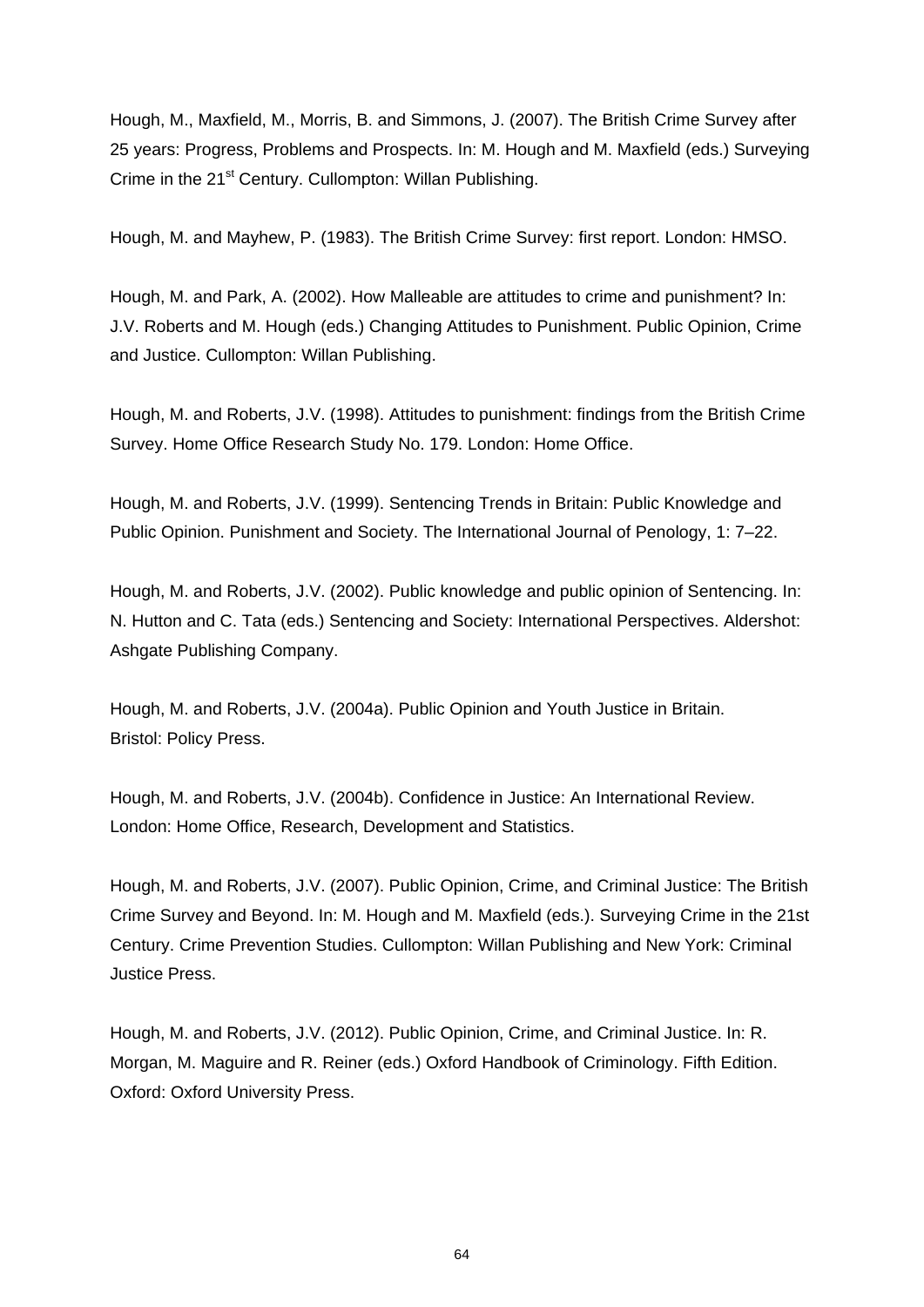Hough, M., Roberts, J.V., Jacobson, J., Steele, N., and Moon, N. (2009). Determining Crime Seriousness and the Custody Threshold: An Analysis of the Public's View. London: Sentencing Advisory Panel.

Hough, M., Jackson, J. and Bradford, B. (2013 in press). 'The Governance of Criminal Justice, Legitimacy and Trust', in *Body-Gendrot, S., Lévy*, R., Hough, M. Snacken, S. and Kerezsi, K. The Routledge Handbook of European Criminology, Oxon: Routledge.

Innes, H. and Innes, M. (2011). Police presence and public confidence in local policing: an analysis of the British Crime Survey. Cardiff: Universities Police Science Institute.

Innes, M. (2004a). Signal crimes and signal disorders: notes on deviance as communicative action. British Journal of Sociology, 55: 317–334.

Innes, M. (2004b). Reinventing Tradition? Reassurance, Neighbourhood Security and Policing. Criminal Justice, 4(2): 151–171.

Jackson, J. and Bradford, B. (2009). Crime, Policing and Social Order: On the Expressive Nature of Public Confidence in Policing, British Journal of Sociology, 60(3): 493–521.

Jackson, J. and Bradford, B. (2010) 'What is Trust and Confidence in the Police?' Policing: A Journal of Policy and Practice, 4(3) 241–248.

Jackson, J., Bradford, B., Hohl, K. and Farrall, S. (2009). Does the Fear of Crime Erode Public Confidence in Policing? Policing: A Journal of Policy and Practice, 3(1): 100–110.

Jackson, J., Bradford, B., Stanko, B. and Hohl, K. (2012a). Just Authority? Trust in the Police in England and Wales. London: Routledge.

Jackson, J., Bradford, B., Hough, M., Myhill, A., Quinton, P., and Tyler, T. R. (2012b). Why do People Comply with the Law? Legitimacy and the Influence of Legal Institutions', British Journal of Criminology, 52, 6, 1051–1071.

Jackson, J. and Sunshine, J. (2007). Public Confidence in Policing: A Neo-Durkheimian Perspective. British Journal of Criminology, 47, 214–233.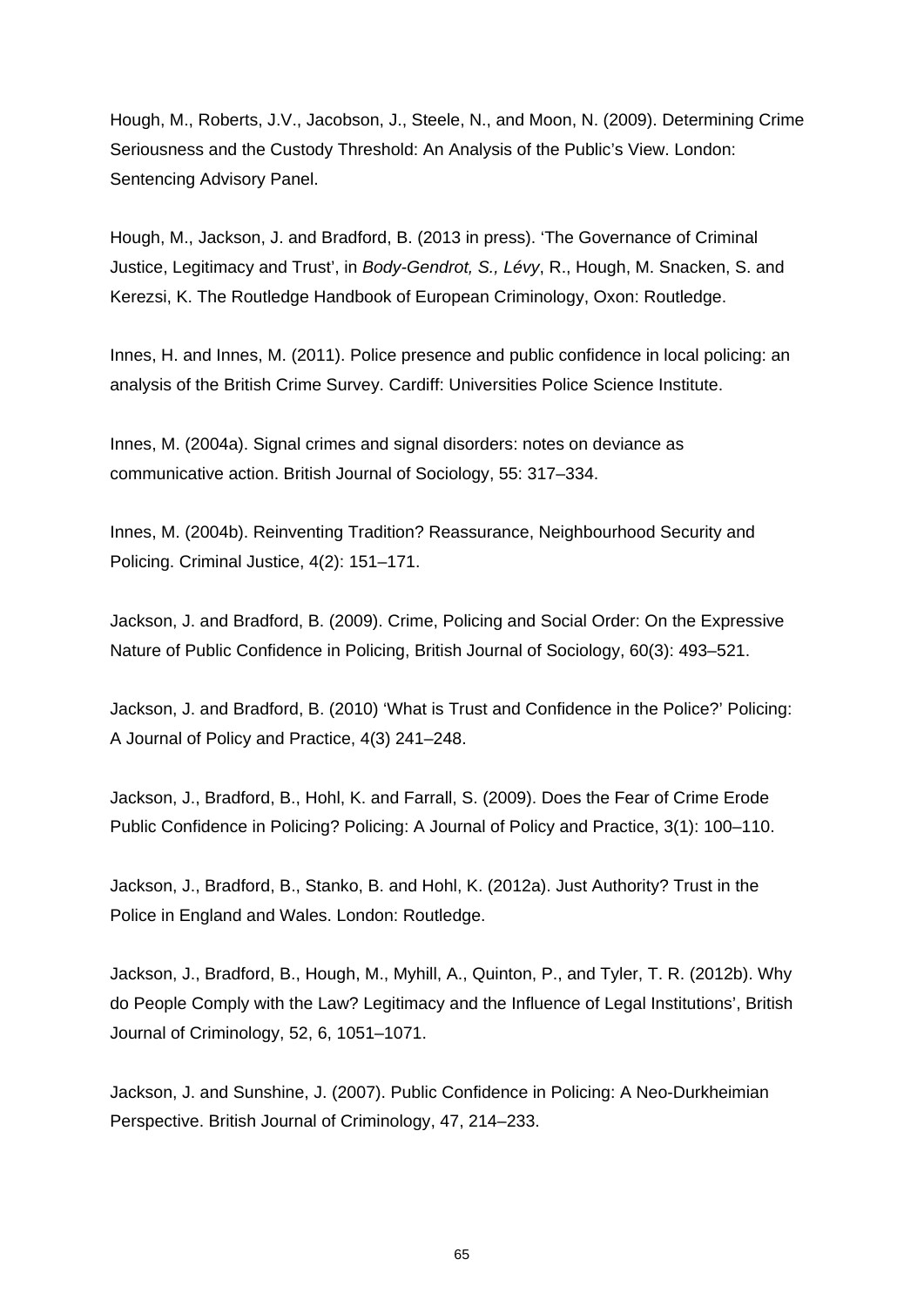Jansson, K. (2008). British Crime Survey – measuring crime for 25 years. London: Home Office.

Jansson, K., S. Budd, J. Lovbakke, S. Moley and K. Thorpe. (2007). Attitudes, perceptions and risks of crime: Supplementary volume to Crime in England and Wales 2006/07. London: Home Office.

Jones, J., et al. (1986). The Islington crime survey: crime, victimisation and policing in inner-city London. Aldershot: Gower.

Kautt, P. (2011) Public Confidence in the British Police: Negotiating the Signals from Anglo-American Research. International Criminal Justice Review, 21(4) 353–382.

Keith, M. (1993). Race, riots and policing: lore and disorder in a multi-racist society, London: UCL press.

Kury, H., Oberfell-Fuchs, J. and Smartt, U. (2002). The Evolution of Public Attitudes to Punishment in Western and Eastern Europe. In: J.V. Roberts and M. Hough (eds.) Changing Attitudes to Punishment. Cullompton: Willan Publishing.

Leishman, F. and Mason, P. (2003). Police and the media: facts, fictions and factions. Cullompton: Willan Publishing.

Loveday, B. (1997). Crime, policing and the provision of service, in Policing Futures. P. Francis, P. Davies and V. Jupp (eds). Basingstoke: Macmillan Press.

Luhmann, N. (1988). Familiarity, confidence, trust. In: D. Gambetta (ed). Trust: Making and breaking cooperative relations. Oxford: Basil Blackwell.

Maguire, M. (2012). Criminal Statistics and the Construction of Crime. In: M. Maguire, R. Morgan and R. Reiner (eds.) (2012). Oxford Handbook of Criminology. Fifth Edition. Oxford: Oxford University Press.

Manning, P. (1997). Police work: the social organisation of policing. (2nd edition). Prospect Heights: Waveland Press Inc.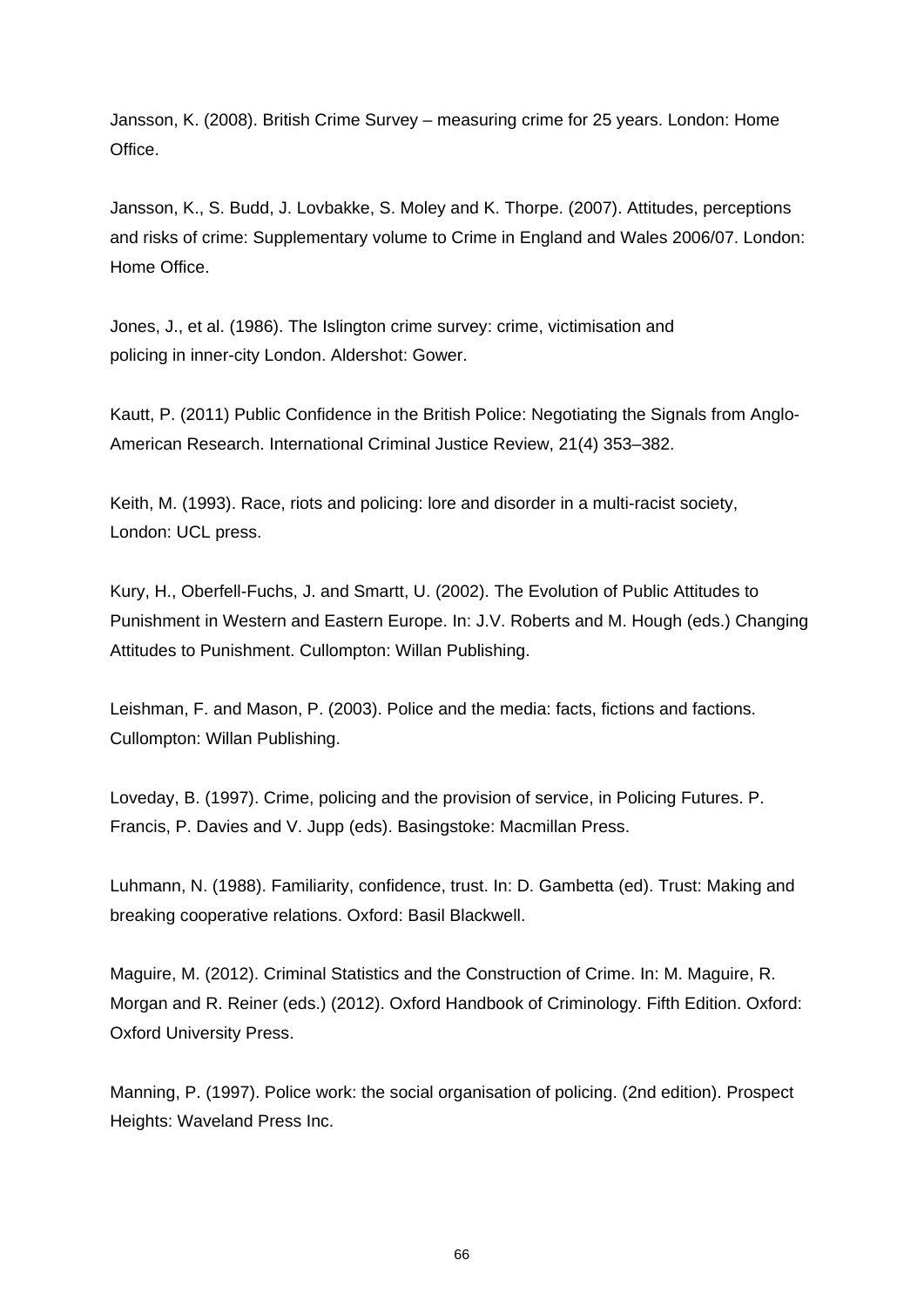Mattinson, J., and Mirrlees-Black, C. (2000). Attitudes to Crime and Criminal Justice: Findings from the 1998 British Crime Survey. Home Office Research Study No. 200. London: Home Office, Research, Development and Statistics Directorate.

Mawby, R. (2002). Policing images: policing, communication and legitimacy. Cullompton: Willan Publishing.

Mayhew, P. and van Kesteren, J. (2002). Cross-national attitudes to Punishment. In: J.V. Roberts and M. Hough (eds.) Changing Attitudes to Punishment. Public Opinion, Crime and Justice. Cullompton: Willan Publishing.

Merry S., N. Power, M. McManus and L. Alison. (2012). Drivers of public trust and confidence in the police in the UK. International Journal of Police Science and Management, 14(2): 118–135.

Miller,J. Davis, R.C., Nicole, J., Markovic, J. and Christopher, W. (2004). Public opinions of the police: The influence of friends, family and news media. New York: Vera Institute of Justice.

Millie, A. and Herrington, V. (2005). Bridging the Gap: Understanding Reassurance Policing, The Howard Journal, 44(1): 41–56.

Ministry of Justice (2011) Sentencing Statistics: England and Wales 2010. London: Ministry of Justice. Available at: [www.justice.gov.uk](http://www.justice.gov.uk/).

Ministry of Justice (2013) Youth Justice Statistics 2011/12. London: Ministry of Justice. Available at www.justice.gov.uk.

Mirrlees-Black, C. (2001). Confidence in the Criminal Justice System: findings from the 2000 British Crime Survey. RDS Research Findings No. 137. London: Home Office.

Mitchell, B. and Roberts, J.V. (2011). Public Attitudes Towards the Mandatory Life Sentence for Murder: Putting Received Wisdom to the Empirical Test. Criminal Law Review, 6: 454– 465.

Mitchell, B. and Roberts, J.V. (2012). Sentencing for Murder: Exploring Public Knowledge and Public Opinion in England and Wales. British Journal of Criminology**,** 52: 141–158.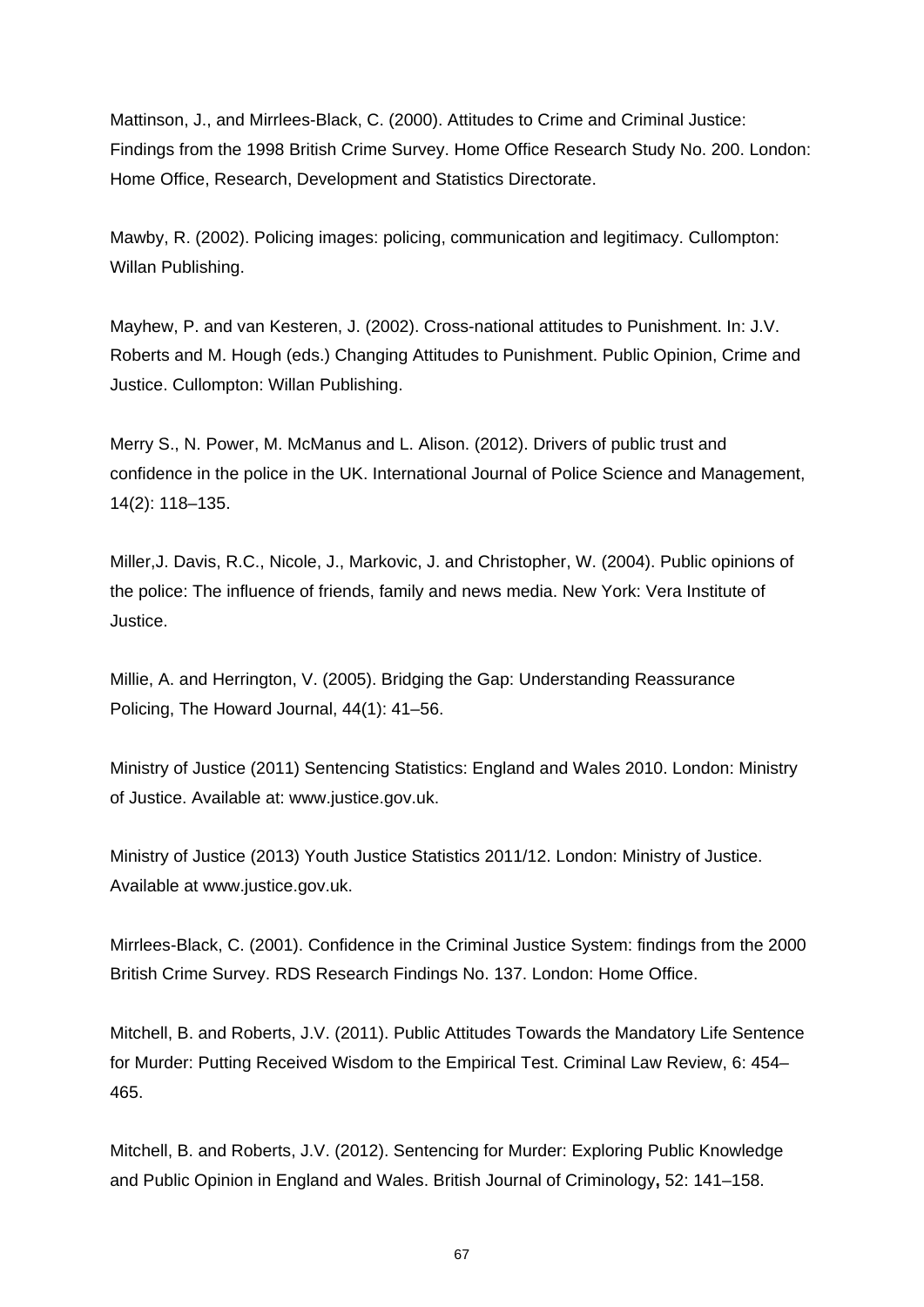Moon, D. and J. Flatley (eds.) (2011). Perceptions of crime, engagement with the police, authorities dealing with anti-social behaviour and Community Payback: Findings from the 2010/11 British Crime Survey. London: Home Office.

MORI (2007). London residents' attitudes to local health services and patient choice. Research survey conducted for NHS London.

MORI (2009). Sentencing – Public Attitudes Survey. London: MORI.

MORI (2010). Where are the public on crime and punishment? London: MORI.

Murphy, K., and Cherney, A. (2012). Understanding Cooperation with Police in a Diverse Society, British Journal of Criminology, 52: 181–201.

Murphy, K. (2004). The role of trust in nurturing compliance: A study of accused tax avoiders, Law and Human Behavior, 28(2), 187–209.

Murphy, K. (2005). Regulating more effectively: The relationship between procedural justice, legitimacy and tax non-compliance. Journal of Law and Society, 32(4), 562–589.

Murphy, K., Tyler, T. R., and Curtis, A. (2009). Nurturing Regulatory Compliance: Is Procedural Justice Effective when People Question the Legitimacy of the Law?, Regulation & Governance, 3: 1–26.

Myhill, A. (2004). Community engagement in policing: lessons from the literature. London: Home Office.

Myhill, A. and Bradford, B. (2011). Can Police Enhance Public Confidence by Improving Quality of Service? Results from Two Surveys in England and Wales, Policing and Society, iFirst.

Nicholas, S. and Walker, A. (eds.) (2004). Crime in England and Wales 2002/2003: Supplementary Volume 2: Crime, Disorder and the Criminal Justice System – Public Attitudes and Perceptions. Home Office Statistical Bulletin 02/04, London: Home Office.

Nicholas, S., C. Kershaw, et al. (2007). Crime in England and Wales 2006/07. London: Home Office.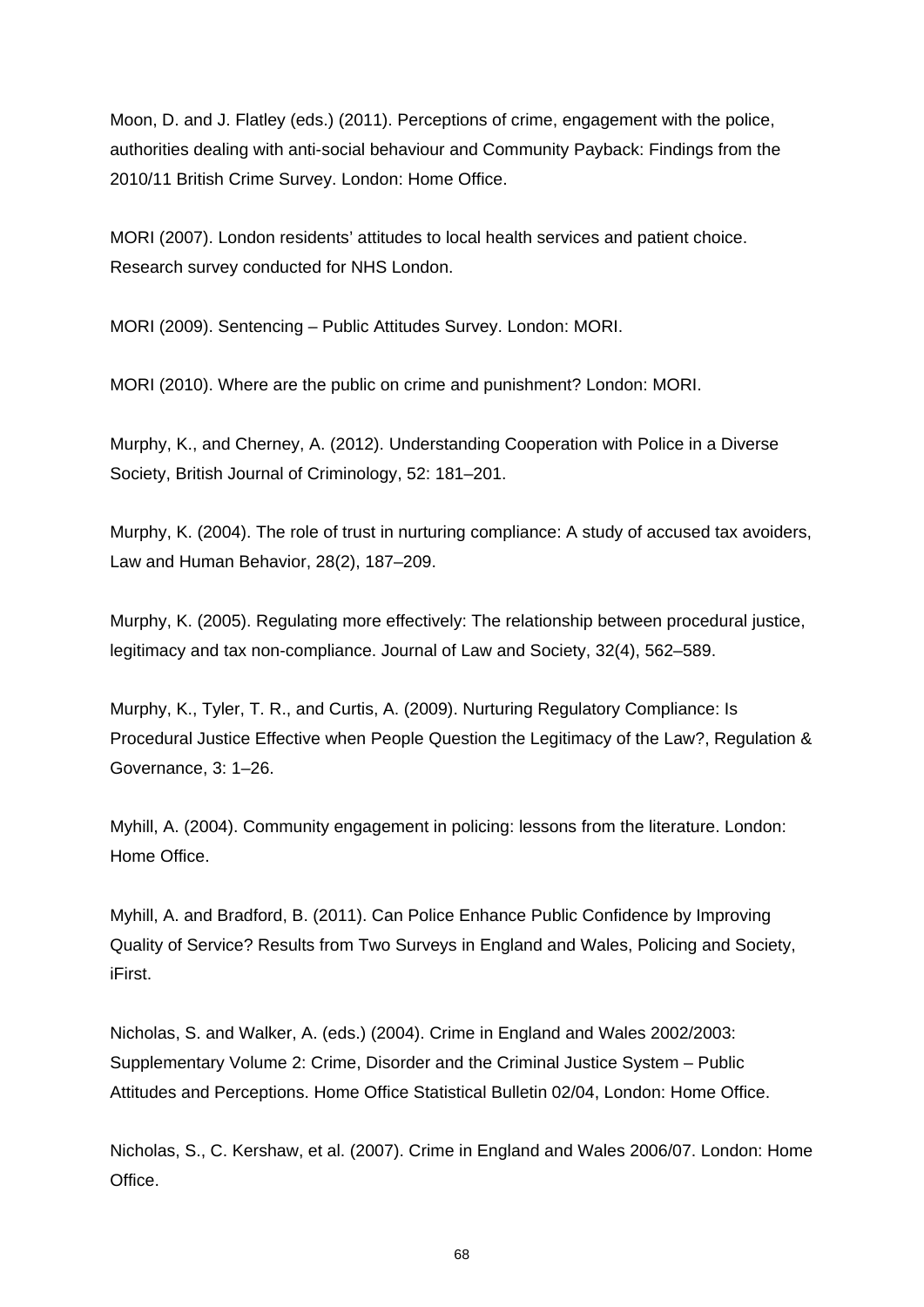Nuttall, C., Eversley, D., Rudder, I., and Ramsay, J. (2003). Views and Beliefs about Crime and Criminal Justice. Bridgetown, Barbados: Barbados Statistical Department.

ONS (2012). Statistical News Release. Crime in England and Wales. London: Home Office.

Papachristos, A. V., Meares, T. L. and Fagan, J. (2012). Why Do Criminals Obey the Law? The Influence of Legitimacy and Social Networks on Active Gun Offenders, Journal of Criminal Law and Criminology, 102, 2, 397–440.

Parmentier, S., Vervaeke, G., Doutrelepont, R., and Kellens, G. (eds.) (2004). Popular Perceptions and their implications for policy-making in western countries. Brussels: Politeia Press.

Paulin, J., Searle, W. and Knaggs, T. (2003). Attitudes to Crime and Punishment: A New Zealand Study. Wellington: Ministry of Justice.

Pepper, S., Lovbakke, J. and Upson, A. (2004). Confidence and the criminal justice system. In: S. Nicholas and A. Walker (eds.) Crime in England and Wales 2002/2003: Supplementary Volume 2: Crime, disorder and the Criminal Justice System – public attitudes and perceptions. London: Home Office, Research, Development and Statistics Directorate.

Pfeiffer, C., Windzio, M., and Kleimann, M. (2005). Media use and its Impacts on Crime Perception, Sentencing Attitudes and Crime Policy. European Journal of Criminology, 2: 259–285.

Quinton, P. (2011). The Impact of Information About Crime and Policing on Public Perceptions. The Results of a Randomised Controlled Trial. London: National Policing Improvement Agency.

Quinton, P. and Morris, J. (2008). Neighbourhood policing: the impact of piloting and early national implementation. London: Home Office.

Reiner, R. (2010). The politics of the police. (4th edition). Oxford: Oxford University Press.

Reiner, R., Livingstone, S. and Allen, J. (2000). No more happy endings? The media and popular concern about crime since the second world war. In: T. Hope, T. and R. Sparks (eds.) Crime, Risk and Insecurity. London: Routledge.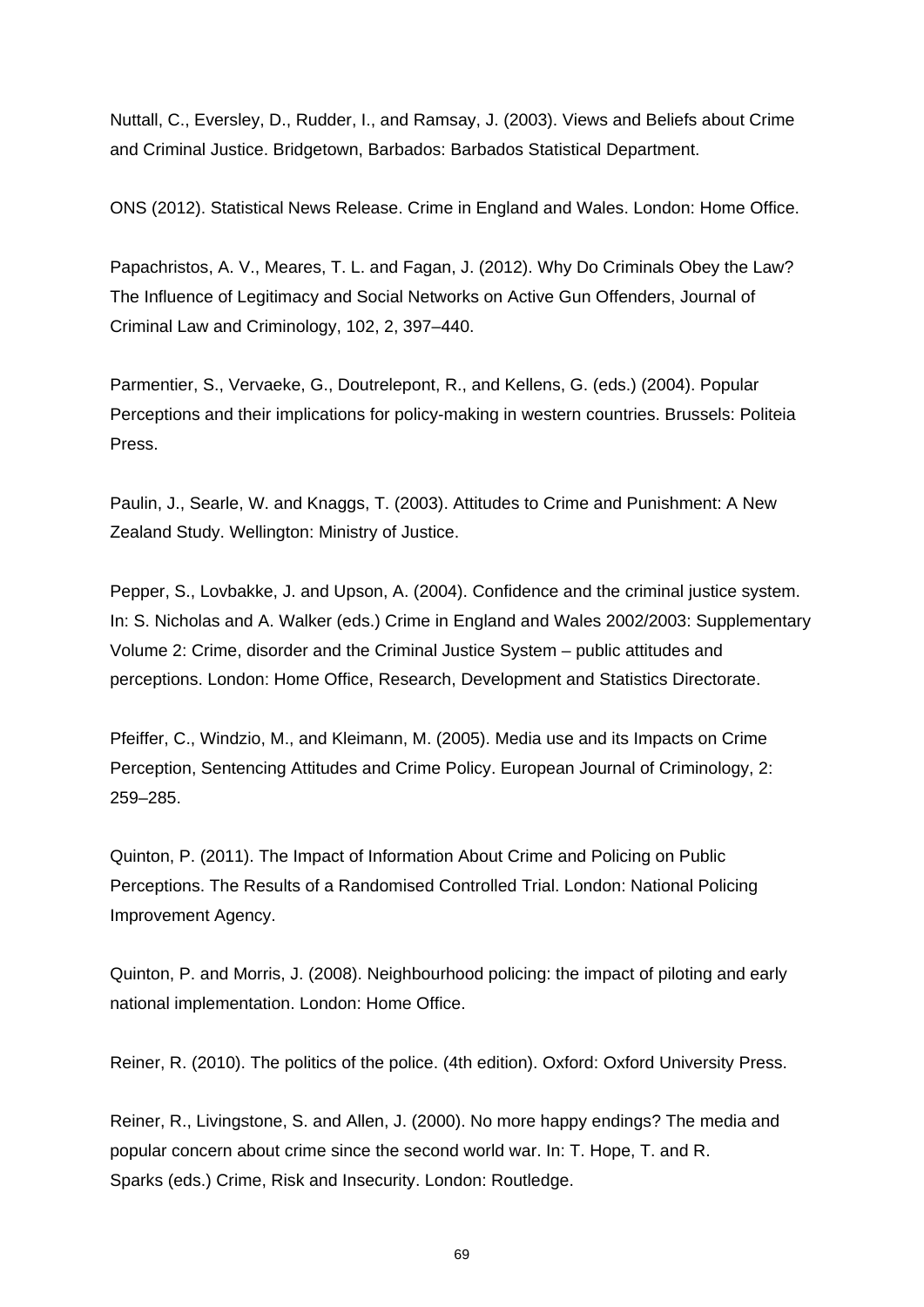Roberts, J.V. (1992). Public Opinion, Crime, and Criminal Justice. In: M. Tonry (ed.) Crime and Justice. A Review of Research. Chicago: University of Chicago Press.

Roberts, J.V. (2004). Public Confidence in Criminal Justice. A Review of Recent Trends. Research Report Number 2004–05. Ottawa: Ministry of Public Safety and Emergency Preparedness.

Roberts, J.V. (2007). Public Confidence in Criminal Justice in Canada: A Comparative and Contextual Analysis. Canadian Journal of Criminology and Criminal Justice, 49: 153–185.

Roberts, J.V. (2008). Punishing Persistence: Explaining the Enduring Appeal of the Recidivist Sentencing Premium. British Journal of Criminology, 48: 468–481.

Roberts, J.V. and Doob, A.N. (1990). News Media Influences on Public Views of Sentencing. Law and Human Behavior, 14: 451–468.

Roberts, J.V., Feilzer, M. and Hough, M. (2011). Measuring Public Attitudes to Criminal Justice. In: D. Gadd, S. Karstedt and S. Messner (eds.) Handbook of Criminological Research Methods. London: Sage Publications

Roberts, J.V. and Hough, M. (2001). Public Opinion, Sentencing and Parole: International Trends. In: R. Roesch, R. Corrado and R. Dempster (eds.) Psychology in the courts: International Advances in Knowledge. Amsterdam: Harwood Academic.

Roberts, J.V. and Hough, M. (2002). (eds.) Changing Attitudes to Punishment. Public Opinion, Crime and Justice. Cullompton: Willan Publishing.

Roberts, J.V. and Hough, M. (2005a). Sentencing Young Offenders: Public Opinion in England and Wales. Criminal Justice, 5: 211–232.

Roberts, J.V. and Hough, M. (2005b). Understanding Public Attitudes to Criminal Justice. Maidenhead: Open University Press.

Roberts, J.V. and Hough, M. (2005c). The State of the Prison: Exploring Public Knowledge and Opinion. The Howard Journal of Criminal Justice, 44: 286–307.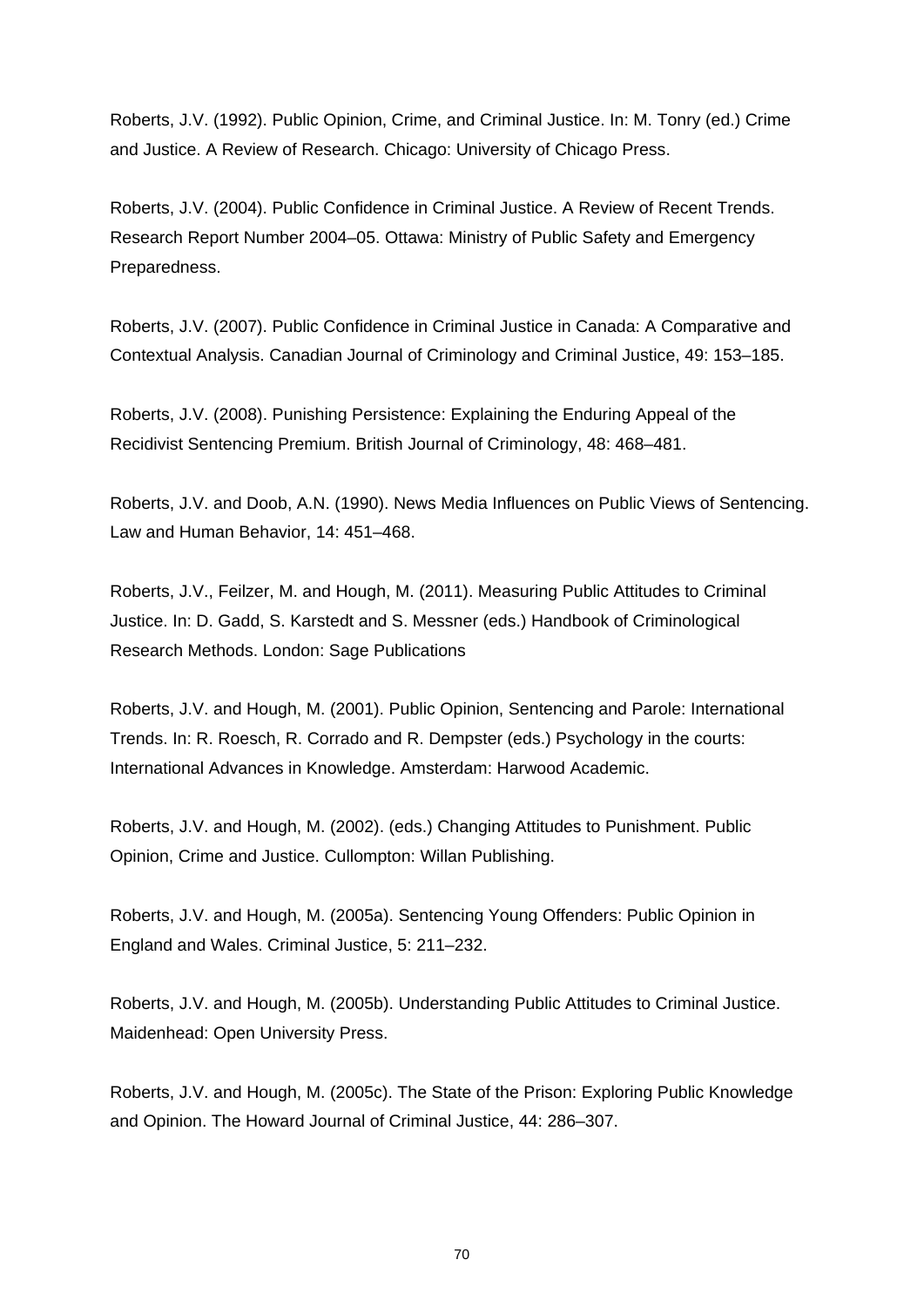Roberts, J.V., Hough, M., Jacobson, J., Bredee, A. and Moon, N. (2008). Public attitudes to sentencing offenders convicted of offences involving death by driving. Criminal Law Review, July: 525–540.

Roberts, J.V., Hough, M., Jacobson, J., and Moon, N. (2009). Public Attitudes to Sentencing Purposes and Sentencing Factors: An Empirical Analysis**,** Criminal Law Review, November, 771–782.

Roberts, J.V., Hough, M., Jackson, J. and Gerber, M. (2012). Public Attitudes toward the Lay Magistracy and the Sentencing Council Guidelines: The Effects of Information on Opinion. British Journal of Criminology, in press.

Roberts, J.V. and Stalans, L. (2000). Public Opinion, Crime, and Criminal Justice. Boulder: Westview Press.

Roberts, L. and Indermaur, D. (2009). What Australians think about crime and Justice. Canberra: Australian Institute of Criminology.

Rosenbaum, D., A. Schuck, S. Costello, D. Hawkins and M. Ring. (2005). Attitudes Toward the Police: The Effects of Direct and Vicarious Experience. Police Quarterly, 8 (3): 343–365.

Salisbury, H. (2004). Public Attitudes to the Criminal Justice System: The Impact of Providing Information to British Crime Survey Respondents. Home Office Online Report 64/04.

Sampson, R.J., and Bartusch, D.B. (1998). Legal Cynicism and (Subcultural?) Tolerance of Deviance: The Neighbourhood Context of Racial Differences. Law and Society Review, 32(4): 777–804.

Sherman, L. (2002). Trust and Confidence in Criminal Justice. National Institute of Justice Journal, 248: 22–31.

Simmons, J. and colleagues (2002) Crime in England and Wales 2001/2002. London: Home Office.

Sindall, K., Sturgis, P. and Jennings, W. (2012). Public Confidence in the Police: A Time Series Analysis. British Journal of Criminology, 52(4): 744–764.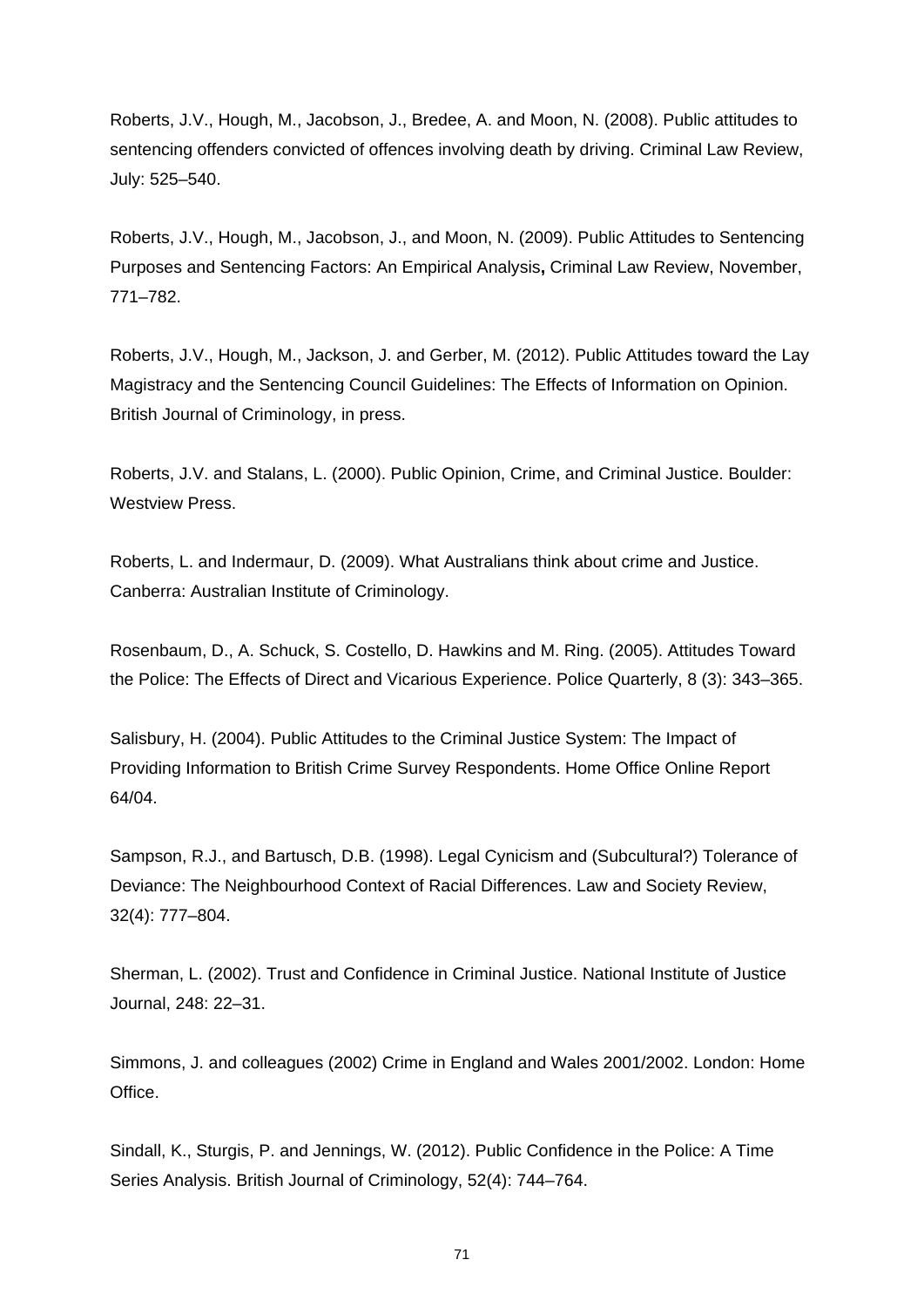Singer, L. and Cooper, S. (2008). Inform, Persuade and Remind: An Evaluation of a Project to Improve Public Confidence in the Criminal Justice System. London: Ministry of Justice.

Skogan, W. (1990). The police and public in England and Wales: A British Crime Survey Report. Home Office Research Study 117. London: Home Office.

Skogan, W. (1994). Contacts between the police and public: Findings from the 1992 British Crime Survey. London: HMSO.

Skogan, W. (2006). Asymmetry in the impact of encounters with the police, Policing and Society, 16(2): 99–126.

Skogan, W. (2012). Assessing Asymmetry: The Life Course of a Research Project. Policing and Society, iFirst.

Smith, D. (1983). Police and people in London 1: A survey of Londoners. London: Policy Studies Institute.

Smith, D. (2007a). New Challenges to police legitimacy, in Transformations of policing. A. Henry and D. Smith. Aldershot: Aldgate.

Smith D. (2007b). Confidence in the Criminal Justice System: What Lies Beneath. Ministry of Justice Research Series 7/07. London: Ministry of Justice.

Smith, D. (2010). Public Confidence in the Criminal Justice System: findings from the British Crime Survey 2002/03 to 2007/08. Ministry of Justice Research Series 16/10. London: Ministry of Justice.

Smith, D. and Gray, J. (1985). Police and people in London: the PSI report. London: Gower.

South, N (1997) Crime control and 'end of the century criminology', in Policing Futures, Francis, P., Davies, P. and Jupp, V. (eds). Basingstoke: Macmillan.

Sprott, J. B., and Doob, A. N. (2008). The Effect of Urban Neighborhood Disorder on Evaluations of the Police and Courts, Crime & Delinquency, 55, 3, 339–362.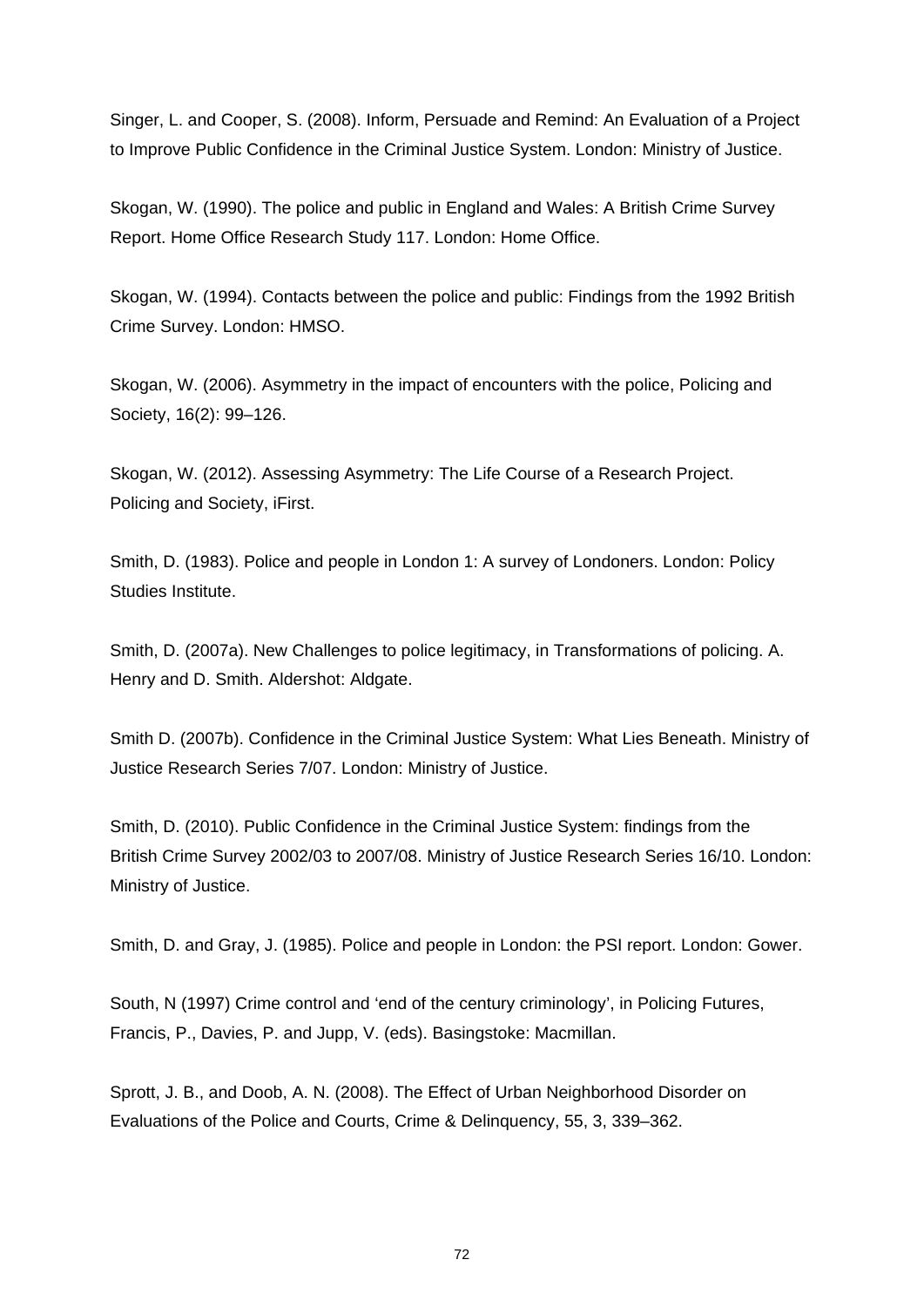Sunshine, J. and Tyler, T. R. (2003a). Moral Solidarity, Identification with the Community, and the Importance of Procedural Justice: The Police as Prototypical Representatives of a Group's Moral Values, Social Psychology Quarterly, 66, 2, 153–165.

Sunshine, J. and Tyler, T. R. (2003b). The Role of Procedural Justice and Legitimacy in Public Support for Policing, Law and Society Review, 37, 3, 513–548.

Tankebe, J. (in press). Seeing Things Differently: The Dimensions of Public Perceptions of Police Legitimacy, Criminology.

TNRS-BMRB (2010). British Crime Survey 2009–10 Technical Report.

Tuck, M. and Southgate, P. (1981). Ethnic minorities, crime and policing: a survey of the experiences of West Indians and Whites. London: HMSO.

Tuffin, R., Morris, J. and Poole, A. (2006). An evaluation of the impact of the National Reassurance Policing Programme. London: Home Office.

Tendayi Viki, G. and Bohner, G. (2009). Achieving accurate assessment of attitudes toward the criminal justice system: methodological issues. In: J. Wood and T. Gannon (eds.) Public Opinion and Criminal Justice. Cullompton: Willan.

Tuffin, R., Morris, J. and Poole, A. (2006). An evaluation of the impact of the National Reassurance Policing Programme. London: Home Office.

Tufts, J. and Roberts, J.V. (2002). Sentencing Juvenile Offenders: Comparing Public Preferences and Judicial Practice. Criminal Justice Policy Review, 13: 46–64.

Tyler, T. (2001). Public trust and confidence in legal authorities: what do majority and minority group members want from the law and legal institutions? Behavioural Sciences and the Law, 19: 215–235.

Tyler, T. (2006a). Psychological perspectives on legitimacy and legitimation. Annual Review of Psychology 57: 375–400.

Tyler, T. (2006b). Why people obey the law. Princeton: Princeton University Press.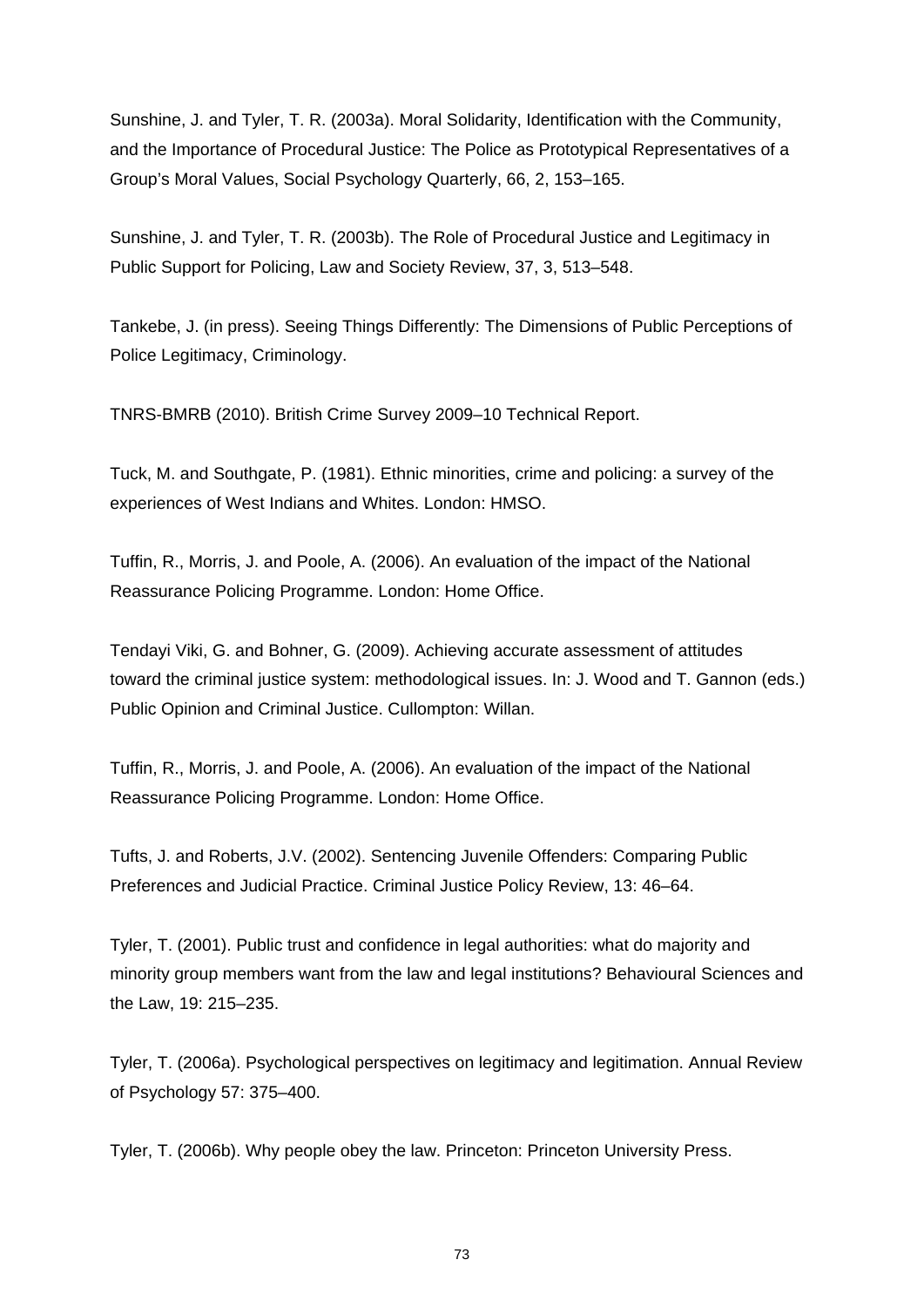Tyler, T. (2011a). *Why people cooperate: The role of social motivations.* Princeton: Princeton University Press.

Tyler, T. (2011b) 'Trust and legitimacy: policing in the US and Europe', European Journal of Criminology, Vol 8 No. 4: 254–266.

Tyler, T. and Boeckmann, R. (1997). Three Strikes and You Are Out, but Why? The Psychology of Public Support for Punishing Rule Breakers, Law and Society Review, 31: 237–265.

Tyler, T. and Fagan, J. (2008). Legitimacy and cooperation: why do people help the police fight crime in their communities? Ohio State Journal of Criminal Law, 6: 231–75.

Tyler, T. and Huo, Y. (2002). Trust in the law: encouraging public cooperation with the police and courts. New York: Russell Sage Foundation.

Van de Walle, S. (2009). Confidence in the Criminal Justice System: Does Experience Count? British Journal of Criminology, 49(3): 384–398.

Van de Walle, S. and Raine, J. (2008). Explaining attitudes towards the justice system in the UK and Europe. Ministry of Justice Research Series 9/08. London: Ministry of Justice.

Walker, A., C. Kershaw adn S. Nicholas.. (2006). Crime in England and Wales 2005/06. Home Office Statistical Bulletin 12/06. London: Home Office.

Walker, N., Hough, M. and Lewis, H. (1988). Tolerance of Leniency and Severity in England and Wales. In: N. Walker and M. Hough (eds.) Public Attitudes to Sentencing. Surveys from Five Countries. Aldershot: Gower.

Wilson, C. The public and the justice system: attitudes, drivers and behaviour – A literature review, Scottish Gov 2012.

Wood, J. and Gannon. T. (2009). Public Opinion and Criminal Justice. Cullompton: Willan Publishing.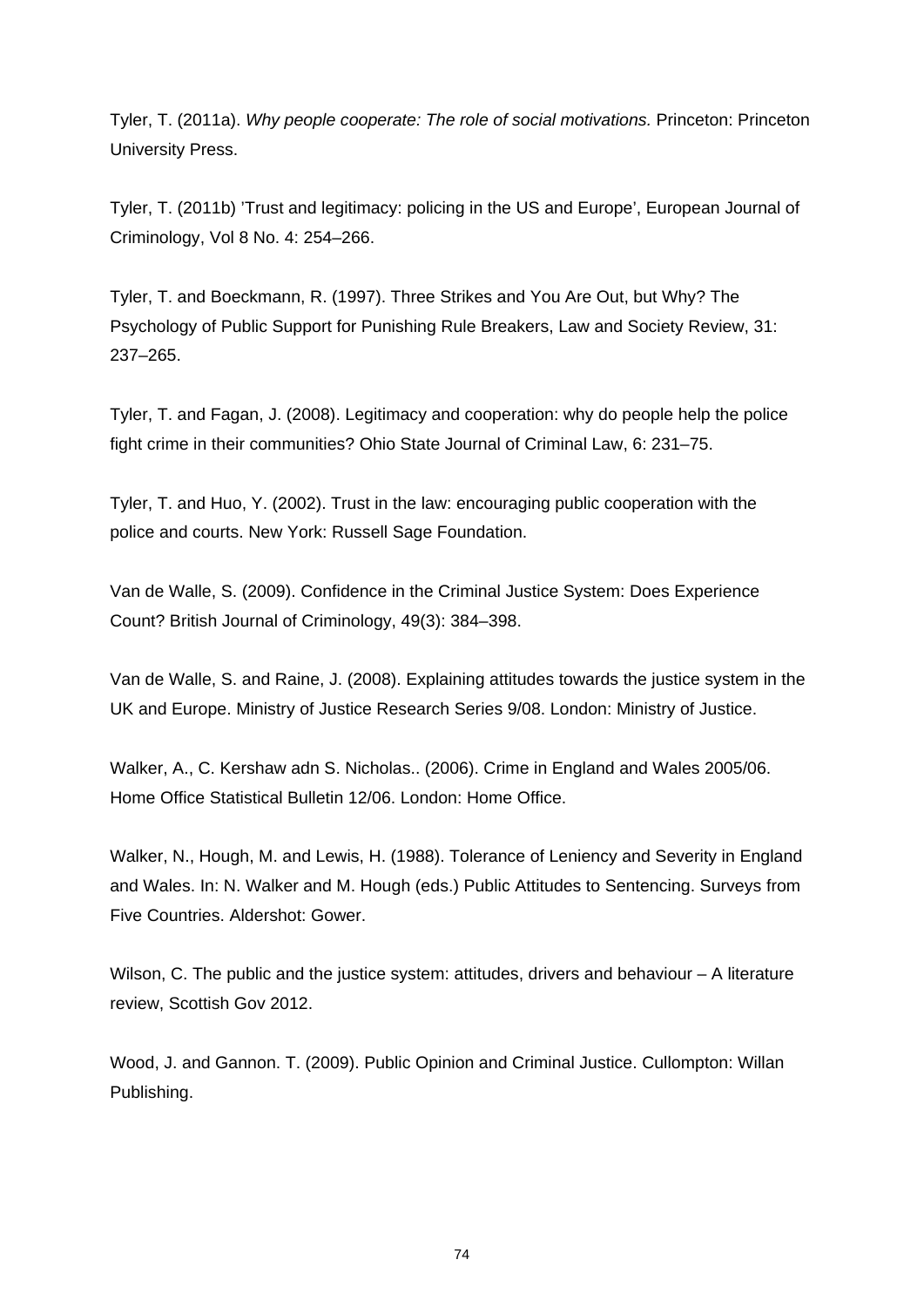# **Appendix A Methodological Annex**

This annex provides further technical information on the Crime Survey for England and Wales (CSEW) and the European Social Survey (ESS); and also on the analytical techniques used throughout this report.

# **Crime Survey for England and Wales**

The CSEW is a nationally representative face-to-face household survey that was first conducted in 1982. In the 2010/11 CSEW approximately 47,000 adults were interviewed between April 2010 and March 2011. The response rate for the 2010/11 CSEW was 76 per cent and the survey was weighted to adjust for possible non-response bias and to ensure the sample reflects the profile of the general population. The main purpose of the CSEW is to measure the extent and nature of criminal victimisation against adults, aged 16 or over, living in private households in England and Wales; it covers victimisation incidents in the 12 months before the interview. However, the CSEW also includes questions on a range of other areas relating to victimisation, crime and the criminal justice system.

For further technical information on the CSEW please see the technical report at: [http://www.homeoffice.gov.uk/science-research/research-statistics/crime/crime-statistics/bcs](http://www.homeoffice.gov.uk/science-research/research-statistics/crime/crime-statistics/bcs-methodology/)[methodology/](http://www.homeoffice.gov.uk/science-research/research-statistics/crime/crime-statistics/bcs-methodology/) 

# **European Social Survey**

The ESS is a biennial multi-country survey covering over 30 nations. The first round of the survey was carried out in 2002/03, and the analysis in this report is based on data from the fifth round of the survey which was conducted in 2010. For the 2010 ESS approximately 50,000 adults were interviewed overall (approximately 2,000 adults in the United Kingdom) and the response rate ranged from 31 per cent to 81 per cent across the countries involved (the response rate for the United Kingdom was 56 per cent). The survey aims to monitor change and continuity in a wide range of social variables, including media use; social and public trust; political interest and participation; socio-political orientations; governance and efficacy; moral, political and social values; well-being; and social exclusion.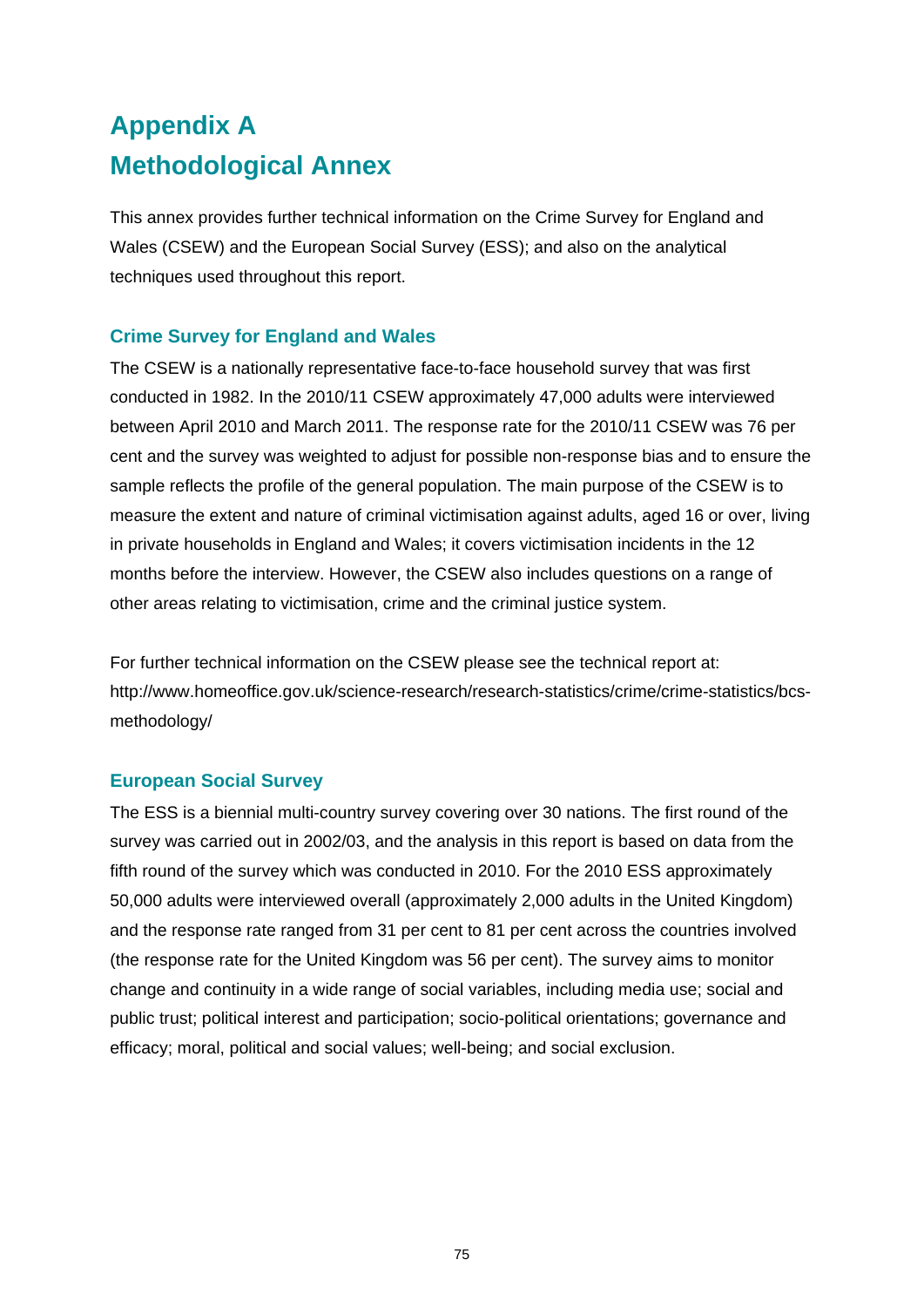## **Analysis – overview**

All analysis was conducted using weighted data. Unweighted bases, the number of respondents who answered each question, are shown in tables. Survey findings are subject to a margin of error. Findings were statistically tested at the five per cent significance level, and only differences which were statistically significant differences are referred to in the text.

## **Regression modelling**

Logistic regression is a multivariate statistical technique that predicts the outcome of a dependent variable (e.g. sentencing punitively in case scenarios), which has only two possible outcomes, from a set of independent variables. Multivariate techniques allow the assessment of independent variables that are statistically related to the dependent variable when the influence of all other variables under consideration is taken into account. Both continuous and categorical variables can be used to predict the dependent variable.

Linear regression is a similar multivariate statistical technique, with the exception that the dependent variable is measured on a continuous scale (e.g. an estimate of the custodial sentence for rape).

### **Factor analysis**

The CSEW measures of public trust and confidence address people's perceptions of the effectiveness and fairness of justice institutions, as well as their assumptions about institutional commitment, shared interests and community engagement. Combined with the fact that the questions variously mention the police, courts and other agents of criminal justice, there is a good deal of complexity contained in the CSEW data.

There is a well-developed tradition of using factor analysis to reduce large numbers of individual survey items into a much smaller number of scales that reflect the underlying constructs. This reduces the complexity of patterns of data – in this particular case highlighting a number of different underlying dimensions to trust and confidence in the criminal justice system. Many aspects of trust can be measured and combined, generating a more *valid* measure as well as a more *reliable* one.

The items available in the CSEW were first divided into two groups: trust and confidence in the police; and trust and confidence in other justice agencies (the courts, prisons, crown prosecution service, probation service, and the criminal justice system in general). The police are the most visible face of the CJS, of which people are more likely to have direct personal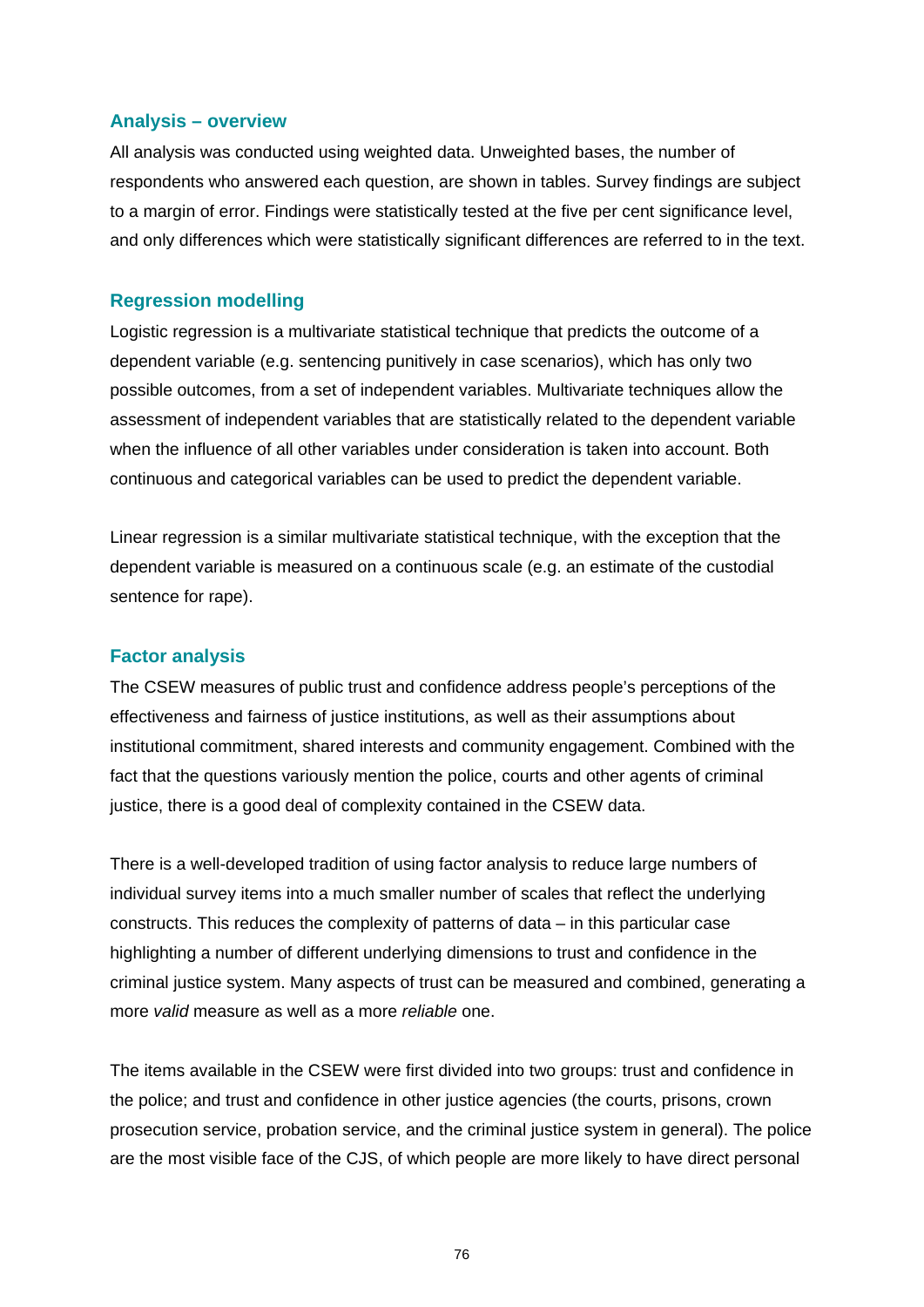experience, so it is reasonable to assume that a basic distinction that people make is between the police and other criminal justice agencies.

Factor analysis was used to test a series of different models, with each model differing according to the proposed underlying dimensions. Missing values in the single items were dealt with via use of a statistical technique called 'full information maximum likelihood' estimation – this essentially means that respondents with some missing values are not dropped from the analysis (although respondents with all missing values were excluded).

## **Scaling measures of trust in the police**

A four factor model had the best fit for an explanation of the measures of model fit. This suggests that there were four underlying components or aspects of trust and confidence in the police that formed and influenced the answers CSEW respondents gave to these nine questions. These four factors can be titled: 'Trust in the fairness of the police', 'Trust in the reliability of police officers', 'Trust that officers share the interests of the community', and 'Trust in the extent of community engagement of police officers'.

## **Scaling trust in other parts of the justice system**

In terms of confidence and trust in the wider CJS only a three factor model fitted reasonably well, meaning that the three underlying, latent constructs accounted better for the correlations between the variables. These three factors can be titled: 'Trust in the effectiveness of the criminal courts', Trust in the effectiveness of prisons' and 'Trust in the fairness of the criminal justice system overall'.

The final step was to add the different measures (trust in the police, and trust in the rest of the criminal justice system) together. A seven factor model fitted the data well. These seven scaled measures of trust and confidence were used in the multi-level modelling analysis described below.

## **Multi-level modelling**

 $\overline{a}$ 

For the purposes of the analysis presented in **Chapter 5,** on trust and confidence in the CJS and the police, three geo-coded CSEW datasets (for the survey years 2008/09, 2009/10 and 2010/11) were combined into one dataset. This allowed account to be taken of the possible influence of area on people's opinions.<sup>[47](#page-83-0)</sup> The geo-coded datasets identified the areas in which respondents lived at many geographical levels, from police force area (PFA) right down to

<span id="page-83-0"></span> $47$  This also increased the sample size in analyses utilising questions included in only one module of the survey,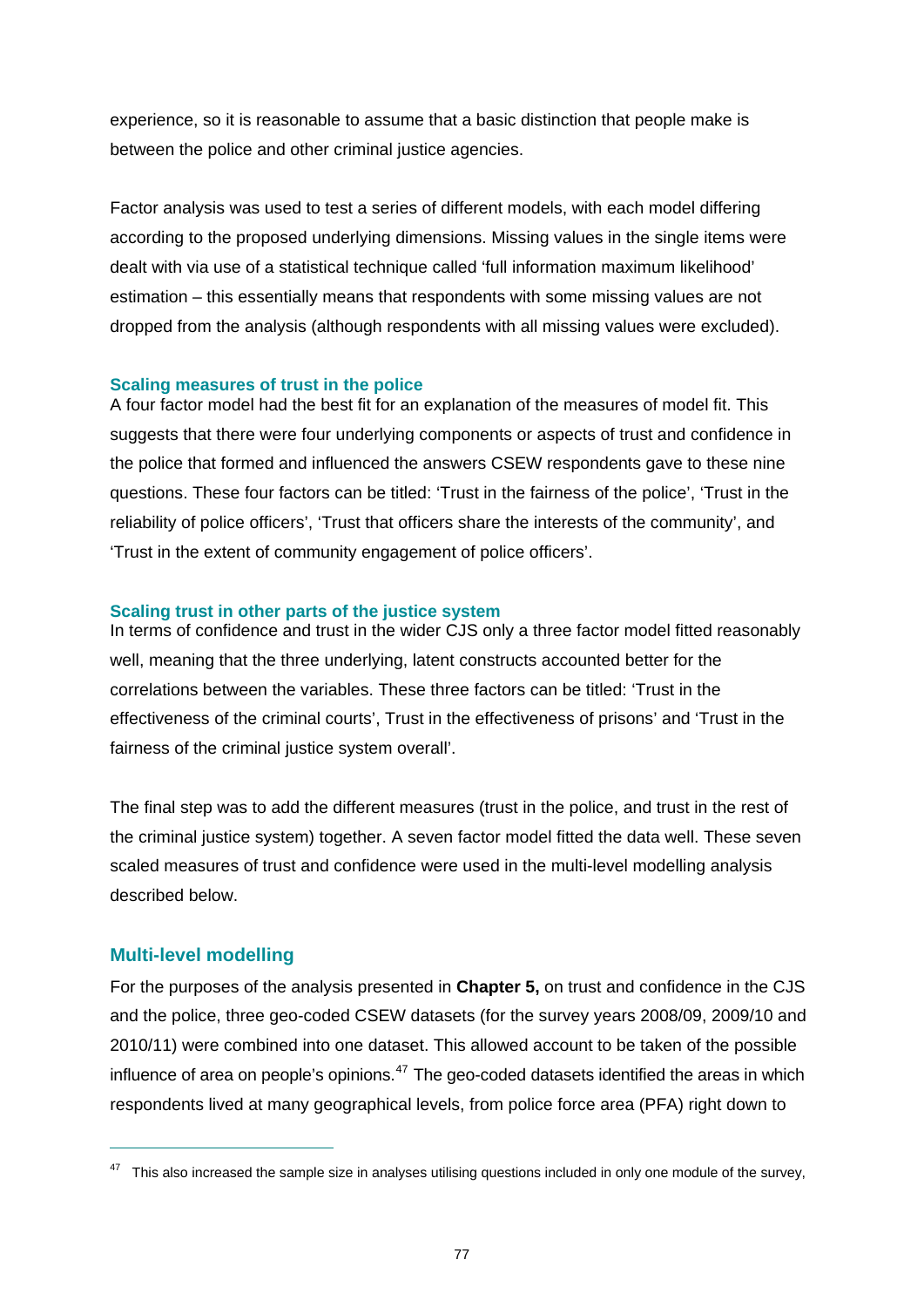'Middle Super Output Area' (MSOA) and 'Lower Super Output Area' (LSOA). These latter two levels are census-based area level classifications; MSOAs have an average population of 7,200 and LSOAs have an average population of 1,500. Both are designed to be as internally homogeneous as possible and are intended to approximate real local communities.

The CSEW uses a complex stratified sampling technique (TNS-BRMB 2010) that means, among other things, that respondents are grouped in specific MSOAs and LSOAs rather than spread evenly across the whole of England and Wales. This makes multi-level modelling of the data a viable option. This technique allows the idea that an individual's trust in the police (for example) may be partly due to their personal characteristics (level 1) and partly due to the characteristics of the area in which they live (level 2) to be taken into account. This technique requires a dataset in which respondents are grouped into meaningful geographic or other clusters, and that a large number of respondents share a cluster with at least one other respondent. The dataset created fulfilled these criteria even in the case of the smallest level of geographic aggregation, LSOA, although because in many models data from only one module was used the mean number of respondents per cluster was often less than two.

Using the combined three-year dataset a series of 'variance component' models were estimated to investigate the possible influence of area on the various measures of confidence. These models show how much variation in a response variable is related to individual level variables and how much is related to the area or cluster level. Yet, despite suggestions in the policing literature about the influence of area on trust and confidence, in the CSEW data there appeared to be only a weak influence of area on trust in the criminal justice system, and indeed in the police. What effect there was increased as the unit of aggregation grew smaller – PFA of residence, for example, explained essentially none of the variation in individual level confidence. By contrast, LSOA of residence explained eight or nine per cent of the variation in some of the confidence indicators (somewhat less in others); this is a not inconsiderable amount, although it is less than has been reported elsewhere (Jackson et al., 2012). However, this figure tended to drop substantially once demographic variables were added to the models. Therefore, it was not really area-level characteristics that were explaining variation in the response variable, but rather the individual characteristics of people who cluster with other, similar, people in different areas. Despite this finding we continued to use multi-level modelling, both for consistency and because it allowed us to add an area-level variable, IMD crime rate, to our models in a conceptually justifiable manner.

**[Appendix B](#page-85-0)** provides further information about the variables that were entered into the models.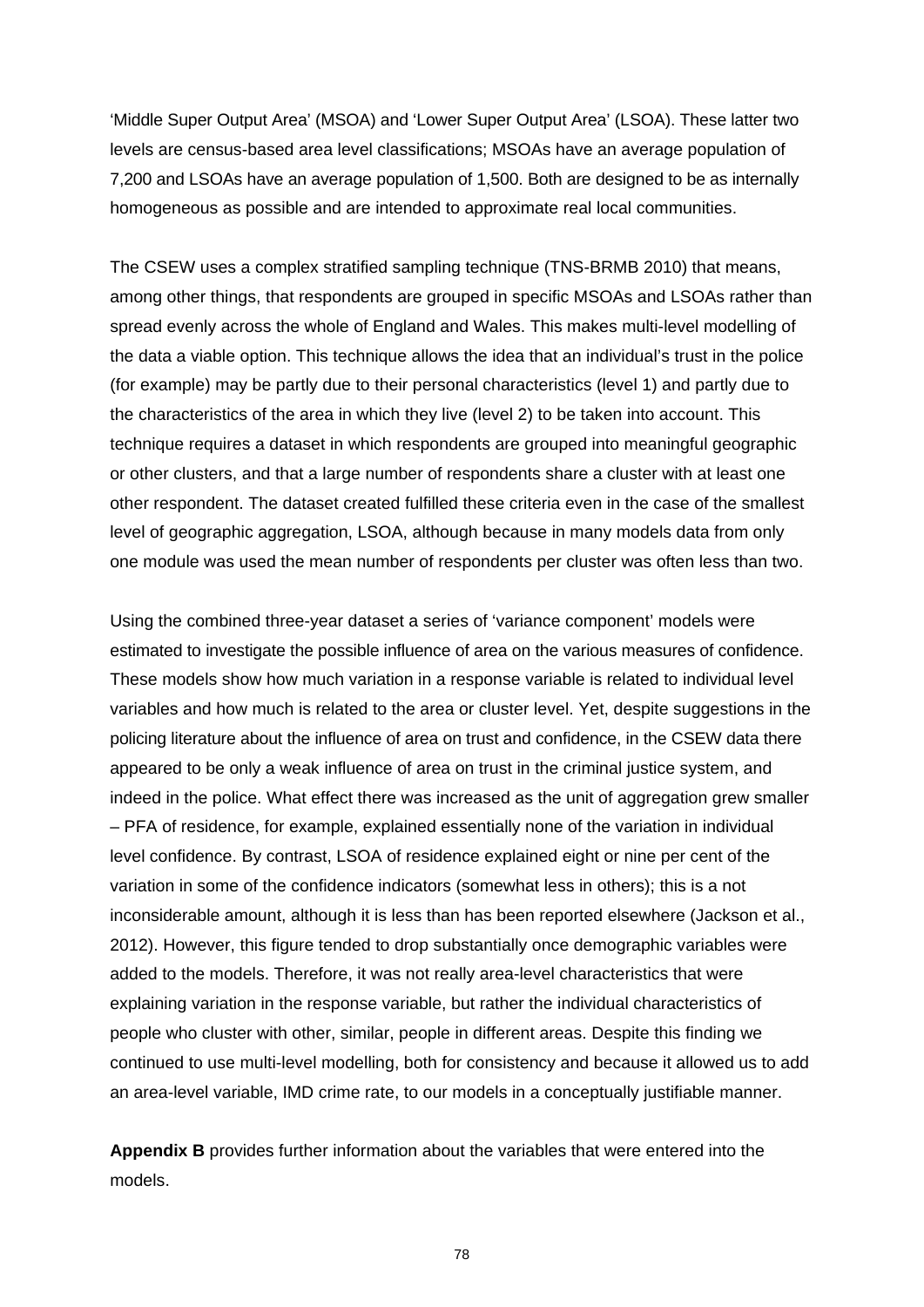# <span id="page-85-0"></span>**Appendix B Review of predictors of trust and confidence**

This appendix provides a review of the factors found in previous research that predict trust and confidence in justice and explains the choice of variables included in the models presented in Chapter 5.

# **Personal contact**

Numerous studies have demonstrated consistent and strong associations between personal experience of the police and other criminal justice agencies and variation in levels of trust and confidence in those agencies. This research has tended to concentrate on the police. There was a significant level of research activity in the early 1980s when, for the first time, researchers attempted to map out who was coming into contact with the police and how members of the public judged these encounters (Hough and Mayhew,1983; Jones et al., 1986; Smith, 1983; Tuck and Southgate, 1981). Research interest in 'police contact' has accelerated in recent years, with the publication of a number of important studies (see Skogan 2012). This interest appears justified, given that, according to the CSEW, a significant proportion of people each year come into contact with the police – between 30 and 40 per cent, according to recent survey waves. Personal contact will be a key factor in many people's experiences of the police, if not, perhaps, the courts and other elements of the criminal justice system.

Yet, the relationship between personal experience and public opinion is different for the police than for many other public services. In most cases personal experience with the agency improves opinions and evaluations – for example, among National Health Service patients (MORI 2007). For the police, however, this pattern is reversed, and opinions are routinely found to be less favourable among those who have had recent contact than among those who have not (Fitzgerald et al., 2002; Skogan, 2006). While unsatisfactory contact experiences tend to have a significant negative association with trust, satisfactory experiences do not have a significant positive association, leading to an overall negative association between contact and confidence. Skogan (2006, 2012) has termed this the 'asymmetry' effect, and this asymmetrical relationship between contact and trust seems to hold across most encounters with the police and for most social groups.

Recent work has challenged the idea of total asymmetry. Studies have shown that positive contacts can also have an uplifting effect on trust, at least in some cases and some contexts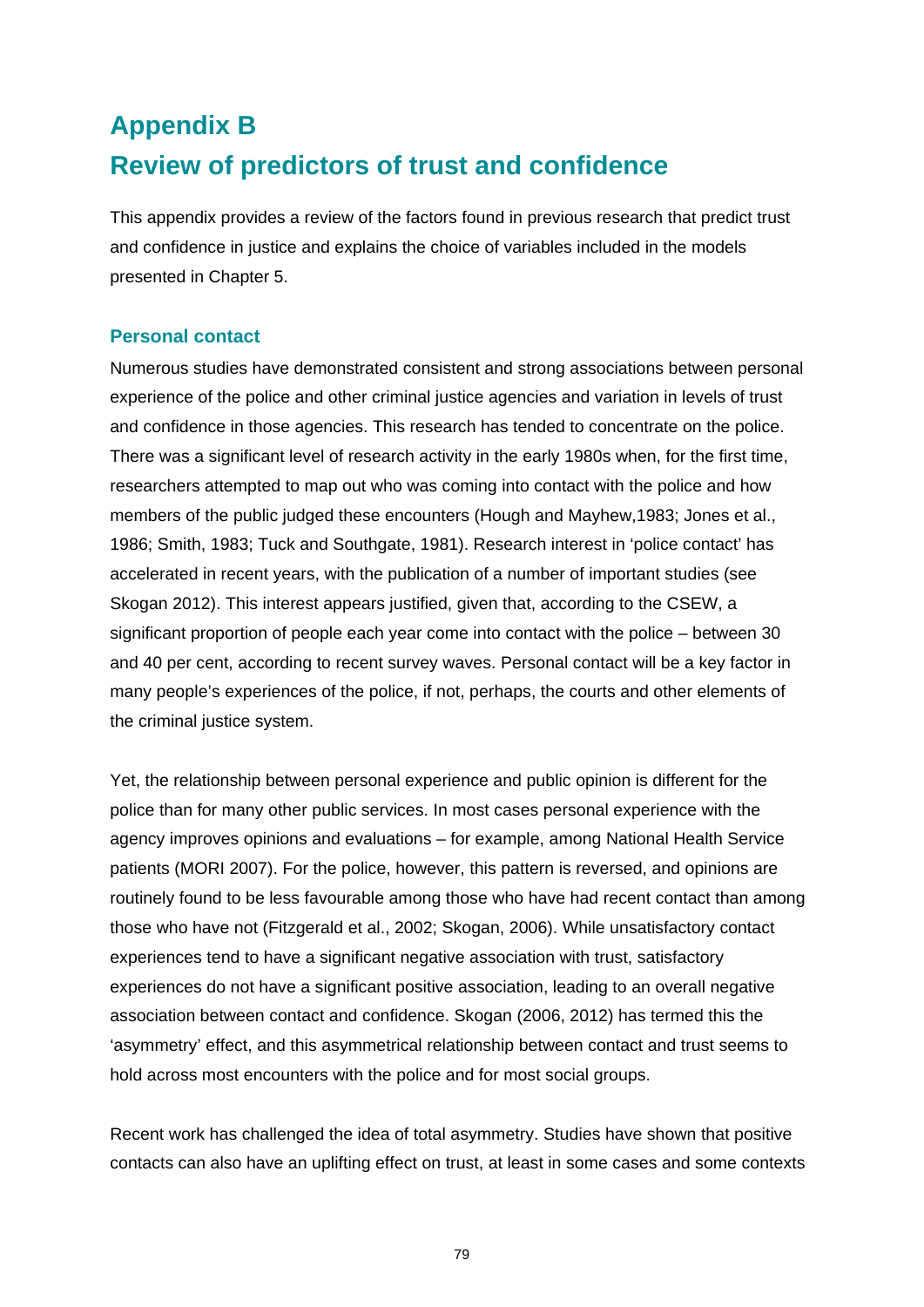(Bradford et al., 2009; Jackson et al., 2012; Myhill and Bradford, 2012; Tyler and Fagan, 2008). A notable finding from all these studies is that police stops are almost entirely asymmetrical in their apparent effect on trust, and it is service style encounters – such as those initiated by crime victims or by people seeking help or advice – that appear to hold the potential for enhancing, as well as damaging, public trust. Inclusion of contact with the police is a vital facet of the models presented in Chapter 5.

It appears that, in line with the procedural justice model described in Chapter 2, people value respect, a sense of inclusion, and being treated with dignity in their encounters with criminal justice professionals, particularly the police. Members of the public also want police and other criminal justice professionals they encounter to explain their actions and to allow them a voice in the interaction (Tyler and Huo, 2002). While the time constraints and the limitations of the CSEW design mean it was not possible for us to examine in depth the reasons for respondents' judgements of specific encounters (although see Myhill and Bradford, 2012), it is important to remember that, in most cases, negative overall assessments will be generated by a sense of unfairness, disrespect, and exclusion.

Studies of 'public' contact with the criminal justice system as a whole are much less common than those concerned with contact with the police. While an increasing amount is known about victims' and witnesses' satisfaction with their contact with the Criminal Justice System (e.g. Franklyn, 2012), it is sometimes difficult to translate the experiences of these specific population groups into impacts on trust and confidence at the population level (compare Bradford, 2011 with Van der Walle, 2009). Put simply, so few people have contact with, say, the criminal courts from one year to the next that their experiences are hard to pick up in a general population survey such as the CSEW. However, variables for contact with different elements of the system are included in the models in Chapter 5.

### **Vicarious and other forms of contact**

Personal, face-to-face encounters are not the only form of contact individuals have with the police or other criminal justice agencies. Vicarious experience, gained through conversations with friends or relatives, or through the stories that circulate in social groups, may be a particularly important form of secondary contact with significant implications for trust and confidence (Jackson et al., 2012; Miller et al., 2004; Rosenbaum et al., 2005). Unfortunately, however, the CSEW data do not allow consideration of this issue.

However a related issue that is covered by the CSEW is police visibility. The focus on reassurance and neighbourhood policing in recent years can be seen as a response to what

80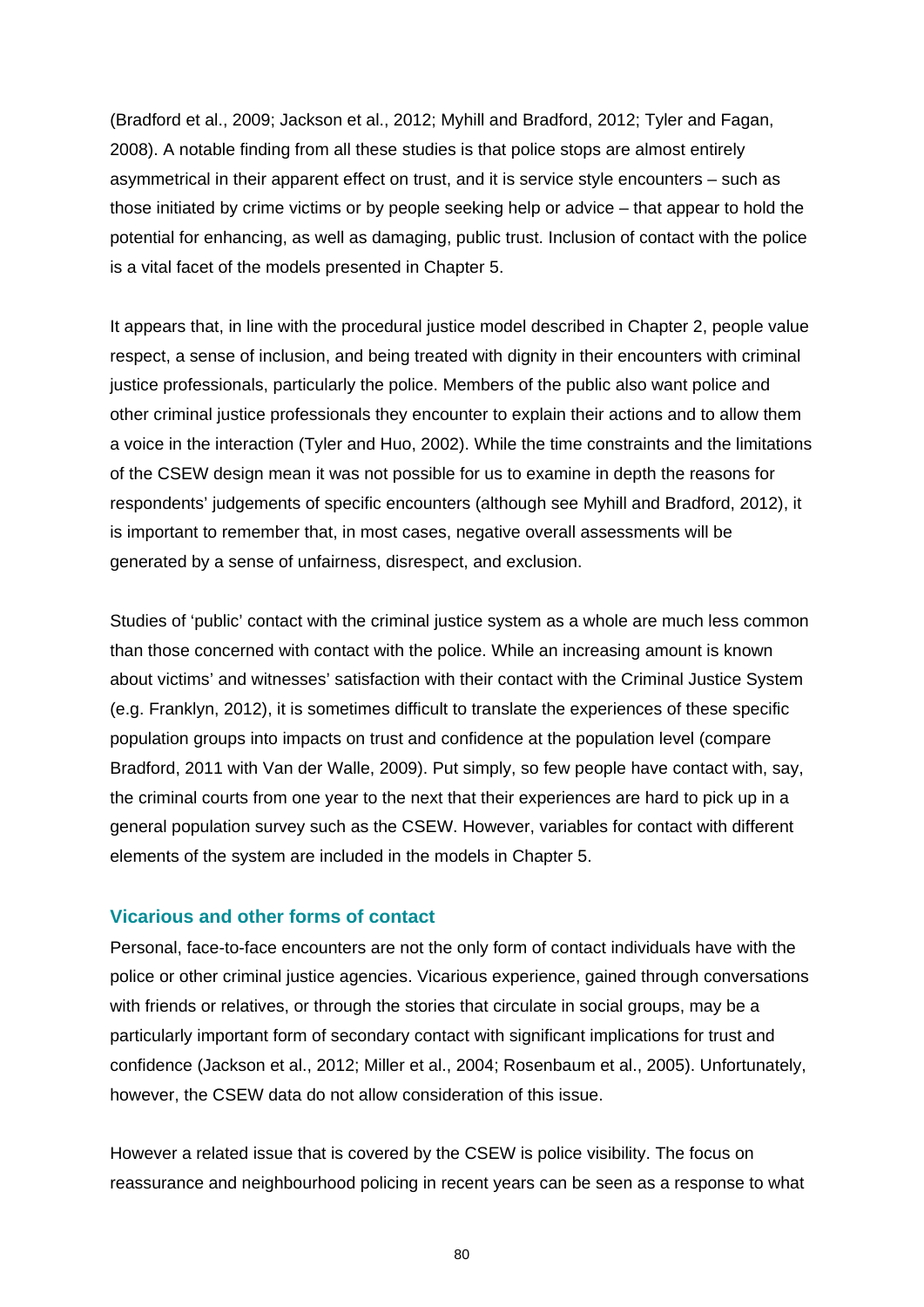the public say, time and again, that they want: more visible and accessible police and above all 'bobbies on the beat', whose presence is obvious to community members (Fitzgerald et al., 2002; Roberts and Hough, 2005). Such visibility may reassure members of the public that, even if they are not necessarily 'solving' the crime problem, police are actively engaged in pursuit of such a solution (Innes and Innes, 2011). A measure of police visibility is therefore included in the models.

## **Victimisation and crime concerns**

Being a victim of crime, whether the incident is reported to the police or not, seems almost certain to shape people's perceptions of the ability of the police and other CJS agencies to fulfil the core responsibilities placed upon them. Many have suggested that the rise in victimisation from the 1960s onwards played some role in the well-documented decline in trust and confidence in the police in particular, from around this point (Garland, 2001; Reiner, 2010).

Yet, events in recent years suggest that the link between victimisation and confidence is not entirely straightforward. Victimisation rates fell steadily from the mid-1990s, but this was not until recently accompanied by any great improvements in trust in the police (Jackson et al., 2009). Furthermore, detailed analyses of the correlates of confidence in the police generally find that victimisation (regardless of actual contact with police) and fear of crime, while significantly associated with trust and confidence, have considerably less statistical effect than other variables, notably personal contact and perceptions of community cohesion and disorder (Jackson et al., 2012; Jackson and Bradford, 2009).

However, a recent study (Sindall et al., 2012) demonstrated a link between falling rates of victimisation, declining perceptions of the extent of the crime problem (although not worry about crime) and an increase in public confidence in the police. While crime concerns may not be the most important factors shaping public confidence in the police and criminal justice system, they are likely to have at least some effect. Victimisation and perceptions of crime are both included in the models in Chapter 5.

#### **Public concerns about disorder and neighbourhood breakdown**

A number of studies examining this issue have shown that, alongside crim*e,* public concerns about low-level disorder, anti-social behaviour, social cohesion and a general 'moral decline' in society are often strongly linked to trust and confidence. Relating strongly to both policy concerns about anti-social behaviour (Millie and Herrington, 2005) and the notion of 'signal crimes' or disorder (Innes 2004a, 2004b), these studies have demonstrated strong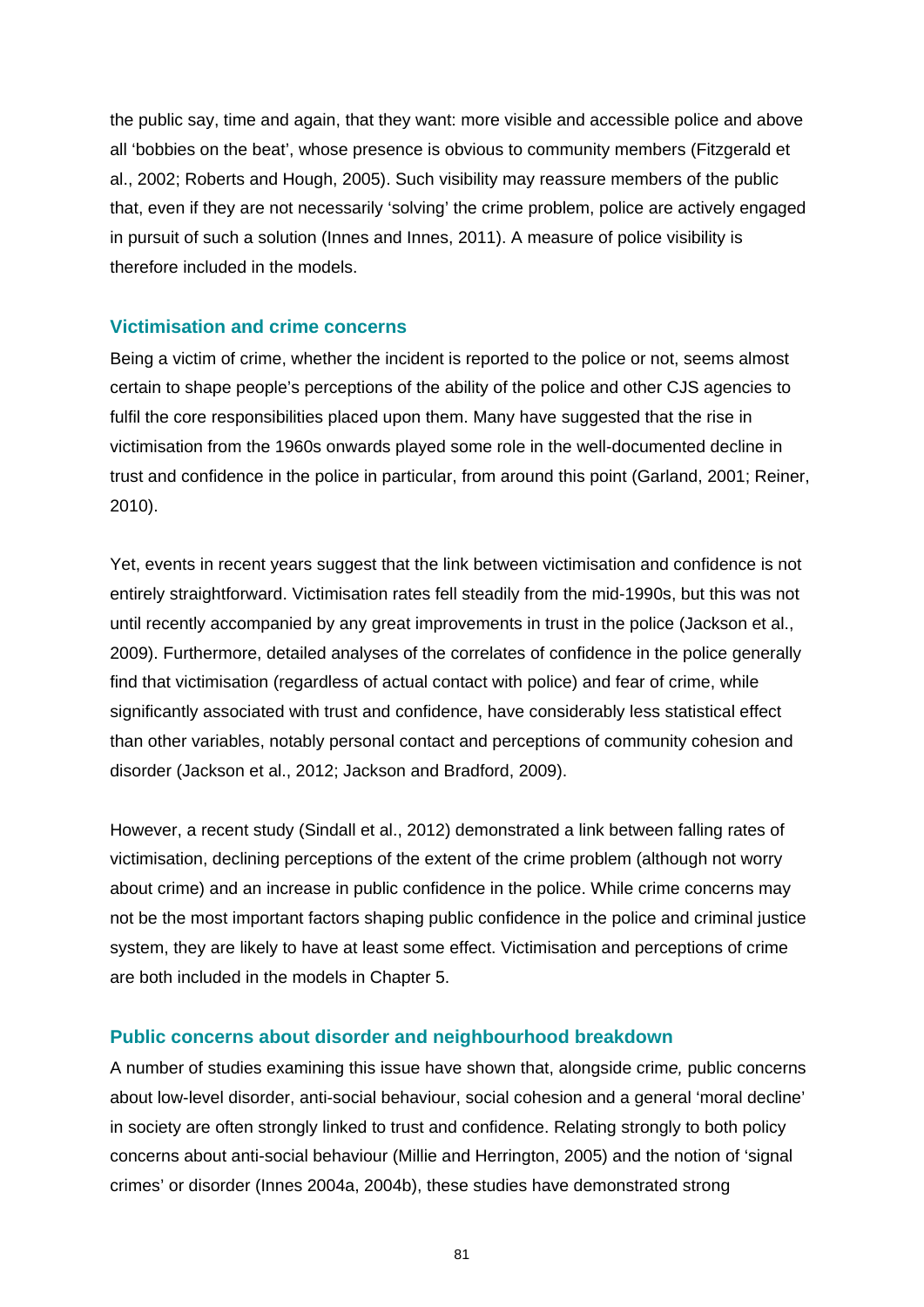associations between perceptions of disorder and social cohesion and views of the police (Girling et al., 2000; Jackson and Sunshine, 2007; Jackson and Bradford, 2009; Myhill and Bradford, 2012). They argue that concerns about neighbourhood disorder and social cohesion influence public confidence because they comprise an orientation toward policing and justice that is rooted in the moral significance of rule-breaking behaviour. People experience rule-breaking as an affront to shared values and norms, and infer that rulebreaking is taking place when they see disorder and a lack of cohesion in their social environment. Associations between perceptions of disorder (for example) and trust in the courts or the wider criminal justice system are more uncertain, and have been identified in some studies (Bradford, 2011) but not in others (Sprott and Doob, 2009).

People's opinions of the police and CJS are therefore premised not only on the basis of whether they worry about crime, but also on the extent to which they believe the justice system is addressing the moral consequences of rule-breaking behaviour (Girling et al., 2000; Jackson and Bradford, 2009). A high level of disorder and a perceived lack of social cohesion indicate that the police and CJS are failing to maintain order and punish wrongdoing (and those who *do* feel a real or immediate concern about crime may also perceive this is an affront to shared values and norms). In summary, confidence in the police (and perhaps the wider CJS) may not necessarily be undermined by the *existence* of crime, but it does appear to suffer when people feel justice institutions are not dealing with the *consequences* of crime, such as disorder and declining cohesion.

These concerns are represented in the models with a measure of perceptions of disorder (that combines the disorder/ASB questions asked in the first part of the CSEW). While it would have been preferable to include measures of social cohesion and concern about change in society these were either not available or were only included in one survey module, meaning their inclusion would have greatly added to the complexity of the analysis.

#### **Mass media use**

For most people the media, and not personal experience, is the primary source of information on the police and criminal justice system (Mawby, 2002; c.f. Skogan, 1990; 1994; Fizgerald et al., 2002). Furthermore, evidence from the 2000 *Policing for London Survey* suggested that not only were media of various types the most important sources of information for people, almost all (92%) saw their main source as accurate (Fitzgerald et al., 2002: 78). The CSEW reports similar findings, with local papers, news programmes on TV and radio, and tabloids and broadsheets among the most commonly cited sources of information (e.g. Allen et al., 2006: Table 2.21).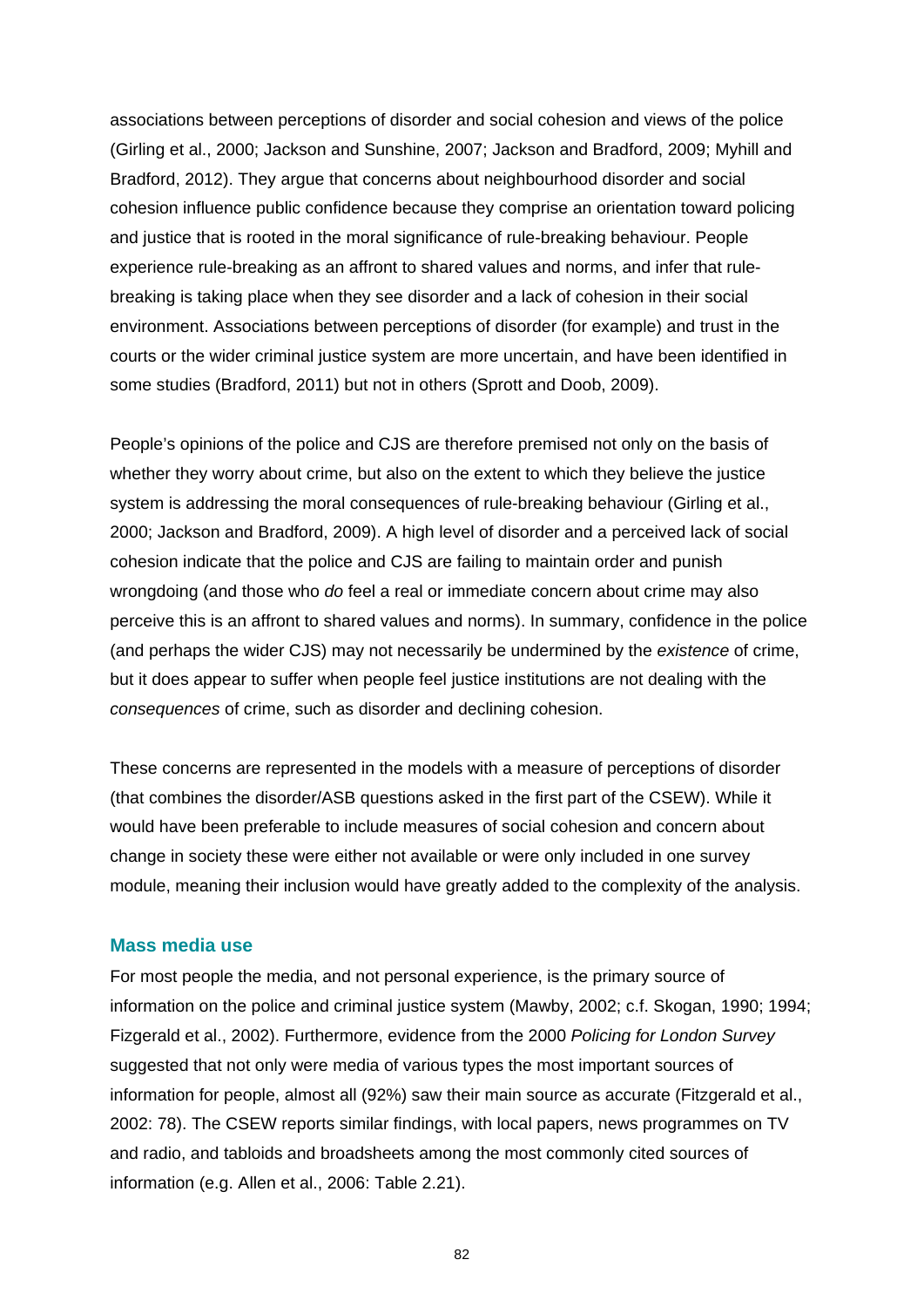However the extent to which use of different media feeds into trust judgements is uncertain. A recent study conducted in London found that while over a three-year period the intensity of positive and negative reporting of the police varied significantly this was barely associated with change in public confidence (Jackson et al., 2012). 'Media effects' on public opinion are, in general, very difficult to prove, not least because of the self-selection involved in media consumption: people's views may be affected by the newspaper they read, for example, or they may choose a newspaper that reflects views they already hold. Notwithstanding these issues newspaper readership is included in the analytic models.

## **Information provision and knowledge of the criminal justice system**

A number of studies have examined the impact of information provision on trust and confidence in both the police and the wider criminal justice system (e.g. Chapman et al., 2002; Salisbury, 2004; Singer and Cooper, 2008; Quinton, 2011). Most have started with the general assumption that the public are relatively uniformed about matters such as the actual level of crime or sentencing practice, and that this is one factor undermining trust and confidence. A variety of methods, including experimental designs, have then been implemented to examine what happens to people's opinions when they are provided with accurate information concerning the CJS. Most studies find a small but significant uplift in opinions subsequent to the provision of good quality information, although in some this effect is modest (see Quinton, 2011). While the external validity of many of these studies is open to some doubt – since the experimental or other intervention is often unlikely to be replicable on a population level basis – they do at the very least demonstrate that people who know more about the criminal justice system tend to have greater confidence in it. A measure of knowledge about the CJS is therefore included in the models.

## **Socio-demographic characteristics**

 $\overline{a}$ 

Much research has concentrated on investigation of the socio-demographic correlates of confidence in the police and criminal justice system. However, in a review Brown and Reed Benedict (2002) summarised the results of over 100 studies and found that only four variables were consistently associated with perceptions of and attitudes toward the police, and of these, only two were socio-demographic – age and race (most of the studies were US based, making race a more pertinent descriptor than ethnicity<sup>[48](#page-89-0)</sup>). The other two variables were contact with the police and 'neighbourhood'.

<span id="page-89-0"></span> $48$  Historically the 'racial' divide in trust in the police and justice system in the USA has been significant – people from a Black ethnic background have lower confidence than people from a White ethnic background. While the picture is now complicated by a growing Hispanic population, it is still common in the US to talk in terms of racial variation in opinions of the police, courts and wider CJS.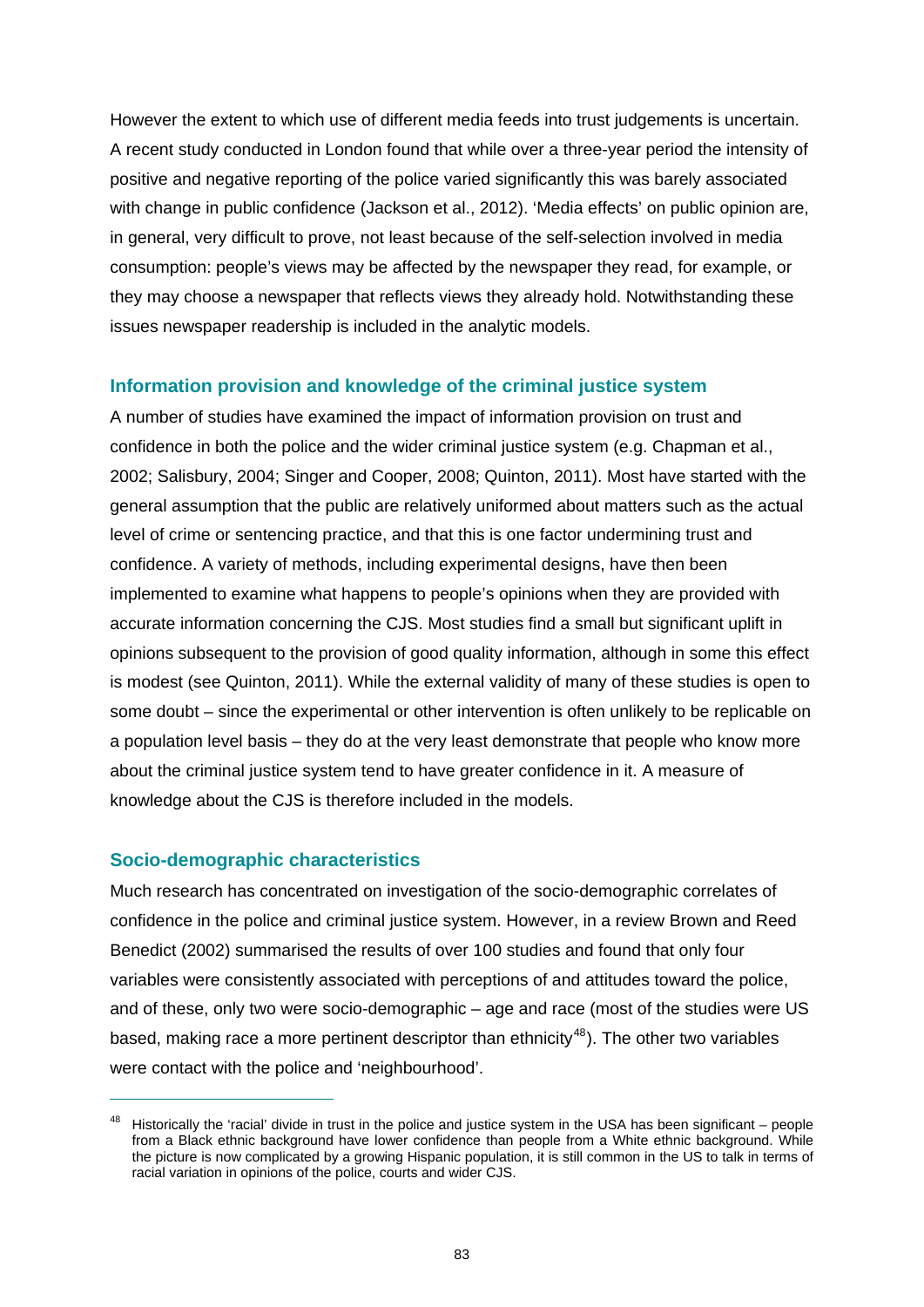This finding is unsurprising, since socio-demographic factors in and of themselves are unlikely to 'cause' changes in attitudes and opinions. More probable is the idea that they are associated with other variables that *are* linked in some causal way with attitudes, and sociodemographics may, in certain circumstances, act as proxies for these other variables. To take a hypothetical example, class might be suggested as a potentially important predictor of attitudes toward the police, with confidence lower among working class groups. One reason for working class people to think differently about the police may be that they are more likely to have contact with police officers, and once contact with the police is taken into account any link between class and attitudes may be attenuated or broken; social class may, in some circumstances, act as a proxy for contact experience. Since different studies will contain different sets of explanatory variables these will tend to move in and out of significance, depending on which other variables are included in the models or explanations.

This leaves the variables of age and ethnicity. With regard to age, it may be that older people retain a greater level of trust in authority figures than their younger counterparts: it is also notable that research conducted since 2002 suggests that the association between age and confidence in the police has declined in strength over the years (Bradford, 2011). With regard to ethnicity, it again appears unlikely that being from a Black ethnic background (or Asian ethnic background, etc.) is in itself a *cause* of different opinions of the police but that it is a consistent set of experiences linked with being from a Black ethnic background, the stories of which circulate within Black ethnic communities and which may help constitute a sub-cultural orientation toward the justice system, that is the real motivating factor. Both age and ethnicity are included in the models in Chapter 5. Because Brown and Reed-Benedict's review was not conclusive a range of other demographic variables (e.g. gender, country of birth, educational attainment and social class) were also added.

#### **Routine Activities**

Another way of thinking about the potential links between demographic or social factors and attitudes and opinions of the justice system is in terms of routine activities (Cohen and Felson, 1979). Certain characteristics (being young, unemployed, a car owner, living in social housing) predispose people to different experiences; for example higher contact with police or greater chance of seeing police activity or greater likelihood of knowing people who have been to court; and these in turn are linked to differential opinions (see Kautt, 2011). Again the idea is that it is not that these characteristics 'cause' opinions but that they may be linked with other, possibly unobserved factors which do exert such influence. In addition to sociodemographics a number of routine activity type variables are also included in the models, such as car access, housing tenure, employment status and self-reported health.